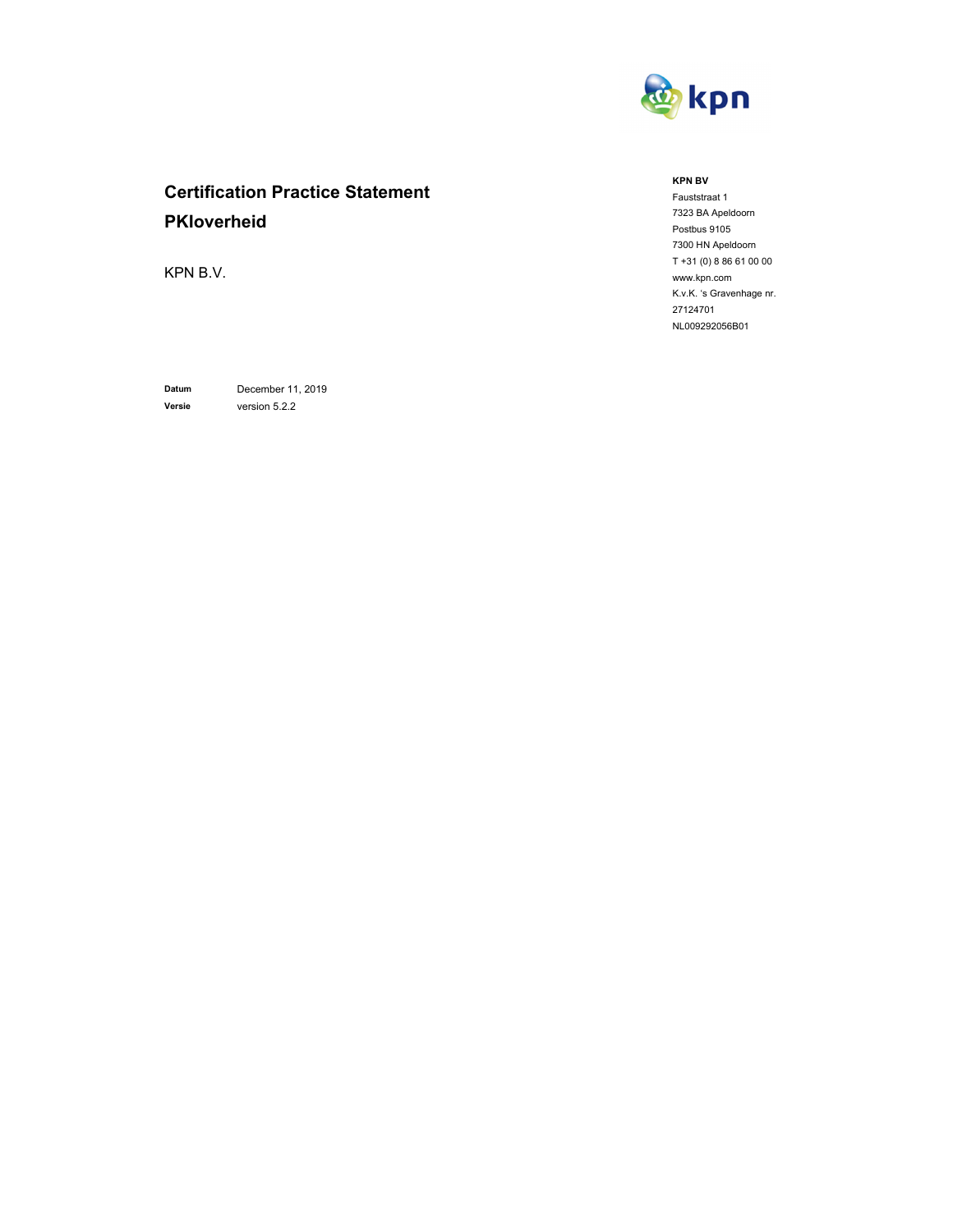

## **Table of contents**

| 1            |                                                                                          |  |
|--------------|------------------------------------------------------------------------------------------|--|
|              | 1.1                                                                                      |  |
|              | 1.1.1                                                                                    |  |
|              | 1.1.2                                                                                    |  |
|              | 1.1.3                                                                                    |  |
|              | 1.1.4                                                                                    |  |
|              | 1.1.5                                                                                    |  |
|              | 1.2 <sub>1</sub>                                                                         |  |
|              | 1.3                                                                                      |  |
|              | 1, 3, 1                                                                                  |  |
|              | 1.3.2                                                                                    |  |
|              | 1.4                                                                                      |  |
|              | 1.4.1                                                                                    |  |
|              | 1.4.2                                                                                    |  |
|              | 1.5                                                                                      |  |
|              | 1.6                                                                                      |  |
| $\mathbf{2}$ |                                                                                          |  |
|              |                                                                                          |  |
|              | 2.1                                                                                      |  |
|              | 2.2                                                                                      |  |
|              | 2.2.1                                                                                    |  |
|              | 2.2.2                                                                                    |  |
|              | 2.3                                                                                      |  |
|              | 2.4                                                                                      |  |
| 3            |                                                                                          |  |
|              | 3.1                                                                                      |  |
|              | 3.1.1                                                                                    |  |
|              | 3.1.2                                                                                    |  |
|              | 3.1.3                                                                                    |  |
|              | 3.1.4                                                                                    |  |
|              | 3.1.5                                                                                    |  |
|              | 3.1.6                                                                                    |  |
|              | 3.2                                                                                      |  |
|              | 3.2.1                                                                                    |  |
|              | Authentication of organization identity (Subscriber authentication) 19<br>3.2.2          |  |
|              | 3.2.3                                                                                    |  |
|              | 3.2.3.1                                                                                  |  |
|              | 3.2.3.2                                                                                  |  |
|              | 3.2.3.3                                                                                  |  |
|              | 3.2.3.4                                                                                  |  |
|              | 3.2.3.5<br>Authentication for the purpose of an EXTENDED VALIDATION-certificate  24      |  |
|              | 3.2.3.5.1                                                                                |  |
|              | 3.2.3.5.2                                                                                |  |
|              | 3.2.3.6                                                                                  |  |
|              | 3.2.3.6.1                                                                                |  |
|              | Authentication for the purpose of a Private Services server certificate  26<br>3.2.3.6.2 |  |
|              | 3.2.4                                                                                    |  |
|              |                                                                                          |  |
|              | 3.3<br>3.3.1                                                                             |  |

KPN B.V.

CPS PKIoverheid - English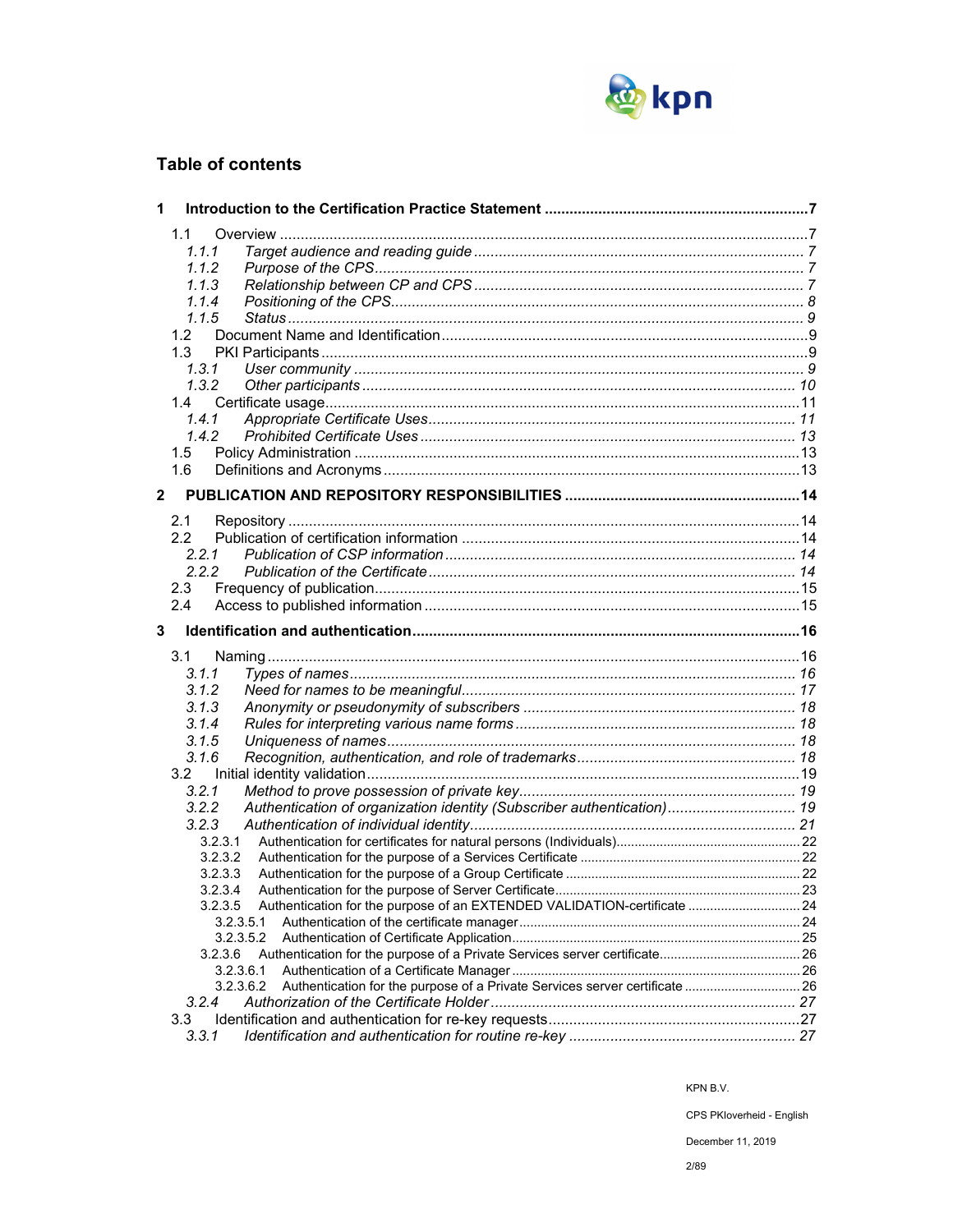

|   | 3.3.2              | Identification en Authentication for routine re-key of the CA certificate  28           |  |
|---|--------------------|-----------------------------------------------------------------------------------------|--|
|   | 3.3.3              |                                                                                         |  |
|   | 3.4                |                                                                                         |  |
| 4 |                    |                                                                                         |  |
|   |                    |                                                                                         |  |
|   | 4.1                |                                                                                         |  |
|   | 4.1.1              |                                                                                         |  |
|   | 4.1.2              |                                                                                         |  |
|   | 4.1.2.1            |                                                                                         |  |
|   | 4.1.2.2            |                                                                                         |  |
|   | 4.1.2.3            |                                                                                         |  |
|   | 4.1.2.4<br>4.1.2.5 |                                                                                         |  |
|   |                    |                                                                                         |  |
|   |                    |                                                                                         |  |
|   | 4.2.1<br>4.2.2     |                                                                                         |  |
|   | 4.2.2.1            |                                                                                         |  |
|   | 4.2.2.2            |                                                                                         |  |
|   | 4.2.2.3            |                                                                                         |  |
|   | 4.2.2.4            |                                                                                         |  |
|   | 4.2.2.5            |                                                                                         |  |
|   | 4.2.3              |                                                                                         |  |
|   |                    |                                                                                         |  |
|   | 4.3.1              |                                                                                         |  |
|   | 4.3.1.1            |                                                                                         |  |
|   | 4.3.1.2            | Issuance of (Extended Validation) Server and Private Services Server Certificates 36    |  |
|   | 4.3.2              | Notification of certificate issuance to the Certificate Holder or Manager 36            |  |
|   |                    |                                                                                         |  |
|   | 4.4.1              |                                                                                         |  |
|   | 4.4.2              | Acceptance of (Extended Validation) Server and Private Services Server Certificates. 36 |  |
|   | 4.4.3              |                                                                                         |  |
|   | 4.5                |                                                                                         |  |
|   | 4.6                |                                                                                         |  |
|   | 4.7                |                                                                                         |  |
|   | 4.8                |                                                                                         |  |
|   | 4.9                |                                                                                         |  |
|   | 4.9.1              |                                                                                         |  |
|   | 4.9.2              |                                                                                         |  |
|   | 4.9.3              |                                                                                         |  |
|   | 4.9.4              |                                                                                         |  |
|   | 4.9.5              | Verification conditions when consulting certificate status information  40              |  |
|   |                    |                                                                                         |  |
|   | 4.9.6              |                                                                                         |  |
|   | 4.9.7<br>4.9.8     |                                                                                         |  |
|   |                    |                                                                                         |  |
|   | 4.10               |                                                                                         |  |
|   | 4.11               |                                                                                         |  |
|   | 4.12               |                                                                                         |  |
| 5 |                    |                                                                                         |  |
|   | 5.1                |                                                                                         |  |
|   | 5.1.1              |                                                                                         |  |
|   | 5.1.2              |                                                                                         |  |
|   | 5.1.3              |                                                                                         |  |
|   |                    |                                                                                         |  |
|   | 5.1.4              |                                                                                         |  |

CPS PKIoverheid - English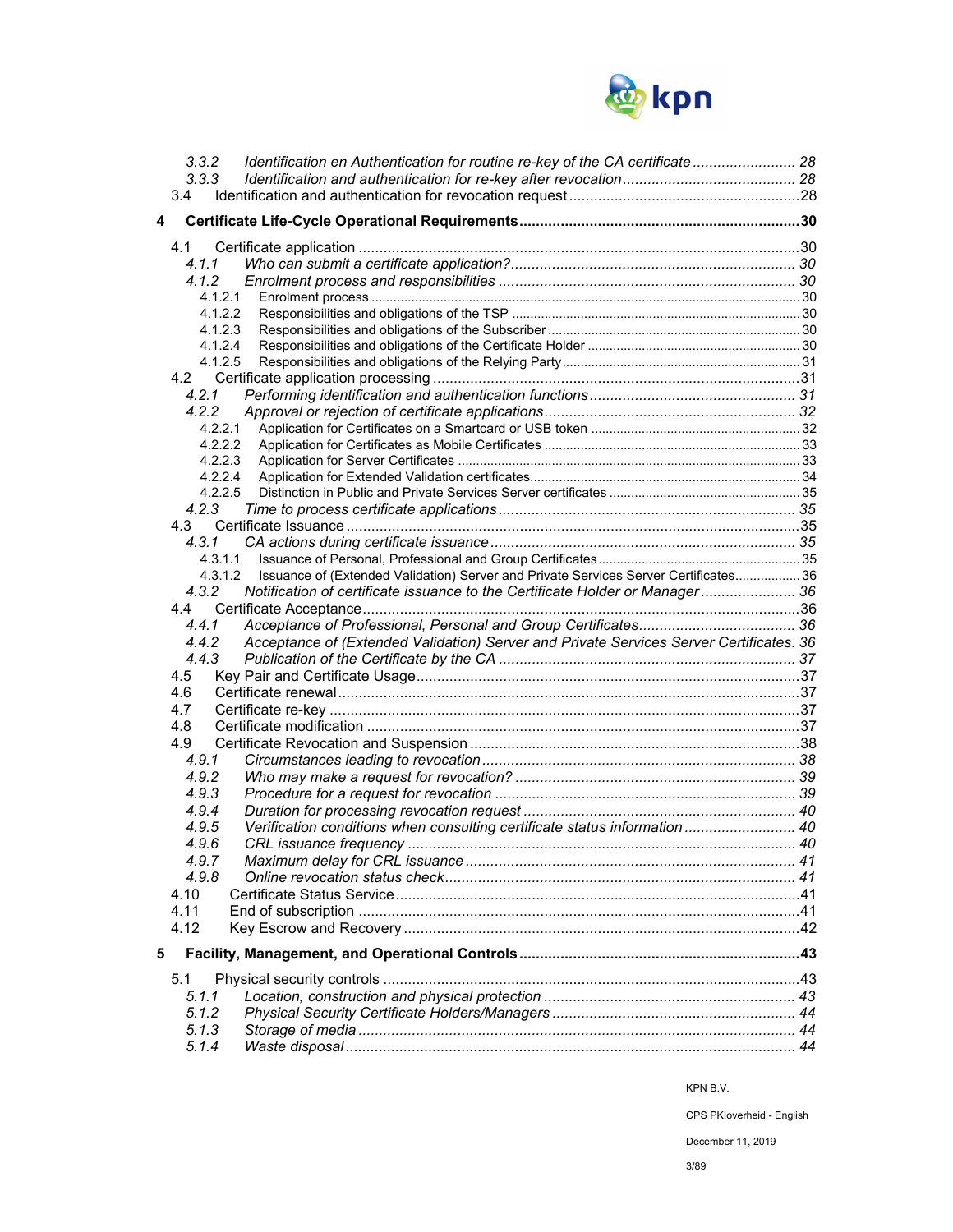

| 5.1.5          |                                                                         |  |
|----------------|-------------------------------------------------------------------------|--|
| 52             |                                                                         |  |
| 5.2.1          |                                                                         |  |
| 5.2.2          |                                                                         |  |
| 5.2.3          |                                                                         |  |
| 5.2.4          |                                                                         |  |
| 5.3            |                                                                         |  |
| 5.3.1          |                                                                         |  |
| 5.3.2          |                                                                         |  |
| 5.4            |                                                                         |  |
| 5.4.1          |                                                                         |  |
| 5.4.2          |                                                                         |  |
| 5.4.3          |                                                                         |  |
| 5.4.4          |                                                                         |  |
| 5.5            |                                                                         |  |
| 5.5.1          |                                                                         |  |
| 5.5.2          |                                                                         |  |
| 5.5.3          |                                                                         |  |
| 5.5.4          |                                                                         |  |
| 5.5.5          |                                                                         |  |
| 5.6            |                                                                         |  |
| 5.7            |                                                                         |  |
| 5.7.1          |                                                                         |  |
| 5.7.2          |                                                                         |  |
| 5.8            |                                                                         |  |
| 5.8.1          |                                                                         |  |
|                |                                                                         |  |
|                |                                                                         |  |
| 5.8.2          |                                                                         |  |
| 6              |                                                                         |  |
|                |                                                                         |  |
| 6.1<br>6.1.1   |                                                                         |  |
| 6.1.2          |                                                                         |  |
| 6.1.3          |                                                                         |  |
|                |                                                                         |  |
| 6.1.4<br>6.1.5 |                                                                         |  |
|                |                                                                         |  |
| 6.1.6<br>6.1.7 |                                                                         |  |
| 6.1.8          |                                                                         |  |
| 6.2            |                                                                         |  |
| 6.2.1          | Private Key Protection and Cryptographic Module Engineering Controls 52 |  |
| 6.2.2          |                                                                         |  |
| 6.2.3          |                                                                         |  |
| 6.2.4          |                                                                         |  |
| 6.2.5          |                                                                         |  |
| 6.2.6          |                                                                         |  |
| 6.2.7          |                                                                         |  |
| 6.2.8          |                                                                         |  |
| 6.2.9          |                                                                         |  |
| 6.2.10         |                                                                         |  |
| 6.2.11         |                                                                         |  |
| 6.3            |                                                                         |  |
| 6.3.1          |                                                                         |  |

KPN B.V.

CPS PKloverheid - English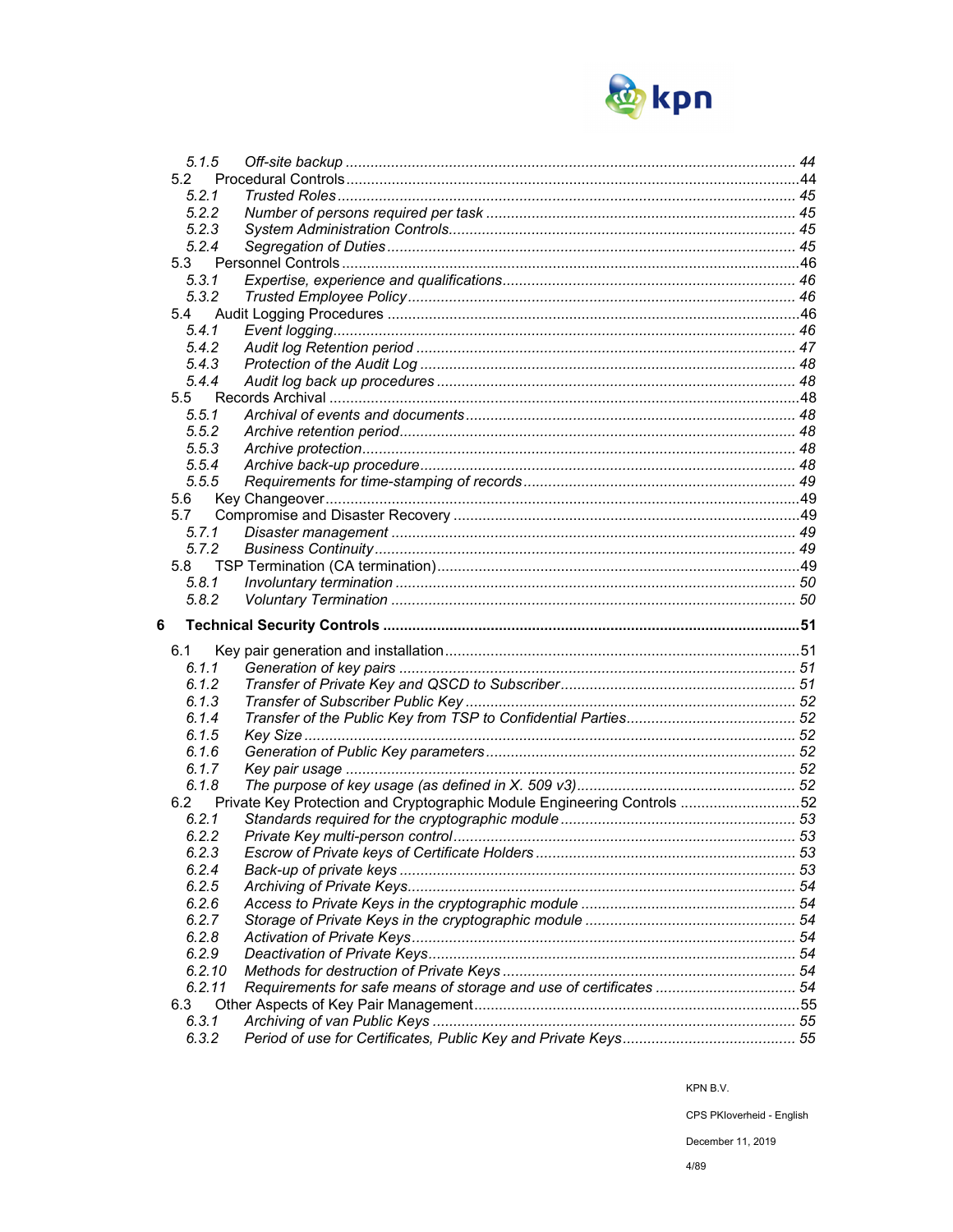

|                | 6.4            |                                                                          |  |
|----------------|----------------|--------------------------------------------------------------------------|--|
|                | 6.4.1          |                                                                          |  |
|                | 6.4.2          |                                                                          |  |
|                | 6.4.3          |                                                                          |  |
|                | 6.5            |                                                                          |  |
|                | 6.5.1          |                                                                          |  |
|                | 6.5.2          |                                                                          |  |
|                | 6.6            |                                                                          |  |
|                | 6.6.1          |                                                                          |  |
|                | 6.6.2          |                                                                          |  |
|                | 6.7            |                                                                          |  |
|                | 6.8            |                                                                          |  |
| $\overline{7}$ |                |                                                                          |  |
|                | 7.1            |                                                                          |  |
|                | 7.1.1          |                                                                          |  |
|                | 7.1.2          |                                                                          |  |
|                | 7.1.3          |                                                                          |  |
|                | 7.1.4          |                                                                          |  |
|                | 7.1.5          |                                                                          |  |
|                | 7.2            |                                                                          |  |
|                | 7.2.1          |                                                                          |  |
|                | 7.2.2          |                                                                          |  |
|                | 7.2.3          |                                                                          |  |
|                | 7.2.5          |                                                                          |  |
|                | 7.3            |                                                                          |  |
|                | 7.3.1          |                                                                          |  |
|                |                |                                                                          |  |
| 8              |                |                                                                          |  |
| 9              |                |                                                                          |  |
|                |                |                                                                          |  |
|                | 9.1            |                                                                          |  |
|                | 9.2            |                                                                          |  |
|                | 9.3<br>9.3.1   |                                                                          |  |
|                | 9.3.2          |                                                                          |  |
|                | 9.3.3          |                                                                          |  |
|                | 9.4            |                                                                          |  |
|                | 9.4.1          |                                                                          |  |
|                | 9.4.2          |                                                                          |  |
|                | 9.4.3          |                                                                          |  |
|                | 944            | Responsibility to protect Private Keys.                                  |  |
|                | 9.4.5          |                                                                          |  |
|                | 9.4.6          |                                                                          |  |
|                | 9.4.7          |                                                                          |  |
|                | 9.4.8          |                                                                          |  |
|                | 9.4.9          | Disclosure of information with respect to revocation of a certificate 78 |  |
|                | 9.4.10         | Other circumstances which may lead to the provision of information 78    |  |
|                | 9.5            |                                                                          |  |
|                | 9.6            |                                                                          |  |
|                | 9.7            |                                                                          |  |
|                | 9.7.1<br>9.7.2 |                                                                          |  |

KPN B.V.

CPS PKloverheid - English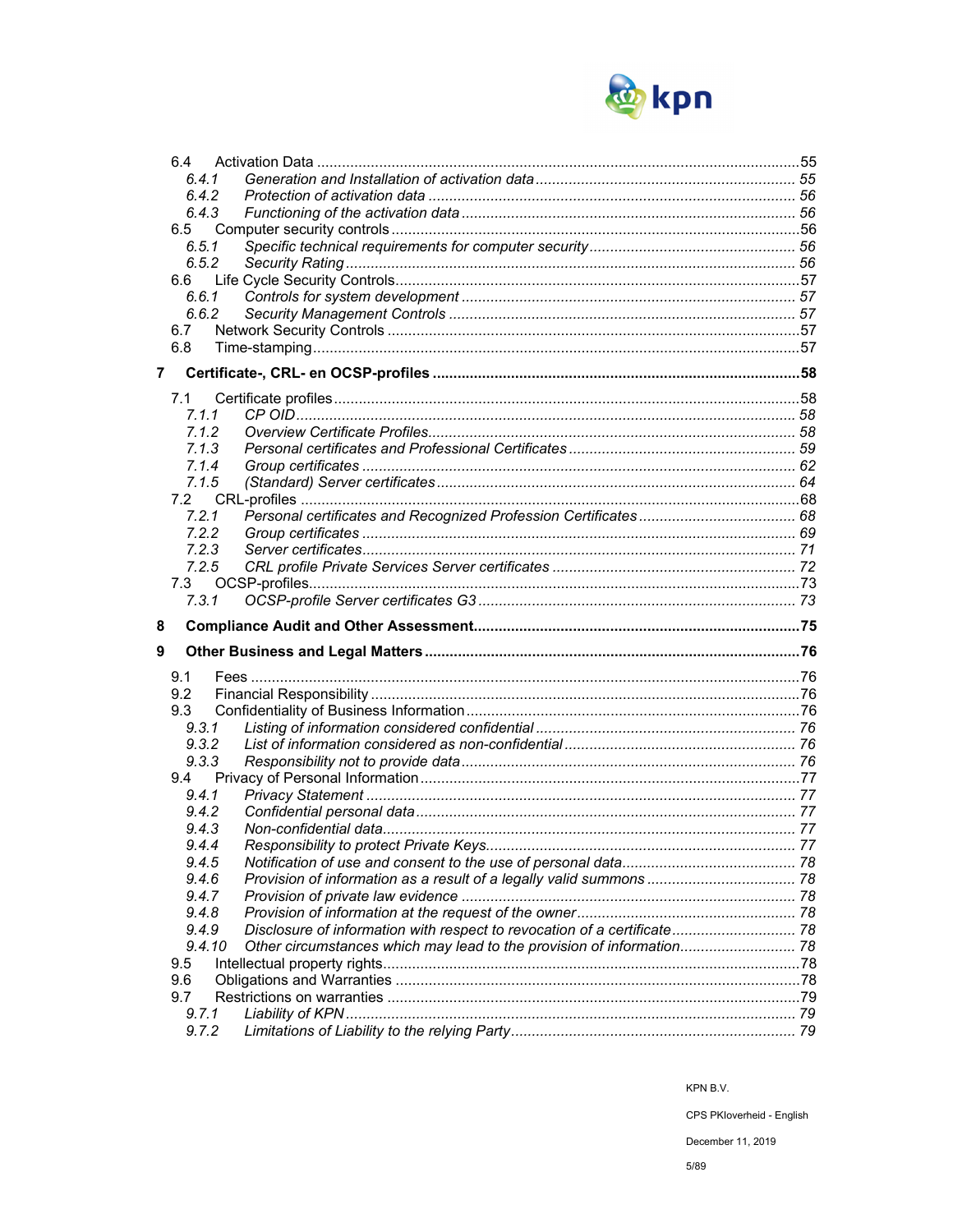

| 9.8  |  |
|------|--|
| 9.9  |  |
| 9.10 |  |
| 9.11 |  |
|      |  |
|      |  |
| 9.12 |  |
| 9.13 |  |
| 9.14 |  |
| 9.15 |  |
| 9.16 |  |
|      |  |
|      |  |

KPN B.V. CPS PKloverheid - English December 11, 2019

 $6/89$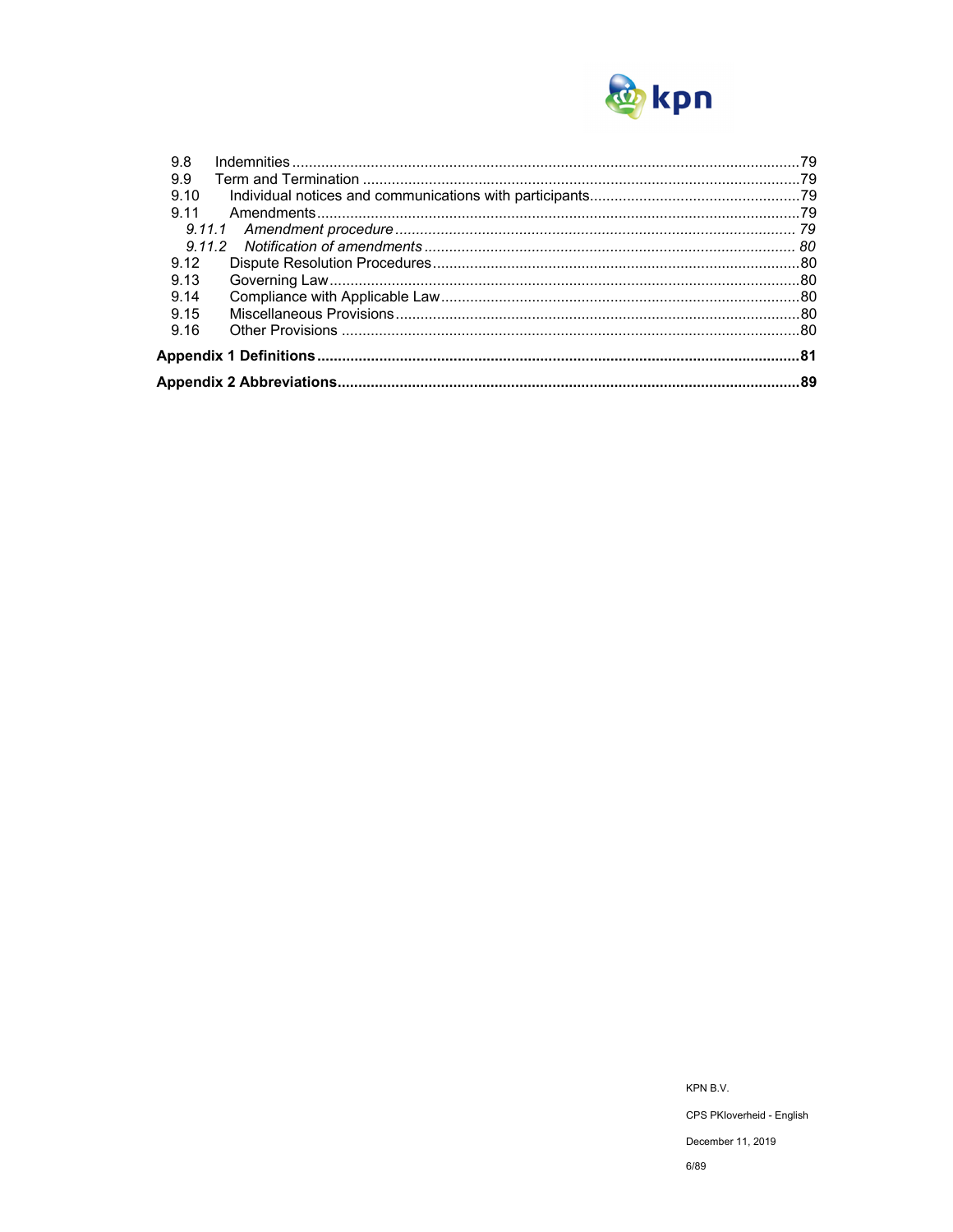

## **1 Introduction to the Certification Practice Statement**

The PKI for the government, shortly PKI government, is an agreements system for enabling the generic and large-scale use of the Electronic Signature, remote identification and confidential electronic communications. All agreements are described in the Program of Requirements (Logius).

Within the PKI government, KPN BV operates as Trust Service Provider (or TSP). Hereinafter referred to as KPN. This means KPN as a Trust Service Provider, as a distinction to the other services provided by KPN.

KPN BV is the legal successor to KPN Corporate Market BV as of April 1, 2016. All agreements entered into with KPN Corporate Market BV by subscribers and relying parties, including all obligations and warranties mentioned in this document, are transferred to KPN BV One of the requirements in the Program of Requirements is that each Trust Service Provider within the PKI government describes its practices in a so-called Certification Practice Statement (further: CPS).

The present document is the CPS of KPN. This document describes the practices of KPN. This chapter contains an introduction to this CPS document. It briefly addresses several important aspects of this document.

## **1.1 Overview**

The format of this CPS is as far as possible in accordance with the RFC3647 Standard (Internet Technology Task Force Internet X.509 Public Key Infrastructure Certificate Policy and Certification Practices Framework). For more information see https://www.ietf.org.

## *1.1.1 Target audience and reading guide*

The primary target group of this CPS is:

- KPN subscribers.
- Subscriber Contacts.
- Certificate Holder and Subscriber Certificate Managers.
- Relying Parties.

## *1.1.2 Purpose of the CPS*

The CPS is a description of the way in which KPN operates its certification service in the Organization domain of the PKI government. The CPS contains, among other things, a description of the procedures that KPN applies to the creation, issuance and revocation of PKI Government Certificates.

## *1.1.3 Relationship between CP and CPS*

The CP describes the requirements for issuing and using a Certificate within the Organization domain of PKI Government. This CP, Certificate Policy - Programme of Requirements (PoR) Organization (G2) and Organization Person(G3) Domains, has been established and is maintained by the Policy Authority of the PKI for the government and is part (part 3a, 3b, and 3e) of the Program of Requirements of the PKI for the government https://www.logius.nl/english/pkioverheid ). The CP PoR

KPN B.V.

CPS PKIoverheid - English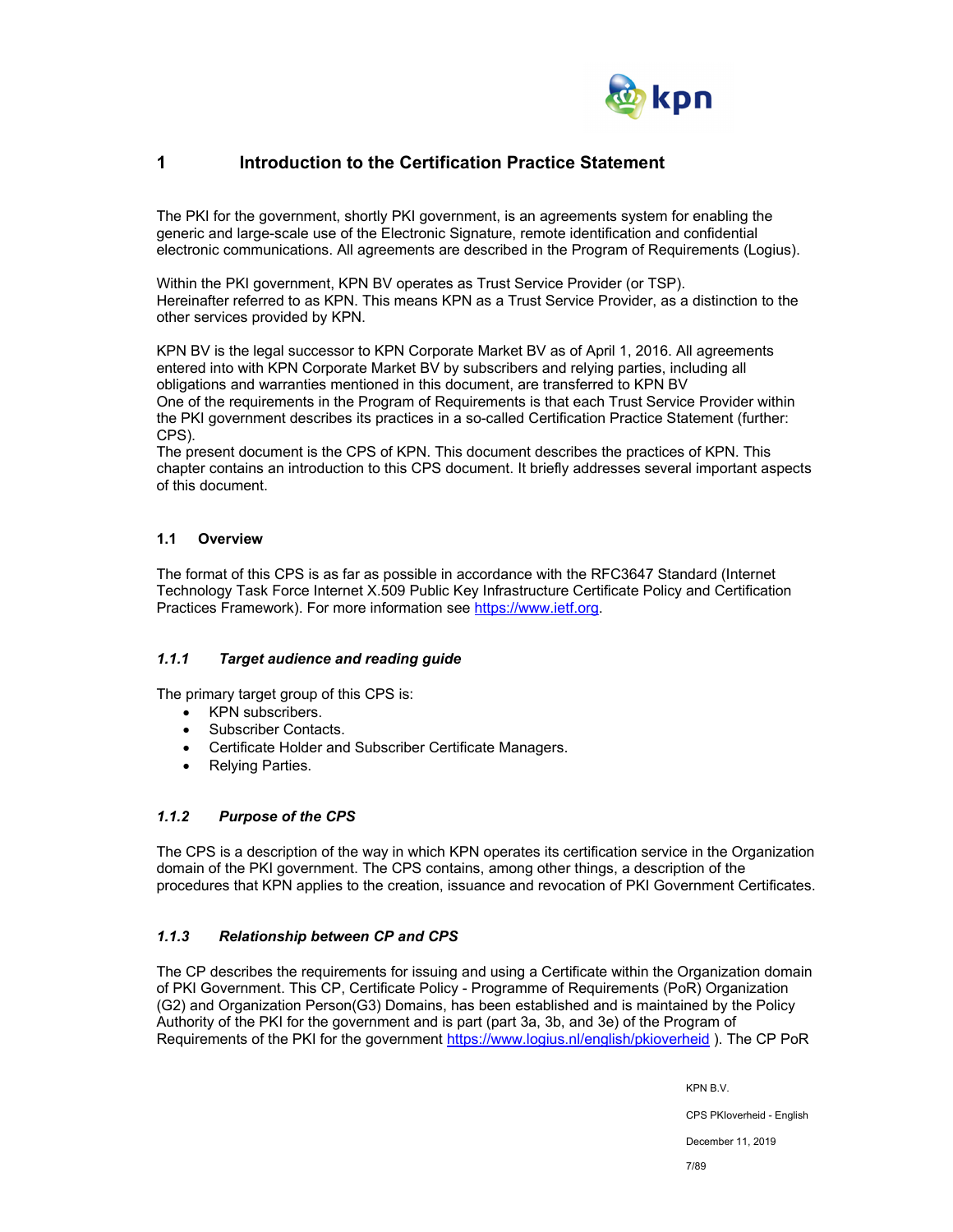

part 3f describes the minimum requirements set for KPN's services within PKIoverheid Extended Validation certificates.

The CPS describes how KPN fulfils these requirements and meets these requirements.

## *1.1.4 Positioning of the CPS*

All types of Certificates issued by the KPN have the same level of trust, in accordance with Program of Requirements within the PKI Government. For this reason, the CPS applies to all Certificates under the following hierarchies:

| <b>Staat der Nederlanden Root CA - G2</b> |                                                     |                           |
|-------------------------------------------|-----------------------------------------------------|---------------------------|
|                                           | Staat der Nederlanden Organisatie CA                |                           |
|                                           | KPN Corporate Market CSP Organisatie CA - G2        |                           |
|                                           | Authenticiteit                                      | (2.16.528.1.1003.1.2.5.1) |
| ×                                         | Onweerlegbaarheid                                   | (2.16.528.1.1003.1.2.5.2) |
| ٠                                         | Vertrouwelijkheid                                   | (2.16.528.1.1003.1.2.5.3) |
| ٠                                         | Services - Authenticiteit                           | (2.16.528.1.1003.1.2.5.4) |
| ٠                                         | Services - Vertrouwelijkheid                        | (2.16.528.1.1003.1.2.5.5) |
| ٠                                         | Services - Server                                   | (2.16.528.1.1003.1.2.5.6) |
|                                           | KPN PKIOverheid Organisatie CA - G2                 |                           |
|                                           | Authenticiteit                                      | (2.16.528.1.1003.1.2.5.1) |
| ٠                                         | Onweerlegbaarheid                                   | (2.16.528.1.1003.1.2.5.2) |
| ٠                                         | Vertrouwelijkheid                                   | (2.16.528.1.1003.1.2.5.3) |
| ٠                                         | Services - Authenticiteit                           | (2.16.528.1.1003.1.2.5.4) |
| ٠                                         | Services - Vertrouwelijkheid                        | (2.16.528.1.1003.1.2.5.5) |
| ٠                                         | Services - Server                                   | (2.16.528.1.1003.1.2.5.6) |
| <b>Staat der Nederlanden Root CA - G3</b> |                                                     |                           |
|                                           | Staat der Nederlanden Organisatie Persoon CA - G3   |                           |
|                                           | KPN PKIOverheid Organisatie Persoon CA - G3         |                           |
|                                           | Persoon - Authenticiteit                            | (2.16.528.1.1003.1.2.5.1) |
|                                           | Persoon - Onweerlegbaarheid                         | (2.16.528.1.1003.1.2.5.2) |
| $\blacksquare$                            | Persoon - Vertrouwelijkheid                         | (2.16.528.1.1003.1.2.5.3) |
|                                           | KPN BV PKIOverheid Organisatie Persoon CA - G3      |                           |
| ٠                                         | Persoon - Authenticiteit                            | (2.16.528.1.1003.1.2.5.1) |
| ٠                                         | Persoon - Onweerlegbaarheid                         | (2.16.528.1.1003.1.2.5.2) |
|                                           | Persoon - Vertrouwelijkheid                         | (2.16.528.1.1003.1.2.5.3) |
|                                           | Staat der Nederlanden Organisatie Services CA - G3  |                           |
|                                           | <b>KPN PKIOverheid Organisatie Services CA - G3</b> |                           |
|                                           | Services - Authenticiteit                           | (2.16.528.1.1003.1.2.5.4) |
|                                           | Services - Vertrouwelijkheid                        | (2.16.528.1.1003.1.2.5.5) |
|                                           | KPN BV PKIOverheid Organisatie Services CA - G3     |                           |
|                                           | Services - Authenticiteit                           | (2.16.528.1.1003.1.2.5.4) |
|                                           | Services - Vertrouwelijkheid                        | (2.16.528.1.1003.1.2.5.5) |
|                                           | <b>KPN PKIOverheid Organisatie Server CA - G3</b>   |                           |
|                                           | Services - Server                                   | (2.16.528.1.1003.1.2.5.6) |
|                                           | KPN BV PKIOverheid Organisatie Server CA - G3       |                           |
|                                           | Services - Server                                   | (2.16.528.1.1003.1.2.5.6) |

KPN B.V.

CPS PKIoverheid - English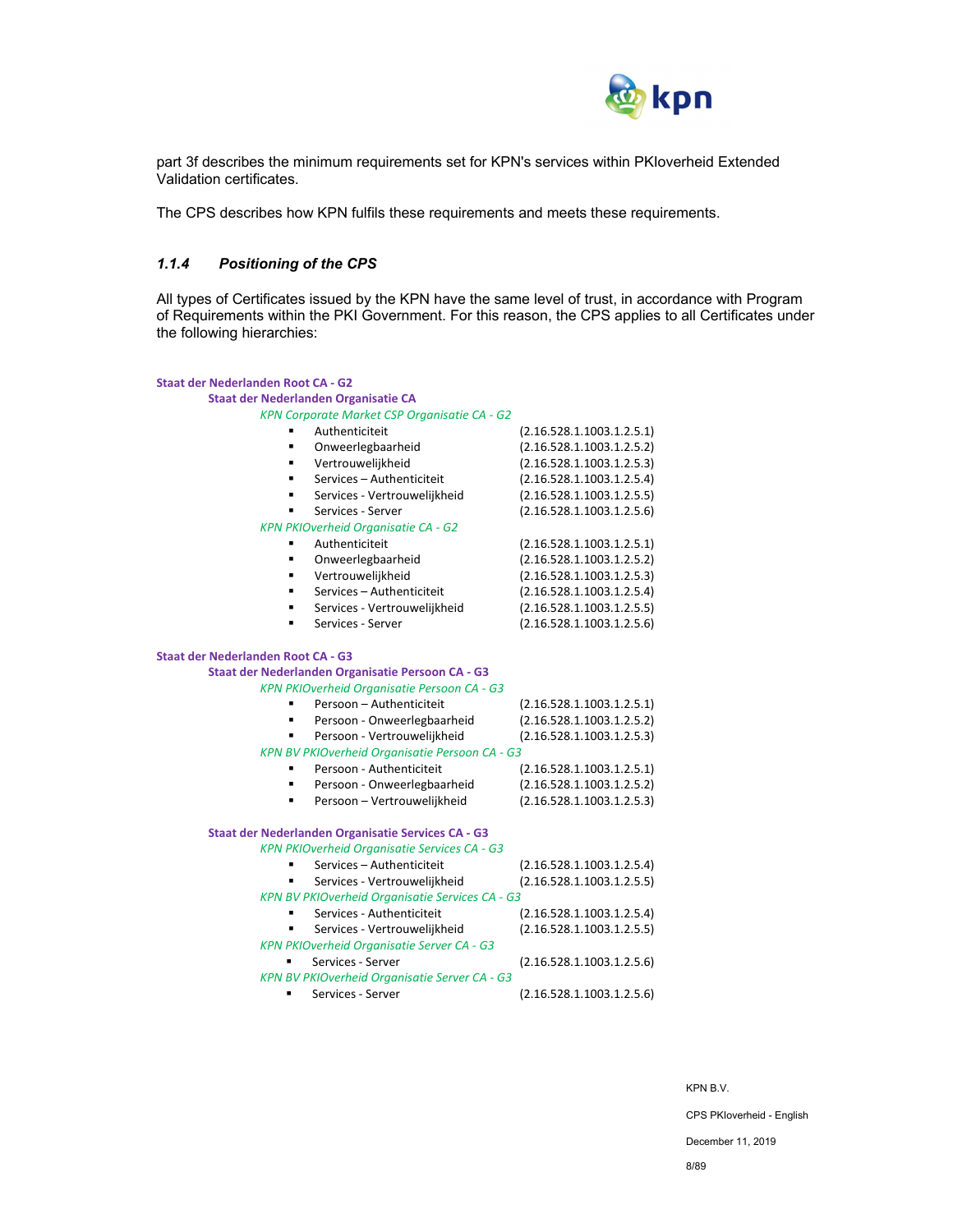

| Staat der Nederlanden EV Root CA                |                           |
|-------------------------------------------------|---------------------------|
| Staat der Nederlanden EV Intermediair CA        |                           |
| <b>KPN CM PKI Overheid EV CA</b>                |                           |
| EV policy OID                                   | (2.16.528.1.1003.1.2.7)   |
| <b>KPN PKIOverheid FV CA</b>                    |                           |
| EV policy OID<br>٠                              | (2.16.528.1.1003.1.2.7)   |
| Staat der Nederlanden Private Root CA - G1      |                           |
| Staat der Nederlanden Private Services CA - G1  |                           |
| <b>KPN PKloverheid Private Services CA - G1</b> |                           |
| Server                                          | (2.16.528.1.1003.1.2.8.6) |
|                                                 |                           |

The foregoing statement is fully described in PKI Government Program of Requirements (Part 1, of Programme of Requirements - Introduction). Both the Root CAs and the CAs are managed by PKI government. A description of the management of these CAs can be found in the CPS Policy Authority for certificates issued by the Policy Authority PKI Government. Both documents can be found on https://logius.nl/diensten/pkioverheid/aansluiten-als-tsp/pogramma-van-eisen

## *1.1.5 Status*

The date on which the validity of this CPS starts is given on the title page of this CPS. The CPS is valid for as long as the KPN service continues, or until the CPS is replaced by a newer version (indicated in the version number with +1 in major changes and +0.1 in editorial edits).

#### **1.2 Document Name and Identification**

Formally this document is referred to as 'Certification Practice Statement PKIoverheid'. In the context of this document, it is also referred to as 'PKIoverheid CPS', but usually shortly as 'CPS'. Where this abbreviation is concerned, this document is intended.

This CPS can be identified through the following Object Identifier (OID): 2.16.528.1.1005.1.1.1.2

## **1.3 PKI Participants**

#### *1.3.1 User community*

The user community within the Organization domain consists, on the one hand, of Trust Service Providers and, on the other hand, of Subscribers, organizational entities in government and business, Certification Holders, Certificate Managers and Relying Parties. There are also individuals working in a recognized profession who are both Subscriber and Certificate Holder. For a description of these concepts, see paragraph 1.7 Definitions and abbreviations.

The Program of Requirements within PKI for the Government (Part 3a, 3b, 3e and 3f) applies to this user community. In addition, the KPN Special Terms and Conditions PKI Overheid Certificates (further: Special Terms) apply. Please refer to the Repository of KPN https://certificaat.kpn.com/elektronische-opslagplaats/

The KPN PKI Government Special Terms and Conditions are binding for all parties involved in the certification service. In case of conflict between the CPS and the Special Conditions, the latter will prevail.

KPN B.V.

CPS PKIoverheid - English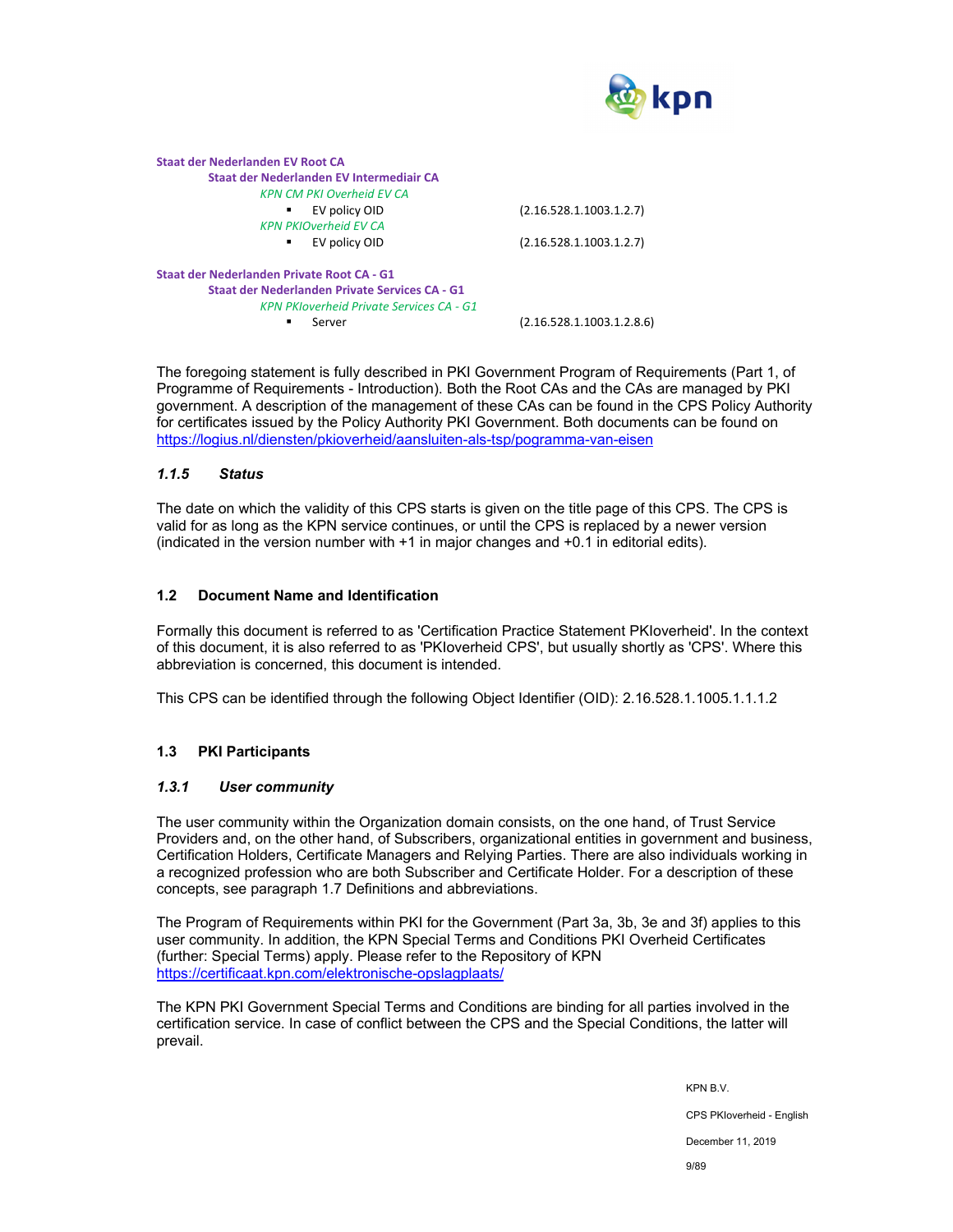

KPN conforms to the current version of the Baseline Requirements for Issuance and Management of Publicly-Trusted Certificates and the CA/Browser Forum Guidelines for Issuance and Management of Extended Validation Certificates as published at https://www.cabforum.org . Should there be an inconsistency between the PKI Government Program of Requirements and the relevant Baseline Requirements, which does not at least meet the minimum requirements described herein, this is to be determined by the PKI Policy Authority, then the stipulated in the Baseline Requirements prevails.

## *1.3.2 Other participants*

Cooperation with the Ministry of Security and Justice (dutch: Ministerie van Veiligheid en Justitie) KPN concluded a cooperation agreement on certification services with the Ministry of Security and Justice (further: the Ministry). Within that agreement, KPN outsourced the RA activities to the Ministry for applications for certificates, submitted by or on behalf of the Ministry. The Ministry has set up a RA office. In short, the Ministry has handled the certificate applications submitted by or on behalf of the Ministry. The Ministry received the applications, registered them, assessed the accuracy and completeness of the application and decided on the application. KPN continued to perform the CA operations, KPN produced the certificates, placed them on SSCD, if applicable, and sent the certificates to the Ministry. The Ministry took care of the issuance of certificates, including the identification of certificate managers and certificate holders. After notification of receipt of the SSCD at the RA office, KPN provided the shipment of inter alia the revocation data.

The Ministry has not extended this original cooperation agreement by the end of the agreement, June 8, 2015. Cooperation will continue in limited form. The services from June 8, 2015 are briefly described as follows.

- No new certificates will be issued anymore.
- All certificates issued under section 3A were revoked.
- This also applies to the Services Certificates (Group Certificates).
- The Server Certificates are / are not revoked.
- The revocation service and revocation status service will remain available.

Meanwhile, the last Server certificate expired in May 2018. So there are no more certificates active from this service. A CRL will still be published.

The last remnant of this service is the supervision of the Ministry from KPN on the retention obligation of the files. These must be kept for another 7 years after the expiry of the last certificate. This means a retention period up to and including May 2025.

The CPS for services provided by the Ministry, which up to and including version 4.29 as appendix 1 formed part of this CPS, has been removed with effect from the present version 5.0. The earlier versions of this CPS are still present in the archive.

#### Cooperation with Multi-Post Services B.V.

KPN has concluded a cooperation agreement on certificate services with Multi-Post Services B.V. (further: Multi-Post). Under that agreement, KPN has subcontracted out the following work to Multi-Post.

- Stock management of QSCDs / SUD's.
- Generating key pairs for the SSCDs / QSCDs and the insertion of keys in the SSCDs / SUD's.
- Generate activation and revocation code and print that data on a PIN mailer
- Archiving and personalizing QSCDs / SUD's;
- Hand over the QSCD's/SUD's and PINs to the distribution channel.

KPN B.V.

CPS PKIoverheid - English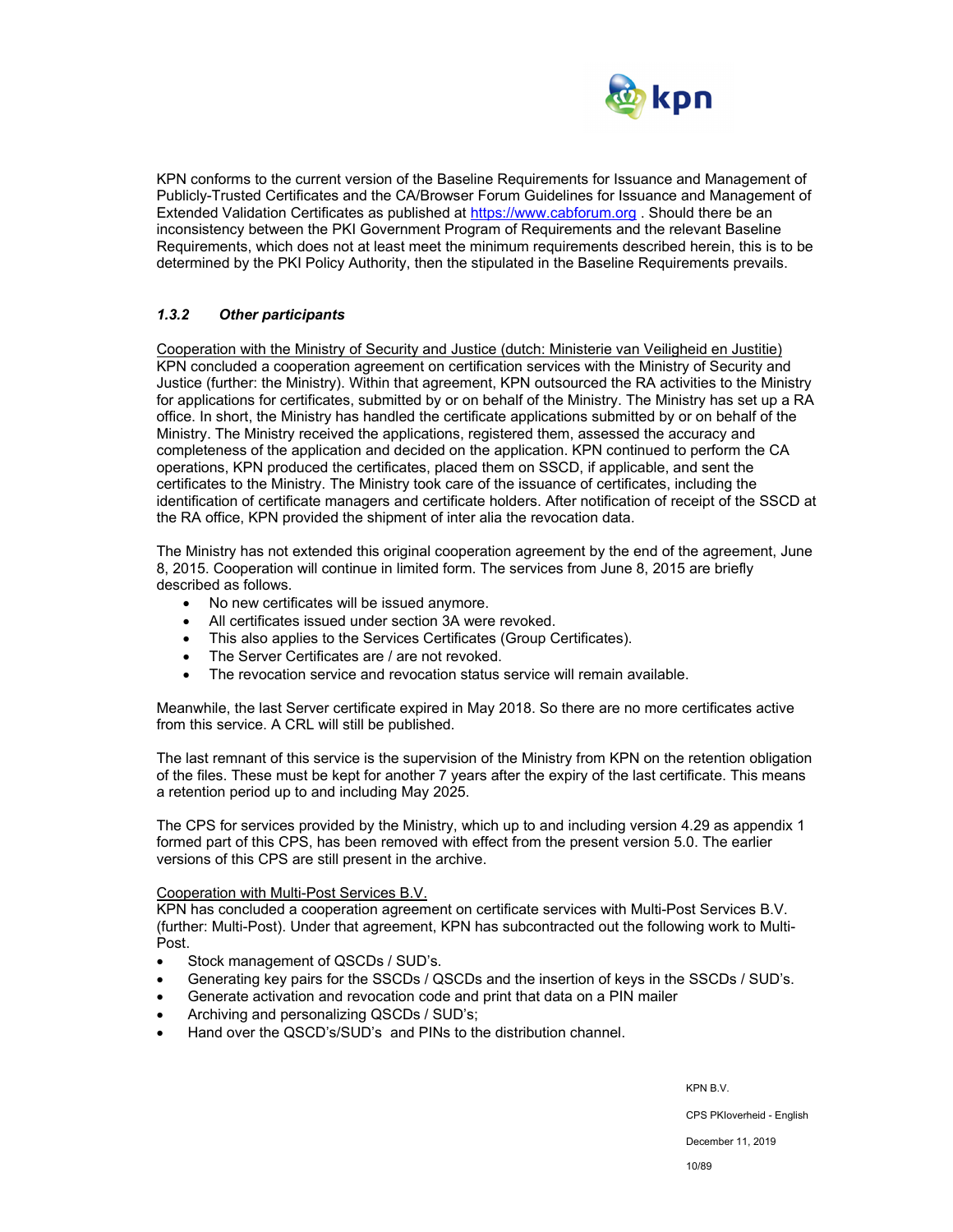

#### Cooperation with AMP Logistics B.V

KPN has signed a cooperation agreement on certificate services with AMP Logistics BV (further: AMP). Within that agreement, KPN subcontracts the identification of the Certificate Manager and Certificate Holder to AMP. Identification is done by an AMP employee at a time and place agreed on with the Certificate Manager.

#### Cooperation with Ubiqu Access B.V.

KPN has entered into a cooperation agreement with Ubiqu Access B.V. (hereafter: Ubiqu) regarding the certification services for the mobile smart card. Within this agreement, Ubiqu will provide amongst others the Authentication App and API with which the certificate holder has Sole control over his private key.

## **1.4 Certificate usage**

The certificates issued by KPN are issued in accordance with the Program of Requirements (PoR) PKI Government (sections 3a, 3b and 3e).

## *1.4.1 Appropriate Certificate Uses*

Personal and Professional certificates (PoR PKI Government part 3a)

Within the domain Organization (g2) and Organization Person (g3), Program of Requirements PKI Government part 3a, KPN issues three types of Certificates on behalf of Subscribers to Certificate Holders. These certificates each have their own function, each also has its own policy. These policies are uniquely identified by an OID. It concerns:

- 1. Signature Certificates
- 2. Authenticity Certificates
- 3. Confidentiality Certificates

Signature Certificates, also called Qualified Certificates, as described in the eIDAS regulation), and also called nonrepudiation certificates are intended to provide electronic documents with a qualified electronic signature [domain Government / Business OID 2.16.528.1.1003.1.2.2.2, domain Organization OID 2.16.528.1.1003.1.2.5.2]. This Qualified Electronic Signature, the Electronic Signature Based on a Qualified Certificate, and which has been created by a Qualified Signature Creation Device (QSCD), meets all legal requirements for a signature and has the same legal force as a handwritten signature for paper documents.

Authenticity certificates are intended to reliably identify and authenticate persons, organizations and resources by electronic means. This concerns both the identification of people and between people and resources [domain Government / Business 2.16.528.1.1003.1.2.2.1 OID, OID 2.16.528.1.1003.1.2.5.1 domain Organization]. Authenticity Certificates are not Qualified Certificates.

Confidentiality Certificates are intended to protect the confidentiality of data exchanged and / or stored in electronic form. This concerns both the exchange of information between people and between people and automated means [domain Government / Business 2.16.528.1.1003.1.2.2.3 OID, domain Organization OID 2.16.528.1.1003.1.2.5.3].

Confidentiality Certificates are not Qualified Certificates.

These 3 types of certificates are issued as Certificates for persons with a recognized profession (dutch:"beroepsgebonden certificaten") and as Personal Certificates (Actually Organizational, as a distinction to the recognized profession certificates) on one of the following data media: Smartcard and USB token. In addition, these certificates can be requested as Mobile certificates, however, no confidentiality certificate will be received. For definitions see 1.11 Definitions and abbreviations.

KPN B.V.

CPS PKIoverheid - English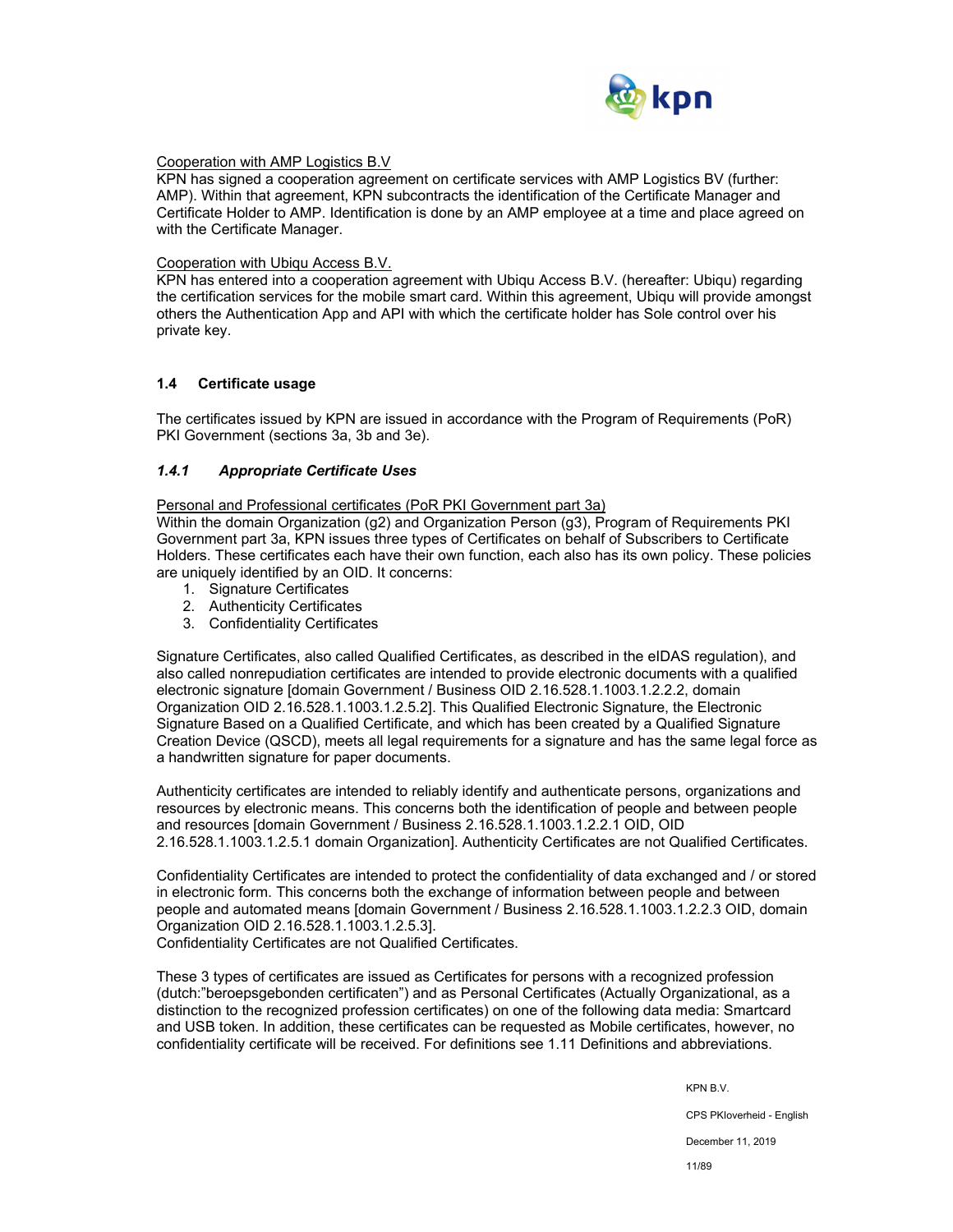

## Group certificates (PoR PKI Government part 3b)

Within the domain of Government / Companies (g1) and Organization (g2), PoR PKIoverheid part 3b, KPN issues two types of certificates to Subscribers. These certificates each have their own function, also have their own policy. This policy is uniquely identified by an OID. It concerns:

- 1. Authenticity Certificates;
- 2. Confidentiality Certificates;

Authenticity Certificates are intended to reliably identify and authenticate a service as belonging to the organizational entity that is responsible for the service by electronic means [Public domain / Business OID 2.16.528.1.1003.1.2.2.4, domain organization OID 2.16. 528.1.1003.1.2.5.4].

Confidentiality Certificates are designed to protect the confidentiality of information exchanged in electronic form [domain Government / Business OID 2.16.528.1.1003.1.2.2.5, domain Organization OID 2.16.528.1.1003.1.2.5.5].

These 2 types of certificates, together with the Server Certificates, are issued as Service Certificates. The Authenticity Certificate and Confidentiality Certificate together are called the Group Certificate. For definitions see 1.11 Definitions and abbreviations.

#### (Standard) server certificates (PoR PKI Government part 3e)

Within the domain of Government / Business (g1) and Organization (g2), PoR PKIoverheid part 3e, KPN also issues server certificates to Subscribers. These certificates have their own function, also have their own policy. This policy is uniquely identified by an OID.

Server certificates are intended for use, where the confidentiality key is not used to encrypt the data but only aims to encrypt the connection between a particular client and a server [domain Government / Business OID 2.16.528.1.1003.1.2.2.6 , Domain Organization OID 2.16.528.1.1003.1.2.5.6]. This server must belong to the organizational entity named as the Subscriber in the certificate.

The Server Certificates, together with Group Certificates, are called the Services Certificates. For definitions see Definitions and abbreviations

#### Extended Validation server certificates (PoR PKIoverheid part 3f)

Within PKIoverheid Extended Validation, EXTENDED VALIDATION certificates are used to secure a connection between a particular client and a server by means of the TLS/SSL protocol. The PKIoverheid EV certificates can be recognised by the specific unique PKIoverheid EV Policy Object Identifier (OID) 2.16.528.1.1003.1.2.7. This OID refers to the CP PoR part 3f and appears in the Certificate Policies field of the Certificate Staat der Nederlanden EV Intermediair CA (State of the Netherlands EV Intermediate CA), the EV CSP CA certificates and the end user EXTENDED VALIDATION certificates.

#### Private Services (PoR PKIoverheid part 3h)

The Private Services Server certificates issued by KPN are issued in accordance with the PKIoverheid Program of Requirements (part 3h).

Within PKIoverheid Private Services, Private Services Server certificates are used to secure a connection between a particular client and a server via the TLS/SSL protocol. The PKIoverheid Private Services certificates are identified by the specific unique PKIoverheid Private Services Policy Object Identifier (OID) 2.16.528.1.1003.1.2.8.6. This OID refers to the CP PoR part 3h and is listed in the Certificate Policy (certificatePolicies) field of the State of the Netherlands Private Services CA certificate, the KPN PKIoverheid Private Services CA certificates and the end user Private Services Private Services Server certificates.

KPN B.V.

CPS PKIoverheid - English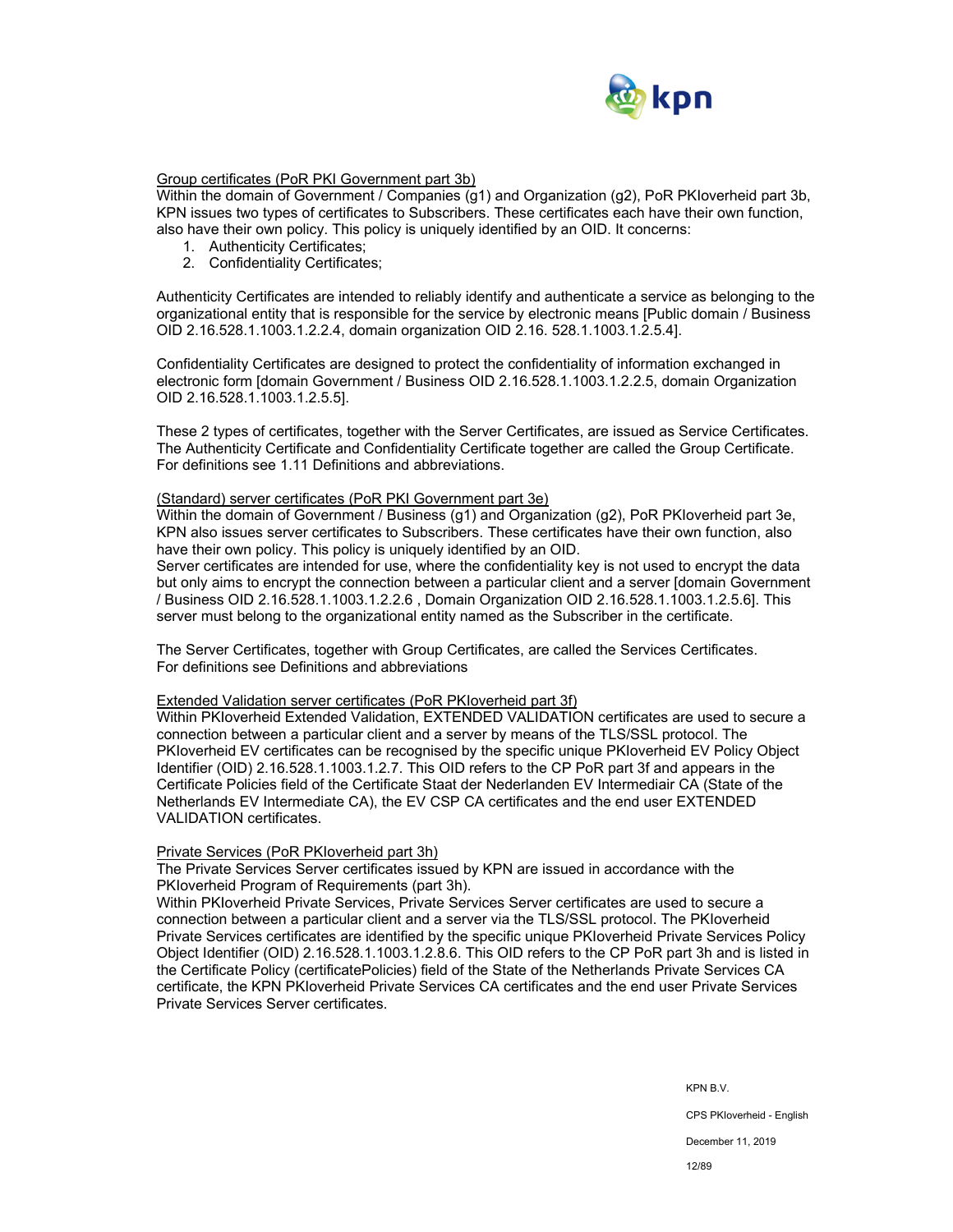

The "Staat der Nederlanden" (State of the Netherlands) Private Root CA - G1 is NOT publicly trusted by browsers and other applications.

KPN issues Private Server Certificates under the 'State of the Netherlands Private Root CA - G1'. This root certificate is part of the central part of the hierarchy of the PKI for the government. The root certificate is the anchor point for trust in electronic transactions within a closed user group. Trust is derived from the fact that this root certificate was issued by the State of the Netherlands and published in the Netherlands Government Gazette (Staatscourant). All participating parties must install and trust this certificate manually. Therefore, Private server certificates are intended for application in private user groups as opposed to publicly trusted server certificates where the master certificate is automatically trusted by the important operating systems (such as Windows, Mac OS, Linux, Android and iOS) and browsers (e.g. Mozilla FireFox).

## *1.4.2 Prohibited Certificate Uses*

Certificates issued under this CPS may not be used other than as described in this CPS.

#### **1.5 Policy Administration**

#### *1.5.1 Organisation Administering the Document*

The KPN CPS is managed by a dedicated Policy Management Authority (PMA):

#### *1.5.2 Contact Person*

Information regarding this CPS and comments can be directed to:

KPN Attn. KPN Security Services, Policy Management Authority PO Box 9105 7300 HN Apeldoorn Pkisupport@kpn.com

## *1.5.3 Person Determining CPS suitability for the policy*

The determination of the suitability of the CPS is part of the CPS approval process (see 1.5.4) of the PMA and is part of the assessment by the independent auditor (see 8).

## *1.5.4 CPS Approval*

Changes to the KPN CPS are approved by the PMA, after consultation with the relevant stakeholders. Once approved, this document will be published in the Repository. (dutch: Elektronische opslagplaats) on https://certificaat.kpn.com/support/downloads/repository

As required by the Baseline Requirements, the CPS is reviewed at least once a year and given a higher version number.

#### **1.6 Definitions and Acronyms**

For an overview of the definitions and acronyms used, refer to Annexes 1 and 2, respectively.

KPN B.V. CPS PKIoverheid - English December 11, 2019 13/89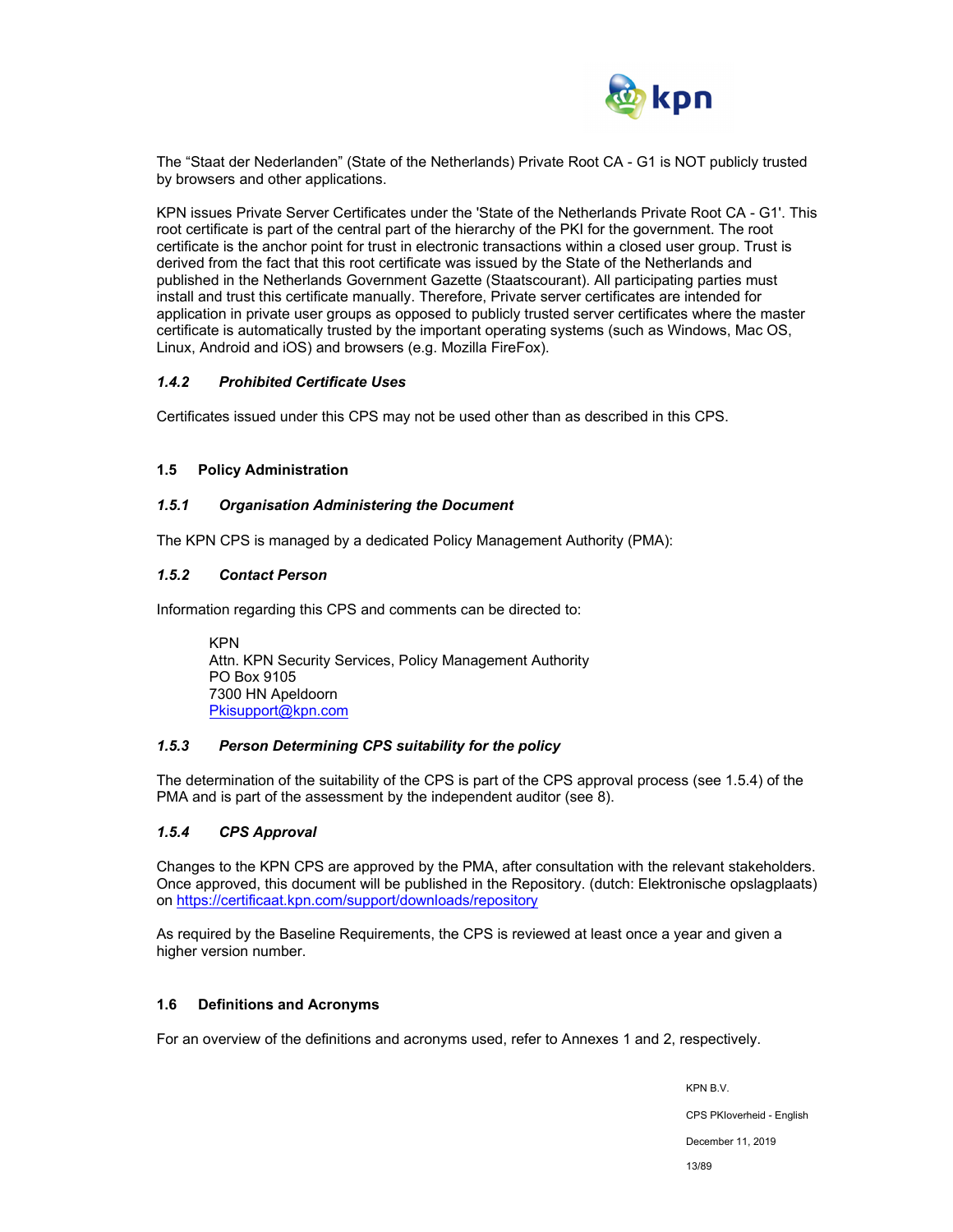

## **2 PUBLICATION AND REPOSITORY RESPONSIBILITIES**

## **2.1 Repository**

KPN ensures the availability of relevant information in the Repository https://certificaat.kpn.com/elektronische-opslagplaats/repository

## **2.2 Publication of certification information**

## *2.2.1 Publication of CSP information*

At least the following online is available through the Repository:

- 1. Root certificate;
- 2. Certificate status information;
	- a. In the CRL;
	- b. In the Directory Service (see 7);
	- c. Using OCSP;
- 3. Special Conditions;
- 4. CPS;
- 5. Certificate Policy Domains Government / Business (g1), Organization (g2) and Organization Person (g3) Certificate
- 6. Policy authenticiteit- and confidentiality certificates Services Organization (g3) Annex CP Domains Government / Companies (g1) and Organization (g2); Certificate Policy Server Certificate - Domain Services Organization (g3) Annex CP Domains Government / Companies (g1) and Organization (g2)
- 7. Directory Service;
- 8. Copies of the (full) ETSI EN 319 411- 1 and ETSI EN 319 411-2 certificates of KPN and ETSI EN 319 411- 1 and ETSI EN 319 411-2 partial certificates acquired by KPN on behalf of and together with other Trust Service Provider's.

## *2.2.2 Publication of the Certificate*

Certificates are published using a Directory Service. Through the Directory Service, the Certificate may be consulted by Subscribers, Certificate Managers, Certificate Holders and Relying Parties.

The Directory Service is adequately protected from manipulation and is accessible online. Information regarding the revocation status is available twenty-four hours a day and seven days a week.

The ETSI EN 319 411-2 and ETSI EN 319 411-1 certificates of KPN BV, together with ETSI EN 319 411-2 and ETSI EN 319 411-1 partial certificates, are published in the repository. The relevant certificates indicate that KPN BV complies with ETSI EN 319 411-2 Policy and security requirements for Trust Service Providers issuing certificates; Part 2: Policy requirements for certification authorities issuing qualified certificates and ETSI EN 319 411-1 Electronic Signatures and Infrastructures (ESI); Policy and security requirements for Trust Service Providers issuing certificates; Part 1: General requirements and thus meeting the requirements of The European eIDAS. The audit reports relating to KPN BV's normative references are not stored in the Repository as a result of its security policy.

KPN B.V.

CPS PKIoverheid - English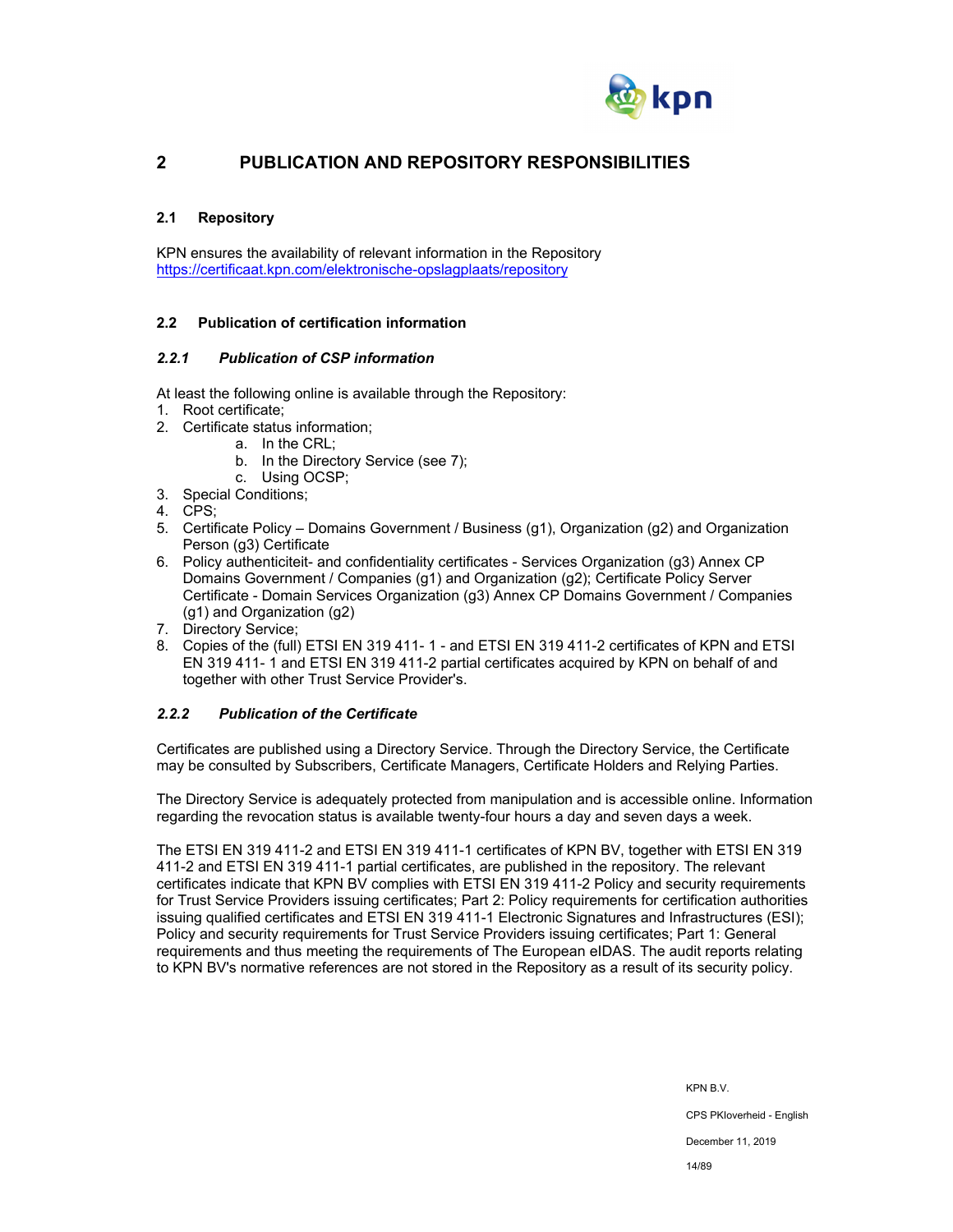

## **2.3 Frequency of publication**

Changes to CSP information shall be published, except as set out in this section, at the time of their occurrence or as soon as possible thereafter and subject to the applicable provisions. See, for example, paragraph 9.12 Changes.

The publication of Certificates takes place immediately after production. The CRL's are renewed every 60 minutes.

## **2.4 Access to published information**

Information in the Repository is public in nature and freely accessible. The Repository can be consulted twenty-four hours a day and seven days a week. The Repository is protected against unauthorized changes.

For the occurrence of system failure or other factors that negatively affect the availability of the Repository, an appropriate set of continuity measures has been implemented to ensure that the CRL is reachable again within 4 hours and the remaining parts of the repository within 24 hours. An example of such a measure is to have realized a disaster recovery location and -scenario in combination with the regular testing of its functionality.

KPN is not responsible for the unavailability of the Repository due to circumstances where KPN cannot be held responsible.

> KPN B.V. CPS PKIoverheid - English December 11, 2019 15/89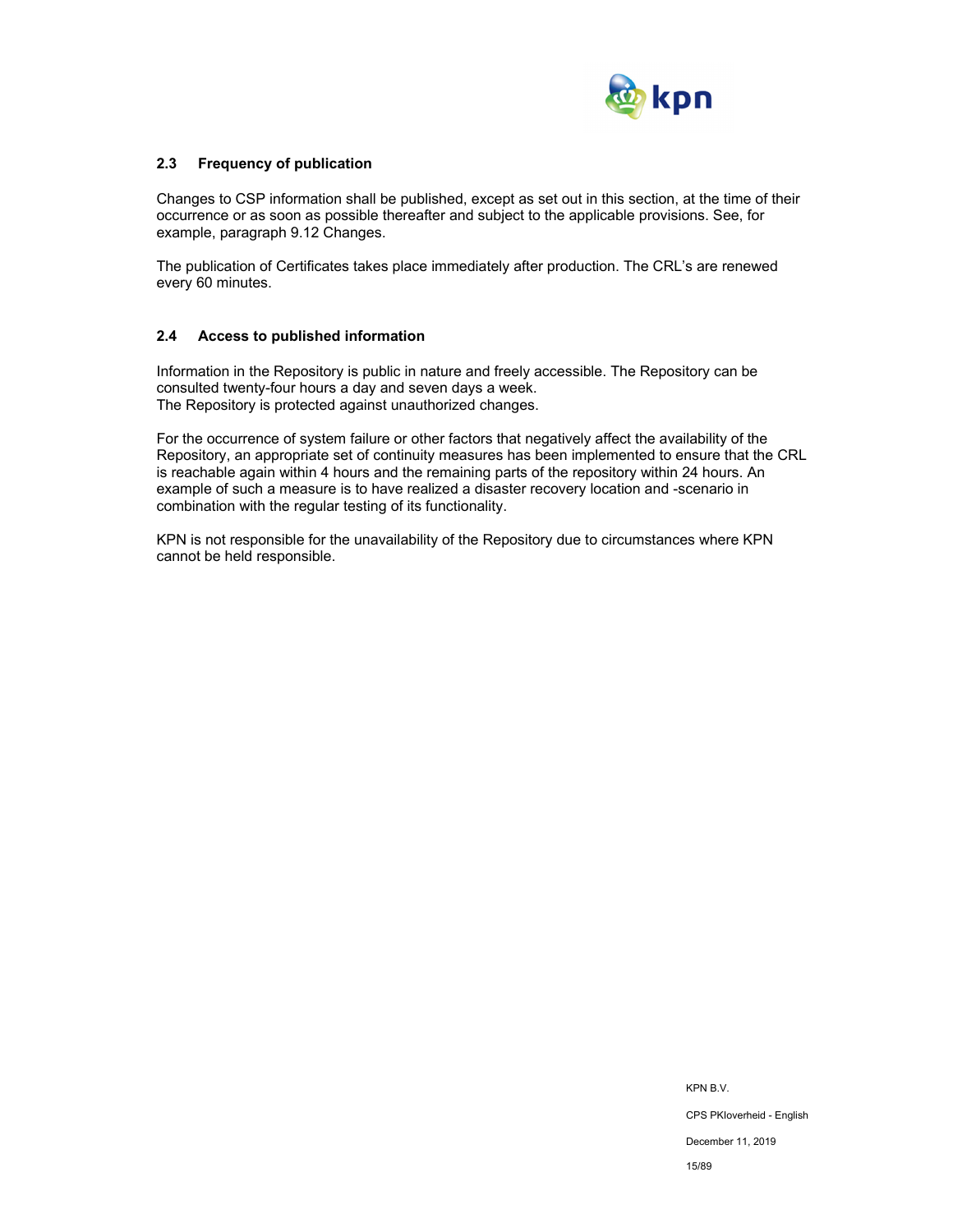

## **3 Identification and authentication**

This section describes how the identification and authentication of certificate applicants takes place during the initial registration process and the criteria that KPN uses regarding the naming.

## **3.1 Naming**

## *3.1.1 Types of names*

The names used in **Personal and Professional Certificates** comply with the X.501 name recommendation. The names consist of the following parts:

| <b>Attribute</b>        | Value                                         |
|-------------------------|-----------------------------------------------|
| Country (C)             | NL.                                           |
| Organization (O)        | Name of the subscriber                        |
| Common Name (CN)        | full name of the Certificate holder           |
| Subjectserienummer (SN) | Subjectserialnumber of the Certificate holder |

The names used in **Server certificates and Group certificates** comply with the X.501 name recommendation. The names consist of the following parts:

| <b>Attribute</b>         | Value                                                        |
|--------------------------|--------------------------------------------------------------|
| Country (C)              | NL.                                                          |
| Organization (O)         | Name of the subscriber                                       |
| Common Name (CN)         | (group) roll name of the Certificate holder<br>(server) FQDN |
| State or Province (S)    | Province where the Subscriber is located                     |
| Locality (L)             | Place where the Subscriber is located                        |
| Optional:                |                                                              |
| Organizational Unit (OU) | Department of the subscribers' organization                  |

The names used in Extended validation Server certificates comply with the X.501 name recommendation. The names consist of the following parts:

| <b>Attribute</b>        | <b>Value</b>                                                                                                   |
|-------------------------|----------------------------------------------------------------------------------------------------------------|
| Subject                 | Certificate                                                                                                    |
| <b>BusinessCategory</b> | Must contain either:<br><b>Private Organization</b><br>٠<br><b>Government Entity</b><br><b>Business Entity</b> |

KPN B.V.

CPS PKIoverheid - English

December 11, 2019

16/89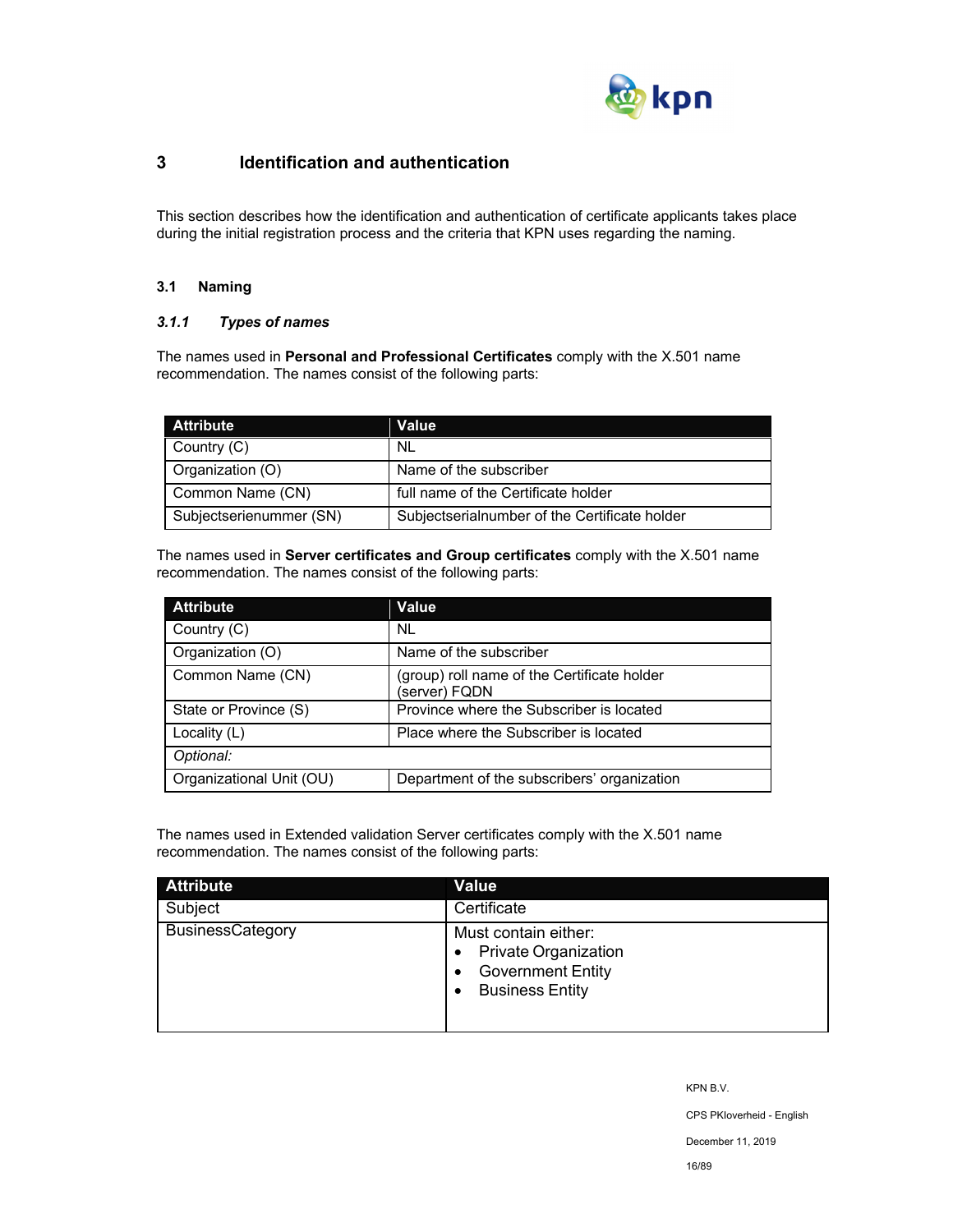

| Common Name (CN)                                | <b>FQDN</b>                                 |
|-------------------------------------------------|---------------------------------------------|
| CountryName (C)                                 | NL                                          |
| Organization (O)                                | Name of the subscriber                      |
| State or Province (S)                           | Province where the subscriber is located    |
| Locality (L)                                    | Place where the Subscriber is located       |
| SerialNumber                                    | Number Chamber of Commerce                  |
| PublicKeyInfo                                   | Public Key                                  |
| <b>Optional:</b>                                |                                             |
| Organizational UnitName (OU)                    | Department of the subscribers' organization |
| <b>StreetAddress</b>                            | Address where the Subscriber is located     |
| PostalCode                                      | Postal code where the Subscriber is located |
| JurisdictionOfIncorporationCountryName<br>(Jur) | <b>NL</b>                                   |

The names used in **Private Services Server** certificates comply with the X.501 name standard. The names consist of the following parts:

| <b>Attribute</b>                                | Value                                                                                              |  |
|-------------------------------------------------|----------------------------------------------------------------------------------------------------|--|
| Subject                                         | Certificaat                                                                                        |  |
| <b>BusinessCategory</b>                         | Must contain either:<br>Private Organization<br><b>Government Entity</b><br><b>Business Entity</b> |  |
| Common Name (CN)                                | FQDN                                                                                               |  |
| CountryName (C)                                 | NL                                                                                                 |  |
| Organization (O)                                | Name of the subscriber                                                                             |  |
| State or Province (S)                           | Province where the subscriber is located                                                           |  |
| Locality (L)                                    | Place where the Subscriber is located                                                              |  |
| SerialNumber                                    | Number Chamber of Commerce                                                                         |  |
| PublicKeyInfo                                   | Public Key                                                                                         |  |
| <b>Optional:</b>                                |                                                                                                    |  |
| Organizational UnitName (OU)                    | Department of the subscribers' organization                                                        |  |
| <b>StreetAddress</b>                            | Address where the Subscriber is located                                                            |  |
| PostalCode                                      | Postal code where the Subscriber is located                                                        |  |
| JurisdictionOfIncorporationCountryName<br>(Jur) | <b>NL</b>                                                                                          |  |

## *3.1.2 Need for names to be meaningful*

No further stipulations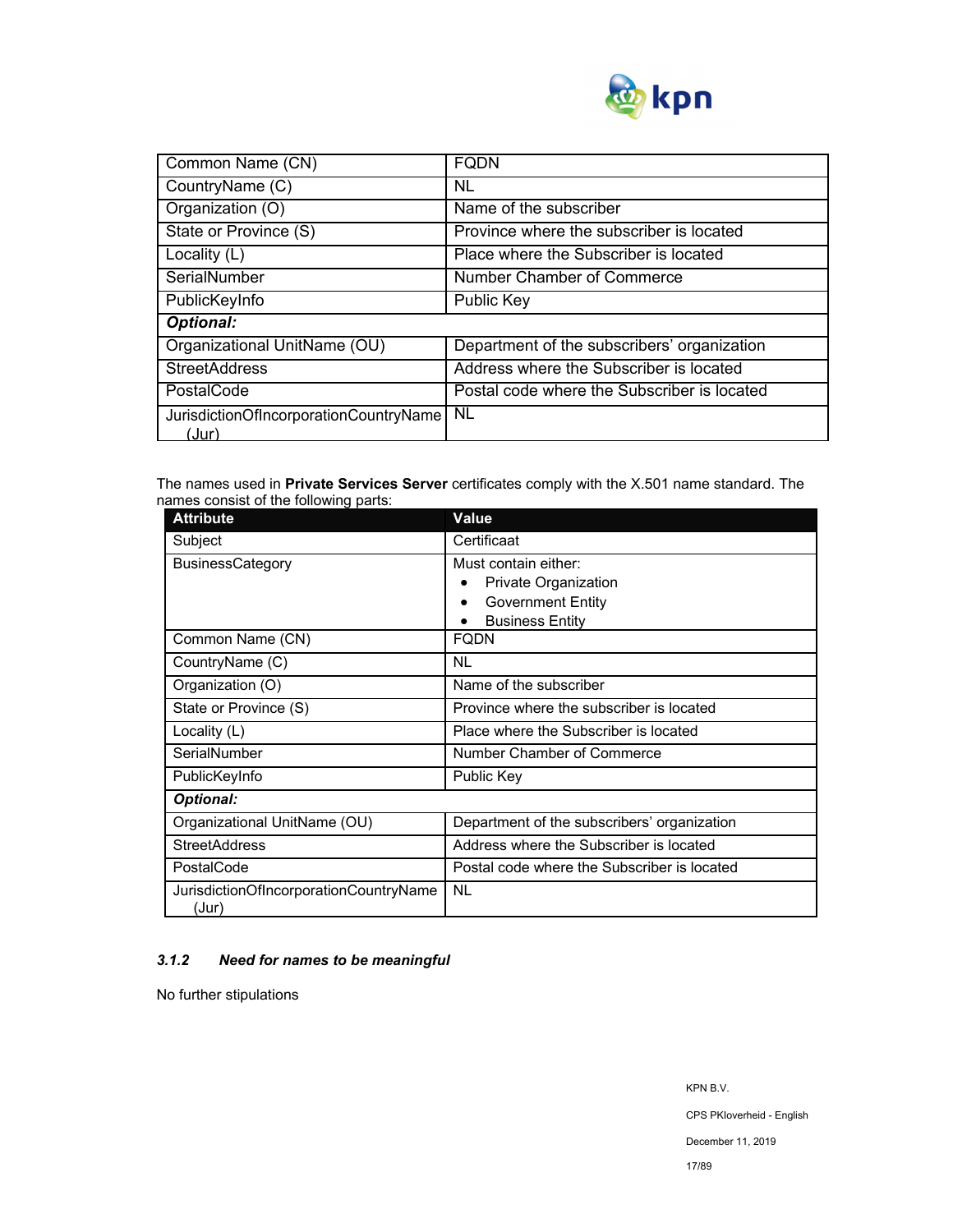

## *3.1.3 Anonymity or pseudonymity of subscribers*

The use of pseudonyms is not allowed within the PKI government.

## *3.1.4 Rules for interpreting various name forms*

Names of persons included in the Certificate meet the requirements as stated in the Program of Requirements, Part 3a Certificate Policy - Domain Government / Business and Organization, ANNEX A Profiles and Certificate Status Information.

All names are, in principle, exactly copied from the presented identification documents. The However, the name data may contain special characters that are not part of the standard character set conforming to ISO8859-1 (Latin-1). If the name contains special characters which are no part of this character set, KPN will perform a transition. KPN reserves the right to change the requested name upon registration if this is legally or technically necessary.

## *3.1.5 Uniqueness of names*

The names used identify the Certificate Holder in a unique way. Uniqueness of names within the X.501 name space is the starting point.

KPN ensures the uniqueness of the 'subjectaltname' field. This means that the distinguishing name used in an issued certificate can never be assigned to another subject. This is done by including a unique subject serial number in that field.

For personal certificates and group certificates, KPN generates a number for this purpose. In case of a (Extended Validation) Server Certificate, the CSR number is used for this purpose.

In specific cases, if explicit agreements have been made, a specific number may be added to this subject number.

In cases where parties disagree with the use of names, KPN decides after considering the interests concerned, insofar as this is not provided by mandatory Dutch law or other applicable regulations.

#### *3.1.6 Recognition, authentication, and role of trademarks*

Subscribers bear full responsibility for any legal consequences of using the name provided by them.

The name of an organizational entity as mentioned in the extract of a recognized registry, or in the law or decision by which the organizational entity is established, is used in the Certificate.

KPN is not required to investigate possible infringements of trademarks arising from the use of a name that is part of the data contained in the Certificate.

KPN has the right to make changes to name attributes when it appears to be in violation of a trademark or other intellectual property rights.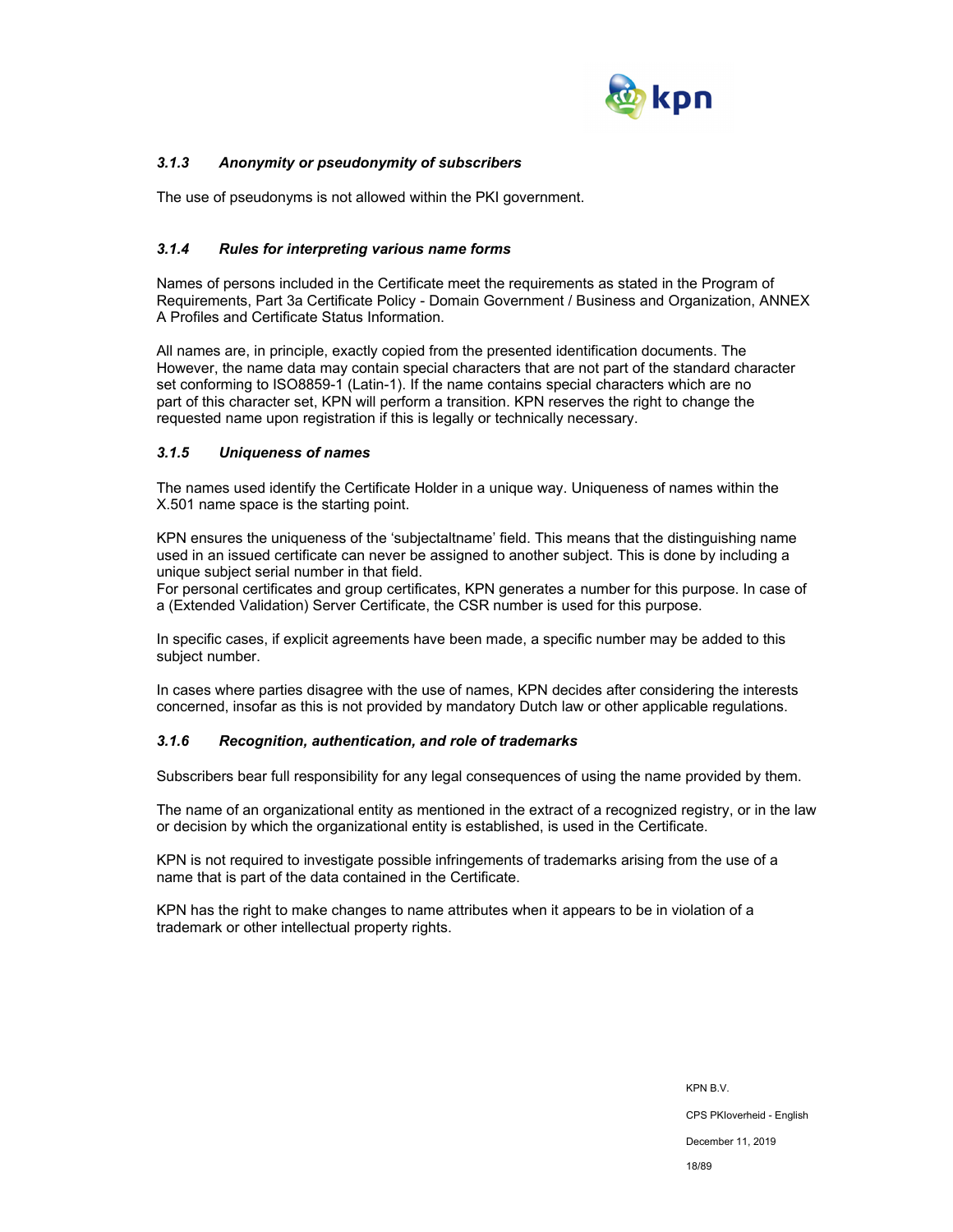

## **3.2 Initial identity validation**

#### *3.2.1 Method to prove possession of private key*

The key pair, whose Public Key is Certified, is created by KPN.

However, this does not apply to the (Extended Validation) Server Certificate. The server certificate key pair is created by or on behalf of the Subscriber in the Subscriber's Secure Environment and entered on the (HTTPS) website of KPN. To ensure that that has indeed happened, the Subscriber must sign for this on the Certificate Request form for the Server Certificate.

See Further 3.2.3.3 (Extended Validation) Server Certificates Authentication and 6.2.11 Requirements for Secure Resources for Storage and Use of Certificates.

#### *3.2.2 Authentication of organization identity (Subscriber authentication)*

If an organization wishes to become a subscriber of KPN, it is necessary to complete the web form PKI Overheid Subscriber Registration. This form contains an extensive explanation. With this form the Subscriber must send along several supporting documents.

The information requested is:

- The Chamber of Commerce number
- Name of the subscriber. The Subscriber may, if desired, use a trade name, provided that it is registered;
- Subscriber contact information:
- Name and function of his authorized representative;
- Billing data;
- Data of the contact to be authorized, such as name and contact details.

The PKIoverheid Subscriber Registration form must be signed by the Subscriber's Authorized Representative. With this signature the Authorized Representative declares:

- to have filled in the Subscriber Registration application completely and truthfully,
- agreeing to the Special Conditions and
- that the contact person (s) listed on the form are authorized, trusted and knowledgeable in the area, may apply on behalf of the Subscriber for certificates in order to install, administer and, if necessary, revoke.

The signature must be a valid signature, so it must be a handwritten or qualified electronic signature. The electronic signature must comply with REGULATION (EU) No. 910/2014 OF THE EUROPEAN PARLIAMENT (eIDAS). If the electronic signing is on behalf of an organization (Subscriber), the Qualified Certificate with which the electronic signature is created must also be issued to the Certificate Holder on behalf of the same Subscriber within the Government / Business and Organization PKI Government domain.

The term "Subscriber" is used below. If a Subscriber is to perform an activity, the contact person generally acts on behalf of the Subscriber. However, this is not explicitly indicated. The proofs that must be submitted at the same time as the form are:

 copy of the identity of the Authorized Representative that meets the requirements of the Law on Identification Act (hereafter Wid) the Authorized Representative foresees the application of a handwritten signature;

> KPN B.V. CPS PKIoverheid - English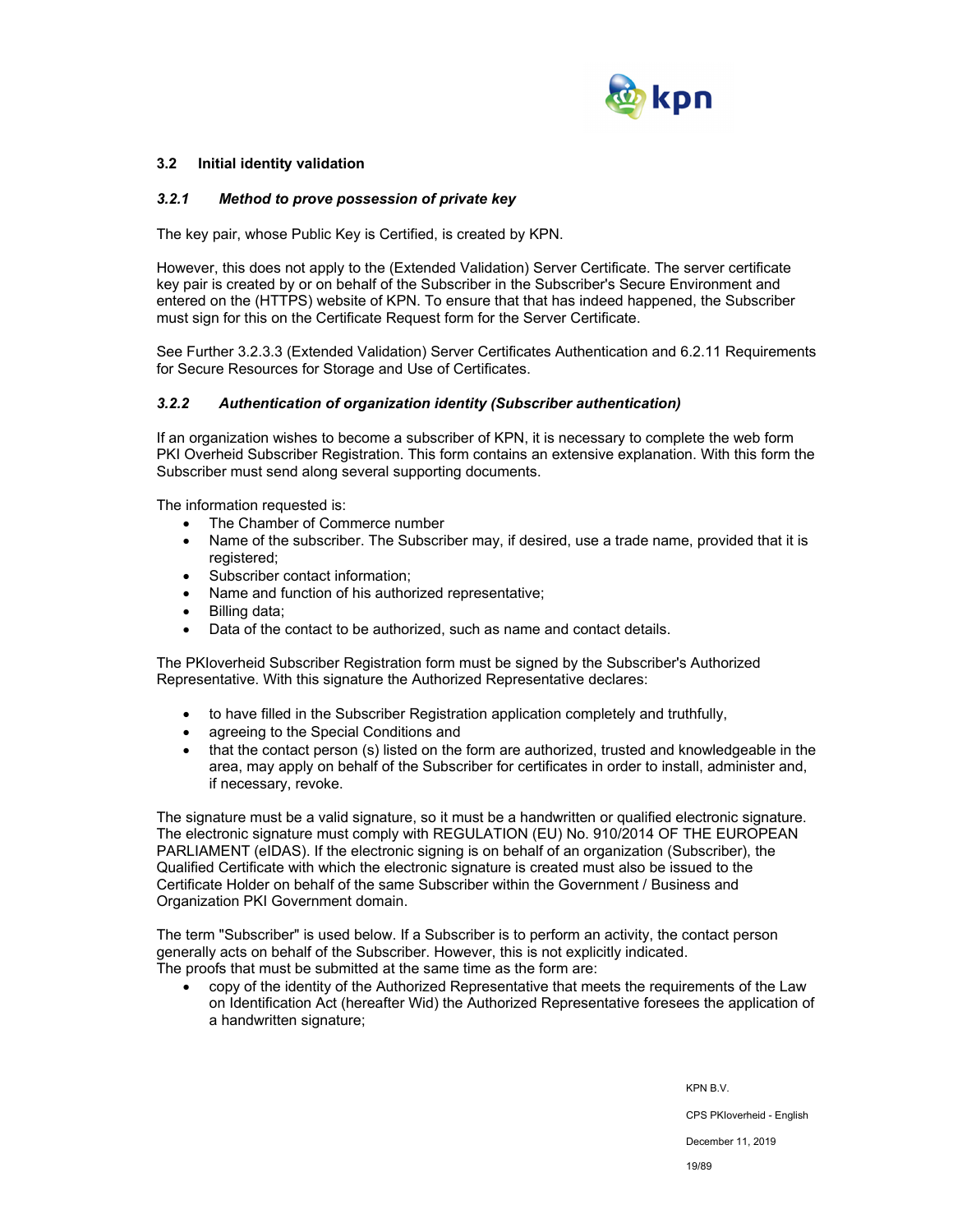

 copy of the identity of each contact that is authorized on the form. This ID must also meet the requirements of the Wid.

If KPN is unable to find evidence of the Competent Representative's competence, it will be requested during the processing of the application to provide that evidence.

For municipalities that arise in the context of a municipal reorganization, but at the time of the application for becoming subscriber not yet formally exist, it is now also possible to apply for a subscription. These (new) municipalities must demonstrate that they will exist on a particular date. For example, by sending a copy of the law in which the relevant municipal reorganization has been arranged. These municipalities may request (Extended Validation) Server Certificates after approval of the subscriber application. Upon approval of the license application, the requested certificates will be issued under the restrictive condition that the (Extended Validation) Server Certificates will only be used on or after the date of the (new) municipality formally starts to exist.

If a practitioner of a recognized Profession wishes to become a subscriber of KPN, he / she must fill in the appropriate web form Request PKI government recognized profession Certificates (dutch: webformulier Aanvraag PKIoverheid Beroepsgebonden Certificates). In this form, the application of a Subscription and Certificates has been merged into one form. This is because Subscriber and Certificate holder are one and the same person. This web form is available when you start the application via https://certificaat.kpn.com/pkioverheidcertificaten/beroepscertificaten. This form contains an extensive explanation.

The above does not apply to those recognized professions as mentioned in the Act of 11 November 1993, governing occupations in the field of individual healthcare.

The information requested for the subscriber registration is:

- the name of the subscriber:
- contact details.

The application for a PKI government Recognized Profession Certificate must be signed by the Subscriber. By signing, the Subscriber confirms that the certificate request was completed correctly. fully and truthfully, and that the subscriber agrees to the KPN Special Terms.

The signature must be a valid signature, so it must be a handwritten or electronic signature. The electronic signature must comply with Regulation (EU) No. 910/2014 OF THE EUROPEAN PARLIAMENT (eIDAS)

The application for a PKI government Recognized Profession Certificate shall provide proof that the certificate holder is authorized to exercise the Recognized Profession. This evidence must be authentic. As authentic evidence to exert a Recognized Profession is only Considered:

- either a valid certificate of registration in an approved (profession) register where disciplinary actions are legally regulated;
- or a valid nomination by the Minister;
- or a valid (e.g., a license) compliance with the legal requirements for exercising the profession.

A validate a certificate means that certificate has not expired or (provisionally) revoked. For a limited number of professional groups (notaries and bailiffs) KPN itself will check the registers maintained by the professional groups in question.

In Addition, the application for PKI government Recognized Profession Certificates shall be accompanied by a copy of the ID of the Certificate holder. This identification must meet the requirements of the Wid (Dutch law concerning Identification). The identification is used to compare the data of the certificate with the details of the evidence for exercising the Recognized Profession. It

KPN B.V.

CPS PKIoverheid - English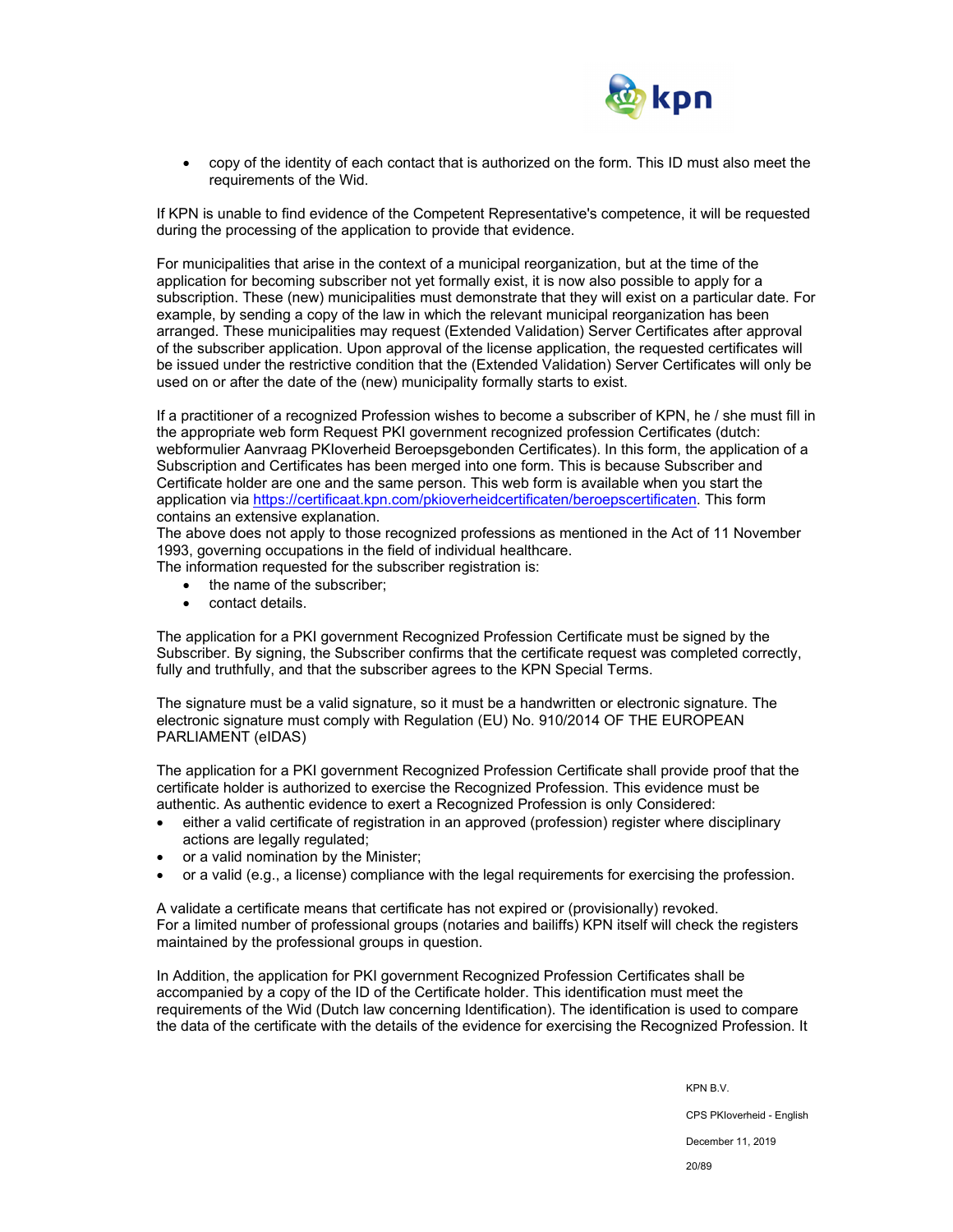

also will be used to compare the signature on the application with the signature on the ID. The ID must still be valid at least six weeks after submission of the application.

KPN will receive the application form and supporting documents and will assess the completeness and correctness by, among other things, consulting other external sources. Segregation of duties is applied between he / she that assesses (Check) and he / she that approves (Decision). Only if the form is complete and correct, KPN will approve the form, proceed to registration, assign a subscriber number and inform the Subscriber. The subscriber number should always be used in the communication between subscriber and KPN. Only if an organization is registered as a subscriber with KPN it may apply for certificates from KPN.

If changes Occur in the data provided by the Subscriber to KPN, the Subscriber is obliged to inform KPN in an early stage. Early means at least 10 working days before the change becomes effective. Changes cannot be made retrospectively.

Changes which must be communicated are for example the departure of the Authorized Representative or contact or change in the contact of the Subscriber. For the communication of these changes forms available on the site (https://certificaat.kpn.com/support/mijn-registratie). These forms are also provided with a detailed explanation. Here too, KPN will review the changes for completeness and accuracy and that the Subscriber will be informed on making changes in the subscriber registration.

#### *3.2.3 Authentication of individual identity*

If a subscriber wants to apply for a certificate, it must complete a specially developed electronic application form and send it to KPN. These forms:

- Request PKIoverheid Personal Certificates;
- Request PKIoverheid Professional Certificates;
- Request PKIoverheid Group Certificates;
- Request PKIoverheid Application Server Certificates.
- Request PKIoverheid Extended Validation Server Certificates

The application form (electronic) is shall be signed by the Subscriber. By signing the form, the Certificate holder or Certificate Administrator are authorized to receive the requested certificate on behalf of the Subscriber and to use and / or manage it.

KPN offers customers the ability to use a self-service portal. After registration Authorized Representatives and Contact persons of the subscriber can use the portal. The login is based on a PKIoverheid personal certificate. The portal gives users access to the main subscriber data and an overview of the certificates already issued. It also offers the opportunity to apply for certificates with reuse of already recorded data.

When applying for a certificate the Subscriber has (if requested) to enclose a photocopy of the identity of each Certificate holder for which a certificate is requested.

The identification must meet the requirements of the Wid (Dutch law on Identification). At the time of establishing the identity, the relevant ID must not be expired.

The identification is carried out on an agreed time and place by a member of AMP.

KPN B.V. CPS PKIoverheid - English December 11, 2019 21/89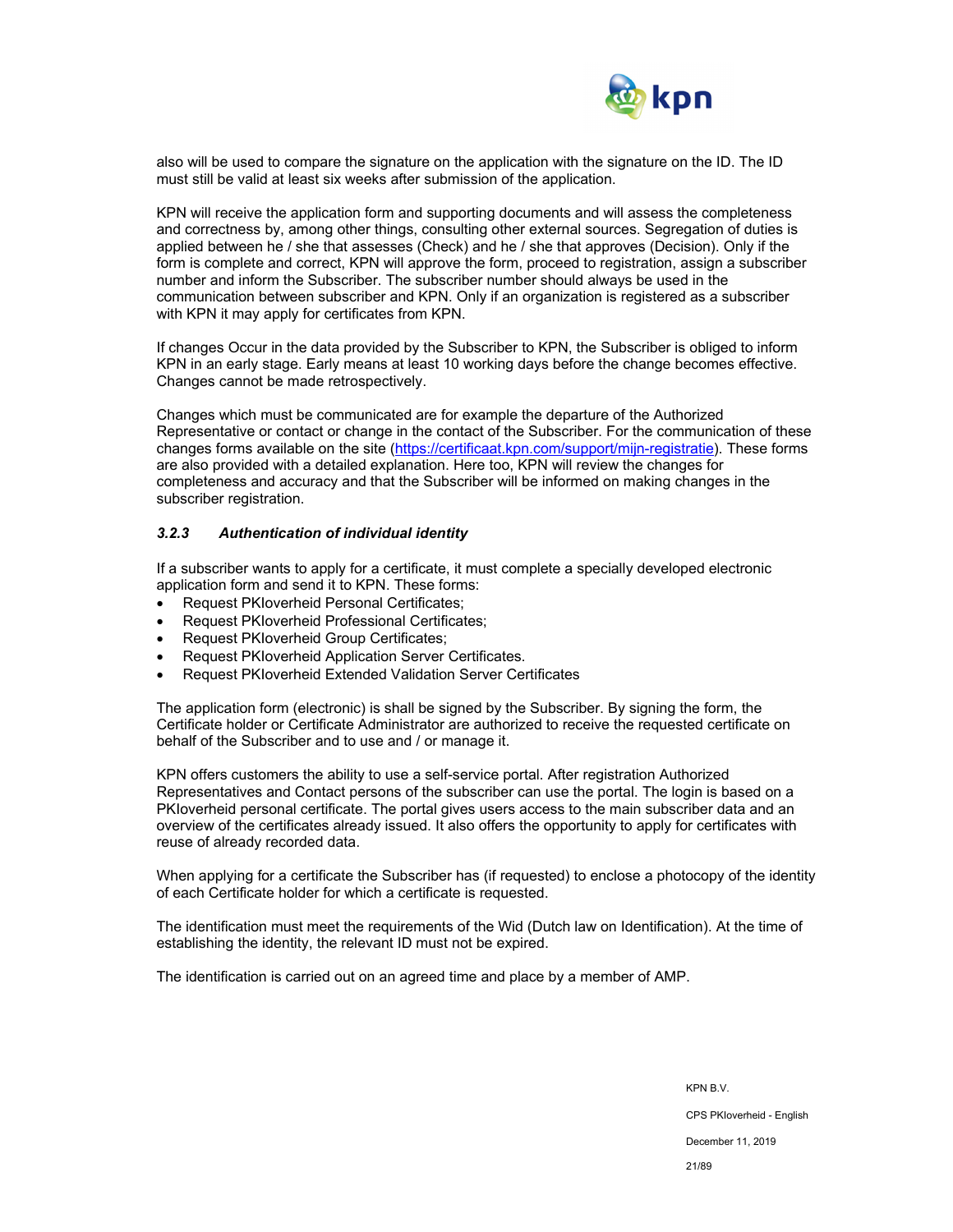

## *3.2.3.1 Authentication for certificates for natural persons (Individuals)*

Certificates for natural persons are requests for either Occupational Certificates or Personal Certificates. On the application form for such a certificate the following data must be filled in.

Of the Subscriber:

- subscriber number
- name Contact person (only for Personal Certificates).

Of the Certificate at least:

• full names;

 other data required for identification like Nationality, gender, date of birth and - place; the delivery address (business or private postal address), for sending the smartcard /usb token and PIN-mail respectively. If the choice has been made for the issuance of a mobile smart card for the delivery of the installation instruction and PUK code.

Other data, such as:

- if once before a certificate is issued to the certificate holder (in that case the earlier obtained subject serial number must be included in the application);
- Universal principal name (UPN, general Windows login name);
- the Desired product.

## *3.2.3.2 Authentication for the purpose of a Services Certificate*

Services Certificates must be managed by a Certificate Manager specially designated and authorized by the Subscriber. In principle Certificate Managers can manage multiple Services Certificates.

Intended Certificate Managers, who are not yet registered, can be included in the application for a services certificate by the Subscriber as a new Certificate Manager.

The application form must then contain the following information of the Certificate Manager:

- full names;
- data needed for identification like date of birth and place;
- the name of the organization where the Certificate Manager is employed
- e-mail address and telephone number;
- delivery address (postal address).

KPN will review this data for completeness and accuracy while handling the Services Certificate application. Segregation of duties is applied between he / she that assesses (Check) and he / she that approves (Decision). Only if the data are complete and accurate, KPN will register the Certificate Manager and as a result can act as a Certificate manager of a Services Certificate.

KPN will inform the subscriber about the registration in writing or by e-mail.

#### *3.2.3.3 Authentication for the purpose of a Group Certificate*

The Certificate Request for a Server Certificate must be completed with the following information.

Of the subscriber's organization:

• the subscriber number.

KPN B.V. CPS PKIoverheid - English December 11, 2019 22/89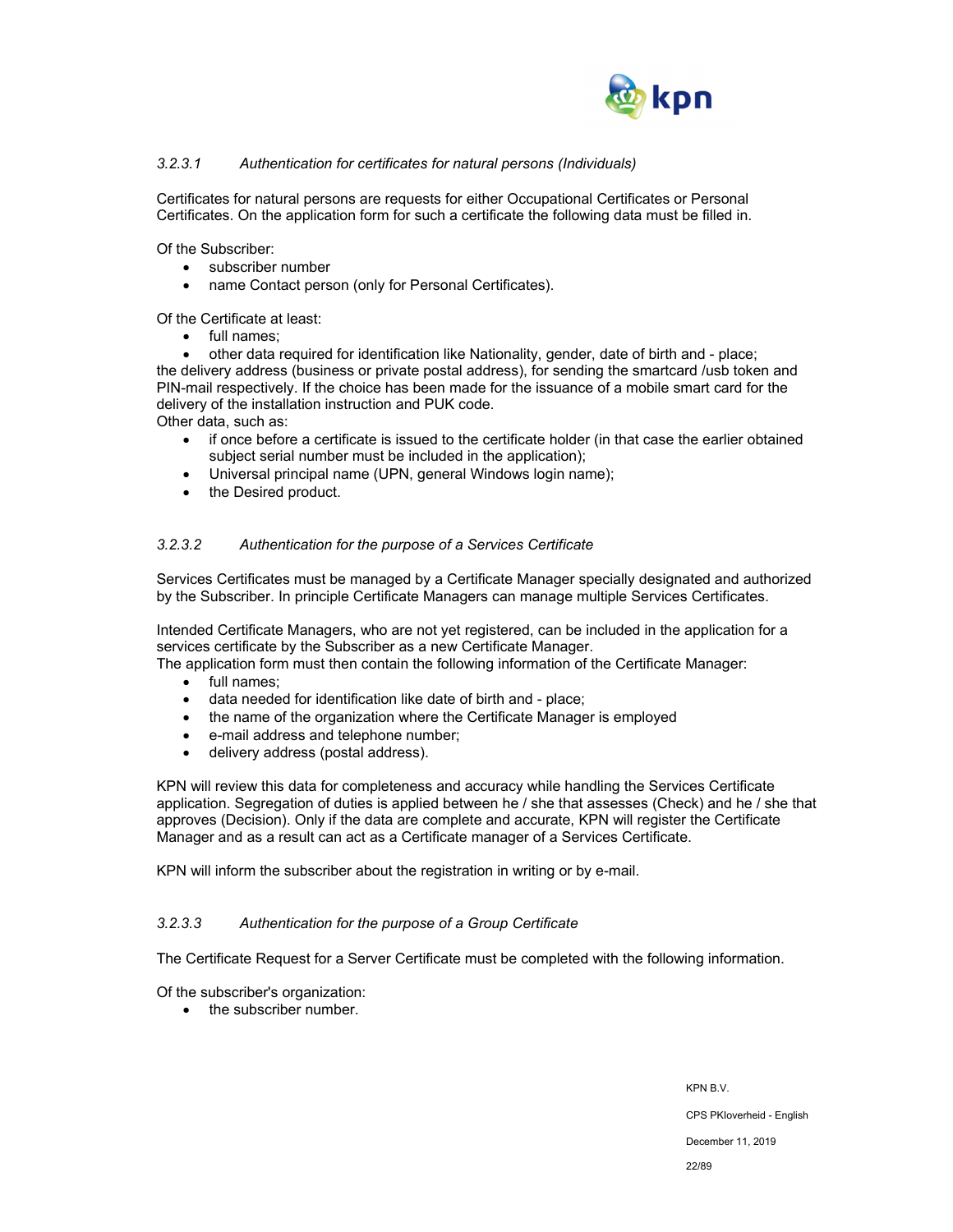

Of the Contact Person:

- last name;
- date of birth

Of a new Certificate Manager:

- full names;
- data needed for identification such as date of birth and place;
- the name of the organization where the Certificate Manager is employed;
- e-mail address and telephone number;
- delivery address (postal address).

Of an existing Certificate Manager:

- last name:
- e-mail address;
- Registration number.

Other data, such as:

- If an organization wants to participate in the digital government services, such as Digikoppeling and Digipoort: the Government Identification number (for government organisations) or Chamber of Commerce number (for private sector organizations);
- Universal principal name (UPN, general Windows login name);
- if once before a certificate is issued to the certificate holder;
- the desired product.

KPN will review the Certificate Application for completeness and accuracy, including the signature and submitted evidence. Segregation of duties is applied between he / she that assesses (Check) and he / she that approves (Decision). Only if the Certificate Application is complete and correct, KPN will approve the Certificate Application.

KPN will inform the Subscriber in writing or by e-mail on approval of the Certificate Application.

#### *3.2.3.4 Authentication for the purpose of Server Certificate*

The Certificate Request for a Server Certificate must be completed with the following information. Of the subscriber's organization:

the subscriber number.

Of the Contact Person:

- the subscriber number and last name;
- date of birth.

## Of a new Certificate Manager:

- full names:
- data needed for identification like date of birth and place;
- the name of the organization where the Certificate Manager is employed;
- e-mail address and telephone number;
- delivery address (postal address).

Of an existing Certificate Manager:

- last name:
- e-mail address;
- Registration No.

KPN B.V.

CPS PKIoverheid - English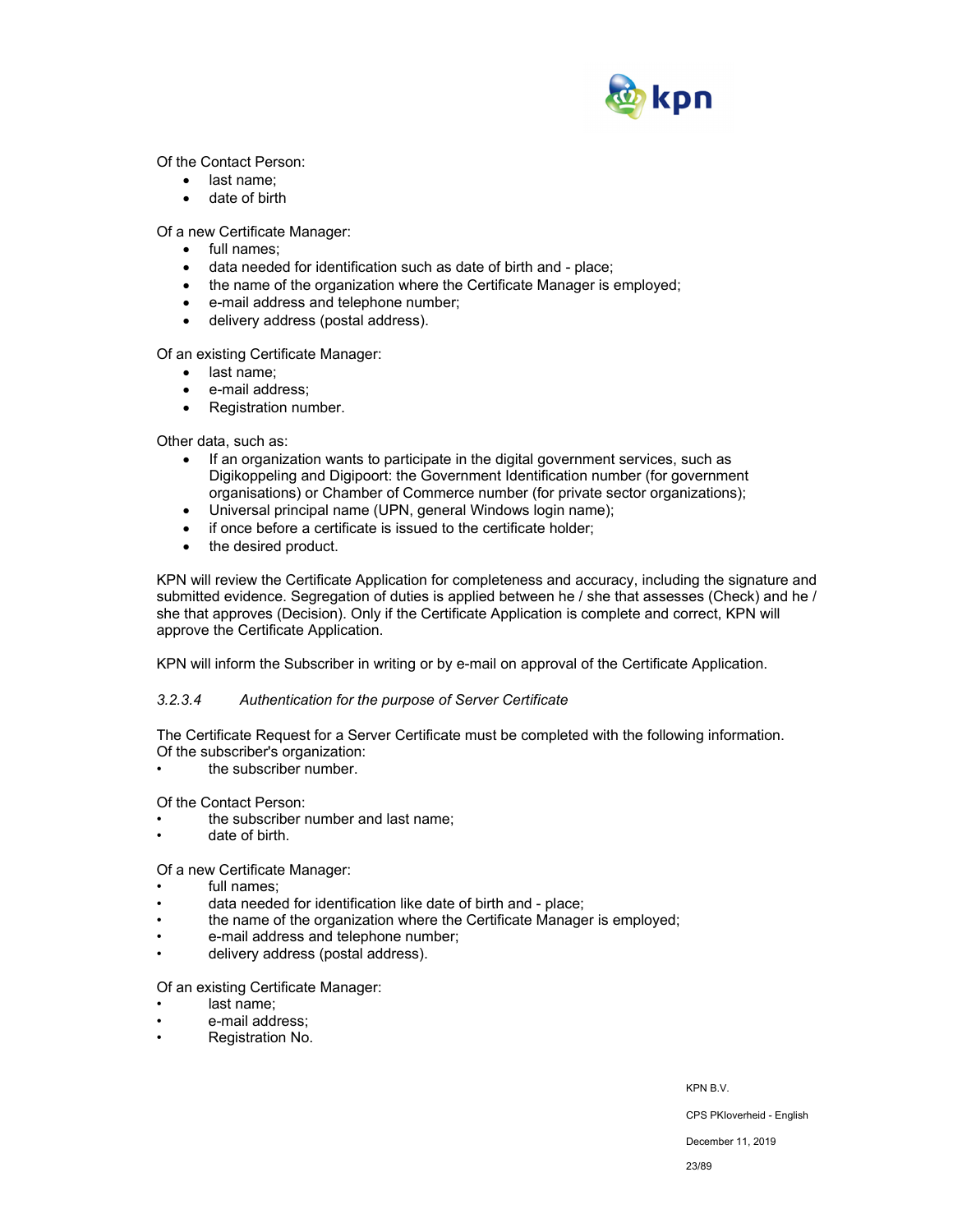

Of the Certificate Holder at least:

Certificate Signing Request data from the server;

• (primary) identifier or name of the server,

the primary name of the server will be included in the Subject.commonName and in the SubjectAltName.dNSName of the certificate;

• Optional additional identifier 's or names of the server can be specified, additional names are in addition to the primary name included in the SubjectAltName.dNSName of the certificate, in the order as provided in the application.

Other data such as:

- province name;
- country name and country code in accordance with ISO 3166;

• If an organization wants to participate in the digital government services, such as Digikoppeling and Digipoort: the Government Identification number (for government organisations) or Chamber of Commerce number (for private sector organizations);

The subscriber must demonstrate entitlement to use the organization's primary and additional names that identify the server or service. The primary and additional names of the server MUST be referred to as "fully qualified domain name" (FQDN, see definitions). In this field, a Plurality or FQDN "s MAY be used.

KPN will review the Certificate Application for completeness and accuracy, including the signature and submitted evidence. Segregation of duties is applied between he / she that assesses (Check) and he / she that approves (Decision). Only if the Certificate Application is complete and correct, KPN will approve the Certificate Application.

KPN will inform the Subscriber in writing or by e-mail on approval of the Certificate Application.

#### *3.2.3.5 Authentication for the purpose of an EXTENDED VALIDATION-certificate*

#### *3.2.3.5.1 Authentication of the certificate manager*

EXTENDED VALIDATION Certificates must be managed by a Certificate Manager, explicitly designated and authorised by the Subscriber. In principle, Certificate Managers can manage multiple EXTENDED VALIDATION certificates. Because this is a frequently occurring practice, the identification and authentication of the Certificate Administrator is disconnected from the certificate request of the Extended Validation certificate itself. KPN has implemented the following working method

Certificate Managers must be registered separately by the Subscriber, by each Subscriber for whom he/she is or will be working. A registration form is available for this purpose. The following information must be entered on the registration form for Certificate Managers.

From the Contact person:

- subscriber number and name;
- Name and contact details.

From the Certificate Manager:

- Full names;
- data required for identification as nationality, sex, date and place of birth;

KPN B.V.

CPS PKIoverheid - English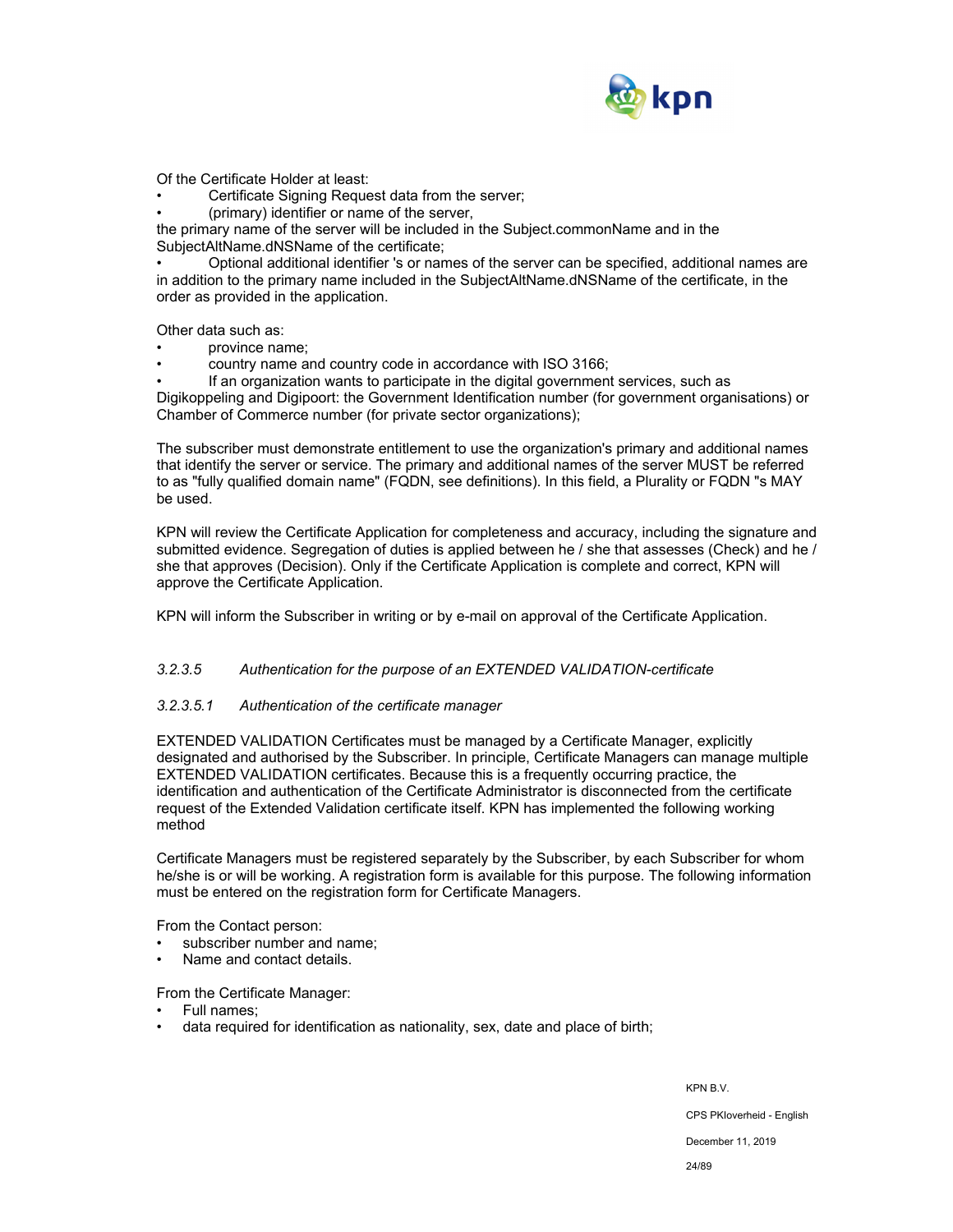

- the name of the organisation for which the Certificate Manager is working (only if the Certificate Manager is not working for the Subscriber);
- e-mail address and telephone number;
- delivery address (postal address).

Other data, such as:

- whether, if applicable, identification of the Certificate Manager should be done by AMP;
- or can be relied on a previously performed identification.

This evidence must not be older than 13 months otherwise the data must be retrieved and verified again unless the agreement with the subscriber explicitly provides that the certificate manager retains his or her authorisation until it is revised by the subscriber or until the agreement expires or is terminated. KPN will receive the registration form and assess it for completeness and accuracy, including the signature and evidence provided. In doing so, a separation of functions is applied between the person who assesses (checks) and the person who decides (has). Only if the registration form is complete and correct will KPN register the Certificate Manager and an Extended Validation certificate can be requested.

KPN will inform the Subscriber of the registration in writing or by e-mail.

## *3.2.3.5.2 Authentication of Certificate Application*

The following information must be entered on the Certificate Application for an Extended Validation Certificate.

From the subscriber organization:

• if an organisation wants to participate in the digital services of the government, such as Digikoppeling and Digipoort: Government Identification Number (for government organisations) or Chamber of Commerce number (for private organisations);

From the Contact Person:

- subscriber number and name;
- name and contact details.

From the Certificate Manager:

- Full names;
- telephone number;
- Registration number.

Other information such as:

whether it is an initial application or a replacement;

- provincial name;
- Country name and country code according to ISO 3166.

The subscriber must demonstrate that the organization may use the primary and additional names identifying the server or service. The primary and additional server names MUST be listed as fullyqualified domain names (FQDN, see definitions). Multiple FQDNs may be used in this field. These FQDNs MUST come from the same domain name range. (e.g. www.logius.nl, application.logius.nl, secure.logius.nl etc.).

If a government organization wishes to participate in Digikoppeling, an extract from the Digikoppeling Service Register must be provided, if this has not already happened at the time of the subscriber registration.

KPN B.V.

CPS PKIoverheid - English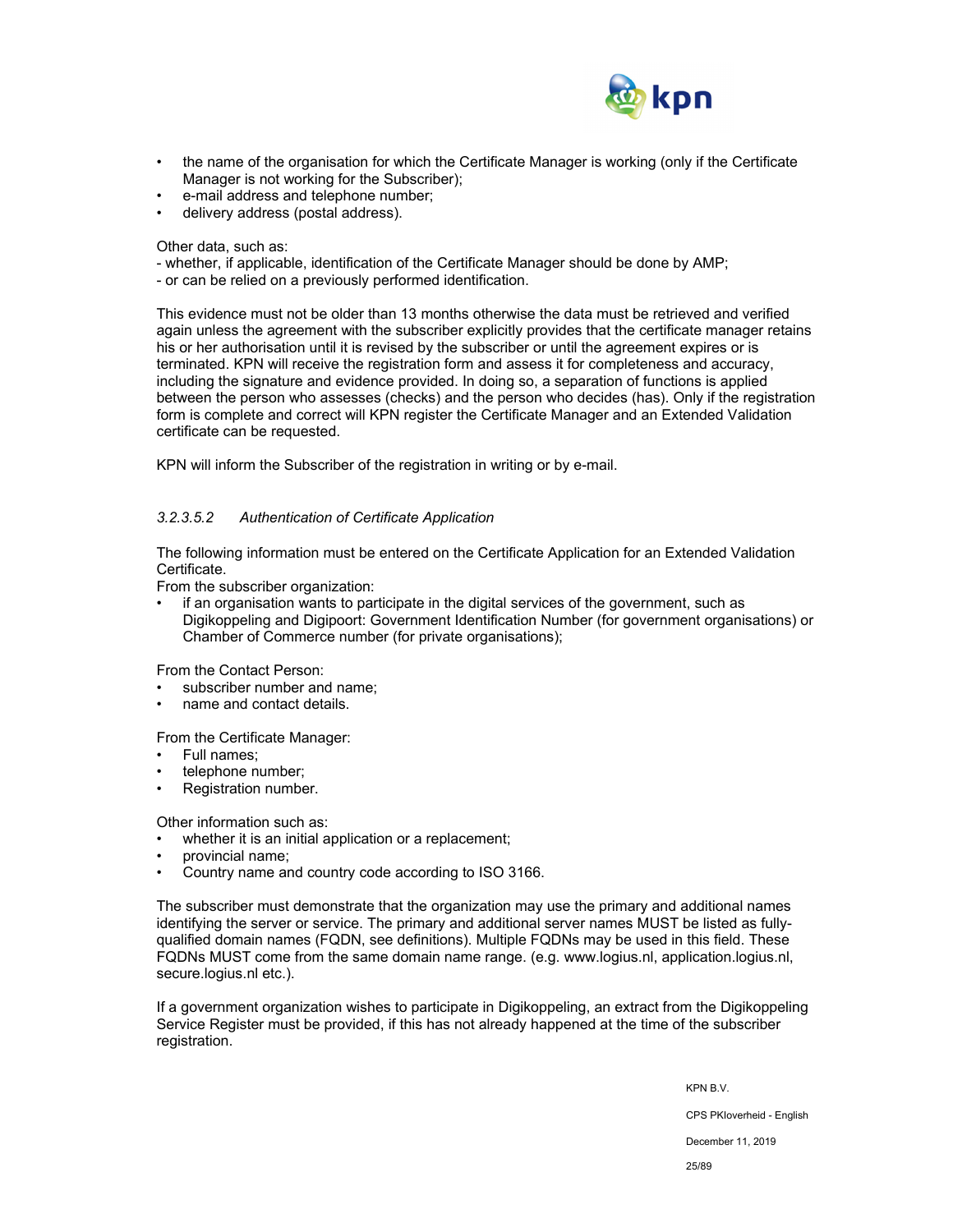

KPN will receive the Certificate Application and assess it for completeness and accuracy, including the signature and the evidence provided. In this case, a segregation of duties is applied between the person who assesses (checks) and the person who decides (has). KPN will only approve the Certificate Application if the Certificate Application is complete and correct.

KPN will inform the Subscriber of the approval of the Certificate Application in writing or by e-mail.

#### *3.2.3.6 Authentication for the purpose of a Private Services server certificate*

## *3.2.3.6.1 Authentication of a Certificate Manager*

Private Services Server certificates must be managed by a Certificate Manager explicitly designated and authorised by the Subscriber. In principle, Certificate Managers can manage several certificates. Because this is a very common practice, the identification and authentication of the Certificate Manager is disconnected from the certificate request of the Private Services Server certificate itself. KPN has implemented the following working method.

Certificate managers must be registered separately by the Subscriber, for each Subscriber for whom he/she is or will be working. A registration form is available for this purpose. The following information must be entered on the registration form for Certificate Managers.

From the Contact Person:

- Subscriber number and name;
- name and contact details.

From the Certificate Manager:

- Full names;
- data required for identification as nationality, sex, date and place of birth;
- the name of the organisation for which the Certificate Manager is working (only if the Certificate Manager is not working for the Subscriber);
- e-mail address and telephone number;
- delivery address (postal address).

This evidence must not be older than 13 months otherwise the data must be resubmitted and verified unless the agreement with the subscriber explicitly provides that the certificate manager retains his or her authorisation until such time as it is reviewed by the subscriber or until the agreement expires or is terminated. KPN will receive the registration form and assess it for completeness and accuracy, including the signature and evidence provided. In doing so, a separation of functions is applied between the person who assesses (checks) and the person who decides (has). Only if the registration form is complete and correct will KPN register the Certificate Manager and a Private Services Server certificate can be requested.

KPN will inform the Subscriber about the registration in writing or by e-mail.

#### *3.2.3.6.2 Authentication for the purpose of a Private Services server certificate*

On the Certificate request for a Private Services Server certificate, the following information must be provided:

> KPN B.V. CPS PKIoverheid - English December 11, 2019 26/89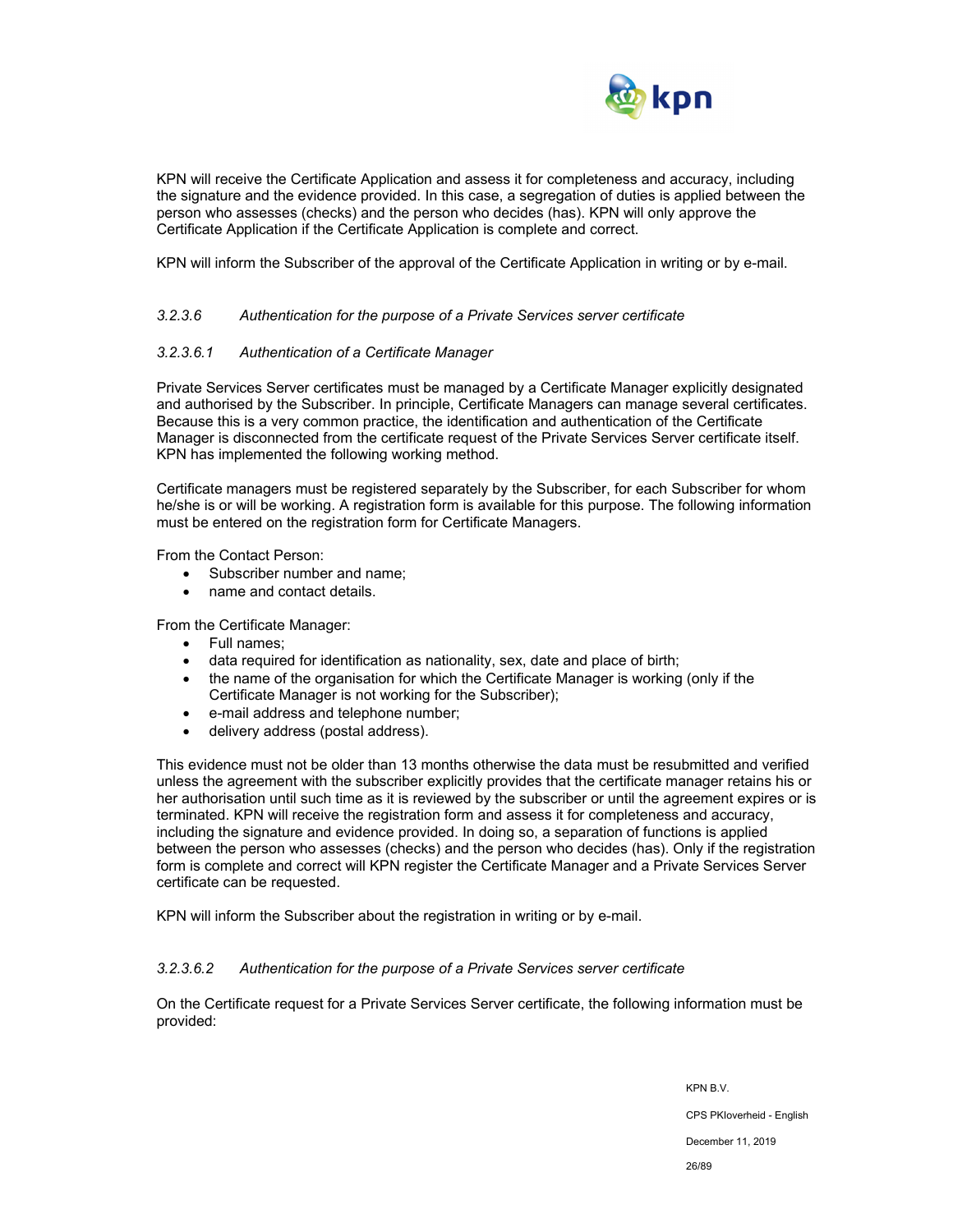

From the subscriber organization:

• The subscriber number.

From the Contact Person:

- Subscriber number and name;
- name and contact details.

From the Certificate Administrator:

- Full names:
- telephone number;
- Registration number.

Other information such as:

- whether it is an initial application or a replacement;
- provincial name;
- Country name and country code according to ISO 3166.

The subscriber must demonstrate that the organization may use the primary and additional names identifying the server or service. The primary and additional server names MUST be listed as fullyqualified domain names (FQDN, see definitions). Multiple FQDNs are used in this field MUST be used. These FQDNs MUST come from the same domain name range. (e.g. www.logius.nl, application.logius.nl, secure.logius.nl etc.).

KPN will receive the Certificate Application and assess it for completeness and correctness, including the signature and evidence provided. In this case, a segregation of duties is applied between the person who assesses and the person who decides. KPN will only approve the Certificate Application if the Certificate Application is complete and correct.

KPN will inform the Subscriber of the approval of the Certificate Application in writing or by e-mail.

## *3.2.4 Authorization of the Certificate Holder*

The authorization of the Certificate Holder to receive and use a certificate from the organization is demonstrated by signing the certificate application by or on behalf of the subscriber. In case of a Server Certificate, the Subscriber must supply proof of the identifier of the device or system, so that reference can be made to it.

The KPN special conditions stipulates that the Subscriber has the obligation, if relevant changes occur in the relationship between the subscriber and Certificate Holder, to revoke the certificate immediately. Significant changes in this regard may include suspension or termination of employment or professional practice.

## **3.3 Identification and authentication for re-key requests**

## *3.3.1 Identification and authentication for routine re-key*

Currently KPN does not allow for renewal of certified keys.

KPN B.V. CPS PKIoverheid - English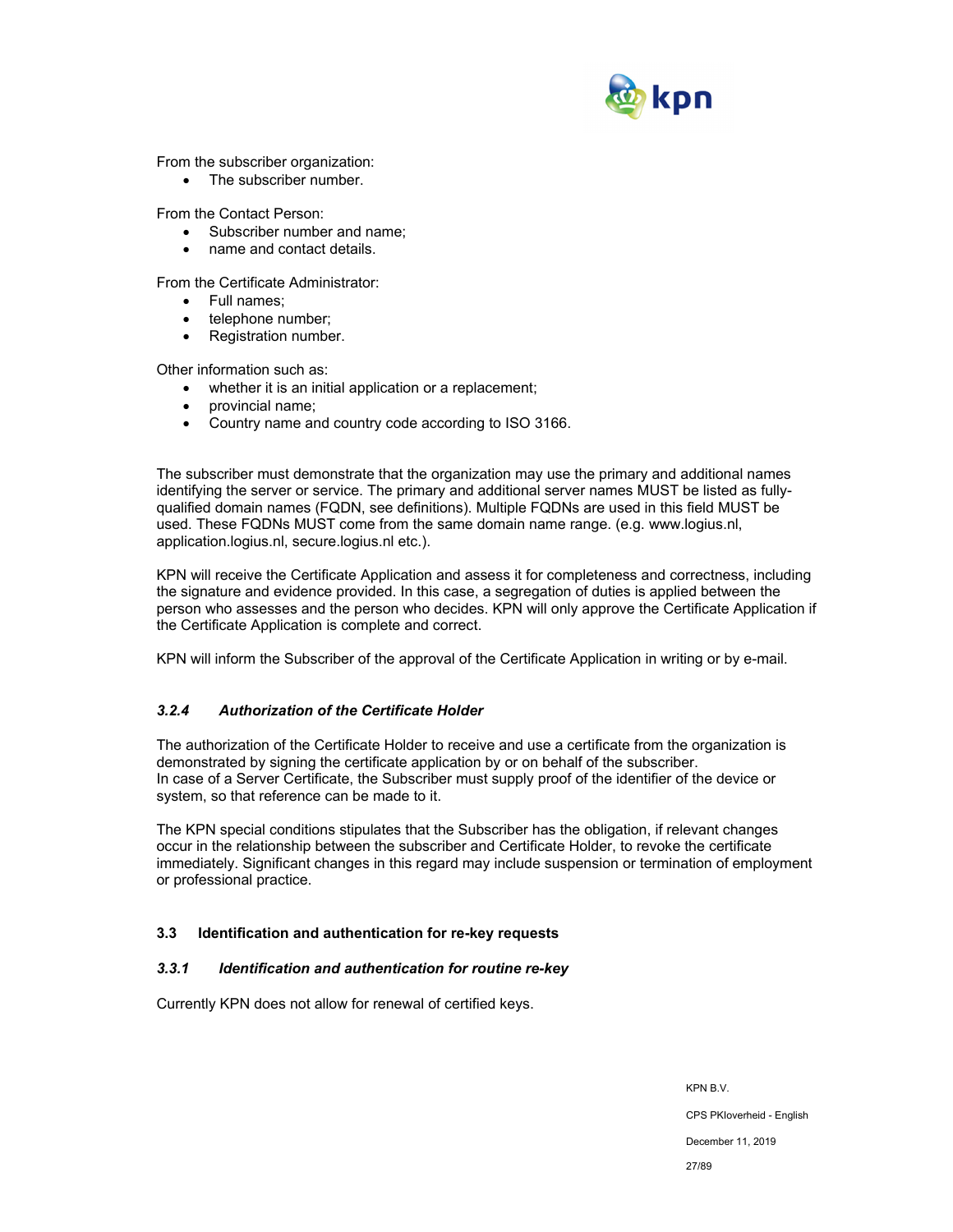

## *3.3.2 Identification en Authentication for routine re-key of the CA certificate*

The CA Certificate is not routinely renewed. The CA Certificate (If Desired) renewed around three or five years before the end of his life. Renewal of the CA certificate will be subject to a strict procedure in consultation and in cooperation with the Policy Authority of PKIoverheid.

KPN offers no possibility for routine renewal of PKIoverheid Certificates. A request for renewal will be treated as an application for a new certificate

#### *3.3.3 Identification and authentication for re-key after revocation*

Currently KPN does not allow for renewal of certified keys

#### **3.4 Identification and authentication for revocation request**

In Section 4.9 Revocation and suspension of certificates is described who may submit a request for revocation.

Only the Subscriber or the Certificate holder, or in the case of the Services Certificate, the Certificate Manager, may submit a request to revoke a certificate. This can be done Electronically / online through the KPN website (https://certificaat.kpn.com/pkioverheidcertificaten/intrekken/). In order to revoke the Certificate. The Certificate Holder/ Certificate Manager is required to make use of a revocation pass code.

The revocation code for Professional Certificates, and Personal certificates is sent to the Certificate Holder or the Certificate Manager (PIN-mail). The revocation code for Services Certificates and (Extended validation) Server and Private services server certificates is sent to the Certificate Manager. In case of a server certificate the revocation code can also be sent by encrypted e-mail.

In some cases, the Subscriber is obliged to revoke its certificate (see the KPN Special Conditions). In the event that the Certificate Holder / Certificate Manager fails to do this, the subscriber needs to be able to do this. For this purpose, the Certificate / Certificate Administrator must provide the revocation code to the Subscriber or The Subscriber must obtain the revocation code from the Certificate Holder / Certificate Manager immediately after issuing and record carefully this carefully.

For non-urgent revocations the Subscriber and / or the Certificate Holder / Certificate Manager can submit a revocation request using the form "Request Revocation Certificates.

On the form " Certificates Revocation Request ", the following information must be completed. Of the Contact person:

- Subscriber number and –name;
- name en contact data.

#### Of the Certificate

- name in the Certificate:
- subject serial number in the Certificate;
- certificate type;
- serial number(s) the Certificate (s)
- revocation code:
- reason for revocation.

KPN B.V.

CPS PKIoverheid - English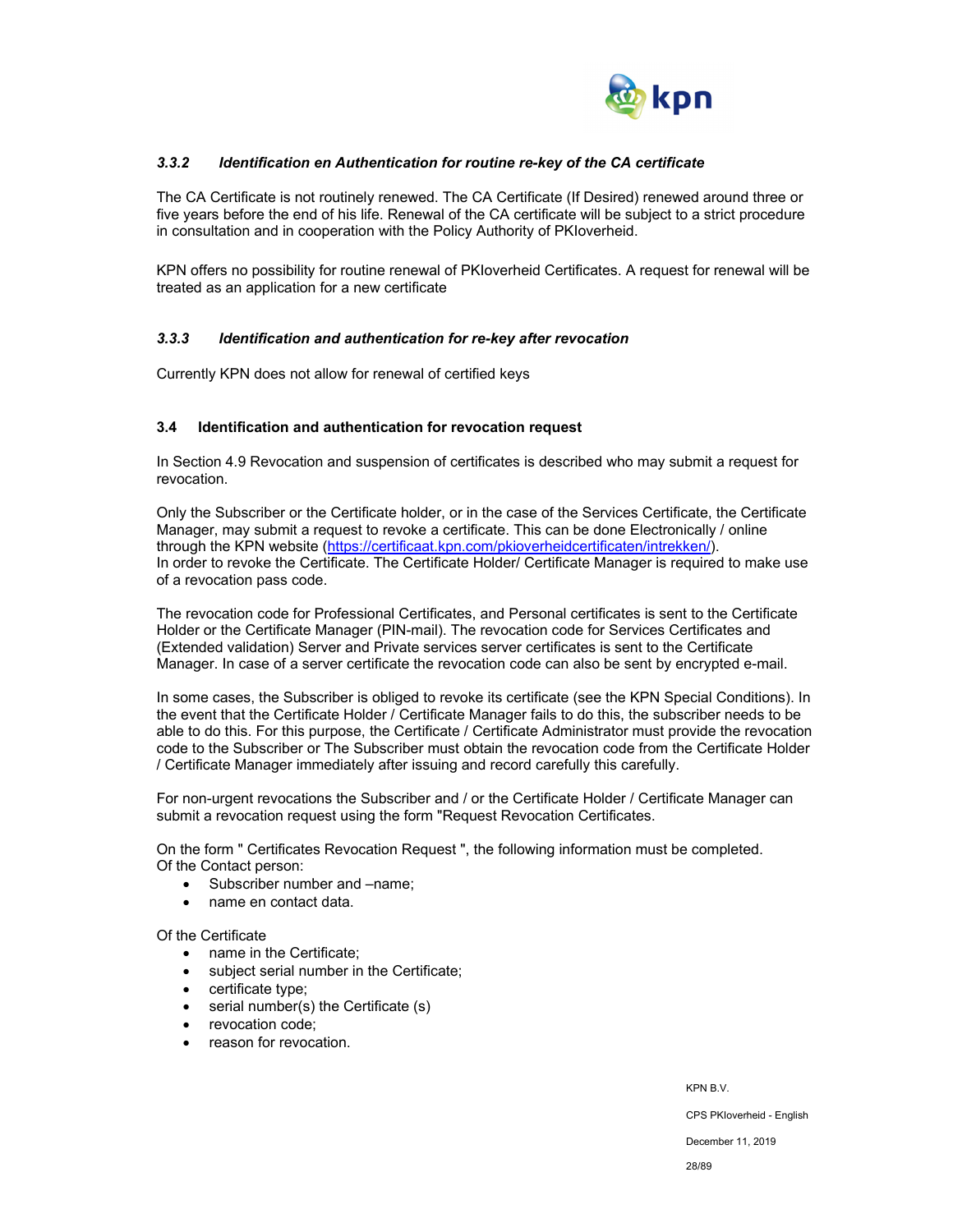

The form "Certificate Revocation Request" will be accepted by KPN and reviewed for completeness and accuracy. If the application is complete and accurate KPN will execute the revocation. With this segregation of duties is applied between he / she that assesses (Check) and he / she that approves (Decision). This revocation will be executed within four hours after the receipt of the revocation request.

The Subscriber and the Certificate Holder / Certificate Manager will be informed in writing or by e-mail concerning the outcome of the revocation request.

If KPN has good cause to doubt the authenticity of a revocation request, KPN can require that he /she who submitted the request will produce proof of Identity to KPN before the revocation is executed.

KPN is also entitled to revoke certificates independently if: (see Section 4.9.2):

- Subscriber acts Contrary to the conditions Imposed on him for use, as defined in this CPS and in the Special Conditions or;
- the Private Key of the KPN CA or from the State of the Netherlands, is stolen or otherwise compromised or;
- The algorithm used is compromised, or is liable to be compromised or, in general, becomes too weak for the purpose for which it is used.

KPN is able to revoke a certificate without the revocation code.

A relying party may report a subscriber who does not or does not fully comply with the conditions imposed. This can be done using the contact form https://certificaat.kpn.com/support/mijnregistratie/intrekken

In the field 'Betreft' (subject) option '10. Melding omstandigheid intrekking Certificates' should be chosen. (eng:"10. Notification conditions that can lead to revocation").

This form can contain the following: details of the reporter such as his name, organization name and contact information;

- data of the condition, such as a description and date and time of the notification;
- details of the relevant certificate such as the name and subject serial number of the Certificate holder, the Certificate type and serial number.

KPN will receive the notification, review the form for completeness and accuracy, and possibly try to collect additional information and decide whether to proceed with revocation. With this segregation of duties is applied between he / she that assesses (Check) and he / she that approves (Decision). Revocation will be executed within four hours after the decision to do so.

The detector, the Subscriber, Certificate holder/ Certificate Manager in question will be informed in writing or by e-mail about the notification and its handling.

29/89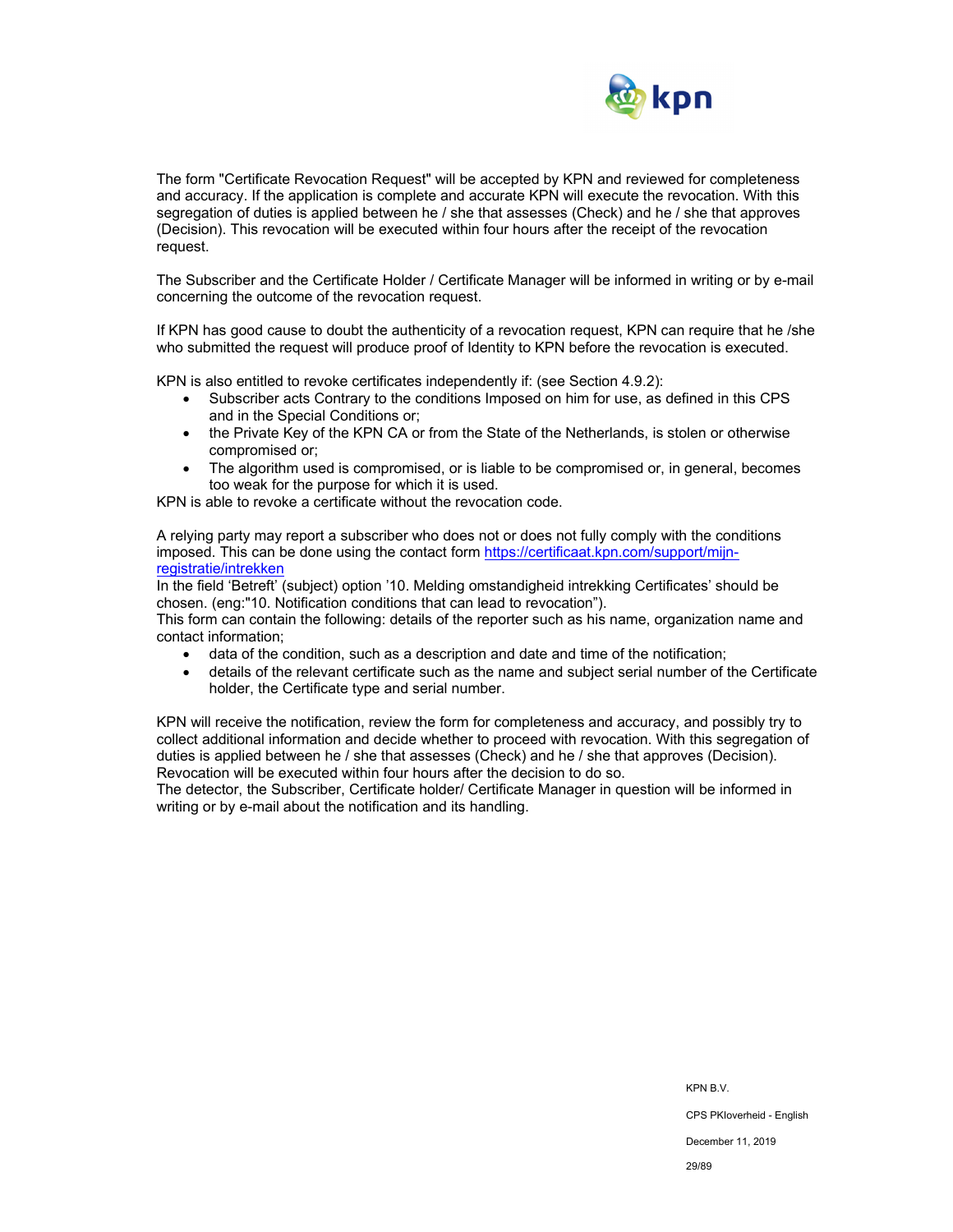

## **4 Certificate Life-Cycle Operational Requirements**

## **4.1 Certificate application**

## *4.1.1 Who can submit a certificate application?*

In principle, only the Authorized Representative of the Subscriber can apply for a subscriber registration. By signing the subscriber registration, the Authorized Representative authorizes one or more contacts mentioned in the form to apply for, install, manage and revoke certificates and to Authorize other contacts and Certificate Managers, on behalf of the Subscriber.

## *4.1.2 Enrolment process and responsibilities*

## *4.1.2.1 Enrolment process*

The processes defined by KPN for the realization of its certification service are in general divided two parts, based on the principle of segregation of duties. The first part is the assessment and the second part is the execution. In the assessment the receipt of the application is recorded, the completeness of the application and the presence of supporting documents are determined(acceptance) and evaluated on accuracy. Last part of this section is to take a decision on the application. The second part, the execution, is to implement the decision and informing stakeholders about it. In the following sections, the processes will be described in more detail.

The duties and responsibilities of those involved, KPN, Subscriber, Certificate Holder / Certificate Manager and Relying Party are described in the KPN Special Conditions.

## *4.1.2.2 Responsibilities and obligations of the TSP*

KPN is responsible for all certification services and guarantees Subscribers, Certificate Holders and Relying Parties that it will abide by the Special Conditions, the CPS and the applicable CPs. KPN is obviously responsible for outsourcing (parts of) services to other parties. An example of this is the outsourcing to AMP of the identification of Certificate Holders and Certificate Managers. But KPN has outsourced multiple services. As final responsible Trust Service Provider, as an outsourcer of services, KPN ensures the quality of the outsourced services by applying (forms of) management, coordination, supervision and mutual assurance. The implementation will depend on the specific situation.

If a subcontracting reaches a certain extent, the outsourcing will be described in an appendix to this CPS.

#### *4.1.2.3 Responsibilities and obligations of the Subscriber*

The Subscriber is responsible for the correctness of all data required for the creation and delivery of certificates and for the proper use of those certificates. Subscriber warrants to KPN and Relying Parties that it will abide by the Special Conditions, the CPS and the applicable CPs.

## *4.1.2.4 Responsibilities and obligations of the Certificate Holder*

The Certificate Holder (including, in the case of a server certificate or Group Certificate, the Certificate Manager), as holder of the certificate that is requested on behalf of the Subscriber of the Certificate Holder is also responsible for the correct delivery of all data needed for creating and delivering

KPN B.V.

CPS PKIoverheid - English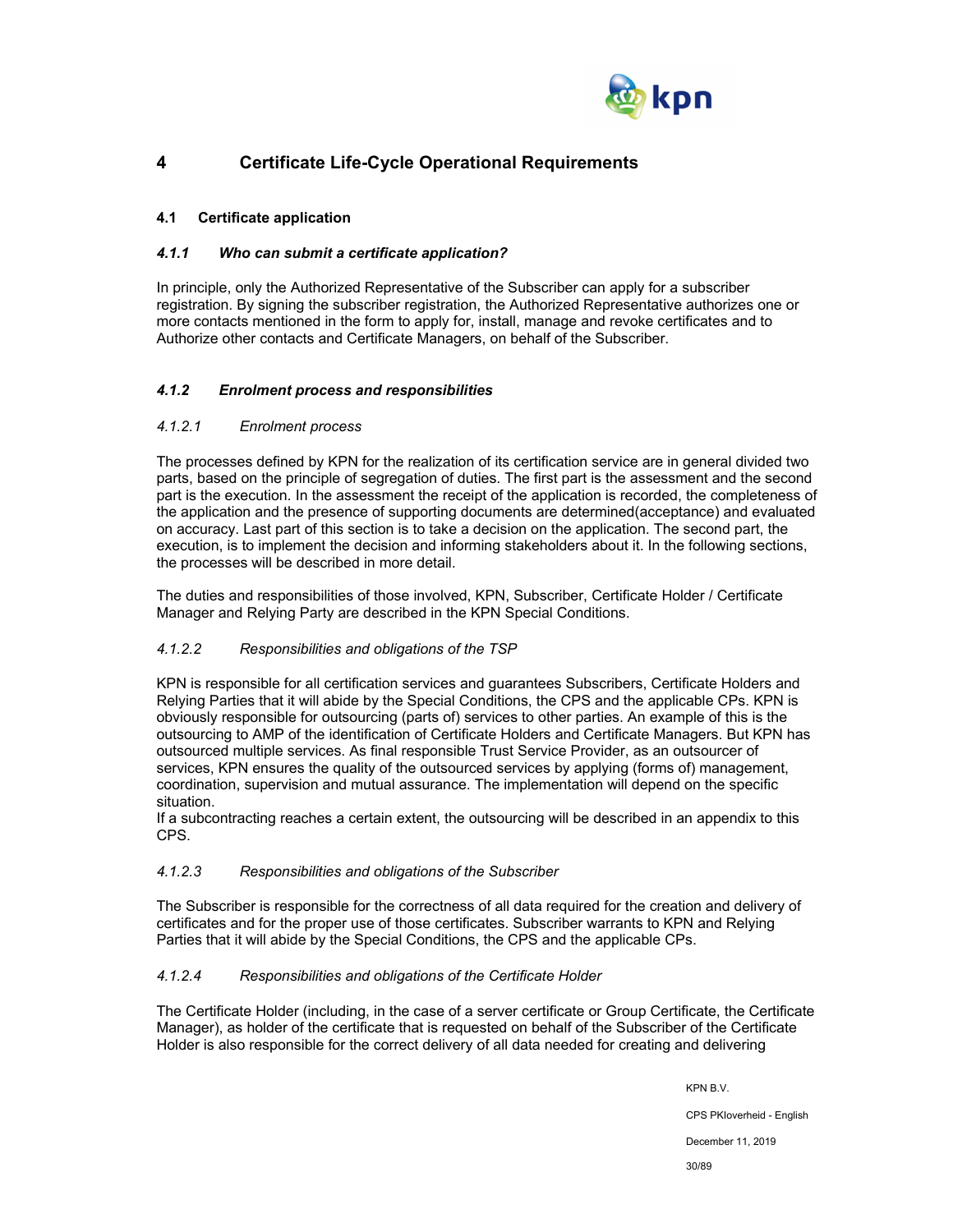

certificates and the proper use of those certificates. The Certificate Holder warrants to KPN, the Subscriber and Relying Parties that he / she will abide by the Special Conditions, the CPS and the applicable CPs.

## *4.1.2.5 Responsibilities and obligations of the Relying Party*

Relying Party is responsible for correctly Relying on a certificate and Warrants to KPN, the Subscriber and the Certificate Holder that it will abide by the Special Conditions, the CPS and the applicable CPs.

#### **4.2 Certificate application processing**

#### *4.2.1 Performing identification and authentication functions*

Organizations must, before being able to apply for certificates, register as a subscriber of the certification services from KPN. This can be done by completing a web form "PKIoverheid Subscriber Registration", attach the required evidence (see Section 3.2.2) and send all by mail to KPN. Detailed instructions for using the form are attached to this form. Other forms are available for maintaining the data supplied to KPN. See the website https://certificaat.kpn.com/support/wijzigen-abonneeregistratie/

Part of the registration of a subscriber, is the authorization of one or more contact persons. These contact persons need to be authorized to apply for certificates, to authorize other contact persons and to be allowed to revoke certificates. The authorization is done by signing the form "Abonnee Registratie (subscriber registration)" by the Authorized Representative of the subscriber (see Section 3.2.2).

KPN will receive the forms and assess the completeness and accuracy of the forms. A registration form must be complete in order to be accepted and to proceed to assess the accuracy. In case of deficiencies the subscriber that submitted the PKIoverheid Subscriber Registration web form will be contacted.

If the subscriber registration has been approved, the subscriber is registered and can request for certificates. The Subscriber will be informed in writing of approval or disapproval.

In addition to registering the organization as a Subscriber, also Certificate Managers of Services Certificates can be registered. Certificate Managers can manage multiple certificates in principle but must first be registered to do so. This can be done during the application for a Services Certificate by adding a not yet registered Certificate Manager. This can also be accomplished by filling out the form Registration Certificate Managers, attach the requested evidence (see section 3.2.3.2) and send all by mail or Electronically to KPN. Detailed instructions for using the form are attached to the form. There are also forms available for maintaining the data supplied to KPN.

Also for registering Certificate Managers it applies that KPN will accept the application for registration of a Certificate Manager, assess the completeness and accuracy and will come to an approval or disapproval. The Subscriber will be informed in writing of the decision. Part of the registration of the Certificate Manager is his personal identification. This is handled in the same way as for Certificate Holders, by AMP (see also section 4.2.2).

Once a Certificate Manager is identified and registered, applications for Server and Group Certificates can be handled as described in section 4.2.

If the Certificate Manager's personal details changes, the Contact Person must pass this modified data to KPN using the form: "Wijziging gegevens Certificaatbeheerder ( Change information

KPN B.V.

CPS PKIoverheid - English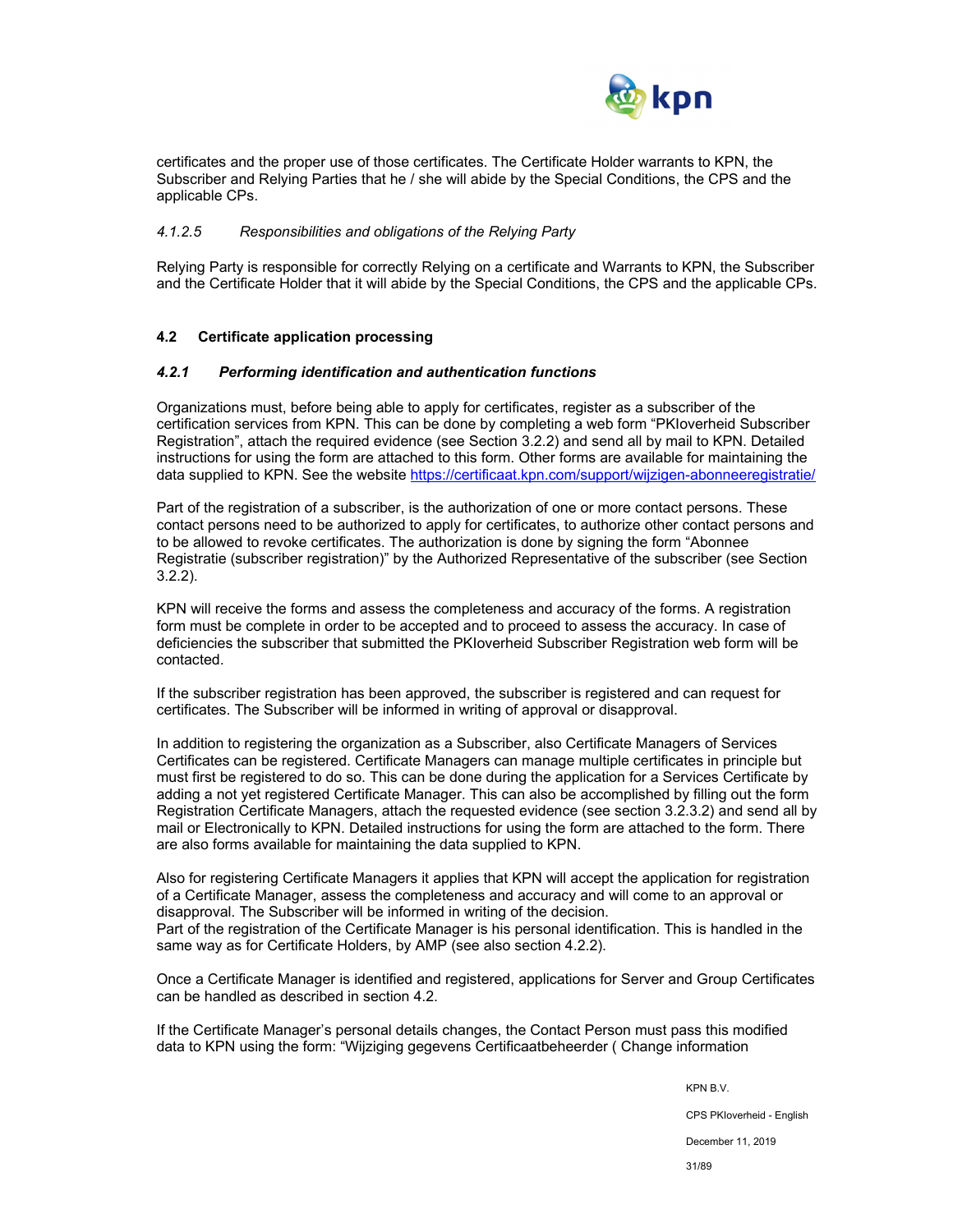

Certificate Manager)" (see Electronic storage), and if a Certificate Manager is no longer able to manage the assigned certificates, the Subscriber has to report this by means of the form "Verwijdering Certificaatbeheerders(Removal of Certificate Manager)". KPN will review this form for completeness and accuracy. After a positive decision KPN will remove the Certificate Manager from the corresponding registration. Prerequisite for that removal is that the management of the certificates is transferred to another registered Certificate Manager.

## *4.2.2 Approval or rejection of certificate applications*

There are different procedures for different types of applications:

- Applications for Personal Certificates, Professional Certificates and Group Certificates on a Smartcard or USB token, whereby the key pair is created by KPN;
- Applications for Professional Certificates and professional Certificates in the form of a Mobile smartcard (HSM) where the key pair is created in the HSM by the App of Ubiqu by means of a smart phone.
- Requesting (Extended Validation) Server Certificates, where the key pair is created by the Subscriber in the Subscriber's Safe Environment.
- Requesting Private Services Server Certificates, where the key pair is created by the Subscriber in the Subscriber's Safe Environment.

#### *4.2.2.1 Application for Certificates on a Smartcard or USB token*

The following steps must be taken by default for applying for a Personal, Professional or Group Certificate on a smartcard or USB token.

- 1. The Subscriber fills out a certificate application form for a (prospective) Certificate Holder (or a Certificate Manager for the latter) and hereby declares that he agrees with the Special Terms and Conditions. Further instructions on how to use the form are enclosed with the form.
- 2. The Subscriber signs the application form and sends it to KPN.
- 3. KPN receives the Certificate Application, evaluates the completeness and correctness of the Certificate Application and makes a decision on it. Among other things, it is checked at recognised registries such as Stichting Internet Domeinregistratie Nederland (SIDN) or Internet Assigned Numbers Authority (IANA) whether Subscriber is the owner of the domain name, as it forms part of the e-mail address.
- 4. In the case of professional certificates, the authenticity of the proof of exercise of the Recognised Profession is verified.
- 5. AMP identifies the Certificate Holder, makes a copy of his identity document (with shielding the passport photo and BSN) and sends this copy together with the signed identification electronically to KPN. If KPN can rely on an identification previously carried out by KPN, this identification does not need to be repeated. KPN can rely for Certificate Managers on an identification previously carried out by or on behalf of KPN if the identity document used is used again in the new application, it is not registered as stolen or missing and it is still valid until six weeks after submission of the application. The date of receipt of the application by KPN is the decisive factor.
- 6. If KPN approves the Certificate Application, the key material in the QSCD/SSCD will be generated and the Certificate generated. KPN also generates the secret PIN and PUK code for the QSCD/SSCD and the revocation code for the Certificates.
- 7. The smartcard/token containing the certificates is sent by post to the delivery address of the Certificate Holder/Certificate Manager. The smartcard/token is accompanied by an acknowledgement of receipt notification with a code. The Certificate Holder/Certificate Manager must confirm receipt of the smartcard/token via a link in the email using this code. AMP identifies the Certificate Holder, makes a copy of his identity document, sends this copy to KPN electronically together with the signed identification.

KPN B.V.

CPS PKIoverheid - English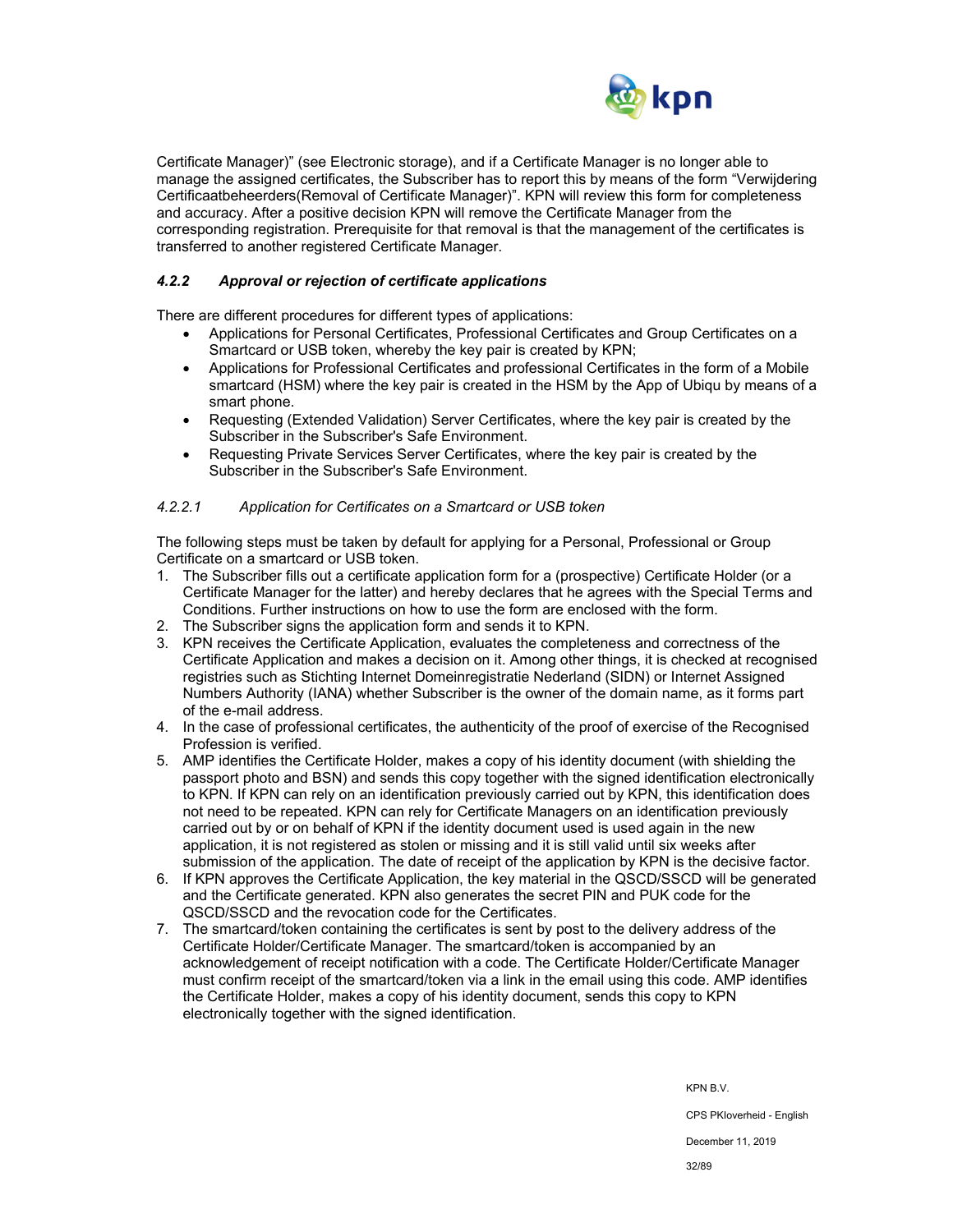

8. Upon receipt of the electronic AMP confirmation, KPN will send the document containing the secret PIN and PUK codes for the QSCD/SUD and the certificate revocation code for the Certificates by post to the specified delivery address of the Certificate Holder.

KPN will continue to offer the possibility of allowing identification and issuance at a time/location to be agreed upon.

## *4.2.2.2 Application for Certificates as Mobile Certificates*

For the application of a Mobile Certificate, in principle the same steps (1 to 6) are followed as for the physical Smart Card or USB token. See 4.2.2.1.

The validation of the data and identification take place in exactly the same way. However, no physical product is received in the form of a smart card or token.

7. A PINmailer is sent in which the PUK code of the certificate is included.

8. KPN sends an order to Ubiqu to generate the key pairs.

9. KPN sends a registration and activation code by email and the corresponding CSR to the customer by letter.

10. The customer installs the app with the obtained registration and activation code and chooses a pin code.

11. With the chosen PIN code, the certificate holder confirms the creation of the certificate.

#### *4.2.2.3 Application for Server Certificates*

## **CAA DNS records.**

The CAA record is a DNS record that gives domain owners extra control over SSL certificates issued for their domains - you use it to indicate which CA may issue certificates for your domains. The CAA record already became a recognised standard in 2013. Although it is often used, it was not compulsory. As of September 2017, it is mandatory for Certificate Authorities to check the CAA record of a domain name as part of the issuance of a certificate. Domain owners are not obliged to fill the record.

#### **What is a CAA DNS Record?**

A Certificate Authority Authorization record, or a CAA DNS record, is designed to allow domain owners to indicate which CA root certificate can be used to sign certificates for the domain in question. Because this certificate belongs to a certain certificate authority, it can effectively indicate which certificates may be issued for a domain. This prevents the issuing of a certificate by another CA that the selected CA.

KPN identifies itself as KPN.COM. If a domain owner wants KPN to be able to issue certificates for its domain, this identification must be included in the CAA record.

Example: IN CAA 0 issue "kpn.com".

KPN is therefore entitled to issue certificates for a certain domain if:

- The DNS of the domain in question does not contain a CAA record.
- The applicant has entered the identification "kpn.com" in the CAA record for the domain concerned.

In all other cases, KPN cannot issue the certificate and will contact the certificate applicant.

KPN B.V. CPS PKIoverheid - English December 11, 2019 33/89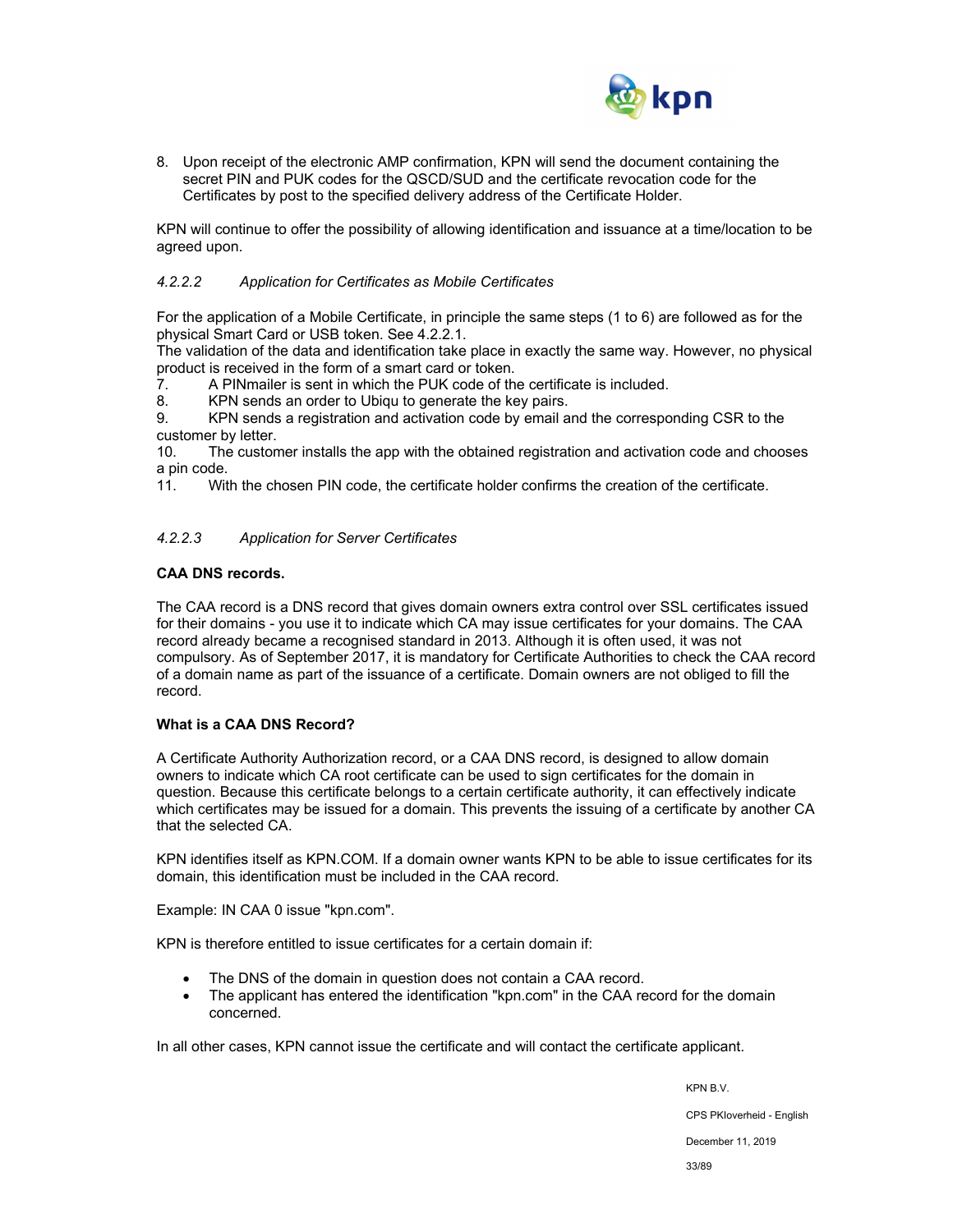

The Certificate Application for a Server Certificate largely follows the same procedure as mentioned under 4.2.2.1, considering the following difference.

- 1. The Certificate Administrator creates the key pair (length is 2048 bits) in the Subscriber's Safe Environment and sends a Certificate Signing Request (CSR) containing the Public Key. Subscriber completes the electronic application form PKIoverheid Server Certificates for a (future) Certificate Holder. This form can be found on the KPN website (https://certificaat.kpn.com ). This site also contains further instructions on how to use the form.
- 2. KPN receives the Certificate Application and assesses the completeness and correctness of the Application. Among other things, it is checked at recognised registries such as Stichting Internet Domeinregistratie Nederland (SIDN) or Internet Assigned Numbers Authority (IANA) whether Subscriber is the owner of the domain name.

KPN has 3 permitted methods for domain validation according to the Baseline Requirements of the CA/BROWSER forum. (https://cabforum.org/ ) It concerns the methods:

NB. The numbers below are the corresponding section numbers from the Baseline Requirements of the CABforum, where these requirements are described.

- a) 3.2.2.4.2 Email, Fax, SMS, or Postal Mail to Domain Contact In the Whois application the administrative contact is determined and the administrative contact is asked by email for approval to use the domain in question If the whois data is not available (or if no answer is received from the administrative contact) an email is sent (method b) to the contact person who submitted the application for the certificate containing a code, with the request to put this code in a certain directory on the site (/.well-known/pki-validation) or in a TXT field of the DNS registration of the domain in question (method c);
- b) 3.2.2.4.6 Agreed-Upon Change to Website
- c) 3.2.2.4.7 DNS Change
- 3. KPN will determine whether there is a CAA DNS record for the domain (s) involved and if this occurs whether KPN has been included through its identification kpn.com as a permitted certificate issuer for these domain (s). If this is not the case, KPN will contact the applicant and reject the relevant certificate application.
- 4. In addition, it is also assess whether there is url-spoofing or phishing, therefore https://www.phishtank.com or similar will be consulted to see if the domain name does not appear on a spam and/or phishing blacklist. If KPN suspects phishing or other possible abuse, KPN will report this suspicion to https://www.phishtank.com.
- 5. Subscriber's KvK data are read in real time from the Chamber of Commerce systems. An OIN is generated automatically from the data of the Chamber of Commerce.
- 6. If KPN approves the Certificate Application, the Certificate is created and sent to the Certificate Manager by e-mail.

#### *4.2.2.4 Application for Extended Validation certificates*

The Certificate request for an Extended Validation certificate is basically the same as the request for a server certificate. (see 4.2.2.3)

There is a difference in the validation process with respect to the subscriber process.

If, based on the requested data, it appears that the subscriber's organization exists for less than three years (calculated from the date of registration in the Trade Register or the date of publication of the

KPN B.V.

CPS PKIoverheid - English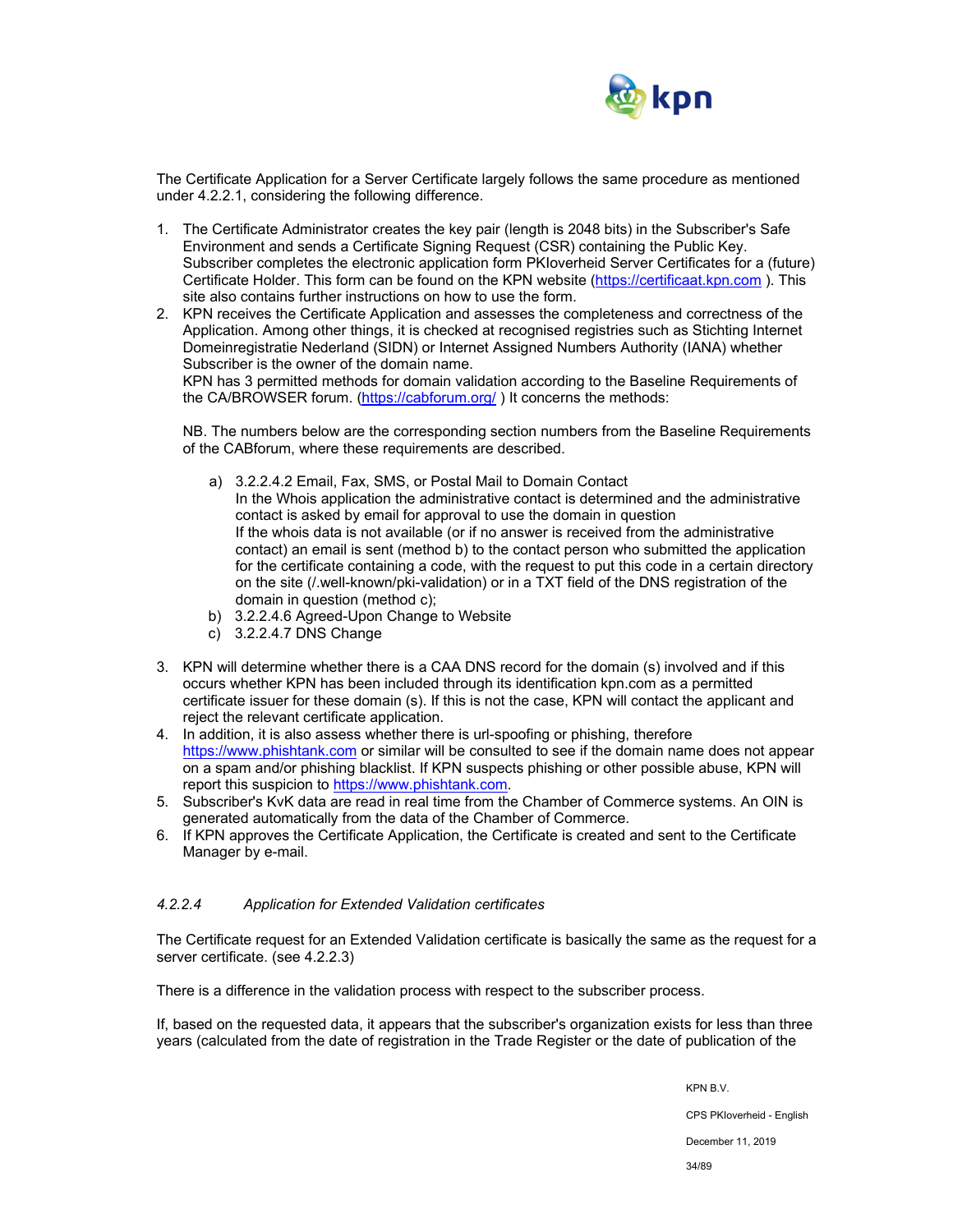

law or general order in council until the date of signature of the Extended Validation certificate application), KPN will verify that the subscriber is able to participate in business traffic.

As proof of the accuracy and existence of the specified payment account, KPN will request and verify at least one of the following supporting documents from the Subscriber:

- a statement from a financial institution licensed by DNB in the Netherlands and covered by the Dutch deposit guarantee scheme showing that the subscriber has an active payment account;
- a statement by an external auditor that the subscriber has an active payment account with a financial institution licensed by DNB in the Netherlands and covered by the Dutch deposit guarantee scheme.

#### *4.2.2.5 Distinction in Public and Private Services Server certificates*

A PKIoverheid services server certificate comes in two types, a Public Root and a Private Root server certificate. Server certificates are suitable for securing traffic between systems and traffic to/from websites. Both types of certificates meet the requirements of PKIoverheid, are securely managed and audited by a third, independent party. However, the certificates differ in two respects, the validity period and the applicability of the certificate.

A Public Root certificate is valid for approximately 1 year and 1 month (397 days max). This applies to new certificates to be issued with effect of November 1, 2019. Certificates already issued retain their validity period. This type of certificate is registered with software suppliers and is automatically trusted by web browsers.

A Private Root certificate is valid for 3 years. This type of certificate is not registered with software suppliers and is not automatically trusted by browsers. However, this is not an obstacle if the certificate is used for messaging between systems.

The Certificate request for a Private Services Server certificate is essentially similar to the request for a server certificate. See 4.2.2.3.

#### *4.2.3 Time to process certificate applications*

In principle, KPN uses a period of 10 working days to process a Certificate Application. In principle, because this deadline also depends on the quality of the application submitted.

#### **4.3 Certificate Issuance**

#### *4.3.1 CA actions during certificate issuance*

#### *4.3.1.1 Issuance of Personal, Professional and Group Certificates*

AMP informs KPN about the result of the identification. After a positive message, KPN sends out the document containing the access codes for the smart card and the revocation codes of the certificates.

In the event that the certificate holder fails to identify himself, he will be reminded of this after 3 weeks. If after 6 weeks the identification has not taken place, the certificate applications will be revoked without further notice.

> KPN B.V. CPS PKIoverheid - English December 11, 2019 35/89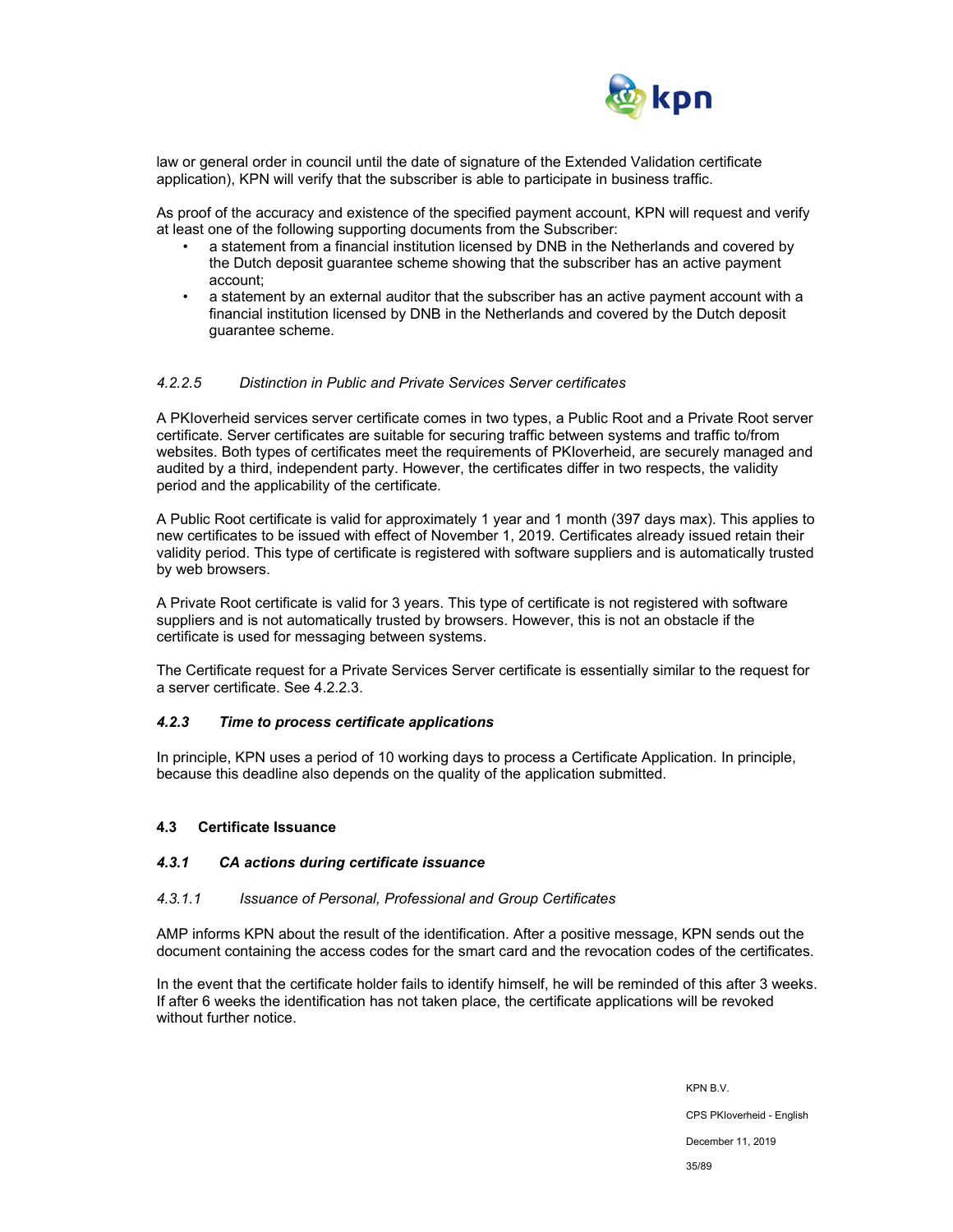

If the Certificate Holder / Certificate Manager has not confirmed receipt within 3 weeks, KPN will send a reminder. If the Certificate Holder / Certificate Manager has not confirmed receipt within 6 weeks, KPN will revoke the Certificates concerned without further notice.

KPN shall confirm the issuance of the Certificate in writing or by e-mail to the Subscriber.

## *4.3.1.2 Issuance of (Extended Validation) Server and Private Services Server Certificates*

For applications from registered Certificate Managers, KPN sends the created Certificates by e-mail to the specified e-mail address of the Certificate Manager and to the requesting Contact Person.

## *4.3.2 Notification of certificate issuance to the Certificate Holder or Manager*

Immediately after the generation of the Certificate, completion can be seen via Directory Service. However, because the physical transfer to Subscriber takes place at a later time, this has limited value.

The Certificate Holder shall be explicitly informed of the production by physical transmission of the smartcard, including the certificate produced. The Certificate Manager is explicitly informed of the production by sending the Server Certificate by e-mail to the specified e-mail address.

In the case of a Mobile Smart Card no physical Smartcard is sent. Only a PINmailer is sent containing the PUKcode of the certificate.

The Subscriber (not applicable to Professional Certificates) will be informed by e-mail or post of the creation and transmission of the certificate.

#### **4.4 Certificate Acceptance**

## *4.4.1 Acceptance of Professional, Personal and Group Certificates*

The Professional, Personal or Group Certificate is deemed to have been issued and accepted as soon as it is received by the (Subscriber/) Certificate holder or Certificate Manager. He/she shall acknowledge receipt via the link provided by e-mail with the code supplied with the smart Card.

The following applies to the Mobile certificate: The customer installs an app with the obtained registration and activation code and chooses a PIN code. With the chosen PIN code, the creation of the certificate is confirmed by the certificate holder.

#### *4.4.2 Acceptance of (Extended Validation) Server and Private Services Server Certificates*

The Server Certificate is deemed to have been issued and accepted as soon as the Certificate Manager uses the Server Certificate obtained. The Certificate Manager must check the content of the certificate for completeness and correctness before installing and using it.

In the specific case of municipalities that are likely to arise (see section 3.2.2), the Certificate Manager must explicitly and as soon as possible confirm receipt of the Server Certificate to KPN. The

KPN B.V.

CPS PKIoverheid - English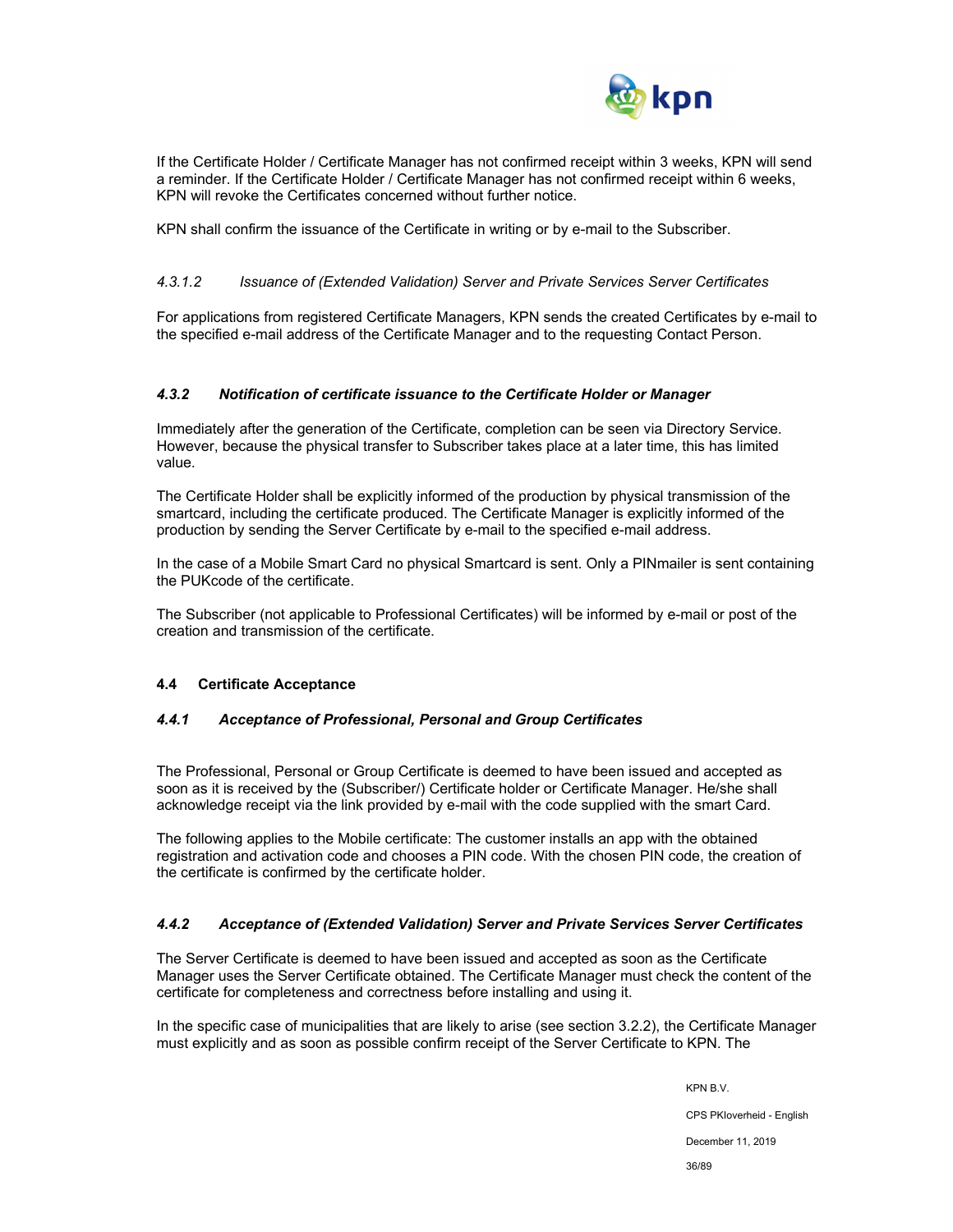

Certificate Manager ultimately has 6 weeks to do so. KPN will remind the Certificate Manager of its obligation after 3 weeks if KPN has not received the acknowledgement of receipt within this period. If the confirmation of receipt has not been received by KPN within 6 weeks, the relevant Server Certificate will be revoked without further notice. KPN will inform the Subscriber about the revocation of the Server Certificate. However, the payment obligation shall remain in full force and effect.

### *4.4.3 Publication of the Certificate by the CA*

After the Certificate has been issued, it will be included directly in the Directory service.

### **4.5 Key Pair and Certificate Usage**

The responsibilities and in particular the associated obligations of the Subscriber and the Certificate Holder/Certificate Manager are described in the Special Terms and Conditions. By signing the various forms or by relying on them, the parties concerned agree to these Special Terms and Conditions. In addition, it is important for them to take note of the Programme of Requirements of PKIoverheid in general and the applicable CP in particular. The CP sets out all the requirements to which all parties involved in the certification service delivery must comply.

Before relying on a Certificate, it is particularly important for relying parties to first check the validity of the entire chain from the Certificate to the Root Certificate.

Furthermore, the validity of a Certificate should not be confused with the authority of the Certificate Holder to perform a certain action on behalf of an organization or on the grounds of his/her profession. The PKI government does not regulate authorisation. The trustee must convince himself/herself of the authorisation of the Certificate Holder in another way.

### **4.6 Certificate renewal**

KPN does not offer any possibility to renew PKIoverheid Certificates. A request for renewal shall be treated as a request for a new certificate.

### **4.7 Certificate re-key**

Keys of Certificate Holders shall not be reused after expiry of the validity period or after the corresponding Certificates have been revoked.

### **4.8 Certificate modification**

KPN does not offer any possibility to modify the content of PKIoverheid Certificates. If the information in the Certificate no longer corresponds to the actual situation, the Subscriber is obliged to revoke the Certificate in question immediately. If desired, the Subscriber can then apply for a new Certificate.

> KPN B.V. CPS PKIoverheid - English December 11, 2019 37/89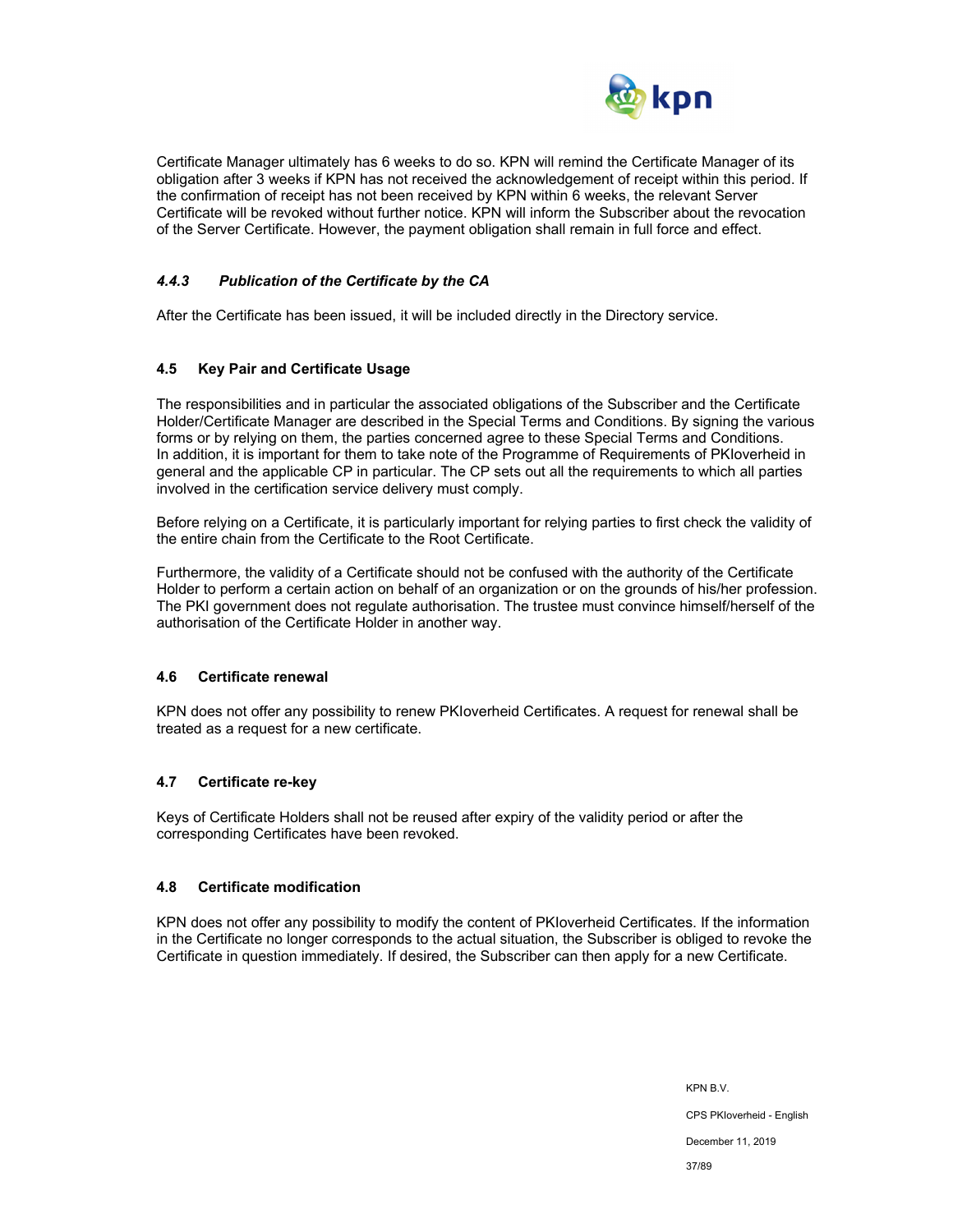

### **4.9 Certificate Revocation and Suspension**

### *4.9.1 Circumstances leading to revocation*

In the following cases, the Subscriber and/or the Certificate Holder is obliged to submit a request to KPN to revoke the Certificate immediately and without delay:

- loss, theft or compromise of the Certificate, the private key, the QSCD/SUD, the PIN code and/or PUK code;
- errors in the content of the Certificate;
- changes in the information contained in the Certificate (name, e-mail, etc.);
- changes in the particulars necessary for the reliability of the Certificate, such as termination of employment or professional activity;
- death of the Certificate Holder (in the case of Personal or Professional Certificates);
- Termination or bankruptcy of the organization of the Subscriber (in the case of Organizationrelated Certificates);

In addition, certificates will be revoked in the following cases if:

- the subscriber indicates that the original request for a certificate was not allowed and the subscriber does not give his consent with retroactive effect.
- KPN possesses sufficient evidence:
	- $\circ$  that the subscriber's private key (corresponding to the public key in the certificate) is affected and/or
	- o a suspicion of compromise and/or
	- o an inherent security weakness and/or
	- o that the certificate has been misused in some other way. A key shall be considered impaired in the event of unauthorized access or suspected unauthorized access to the private key, lost or suspected lost private key or QSCD/SUD, stolen or suspected stolen key or QSCD/SUD or destroyed key or QSCD/SUD.
- A subscriber does not fulfil his obligations as set out in
	- o this CP and/or
	- o KPN's corresponding CPS and/or
	- o the agreement that KPN has concluded with the subscriber.
- KPN is informed or otherwise becomes aware of a material change in the information contained in the certificate. An example of this is: a change in the name of the certificate holder.
- KPN determines that the certificate has not been issued in accordance with this CP or KPN's CPS or the agreement entered into by KPN with the subscriber.
- KPN determines that information in the certificate is not correct or misleading.
- KPN ceases to operate and the CRL and OCSP services are not taken over by another Trust Service Provider.

Note: In addition, certificates may be revoked as a measure to prevent or combat a disaster. The compromise or alleged compromise of KPN's private key, with which certificates are signed, is certainly considered to be a disaster.

Also, if the algorithm used has been compromised, threatens to be compromised or in general becomes too weak for the purpose for which it is used, revocation can be applied where appropriate.

For (EXTENDED VALIDATION) server certificates also the following reasons apply

- KPN is informed or becomes aware that the use of the domain name in the certificate is no longer legally permitted (e. g. by a court order).
- The Subscriber uses a "code signing" certificate to digitally sign "hostile code" (including spyware, malware, trojans etc.).

KPN B.V.

CPS PKIoverheid - English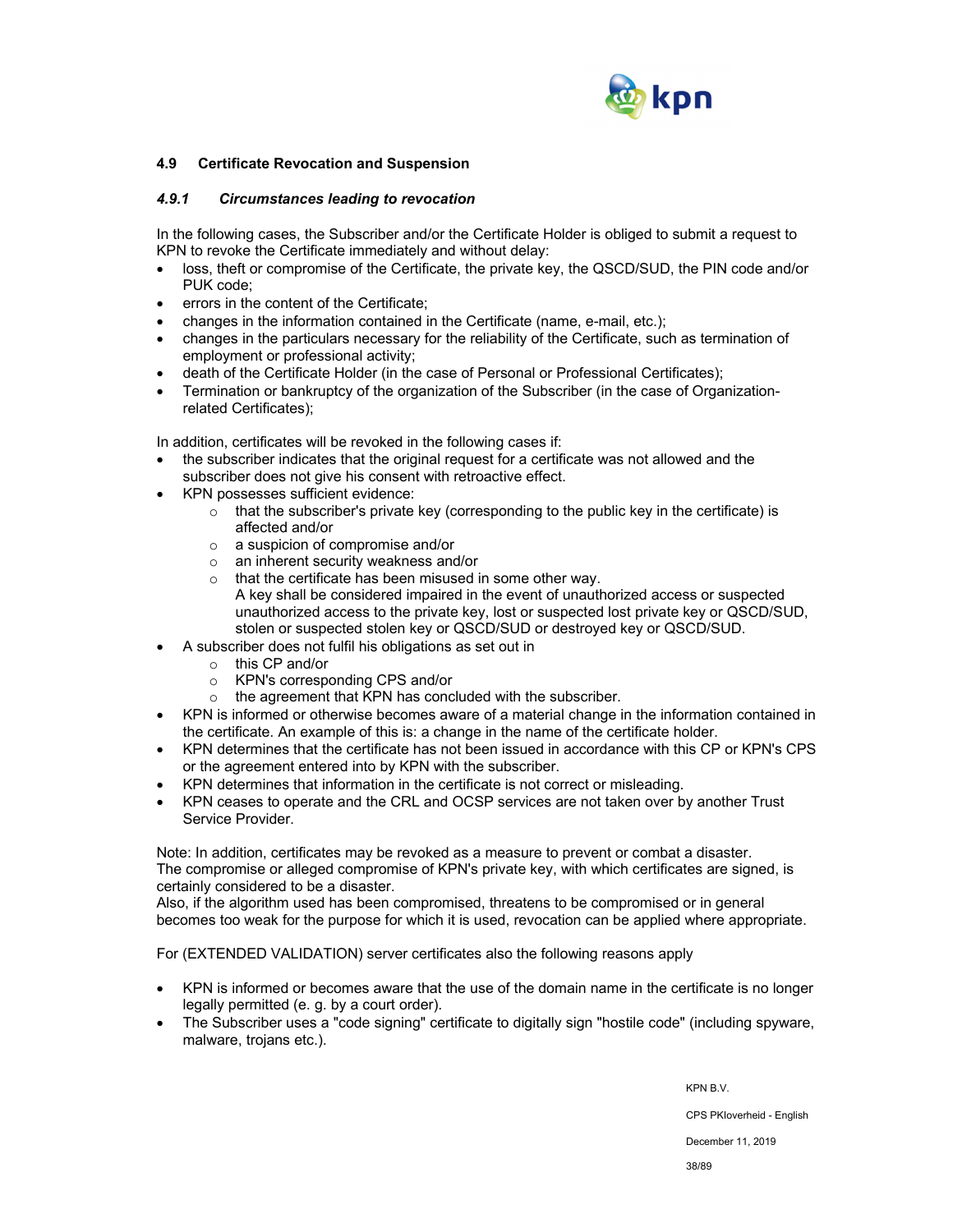

 The PKIoverheid Policy Authority concludes that the technical content of the certificate poses an irresponsible risk to subscribers, relying parties and third parties (such as browser parties) and requests KPN to revoke the certificate.

If a Server certificate has been revoked or if the validity of the Server certificate has expired, it is no longer permitted to use the private key, which is part of the public key of the relevant services server certificate.

Server Certificates issued to a municipality involved in a municipal reclassification need not be revoked immediately as long as the names of the certificate holders concerned do not change. The same applies to ministries involved in redeployment/merger of ministries. If the name of the certificate holder changes in connection with the municipal redivision or merger, the certificate concerned shall be revoked.

Certificates can be revoked by KPN without further intervention if the Subscriber, the Certificate Holder and/or the Certificate Administrator do not comply with the obligations in the Special Terms and Conditions. The reason for each revocation independently carried out by KPN is registered by the company.

In the Mobile certificate application, if the "profile" on the smartphone is deleted, this will be detected by Ubiqu and reported to KPN. This is the signal for KPN to revoke the certificate. The certificate holder will be informed of this revocation.

KPN ensures that the date and time of revocation of (Services) Certificates can be determined precisely. In case of doubt, the time set by KPN will be considered as the moment of revocation.

If a (Services) Certificate has been revoked, it cannot be made valid again.

## *4.9.2 Who may make a request for revocation?*

KPN will revoke a Certificate following a request to do so from the Subscriber, the Certificate Holder, the Certification Manager or the Policy Authority of PKIoverheid. KPN itself may also initiate a revocation request.

A Relying Party may not request a revocation, but may indicate the suspicion of a circumstance that may give grounds for revocation of a Certificate. KPN will investigate such a report and, if there is reason to do so, will revoke the Certificate.

### *4.9.3 Procedure for a request for revocation*

A request for revocation or notification of a circumstance that may lead to the revocation of a Certificate may be made by writing or online at:

https://certificaat.kpn.com/support/mijn-registratie/intrekken.

It should be stressed that if the revocation serves an urgent interest, this should be done via the online / real time revocation pages. This form of revocation is available 24 hours a day, seven days a week.

For submitting requests for revocation in writing the contact form can be used

KPN B.V. CPS PKIoverheid - English December 11, 2019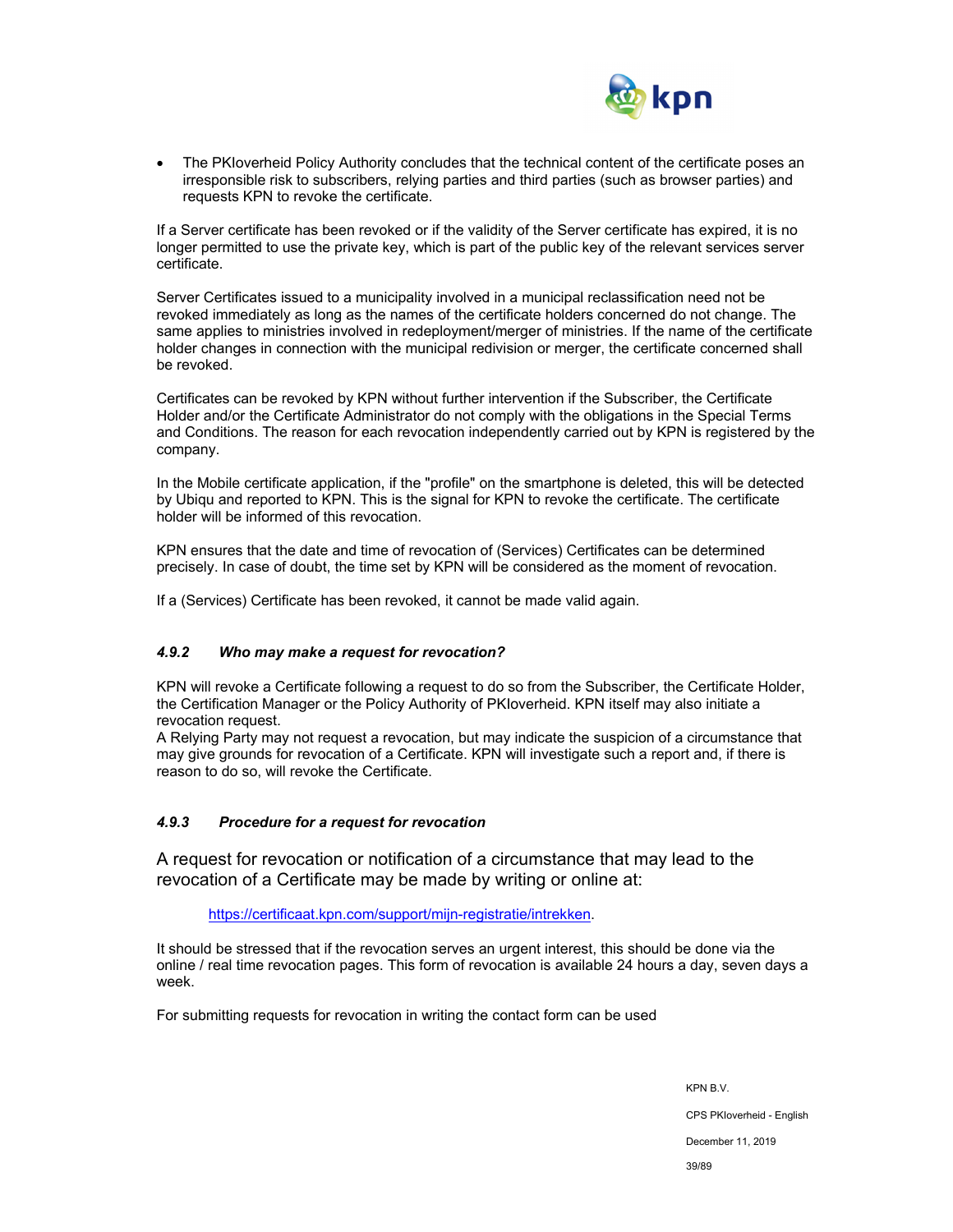

which can be found on the website. In the field 'Betreft' (subject) option '10. Melding omstandigheid intrekking Certificates' should be chosen. (eng:"10. Notification conditions that can lead to revocation").

KPN ensures that the date and time of revocation of Certificates can be determined precisely. In case of doubt, the time set by KPN will be considered as the moment of revocation.

If a Certificate has been revoked, it cannot be made valid again.

If the "profile" on the smartphone is deleted with the Mobile certificate, this will be detected by Ubiqu and automatically notified to KPN, which will treat it as an automatic revocation request. See 4.9.1

### *4.9.4 Duration for processing revocation request*

As indicated, if the revocation has an urgent interest, this should be done electronically via the online / real time revocation pages.

Requests for revocation by letter shall be considered only on the following working day at the earliest and processed within four hours after receipt.

### *4.9.5 Verification conditions when consulting certificate status information*

Relying Parties shall be obliged to verify the current status of a Certificate (revoked/not revoked) against the date stated in the Certificate by the end of validity date and by reference to the Certificate Status Information, linked to the time when the Certificate is/will be used. Certification status information can be obtained by consulting the CRL, OCSP or Directory Service. Relying Parties are also obliged to check the Electronic Signature with which the CRL has been signed, including the associated certification path.

Revoked Certificates shall remain on the CRL until their original validity date has expired. Thereafter, Relying Parties can only verify the status of that Certificate through via KPN's online Directory Service or through OCSP.

If a Relying Party wishes to rely on a certificate that he/she has received from a Court Bailiff (a member of the Royal Netherlands Bailiffs Association), he/she must, in addition to the above mentioned inspections, also check whether the Bailiffs mentioned in the certificate mentioned on the date of use of the certificate by the Court Bailiffs, are listed in the register to which the URL mentioned in the certificate (www.registergerechtsdeurwaarders.nl ) refers.

If the Court Bailiff has been suspended on the date of use of the certificate by the Court Bailiff, the relevant certificate cannot and may not be relied on.

If the register is not available, the Relying Party should independently obtain information from the Royal Netherlands Bailiffs Association (dutch: Koninklijke Beroepsorganisatie van Gerechtsdeurwaarders) in order to determine whether the Bailiffs are listed in the register kept by the Royal Bailiffs Association.

## *4.9.6 CRL issuance frequency*

The update of the CRL is initiated every 60 minutes, after the CRL has been generated, the CRL is published. A CRL is valid for 24 hours.

KPN B.V.

CPS PKIoverheid - English

December 11, 2019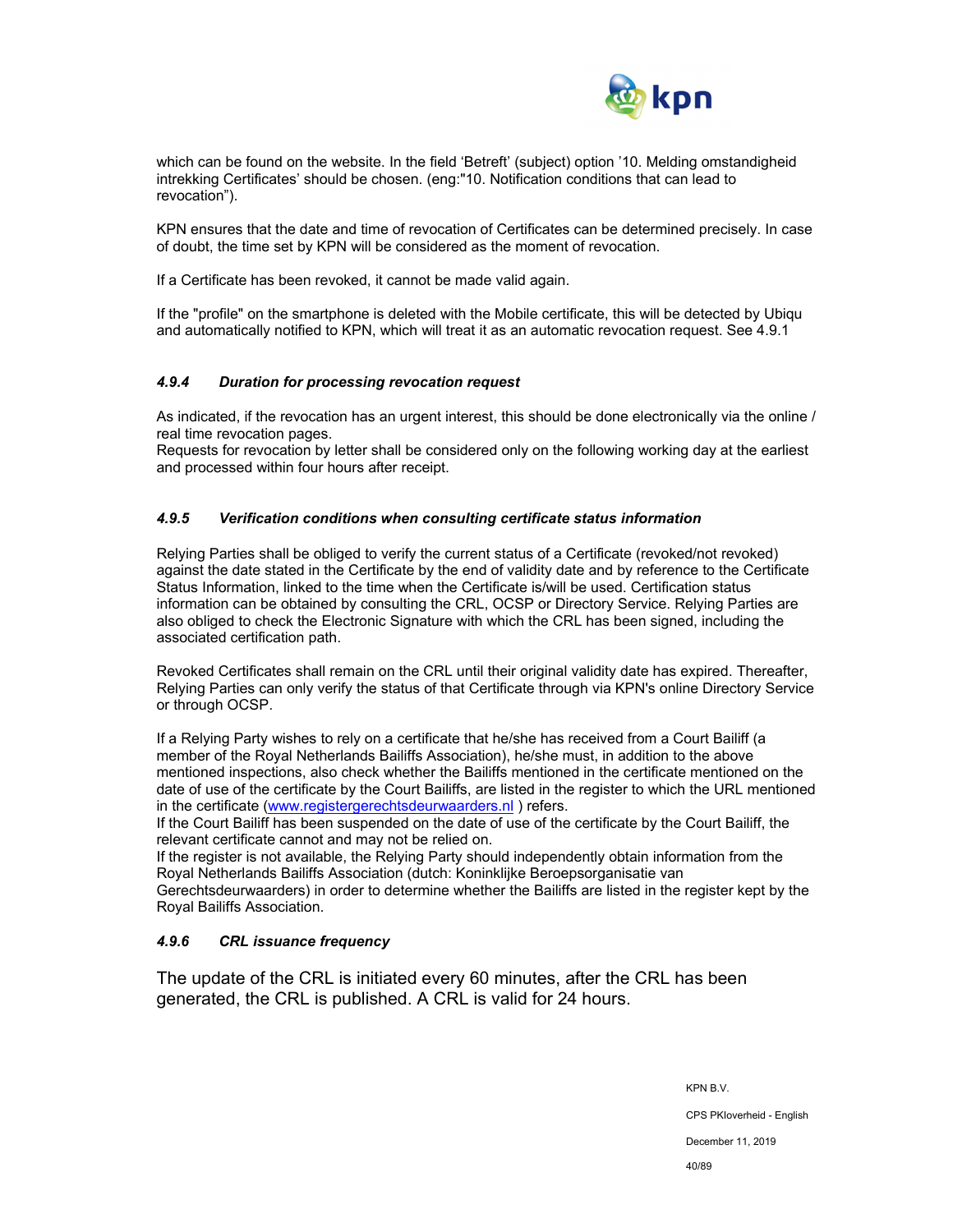

### *4.9.7 Maximum delay for CRL issuance*

KPN will revoke the (Services) Certificate no more than four hours after an authorised online revocation request has been received.

### *4.9.8 Online revocation status check*

In addition to the publication of CRLs, KPN also provides certificate status information via the socalled OCSP. The OCSP configuration is in accordance with IETF RFC 6960.

OCSP validation is an online validation method whereby KPN sends an electronically signed message (OCSP response) to the trustee after the trustee has sent a specific request for status information (OCSP request) to the OCSP service (OCSP responder) of KPN. The requested OCSP response shows the status of the relevant certificate.

The status can contain the following values: good, revoked or unknown. If an OCSP response is not received for any reason, no conclusion can be drawn regarding the status of the certificate. The URL of the OCSP responder with which the revocation status of a Certificate can be validated is shown in the AuthorityInfoAccess.uniformResourceIndicator attribute of the certificate.

An OCSP response is always sent and signed by the OCSP responder. A Relying Party shall verify the signature in the OCSP response with the system certificate included in the OCSP response. This system certificate has been issued by the same Certification Authority (CA) as the CA that issued the Certificate whose status is being requested.

### **4.10 Certificate Status Service**

The CRL is part of a CA system. This system is available 24 /7 hours a week,

Also, in the event of system failures, service activities or other factors beyond KPN's reach, KPN will ensure that for revocation requests submitted online a new CRL is issued within four hours after this submission. For this purpose, a fall-back location and scenario has been designed, among other things, which is regularly tested in combination with redundant data processing and storage.

In addition to consulting the certificate status via CRL and OCSP, it is also possible to request this via the Directory Service.

### **4.11 End of subscription**

If a Subscriber wishes to terminate the subscription with KPN, a form entitled' Opzeggen abonnement (Eng: Subscription cancellation)' can be used. Before KPN can terminate the subscription, all Subscriber's Certificates must be revoked.

Those municipalities that cease to exist because of a municipal reclassification or those ministries that cease to exist because of a ministerial reclassification should not terminate their subscription to KPN immediately but ultimately should terminate their subscription. Not directly because in those cases the rights and obligations of the old organization are taken over by the new organization. But in the end, it is because the old organization formally ceases to exist.

> KPN B.V. CPS PKIoverheid - English December 11, 2019 41/89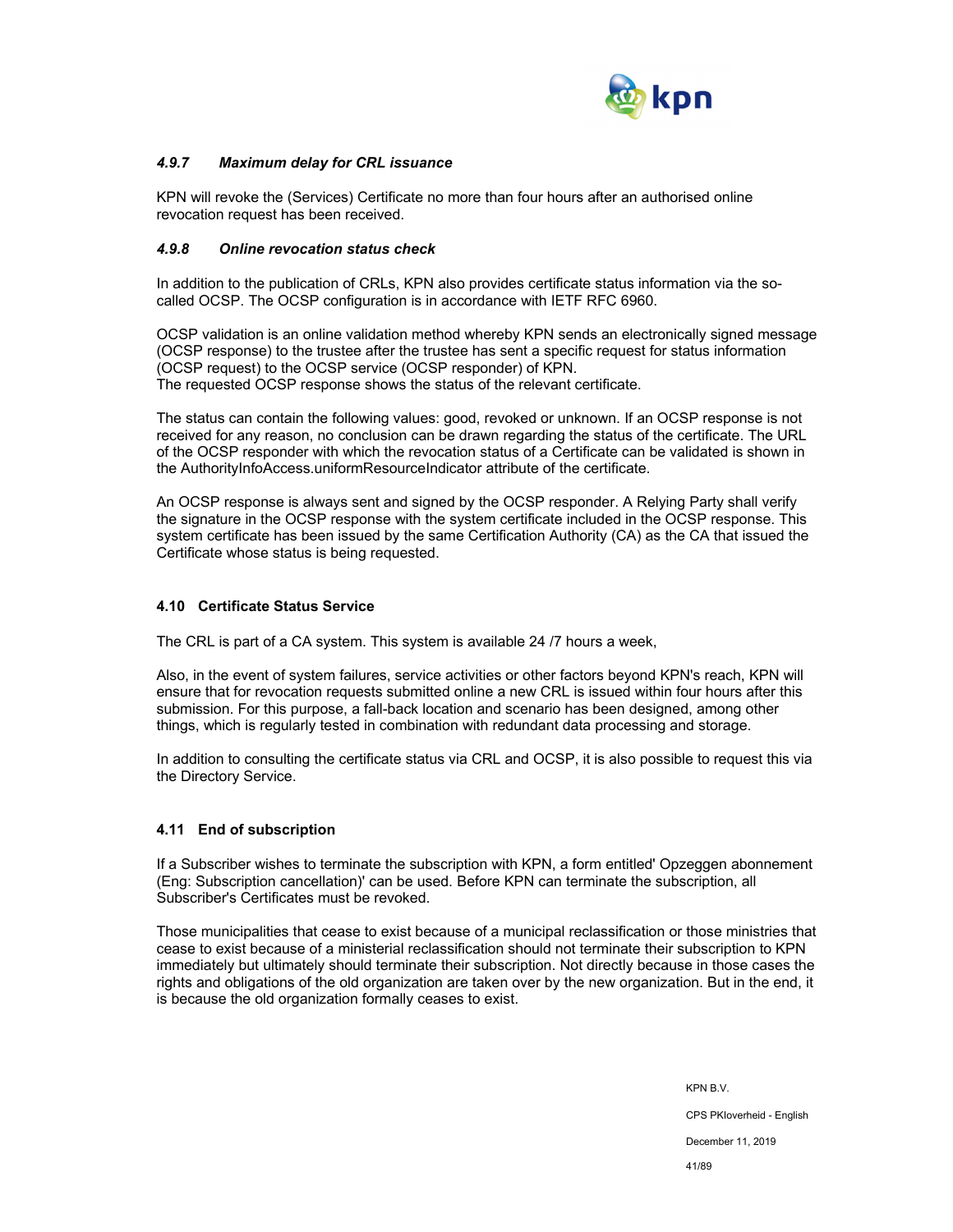

KPN will take receipt of the form, assess its completeness and accuracy and decide on it. Part of this assessment is whether the Subscriber has revoked all Certificates issued to Subscriber. KPN informs the Subscriber about the decision.

Suspension of Certificates is not supported by KPN

## **4.12 Key Escrow and Recovery**

By default, there is no Escrow of Private Keys. There is no possibility to include Private keys related to Signature Certificates and Authenticity Certificates in Escrow.

> KPN B.V. CPS PKIoverheid - English December 11, 2019 42/89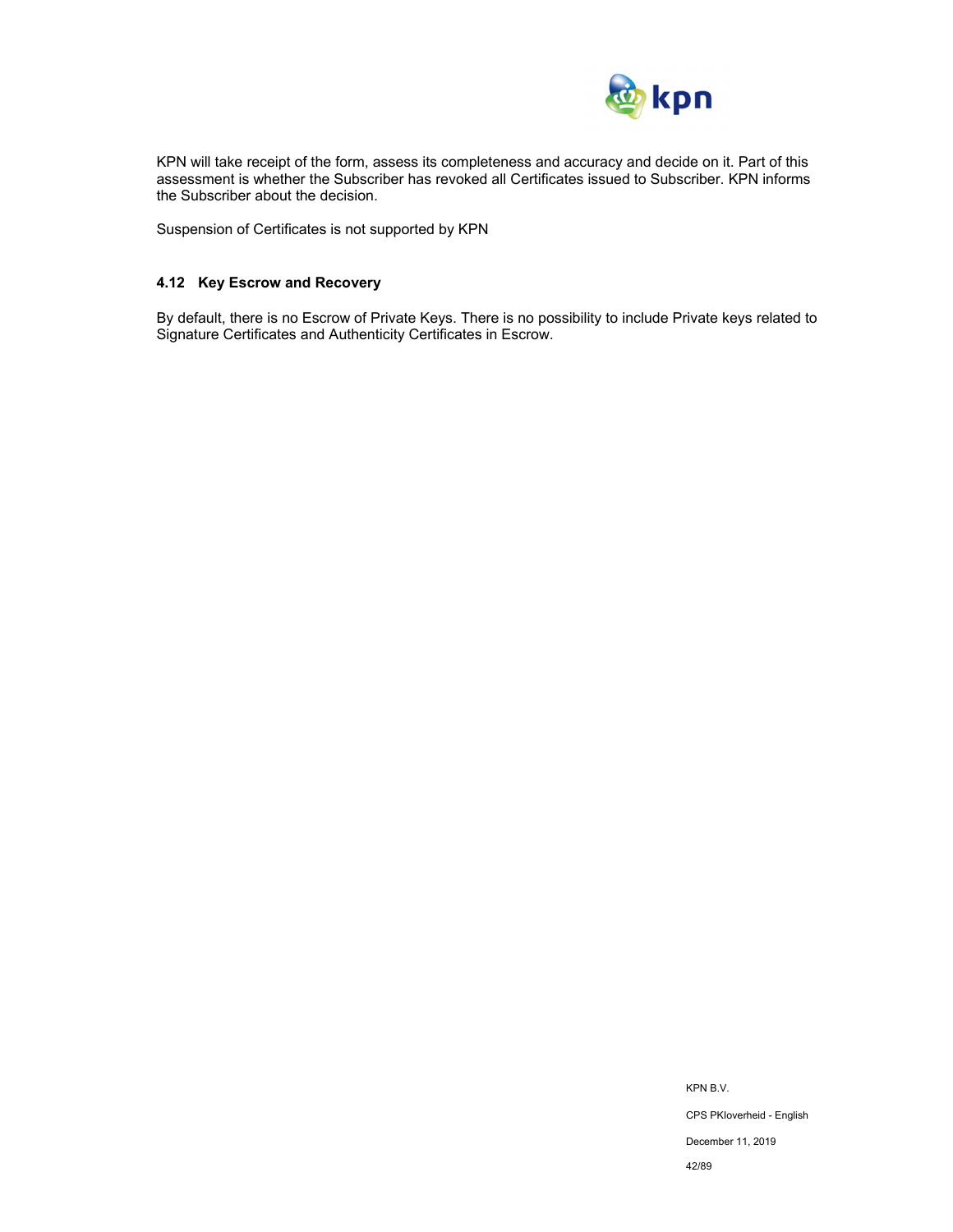

# **5 Facility, Management, and Operational Controls**

KPN's certification service provider business unit is certified against ISO9001:2015, ISO27001:2013, ETSI EN 319 411-1 and ETSI EN 319 411-2. Both the Quality Management System and the Information Security Management System are continuously focused on improving these systems through the PDCA cycle.

### **5.1 Physical security controls**

### *5.1.1 Location, construction and physical protection*

The certification services are managed in and delivered from a highly secure environment within KPN's computing centre in Apeldoorn. This environment complies with the laws and regulations in force for the government, including the Wet Bescherming Staatsgeheimen 1951 (Eng: Act on the Protection of State Secrets).

Physical access to the secure environment is achieved through a combination of procedural and technical and constructional measures. Access to the building and the secure environment is monitored by electronic (biometric) and visual means. The entrance system of the building records the entry and exit of staff and visitors. The building is monitored by a security company for 7\*24 hours.

The security systems automatically detect attempts at (un)authorized access. The technical measures are supported by various procedures, including movement sensors that monitor persons and materials (for cryptographic key management). The technical infrastructure, including the security systems, is located in protected areas with a designated manager. Access to these areas is registered for audit purposes.

Domestic regulations are in force for the registration and supervision of visitors and service personnel of third parties. Arrangements have been made with service companies for access to certain rooms. In addition, the building management department checks the incoming and outgoing goods (based on accompanying documents).

KPN's secure environment offers standard up to at least five physical barriers to the production environment. For non-production (offline) storage of cryptographic hardware and material, for example, six levels apply.

Improper access to the secure environment requires compromising multiple systems. Depending on the space, this can be a combination of knowledge, QSCD/SUD, biometric data, access guidance and visual inspection. Additional measures include intrusion detection and video recordings. The different access control systems are separated from each other and monitor access to the secure environment. The segregation of duties in combination with five or six physical barriers prevents one individual from gaining access to KPN's critical equipment.

KPN has taken numerous measures to prevent emergencies in the secure environment and/or limit damage. Examples are

- Lightning rod;
- Air conditioning facilities
- Backup of electricity supply by means of an own electrical device;
- Constructional measures (fire resistance, drainage, etc.);

KPN B.V.

CPS PKIoverheid - English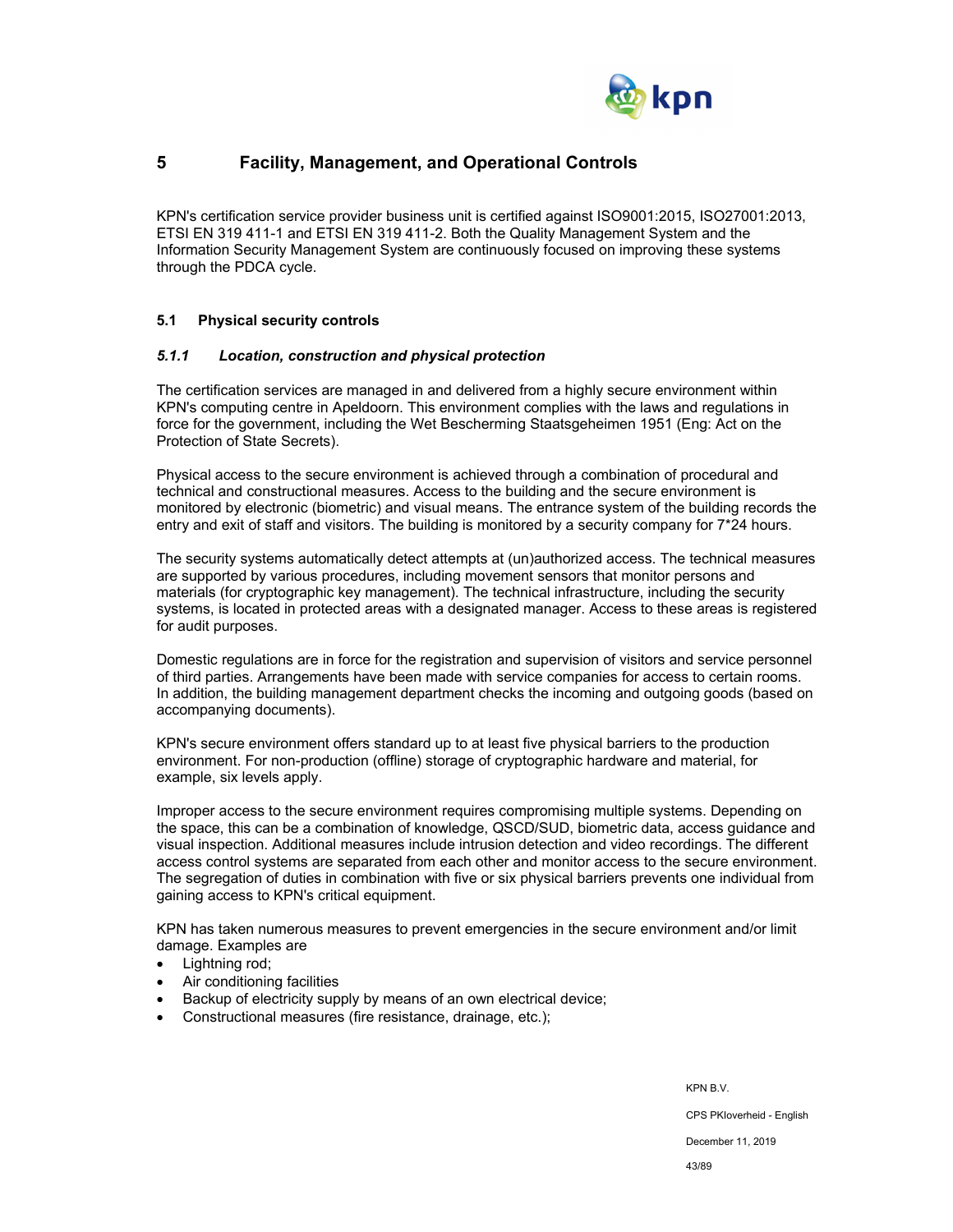

 Fire prevention by means of automatic and manual fire alarm devices. This in combination with targeted, automated fire extinguishing.

The measures are tested on a regular basis. In exceptional cases, an escalation plan shall take effect. The police and fire brigade are familiar with the specific situation regarding KPN's secure environment.

## *5.1.2 Physical Security Certificate Holders/Managers*

No further provisions in the case of Professional Certificates, Personal Certificates or Group Certificates.

If a (EXTENDED VALIDATION) Server certificate is involved, then the key material must have been generated in a Safe Environment and the Private Key must be permanently accommodated therein. For further explanation, see the definition of Safe Environment (Section 1.6).

In the case of the mobile certificate, all status changes - upon application and as a result of use - are centrally logged on the KPN Servers in the secure environment of the KPN data center. The key material is located on an HSM in the same environment.

### *5.1.3 Storage of media*

Storage media from systems used for PKIoverheid Certificates are handled safely within the building to protect them from unauthorized access, damage and theft. Storage media are meticulously removed when no longer needed.

### *5.1.4 Waste disposal*

KPN has signed an agreement with a professional waste disposal company for the safe disposal of waste, used paper and the like. KPN's staff are obliged to dispose of all waste paper in the closed paper containers throughout the building.

## *5.1.5 Off-site backup*

Media containing data and software are also stored in another KPN building, with as a minimum an equivalent level of security.

## **5.2 Procedural Controls**

Security duties and responsibilities, including confidential functions, are documented in job descriptions. These have been drawn up based on the segregation of duties and powers and in which the sensitivity of the function has been established. Where applicable, a distinction has been made in the job descriptions between general functions and specific TSP functions.

Procedures have been drawn up and implemented for all confidential and administrative tasks that affect the provision of Certification Services.

Authorisation of the TSP staff takes place based on the need-to-know principle.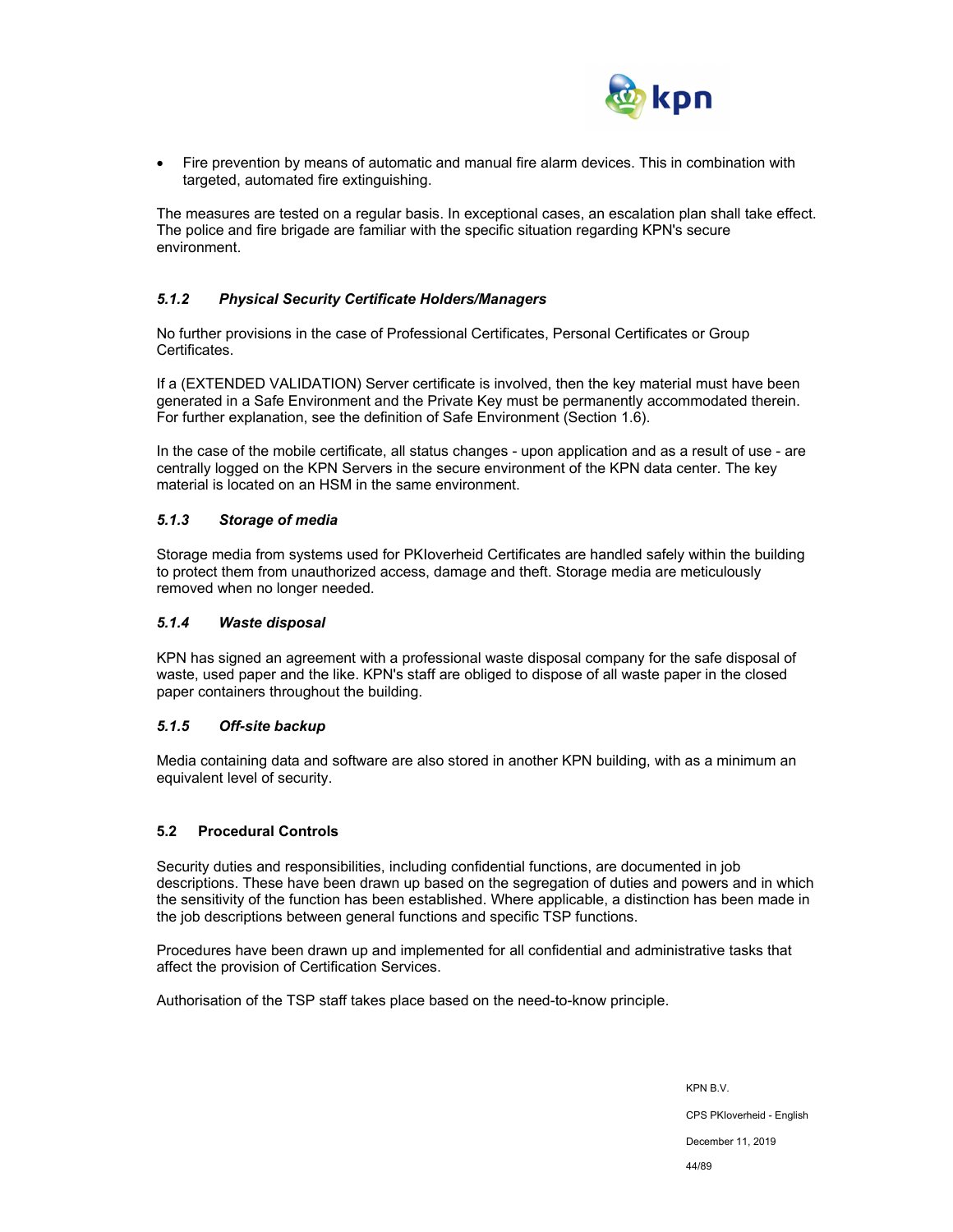

## *5.2.1 Trusted Roles*

KPN has implemented a Trusted Employee Policy. Among other things, this policy describes the job categories and roles for which the status "trusted" is described. This mainly concerns positions involved in the management of certificates and key material, positions involved in system development, management and maintenance and positions in security management, quality management and auditing. See also 5.3.2. Trusted Employee Policy.

### *5.2.2 Number of persons required per task*

Multiple employees are required to carry out certain pre-defined activities in the areas of key, certificate management, system development, maintenance and management. The need to have a certain activity with several people is enforced by means of technical facilities, authorisations in combination with identification/authentication and additional procedures.

### *5.2.3 System Administration Controls*

KPN ensures procedural security through the application of ITIL management processes. ITIL is a methodology for standardizing IT management processes with the aim of bringing, maintaining and where possible improving the quality of these processes to a defined level.

KPN has separate systems for development, testing, acceptance and production. These systems are managed using the ITIL procedures referred to above.

The transfer of software from one environment to another is controlled using the change management procedure. This procedure includes, among other things, maintaining and recording of versions, making changes and emergency repairs to all operational software.

The integrity of all systems and information used for PKIoverheid Certificates is protected against viruses, malicious software and other possible disruptions to service provision through an appropriate combination of physical, logical and organizational measures. These measures are preventive, repressive and corrective in nature. Examples of measures taken include: logging, firewalls, intrusion detection and system redundancy.

KPN has provided for timely and coordinated action to respond quickly to incidents and to limit the impact of security breaches. All incidents shall be reported as soon as possible after they occur.

If an incident or other event in any way could threaten or affect the reliability of the certification service and/or the image of the PKI for the government, this will be reported immediately to the PKIOverheid Policy Authority.

### *5.2.4 Segregation of Duties*

KPN uses a segregation of duties between executive, decisive and controlling tasks. In addition, there is also a segregation of functions between system management and operation of the systems used for PKIoverheid Certificates, as well as between Security Officer (s), System auditor (s), System administrator (s) and operator (s).

> KPN B.V. CPS PKIoverheid - English December 11, 2019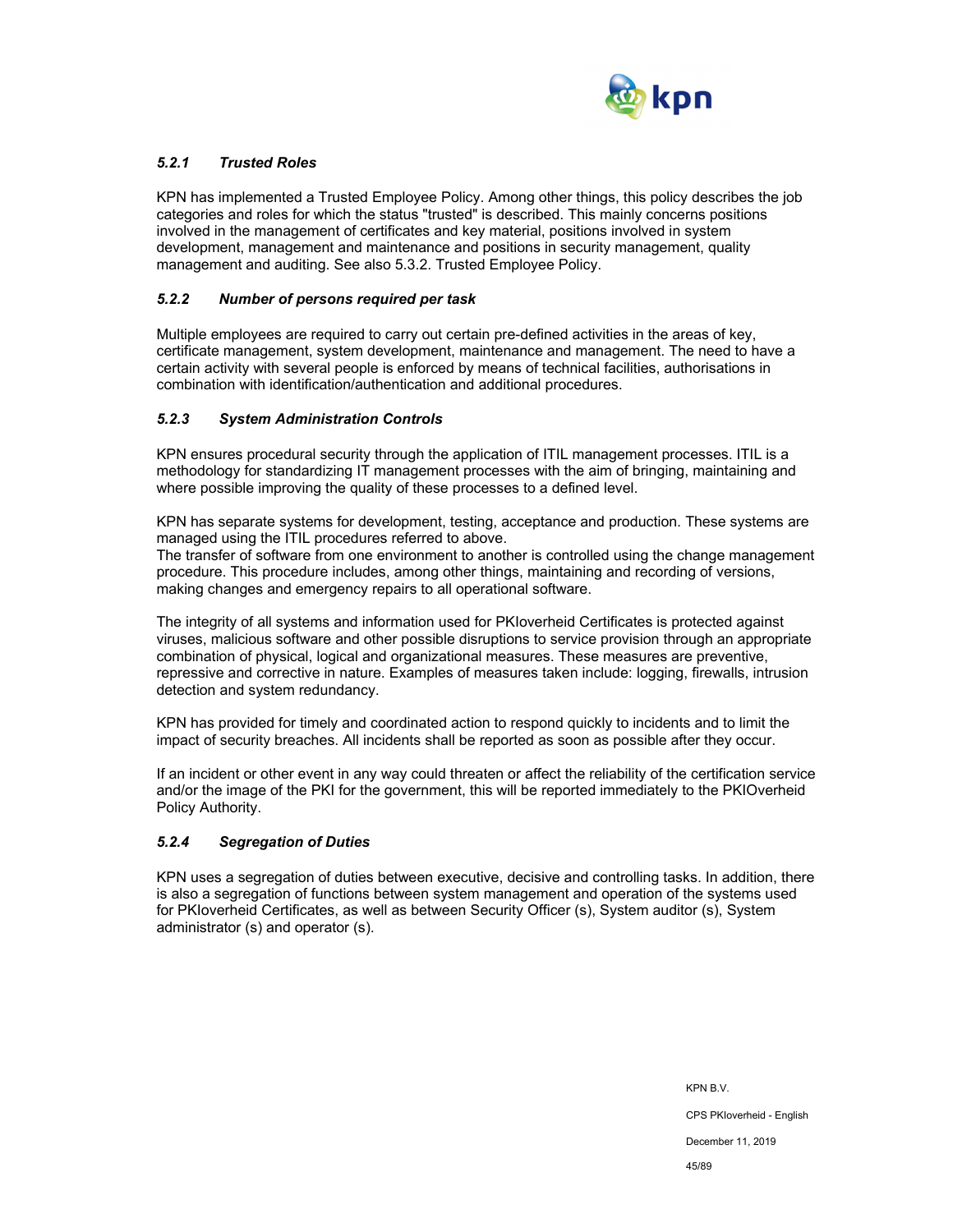

### **5.3 Personnel Controls**

### *5.3.1 Expertise, experience and qualifications*

KPN deploys personnel with sufficient expertise, experience and qualifications to deliver PKIoverheid Certificates.

KPN has determined which knowledge and experience is required for each function to be fulfilled properly. This is maintained, because developments in the field of expertise follow one another quickly. In addition, each employee's knowledge and experience is registered. A training plan is drawn up each year as part of the Planning & Control cycle and, once approved, the budget required to implement the plan is made available. The implementation of the plan is monitored and recorded. Where necessary, the training courses are made compulsory and, where possible, stimulated. Employees are also trained on the job. Employees are trained and trained as widely as possible, on the one hand to be able to use them as widely as possible and, on the other hand, to offer them as much variation in the range of tasks as possible.

The employees are followed by a Performance Management (PPM) cycle consisting of objectives interview, a functioning interview and an assessment interview.

## *5.3.2 Trusted Employee Policy*

KPN has drawn up and implemented a Trusted Employee Policy for its certification services. In formulating and maintaining this policy, the possibilities and impossibilities of generally applicable legislation and regulations such as the Dutch Civil Code, the Wbp and the European eIDAS Regulation and (customer) specific legislation and regulations from, for example, De Nederlandse Bank, the Pension and Insurance Chamber and the PKIoverheid have been carefully considered. This Policy describes in detail how, for example, a pre-employment screening (mandatory for those employees involved in the certification service provision), the issuing of a Statement of Conduct (VOG) pursuant to the Wji (also mandatory) and the conduct of security screening by services such as the General Intelligence and Security Service or the Military Intelligence and Security Service in order to obtain a Statement of No Objections (VGB). The policy also includes the options available to management if an employee or future employee does not wish to cooperate or if the outcome of the investigation is not positive.

Other provisions from the TEP are:

- Personnel who are not employed by KPN can under no circumstances perform any function or role with the status of "familiar" without direct supervision;
- A Trusted function/role may only be performed if the corresponding investigation has been completed, no objections have arisen and the employee has been formally appointed by management.
- Assessing the safety risks during employment is a responsibility of the direct supervisor as part of the PPM cycle.

## **5.4 Audit Logging Procedures**

## *5.4.1 Event logging*

KPN maintains records for audit purposes of the following:

- Creation of accounts;
- Installation of new software or software updates;

KPN B.V.

CPS PKIoverheid - English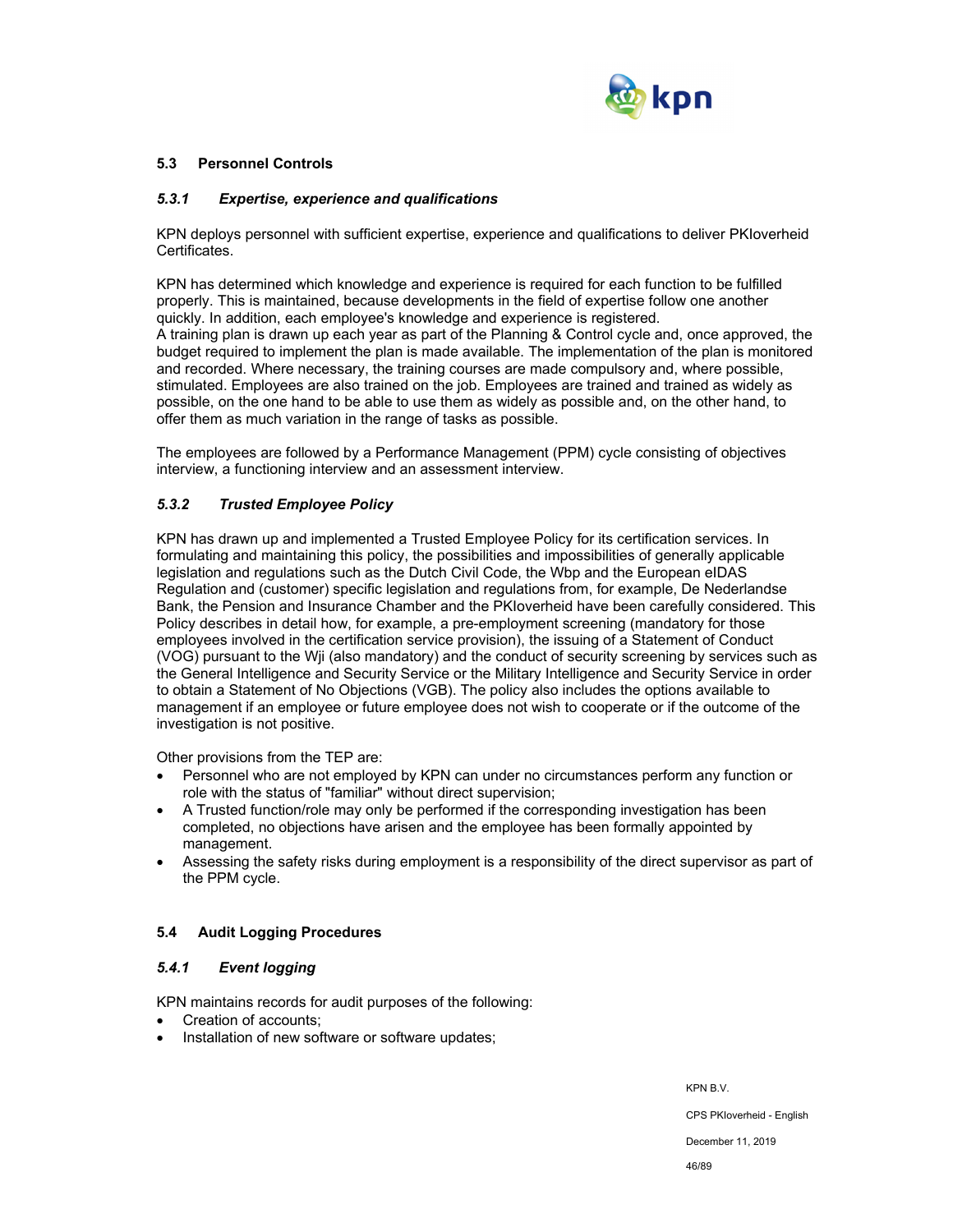

- date and time and other descriptive information concerning backups;
- date and time of all hardware changes;
- Date and time of audit log dumps;
- Closing and (re)start of systems.

Logging takes place at a minimum:

- Routers, firewalls and network system components;
- Database activities and events;
- Transactions;
- Operating systems;
- Access control systems;
- Mail servers.

KPN keeps track of the following events manually or automatically

- Life cycle events with respect to the CA key, including:
	- o generation of keys, backup, storage, recovery, archiving and destruction;
	- o Cryptographic device life cycle events.
- Life cycle events regarding the management of certificates, including:
	- o applications for certificates, issue and revocation;
		- o successful or unsuccessful processing of applications;
		- o generating and issuing Certificates and CRLs.
- Threats, including:
	- o successful and unsuccessful attempts to gain access to the system
	- o PKI and security activities undertaken by personnel;
	- o reading, writing or deleting security-sensitive files or records;
	- $\circ$  Changes to the security profile;
	- o system crashes, hardware failure, and other irregularities;
	- o firewall and router activities;
	- o Entering and leaving the space of the CA.

The log files contain at least the following data:

- source addresses (IP addresses if available);
- Target addresses (if available);
- Time and date;
- User IDs (if available);
- Name of the event;
- Description of the event.

Audit logs are regularly reviewed to see if there have been significant security or operational events that may require further action.

## *5.4.2 Audit log Retention period*

The log files are stored for at least 18 months and then deleted.

The consolidated (electronic) audit logs, as well as the manual registrations during the period of validity of the Certificate, are retained for a period of at least seven years from the date of expiry of the Certificate.

KPN B.V.

CPS PKIoverheid - English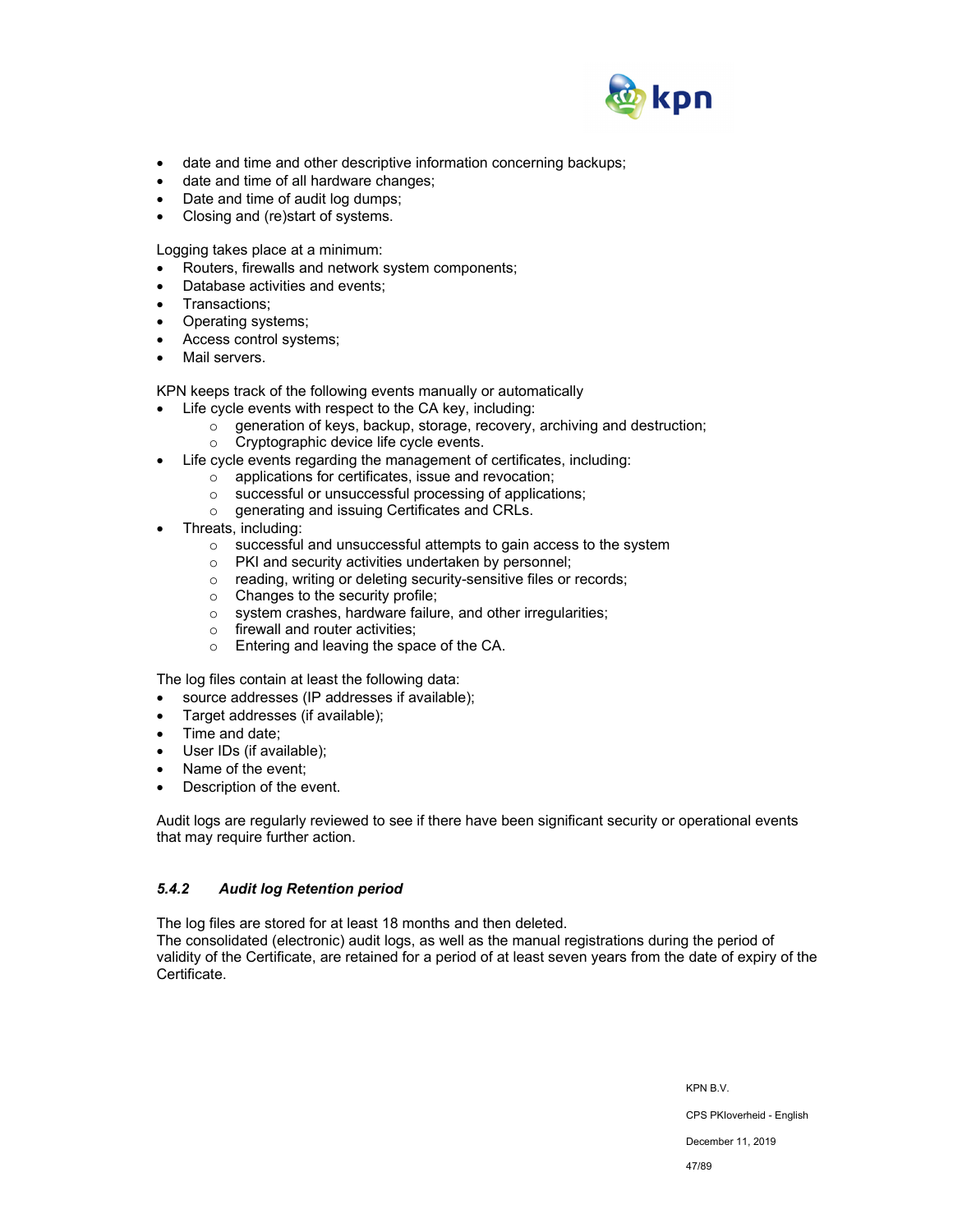

## *5.4.3 Protection of the Audit Log*

Events recorded electronically are recorded in audit logs. This is achieved through an appropriate combination of different types of security measures, including, inter alia, encryption and segregation of duties, protected against unauthorized inspection, alteration, deletion or other undesirable modifications.

Events recorded manually are recorded in files. These files are stored in fire-safe cabinets in a physically safe environment with appropriate access measures.

## *5.4.4 Audit log back up procedures*

Incremental backups of audit logs are created daily, in an automated way, complete backups are created on a weekly basis and are also archived at a remote location.

### **5.5 Records Archival**

### *5.5.1 Archival of events and documents*

KPN records all relevant registration information, including at least

- the certificate application form:
- the details of/over the identity document presented by the Certificate Holder or Certificate Administrator;
- the findings and decision on the application;
- the identity of the validation officer who processed or approved the Certificate Application;
- the method of validating identity documents and establishing identities;
- proof of identification and receipt.

## *5.5.2 Archive retention period*

KPN retains all relevant documentation and information relating to a Certificate during its term of validity and for a period of at least seven years from the date of expiry of the Certificate.

## *5.5.3 Archive protection*

KPN takes care of the archiving itself. It ensures the integrity and accessibility of the archived data during the retention period.

All equipment and software necessary for accessing the information shall be kept for the same period. KPN ensures a careful and secure way of storage and archiving.

## *5.5.4 Archive back-up procedure*

No further stipulations

KPN B.V.

CPS PKIoverheid - English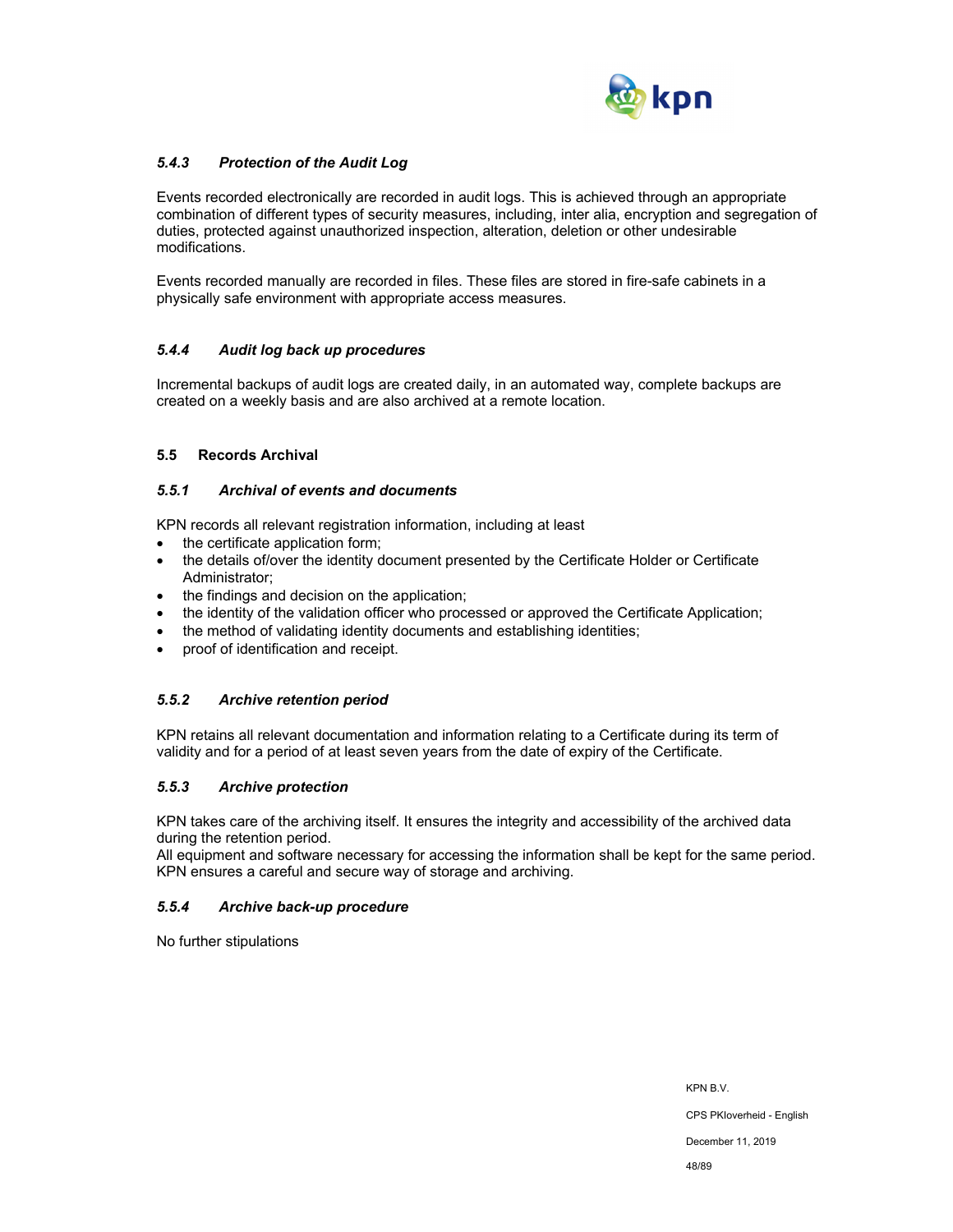

## *5.5.5 Requirements for time-stamping of records*

The precise date and time of relevant events in the life cycle of certificates and keys are recorded. This also applies to important events in the life cycle of the systems used for or supporting certification service delivery.

## **5.6 Key Changeover**

The keys of a CA Certificate are renewed at the same time as renewing that CA Certificate. Old keys remain on the token if the new ones are placed on it. Old tokens are destroyed after the end of their lifetime and the associated archiving period (zeroising).

Keys of Certificate Holders shall not be reused after the expiry of the validity period or after revocation of the associated Certificates.

## **5.7 Compromise and Disaster Recovery**

## *5.7.1 Disaster management*

KPN has implemented procedures to minimise the consequences of any disasters as much as possible. These measures include a contingency plan and a disaster recovery scenario. Compromise of KPN's Private Key is considered to be a disaster. KPN will inform Relying Parties, Subscribers, Certificate Holders and Certificate Managers as soon as possible of the compromise of KPN's Private Key by publishing information about this on its website (see Electronic Storage Site). KPN will also send an e-mail to Subscribers, Certificate Holders and Certificate Managers and inform the Government Policy Authority immediately.

## *5.7.2 Business Continuity*

KPN has set up a complete fallback for its CRL and the online revocation facility. The back-up device is always fully identical to the production environment in terms of software and data and, for example, in the event of a disaster, it can be switched to the back-up device. This switchover is regularly tested. The alternate location is another KPN location (Almere) and has an equivalent level of security.

A contingency scenario was realised for the remaining parts of the CA system. This scenario provides for the realization of a contingency within 24 hours. This scenario is maintained and tested annually.

## **5.8 TSP Termination (CA termination)**

If KPN terminates the certification service delivery, this will be done in accordance with a controlled process as further described in the KPN CA Termination Plan. This termination may be voluntary or involuntary, and the activities to be carried out will depend on it.

Parts of the plan upon termination include the plan:

- Stop issuing new Certificates immediately;
- rewriting, supplementing and publishing the CPS;
- Maintain the revocation status service (CRL/OCSP) for up to 6 months after the expiry date of the last certificate issued has expired or has been terminated by revocation;

KPN B.V.

CPS PKIoverheid - English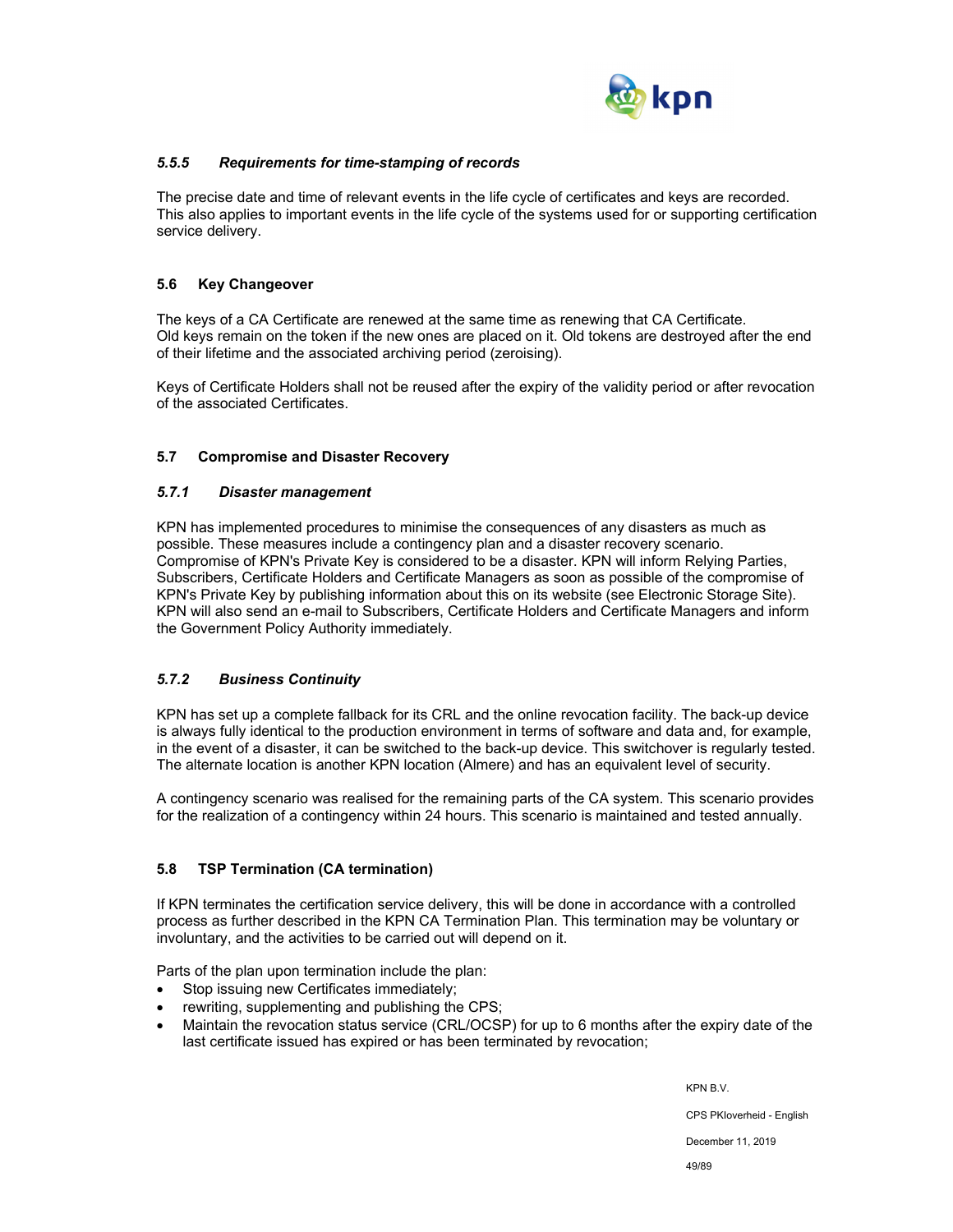

- Destroy or permanently deactivate all private keys used for the service provision in question and permanently destroy all private keys used for that purpose;
- termination and destruction of systems, procedures and non-relevant data;
- an inventory of the data to be retained, necessary in order to provide legal proof of certification;
- Realisation of provisions relating to the transfer of the obligations to other Trust Service Providers, insofar as this is reasonably possible.

KPN has taken out adequate insurance cover for all common business risks to cover the costs of operations under the CA Termination Plan. KPN has established a guarantee institution to cover these costs in the event of bankruptcy.

### *5.8.1 Involuntary termination*

Involuntary termination may be due to the following:

- Bankruptcy;
- Wide loss of confidence in the service, for example due to a major security incident;
- Termination of Agentschap Telecom (AT) registration due to sanction following enforcement or change of legal entity.

Currently, there is limited willingness for TSPs registered with AT to take over (parts of) the certification service from TSPs who involuntarily terminate their TSP service. For this reason, the transfer will consist of the legally required limited service (6 months of CRL/OCSP publication and 7 years of archiving validation files) to another TSP registered with AT. This limited transfer will result in the revocation of all relevant end-user and CA certificates.

### *5.8.2 Voluntary Termination*

In case of voluntary termination, the following activities will also be carried out:

- At least three months in advance, Subscribers, Certificate Holders and Certificate Managers shall be informed of the termination and the manner in which the termination will take place;
- Where reasonably possible, take measures to limit damage that may be caused to Subscribers and Certificate Holders as a result of the termination of the service.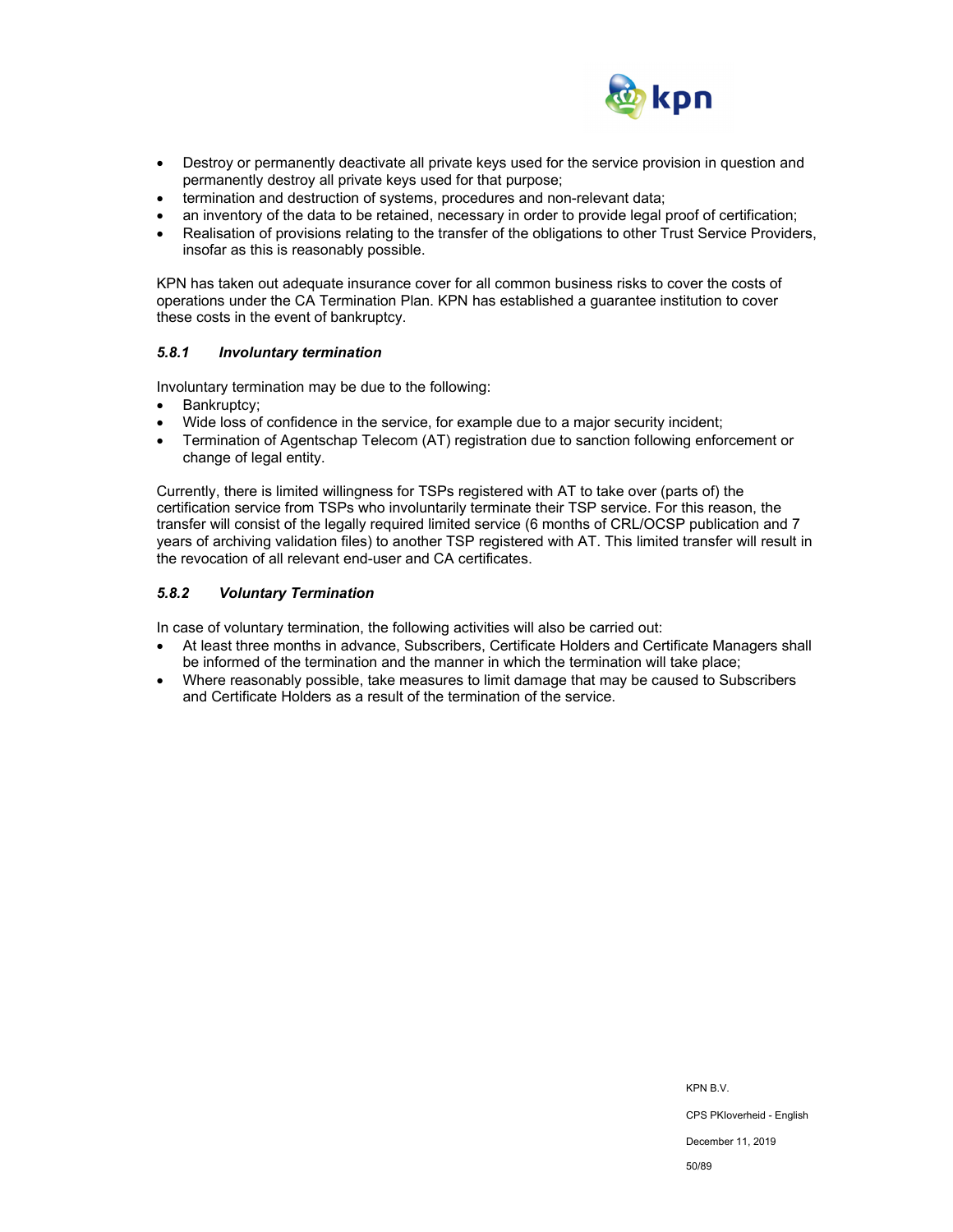

# **6 Technical Security Controls**

## **6.1 Key pair generation and installation**

## *6.1.1 Generation of key pairs*

When generating CA key pairs, KPN uses reliable procedures that are performed within a secure environment that meets objective and internationally recognised standards.

The key generation of KPN CAs used for PKI government Certificates has taken place in an EAL4+ certified HSM, in accordance with ISO 15408 (' Cryptographic module for CSP Signing Operations'). The SHA-1 root (domain Government/Businesses) is based on the signature algorithm' SHA1RSA'. Key pairs keys are 2048 bits asymmetric RSA and the used hashing algorithm is' SHA-1'. and the SHA-2 root (domain organization) is based on the signature algorithm' SHA2RSA'. The keys of the key pairs are 4096 bits of asymmetric RSA and the used hashing algorithm is' SHA-2'.

The key generation for Personal Certificates takes place in QSCD's/SUD's. The key generation for Group Certificates takes place in SUDs. The SHA-2 root (domain organization) uses the signature algorithm' SHA256RSA'. The keys of the key pairs are 2048 bits or higher asymmetric RSA and the used hashing algorithm is' SHA-2'.'

For mobile Smartcard certificates, the key pair is not located on the Smartcard (QSCD), but on an HSM in a specially secured environment of a KPN Datacenter. The app on the certificate holder's phone guarantees that the certificate holder has sole control over the use of the electronic signature.

The Server Certificates must be generated by and under the responsibility of the Subscriber in a Secure Environment.

KPN monitors the QSCD certification status until the end of the certificate's validity period and will take appropriate action in the event of a change in this status, for example by the expiry of the certification validity period or the premature revocation of this certification.

As a first step, the KPN Policy Management Authority (PMA) will be informed of this status change and the PMA will implement any further measures based on the situation found at that time.

When handling and processing applications for a certificate KPN uses secure resources and trustworthy systems generating key pairs and certificates for End Users. These trustworthy systems are provided with a positive CWA 14167-1 audit report.

All Certificates, except for Server Certificates, are generated by a trustworthy system in an QSCD (for personal and professional certificates) or SUD (for Group Certificates). Multiple Certificates can be stored on the QSCD and SUD.

## *6.1.2 Transfer of Private Key and QSCD to Subscriber*

Personal, Professional Certificates or Group Certificates are transferred to the Certificate Holder in the following manner: sending the QSCD or SUD, including the Private Keys created by KPN via a commercial mail company, where the necessary PIN for the QSCD or SUD is issued separately to the Certificate Holder (' out of band'). The Certificate Holder signs for receipt of the QSCD or SUD before he/she is sent the PIN.

> KPN B.V. CPS PKIoverheid - English December 11, 2019 51/89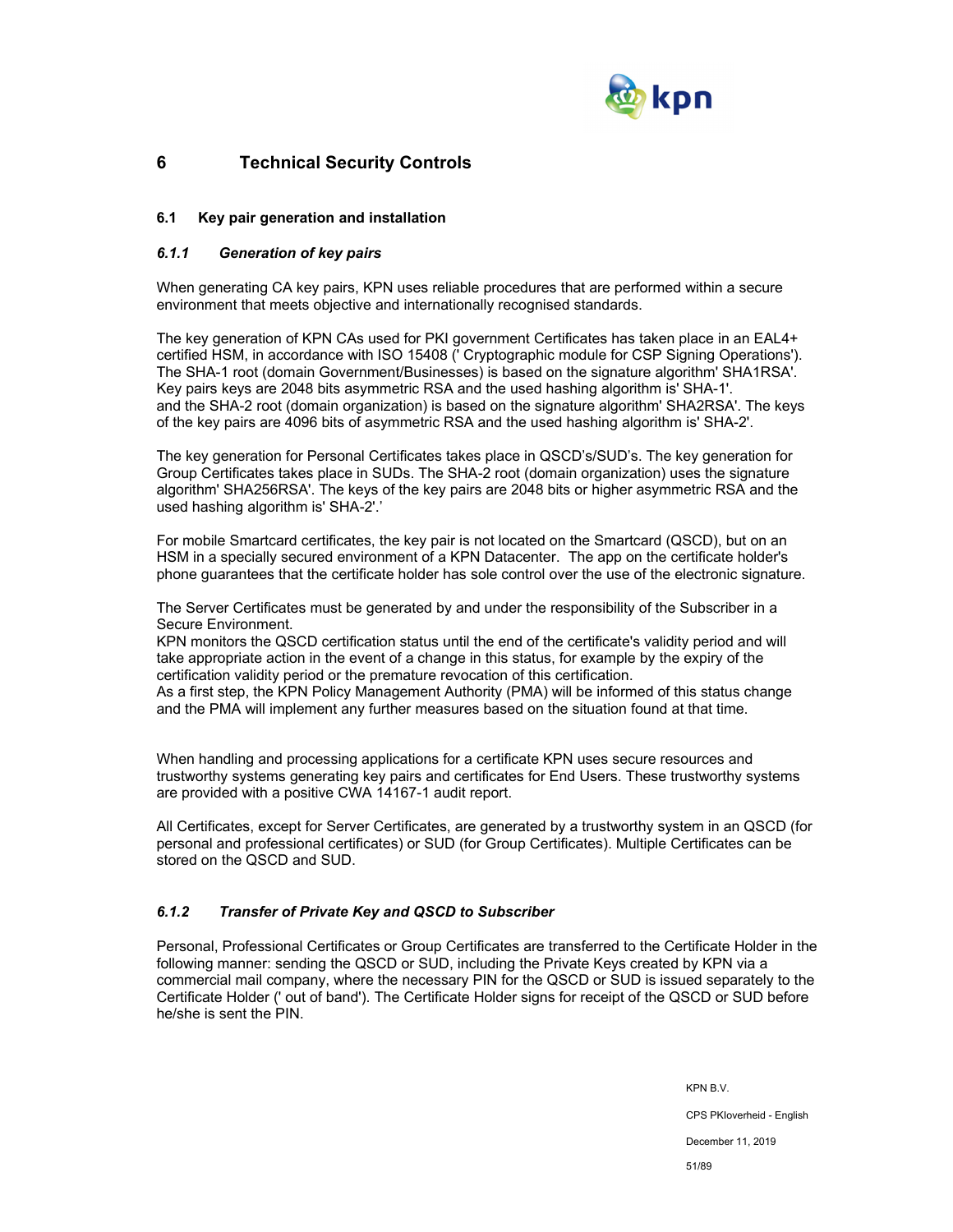

The key pair for which the Public Key is provided with a Server Certificate by KPN is generated by the Subscriber in the Subscriber's Safe Environment. The Private Key remains in that Safe Environment, so it is not transferred.

## *6.1.3 Transfer of Subscriber Public Key*

The key pairs of Personal, Professional and Group Certificates are generated by KPN and are therefore not transferred by the Subscriber to KPN.

The Subscriber does send the Public Key to KPN to have it provided with a Server Certificate. This Public Key is attached to an electronic application form and is linked to a unique Certificate Signing Request number (CSR number). The Public Key link to CSR number is used, after the Public Key has been provided with a Server Certificate, to return the Public Key provided with a Server Certificate by e-mail to the e-mail address mentioned in the Subscriber's Certificate Application request.

## *6.1.4 Transfer of the Public Key from TSP to Confidential Parties*

KPN's Public Keys used for PKIoverheid Certificates are made available to Relying Parties via KPN's Directory Service (see Electronic Storage Site).

### *6.1.5 Key Size*

The key size of a Certificate is at least 1024 bits RSA. However, from 01-01-01-2011, only Certificates with 2048 bits are issued. The key size of a SHA-1 CA Certificate is 2048 bits RSA and of a SHA-2 CA Certificate is 4096 bits.

### *6.1.6 Generation of Public Key parameters*

No Stipulations.

### *6.1.7 Key pair usage*

For the use of key usage extensions, see section 7.1.4. Certificate Profiles overview.

### *6.1.8 The purpose of key usage (as defined in X. 509 v3)*

The Certificates, including the associated key pairs, are only intended for the purposes described in this CPS and which are included in (the extensions of) the Certificate (field: Key Usage).

### **6.2 Private Key Protection and Cryptographic Module Engineering Controls**

In the development and use of cryptographic components, KPN ensures that these components meet all the requirements that can be set in terms of security, reliability, application range and mitigation of the susceptibility to interference. The applicable procedures may be assessed based on internationally recognised standards.

> KPN B.V. CPS PKIoverheid - English December 11, 2019 52/89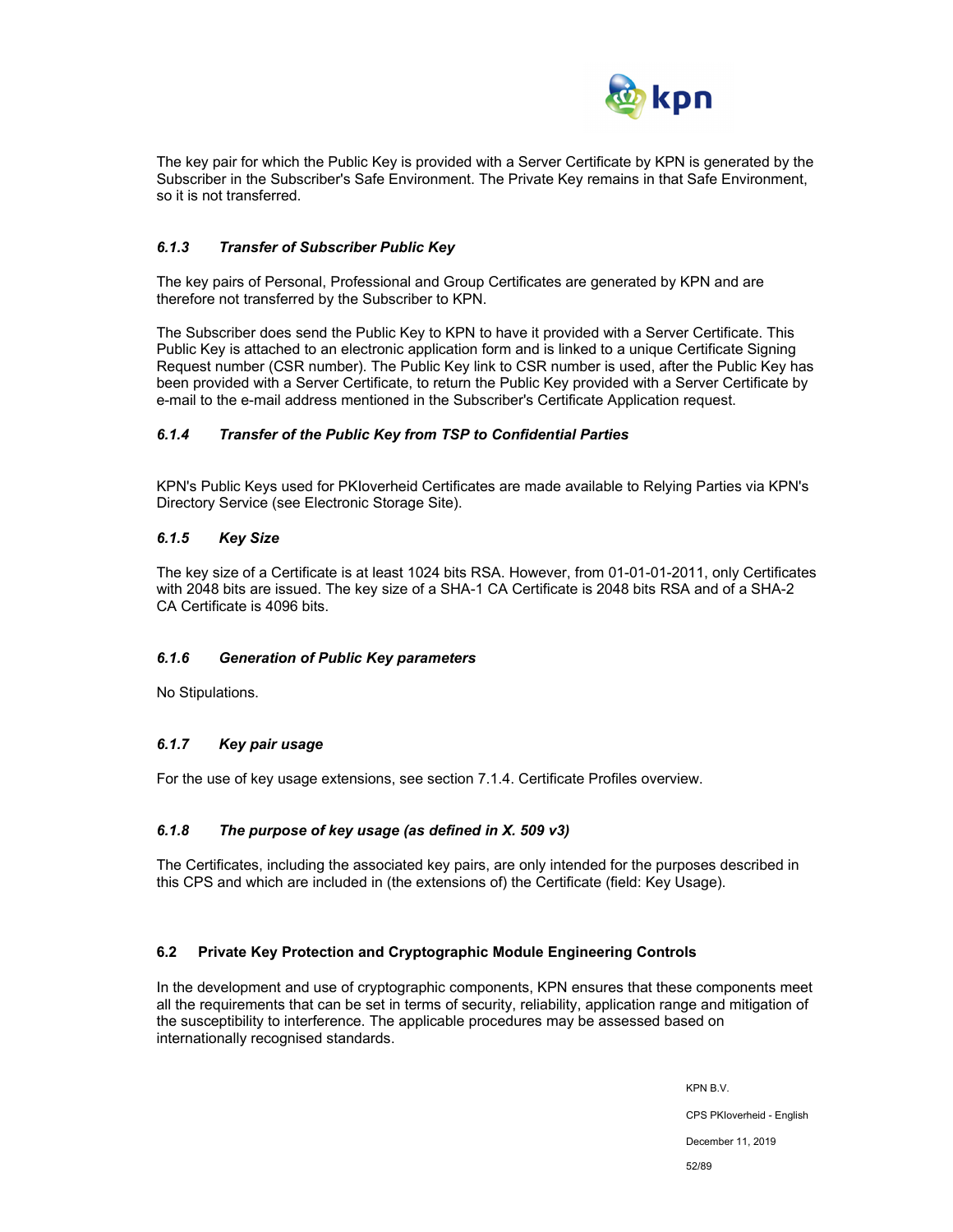

## *6.2.1 Standards required for the cryptographic module*

For operational use, the cryptographic data is stored in an HSM. The HSM is EAL4+ certified. The HSM that is used with the Mobile certificate has an FIPS 140-2 level 3 certification.

The HSMs are supplied by the supplier in tamper-evident bags, which are packaging that make any form of corruption visible. Each consignment shall be checked immediately after its arrival based on the corresponding list sent out-of-band.

KPN applies Key Management procedures to install, activate, backup and restore the Private Keys of KPN CAs, which sign (Services) Certificates and CRLs. These actions are performed simultaneously by at least two employees.

KPN CA Private Keys will be destroyed when this product is decommissioned.

### *6.2.2 Private Key multi-person control*

The Private Keys associated with KPN's CA Certificates are in principle not readable in one piece. In addition, the cryptographic hardware modules on which they are stored are protected in such a way that multiple persons are required to access them, and they are stored in a secure environment. This Safe Environment is equipped with several layers of security measures of different type (technical, physical and organizational) and nature (preventive, detective, etc.). In order to be able to pass through the security layers, several employees of several departments are required.

### *6.2.3 Escrow of Private keys of Certificate Holders*

By default, there is no Escrow of Private Keys. If desired, a Subscriber can submit a request to Escrow for Private Keys of Confidentiality (encryption) Certificates and can make agreements about this.

If the Private Key of a Confidentiality Certificate is not taken in escrow, the loss, destruction or other unusability of the Private Key will result in the fact that the data previously encrypted with this certificate can no longer be decoded.

There is no possibility of Escrow of Private Keys related to Signature Certificates and Authentication Certificates.

### *6.2.4 Back-up of private keys*

A backup is made of the Private Keys associated with KPN's CA Certificates. The backup is stored in encrypted form in cryptographic modules and associated storage devices.

No backup will be made of the Private Keys associated with Certificates.

KPN B.V. CPS PKIoverheid - English December 11, 2019 53/89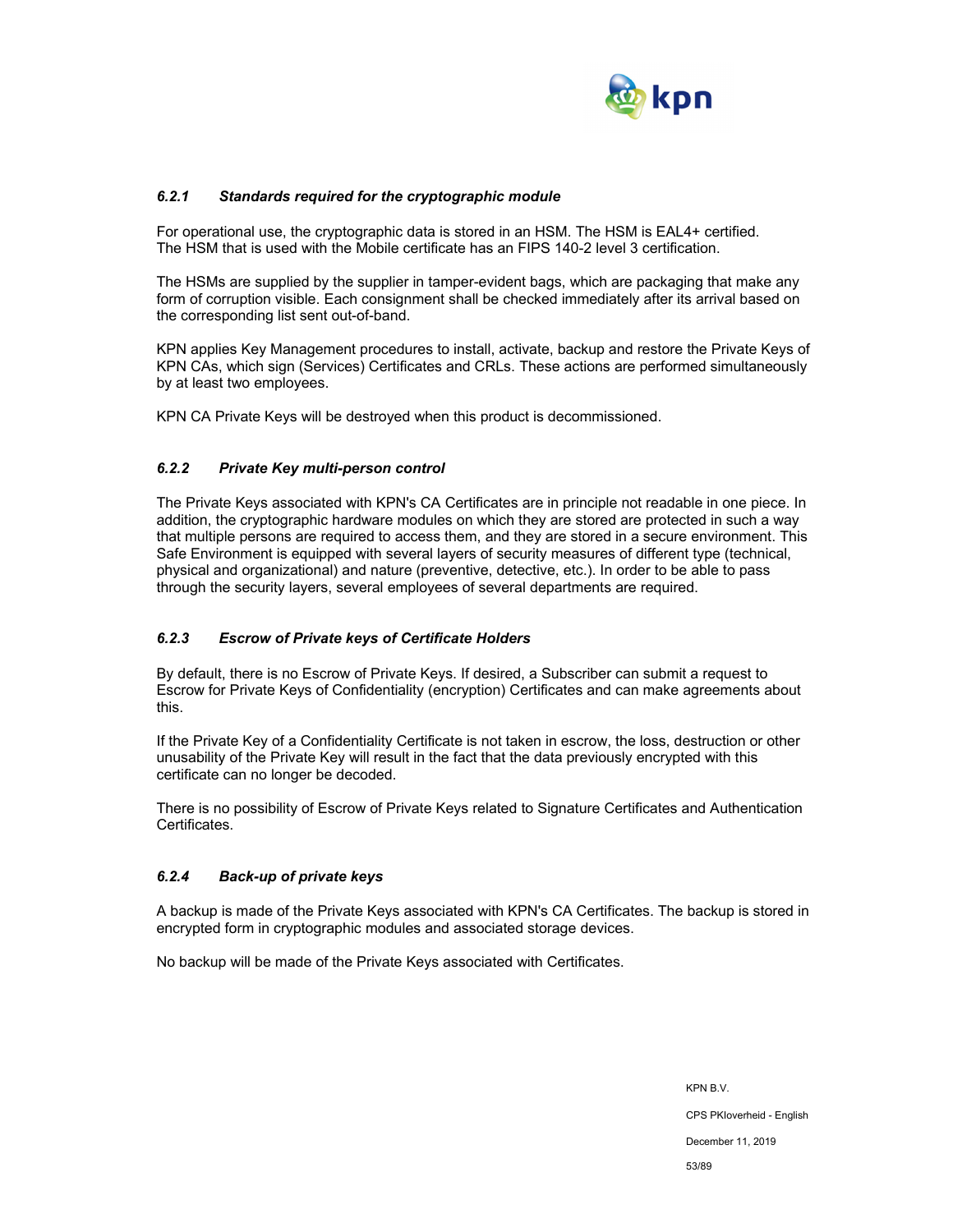

## *6.2.5 Archiving of Private Keys*

Private keys of Certificates are not archived.

## *6.2.6 Access to Private Keys in the cryptographic module*

For the Private Keys belonging to KPN CA Certificates, which are stored in a cryptographic hardware module, access protection is used to ensure that the keys cannot be used outside the module. See 6.2.2.

## *6.2.7 Storage of Private Keys in the cryptographic module*

CA-Private Keys are stored encrypted in hardware cryptographic modules.

## *6.2.8 Activation of Private Keys*

The Private Keys associated with KPN CA Certificates are activated by means of a key ceremony in the presence of the therefore necessary officers.

## *6.2.9 Deactivation of Private Keys*

Under specific circumstances, KPN may determine that the Private Keys are deactivated, subject to the safeguards applicable to them for the sake of due care.

If an QSCD or SUD is lost by the Certificate Holder and returned to KPN by a finder, this QSCD or SUD will be destroyed by KPN, including the Private Key included therein. KPN will then also check whether the relevant Certificates have been revoked and if not, it will do so immediately.

In the case of the mobile certificate, the certificate holder will have to report the loss of his telephone to KPN on basis of which KPN will revoke the certificates.

## *6.2.10 Methods for destruction of Private Keys*

The Private Keys with which Certificates are signed can no longer be used after the end of their life cycle. KPN ensures adequate destruction, avoiding the possibility of tracing the destroyed keys from the remains. If such keys are destroyed, those activities will be logged.

## *6.2.11 Requirements for safe means of storage and use of certificates*

For those certificates issued on smart cards, i.e. personal certificates, professional certificates and group certificates, the smart cards are certified by CWA 14169 at the EAL4+ level.

In the case of Server Certificates, use is made of the possibility offered by PKIoverheid to protect the keys of a Server Certificate by means of software. This means that the environment in which the keys are generated and stored must be as secure as if they were generated and stored in a SUD. That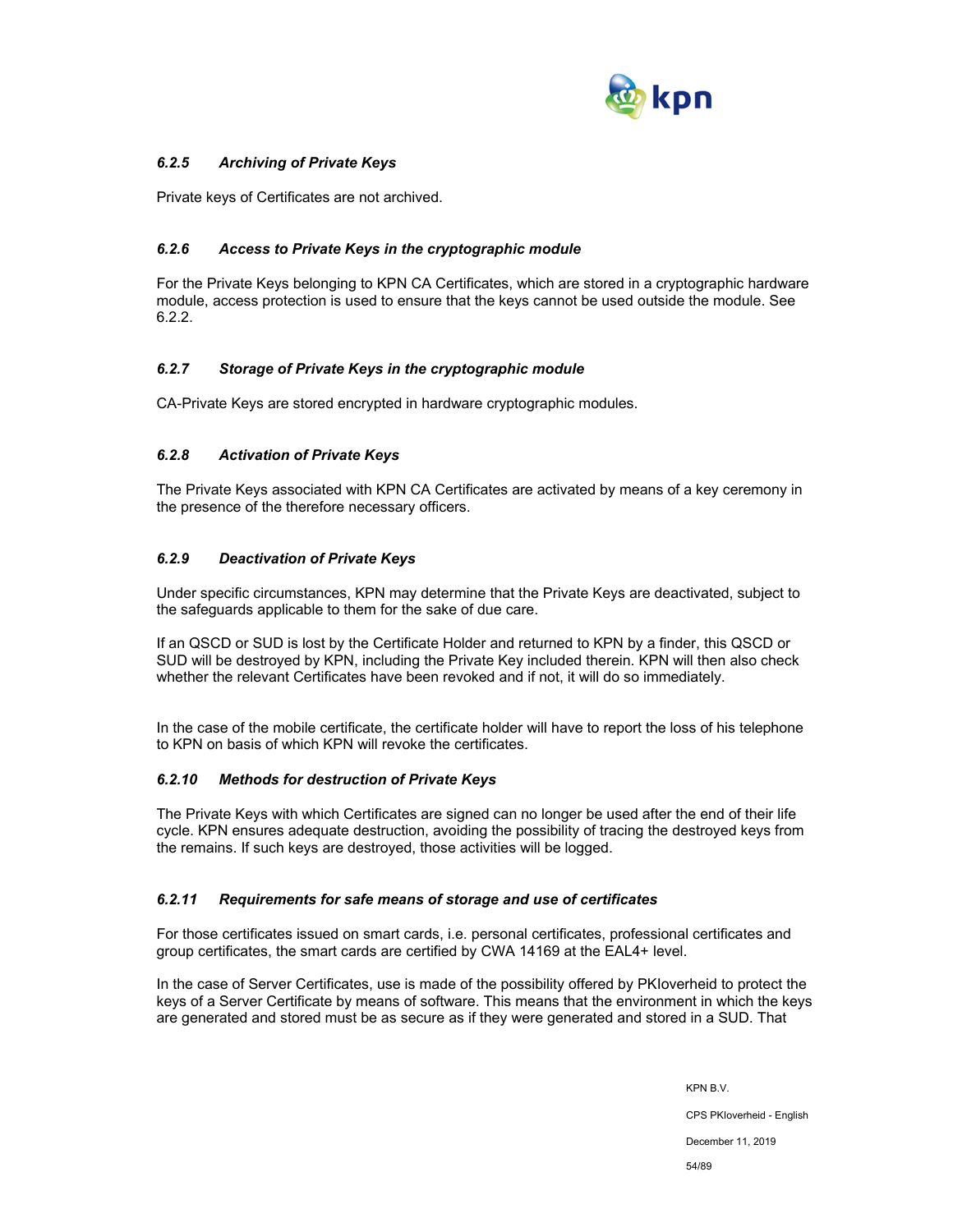

same level of security can be achieved by a combination of appropriate compensatory measures in and for that environment.

Compensatory measures must be of such a quality that it is practically impossible to steal or copy the keys unnoticed. Compensatory measures include a combination of physical access security, logical access security, logging and audit and separation of functions.

When applying for a Server Certificate, the Subscriber declares that the environment in which the keys are generated and stored is sufficiently secure, as described above.

The Special Terms and Conditions stipulate that KPN has the right to carry out an audit of the measures taken.

For mobile certificates, secure storage takes place by means of a secure device in the form of an HSM in the secure environment of a KPN data center, whereby the HSM is certified against FIPS 140.

### **6.3 Other Aspects of Key Pair Management**

All aspects of key pair management performed by KPN are subject to careful procedures that are consistent with the intended purpose.

### *6.3.1 Archiving of van Public Keys*

Public Keys are archived by KPN for at least seven years after the original validity period of a Certificate has expired. Archiving will take place in a physically secure environment.

## *6.3.2 Period of use for Certificates, Public Key and Private Keys*

Professional and Group Certificates can be selected for a period of 3 or 5 years.

For Standard and Extended Validation Server Certificates, the maximum validity period is 397 days.

For the mobile certificate, the maximum validity period is 1 year.

For the private services server certificate, the maximum validity period is 3 years.

KPN will inform the Subscriber of the expiry of the Certificates issued at his request at least 4 weeks before the expiry of the validity period.

### **6.4 Activation Data**

### *6.4.1 Generation and Installation of activation data*

The SSCD or SUD, in which the Key pair and its Certificate are stored, is provided with activation data. These PIN and PUK code are generated by a trustworthy system, consists of five characters and is printed on a PIN-mail. After acceptance of the PIN-mail, the system will destroy the PIN and

CPS PKIoverheid - English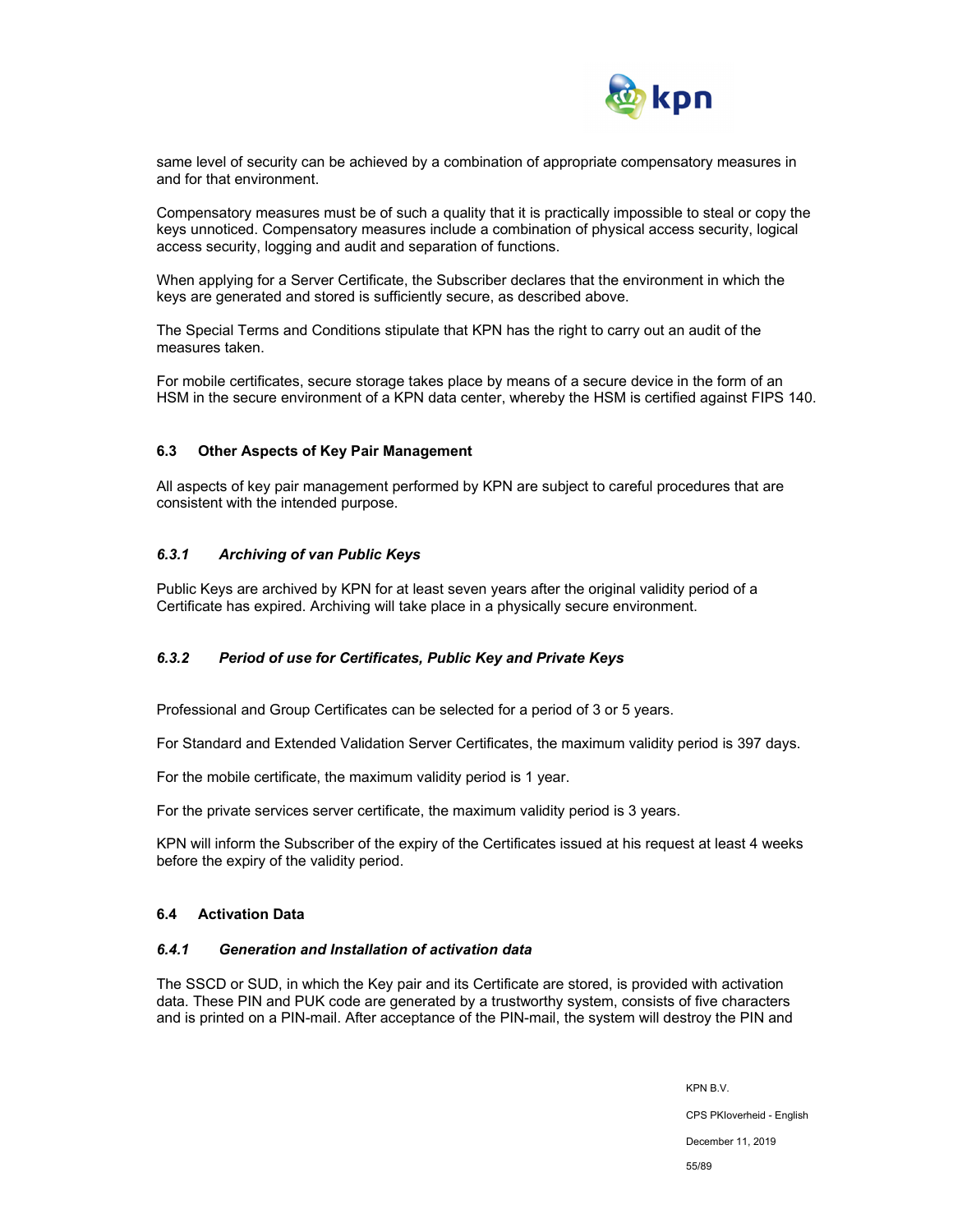

PUK codes. In the time between generation and acceptance, the codes are encrypted by the trustworthy system.

### *6.4.2 Protection of activation data*

The PIN-mail, with the PIN and PUK code printed on it, is sent to the Certificate Holder/Certificate Manager only after the Certificate Holder/Certificate Manager has acknowledged receipt of the QSCD via a Link to KPN. Upon receipt of the PIN and PUK codes, the Certificate Holder/Certificate Manager shall be solely responsible for their protection and confidentiality.

### *6.4.3 Functioning of the activation data*

In order to gain access to the Key Material and Certificate, the Certificate Holder must use the PIN code obtained, belonging to the QSCD or SUD. If the PIN code has been entered incorrectly three times (5 attempts for the mobile certificate), the QSCD or SUD is automatically blocked. In that case, the QSCD or SUD can only be unlocked with the PUK code.

If the PUK code is entered incorrectly three times, the QSCD or SUD will be permanently blocked and will therefore become unusable. For the mobile certificate this is 10 attempts. After that, the mobile certificate is definitively blocked.

### **6.5 Computer security controls**

### *6.5.1 Specific technical requirements for computer security*

KPN appropriately safeguards the computer systems used for PKIoverheid Certificates against unauthorized access and other threats, including through multi factor authentication.

The integrity of CSP systems and information is protected against viruses, malicious and unauthorized software and other possible sources that could lead to service disruption, by means of an appropriate set of physical, logical and organizational measures. These measures are preventive, detective, repressive and corrective in nature. Examples of measures include: logging, firewalls, intrusion detection and redundancy of systems, system components and network components.

The Directory Service is adequately protected against manipulation and is accessible online. Information about the revocation status can be consulted 24 hours a day and seven days a week.

### *6.5.2 Security Rating*

KPN classifies the resources used based on a risk assessment.

KPN B.V. CPS PKIoverheid - English December 11, 2019 56/89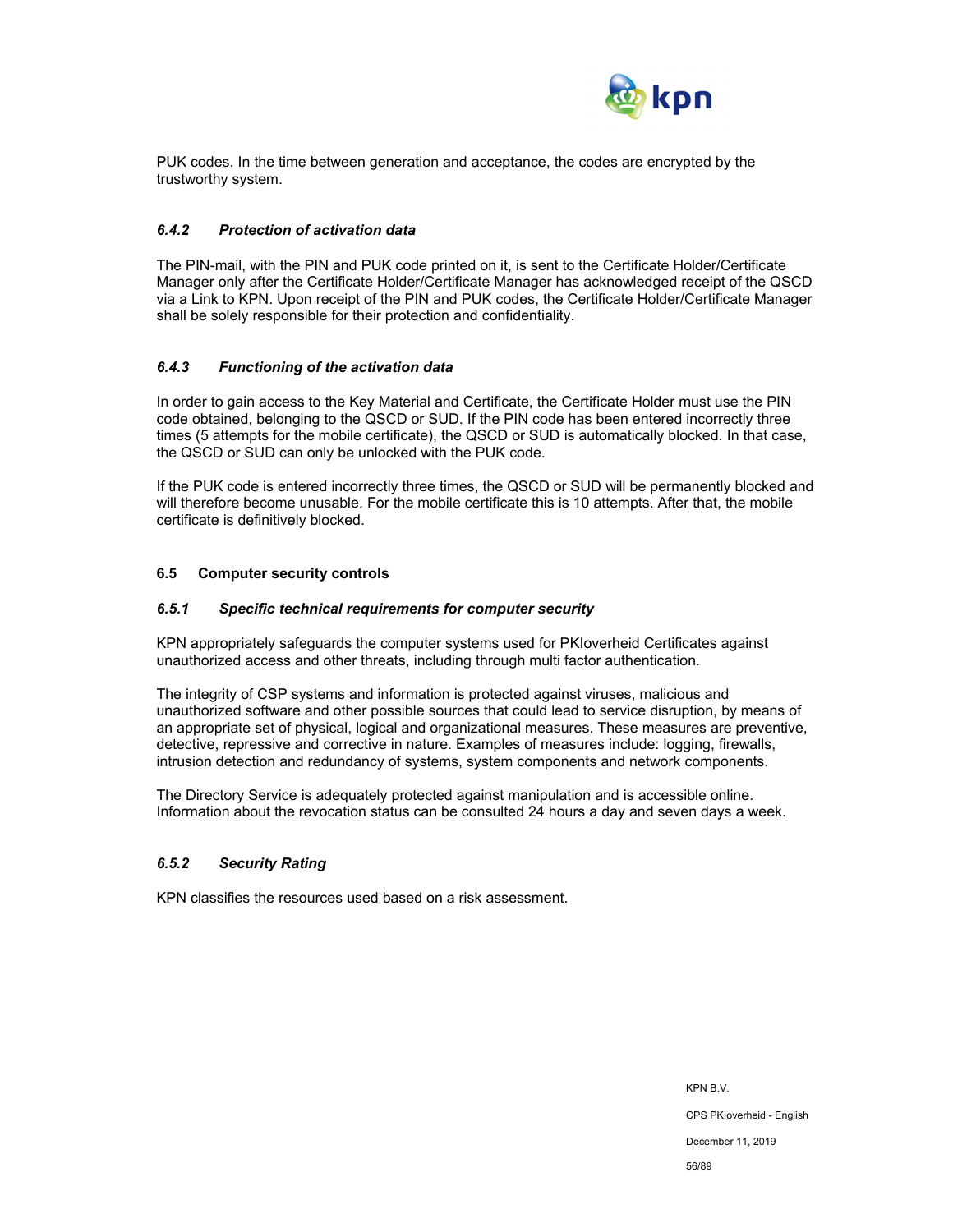

### **6.6 Life Cycle Security Controls**

### *6.6.1 Controls for system development*

KPN also develops, in part, its own Card Management System (CMS). Although the CMS is obtained from a specialist supplier, it consists of many different, small modules, which can be combined in different order and composition into a working CMS using a system supplied by the supplier. Several developers have been trained in this system, where necessary supported by the supplier.

In the management of the CMS, a separation of functions has been made between the development, user and management organization. This separation of functions has continued in the separate production, testing and development environments. The transition from development, to testing and production environment is managed using the existing change management procedure. This change management procedure includes maintaining and recording versions, changes and emergency repairs of all operational software.

The other CA systems are obtained from reliable suppliers and, like the CMS, are equipped with a CWA 14167-1 audit report or equivalent.

KPN's systems use a trusted source of time.

The capacity utilization is tracked, and forecasts are made of the capacity required in the future to provide sufficient processing power and storage capacity in the future.

#### *6.6.2 Security Management Controls*

Suppliers' software delivery is surrounded by control measures that can be used to determine the integrity and authenticity of the software. A measure used in addition to the measures mentioned in 6.6.1 is the use of hashes.

### **6.7 Network Security Controls**

KPN takes appropriate measures to ensure the stability, reliability and security of the network. This includes, for example, measures to regulate data traffic and to identify and prevent unwanted data traffic, as well as the installation of firewalls to ensure the integrity and exclusivity of the network. These measures are preventive, detective, repressive and corrective in nature. They also include the regular (at least monthly) security scan and (at least annually) a penetration test.

#### **6.8 Time-stamping**

KPN does not provide time-stamping services.

KPN B.V. CPS PKIoverheid - English December 11, 2019 57/89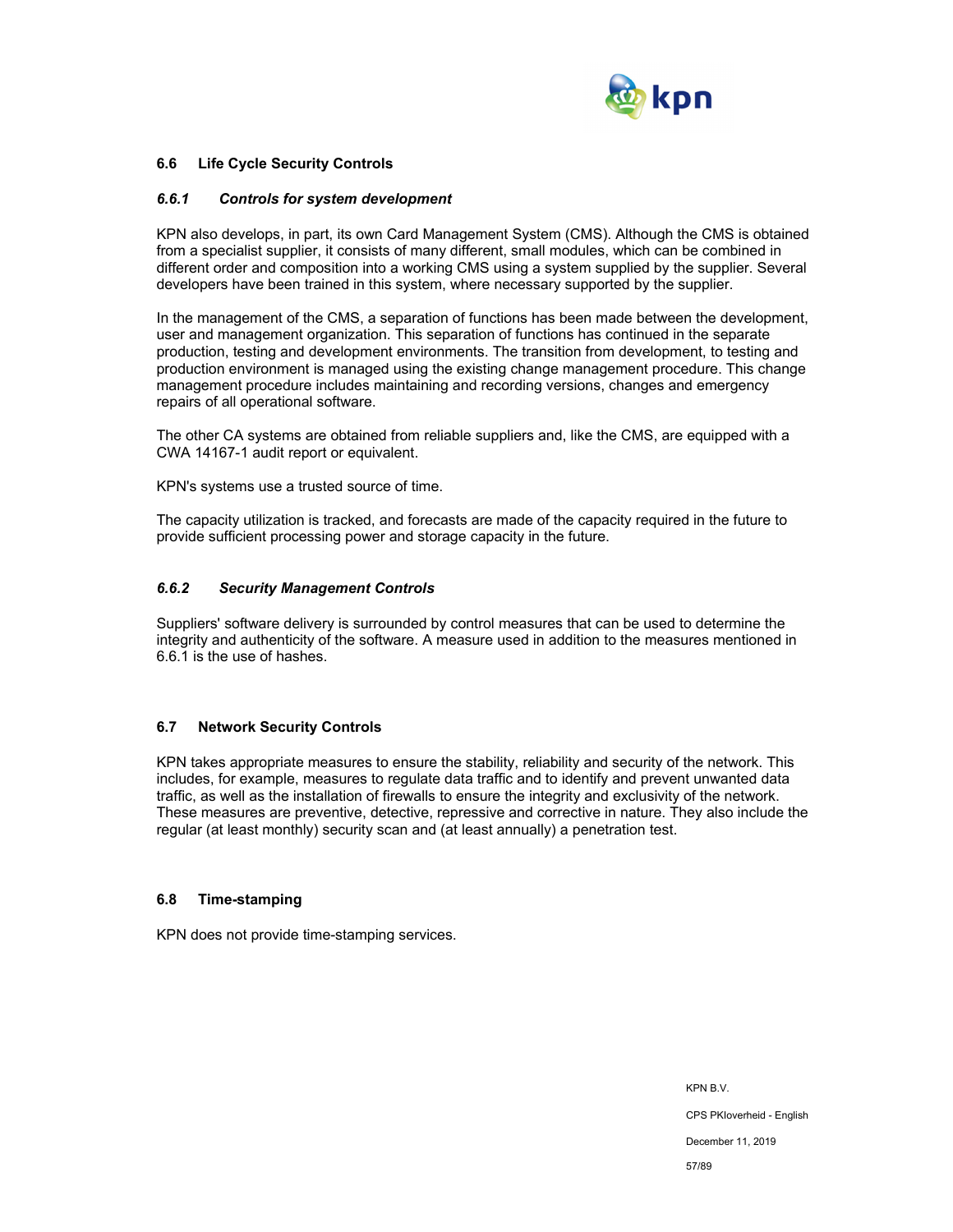

# **7 Certificate-, CRL- en OCSP-profiles**

# **7.1 Certificate profiles**

## *7.1.1 CP OID*

The applicable Certificate Policies can be identified through the following OIDs:

| Personal and Professional Certificates:                 |                             |  |
|---------------------------------------------------------|-----------------------------|--|
| Domein Overheid/Bedrijven (Domain Government/Companies) |                             |  |
| 2.16.528.1.1003.1.2.2.1                                 | Authentication certificate  |  |
| 2.16.528.1.1003.1.2.2.2                                 | Signing certificate         |  |
| 2.16.528.1.1003.1.2.2.3                                 | Confidentiality certificate |  |
| Domein Organisatie (Domain Organization)                |                             |  |
| 2.16.528.1.1003.1.2.5.1                                 | Authentication certificate  |  |
| 2.16.528.1.1003.1.2.5.2                                 | Signing certificate         |  |
| 2.16.528.1.1003.1.2.5.3                                 | Confidentiality certificate |  |

## Server certificates:

| Domein Overheid/Bedrijven(Domain Government/Companies) |  |  |
|--------------------------------------------------------|--|--|
| 2.16.528.1.1003.1.2.2.6<br>Server certificate.         |  |  |
| Domein Organisatie (Domain Organization)               |  |  |
| 2.16.528.1.1003.1.2.5.6<br>Server certificate.         |  |  |
|                                                        |  |  |

### Groupcertificates:

| -----------------                                      |                                                         |                              |  |  |
|--------------------------------------------------------|---------------------------------------------------------|------------------------------|--|--|
|                                                        | Domein Overheid/Bedrijven(Domain Government/Companies)  |                              |  |  |
| Authentication certificate.<br>2.16.528.1.1003.1.2.2.4 |                                                         |                              |  |  |
|                                                        | Confidentiality certificate.<br>2.16.528.1.1003.1.2.2.5 |                              |  |  |
|                                                        | Domein Organisatie (Domain Organization)                |                              |  |  |
| Authentication certificate.<br>2.16.528.1.1003.1.2.5.4 |                                                         |                              |  |  |
|                                                        | 2.16.528.1.1003.1.2.5.5                                 | Confidentiality certificate. |  |  |

## *7.1.2 Overview Certificate Profiles*

The PKIoverheid Certificates are structured according to the PKIX X. 509 v3 standard, whereby extensions can be used. Signature certificates are structured according to the EESSI/ETSI Qualified Certificate Profile. Any extensions within this framework shall also be included in the other Certificates.

KPN B.V.

CPS PKIoverheid - English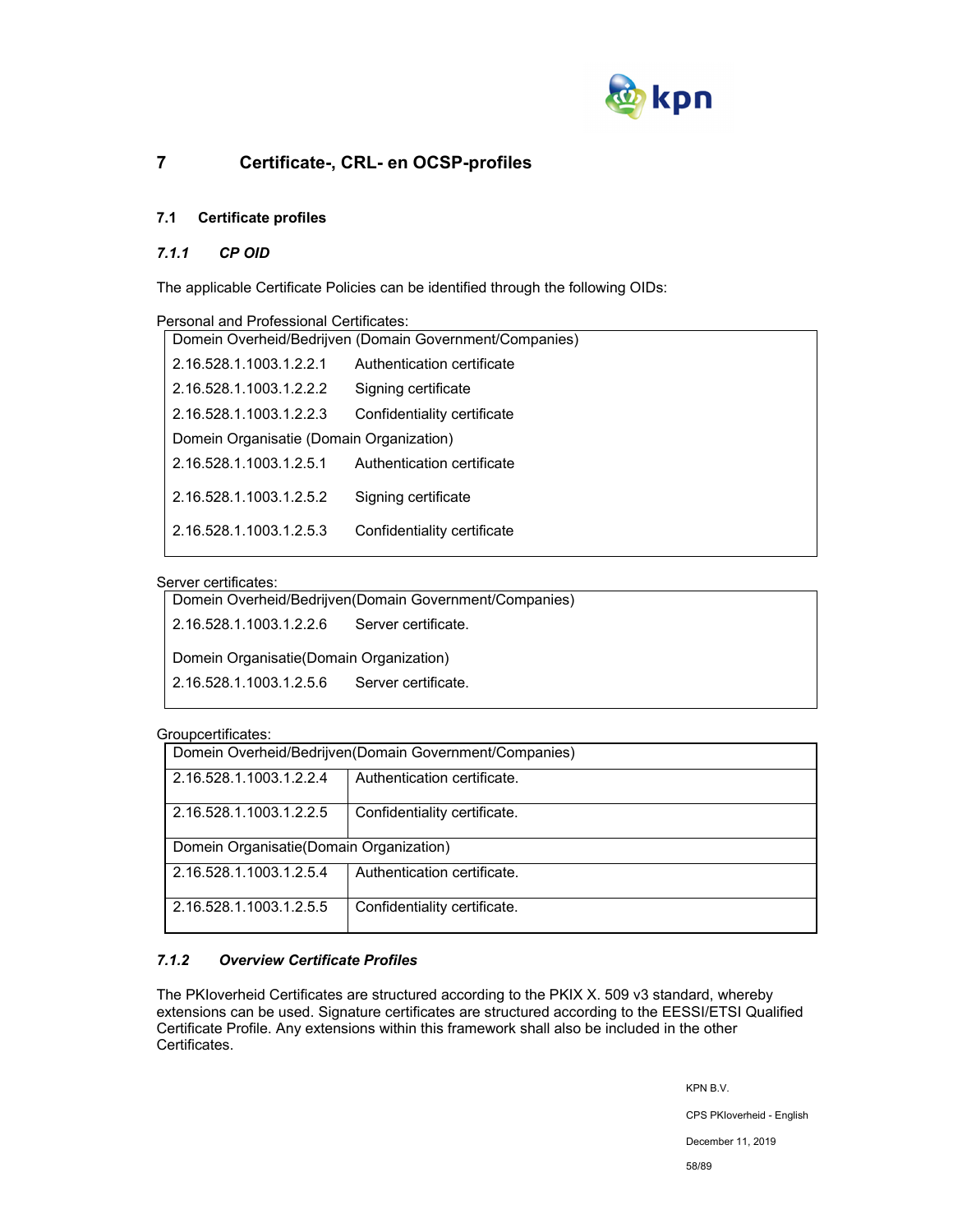

Certificate profiles are drawn up in accordance with Part 3 of the PKI government's Programme of Requirements, in accordance with the Certificate Profile of the Certificate for the Domain Government/Companies and Organization.

The length of the SerialNumber is for the following products:

|  |                            | Personal, Professional and Group Certificates  |  |
|--|----------------------------|------------------------------------------------|--|
|  | o until 31-03-2016         | 128 bits                                       |  |
|  | o from 1-04-2016           | 64 bits                                        |  |
|  | o from 5-03-2019           | 96 bits                                        |  |
|  | o from 23-05-2019          | 160 bits                                       |  |
|  | <b>Server Certificates</b> |                                                |  |
|  | $\alpha$ until 31-03-2016  | 128 bits                                       |  |
|  | o from 1-04-2016           | 64 bits                                        |  |
|  | o from 5-03-2019           | 96 bits                                        |  |
|  | o from 23-05-2019          | 160 bits                                       |  |
|  |                            | <b>Extended validation Server Certificates</b> |  |
|  | o from 10-11-2015          | 64 bits                                        |  |
|  | o from 5-03-2019           | 96 bits                                        |  |
|  | o from 23-05-2019          | 160 bits                                       |  |

### *7.1.3 Personal certificates and Professional Certificates*

## **Basic attributes**

| <b>Field</b>  | value                                                                                                                                                                                                                                                                                                                                                                                                                                                                                                                                                                                                                                                                                                                                                                                                                                                                                                                                                                                                                                                                                                                                                                                                                                                                    |  |  |
|---------------|--------------------------------------------------------------------------------------------------------------------------------------------------------------------------------------------------------------------------------------------------------------------------------------------------------------------------------------------------------------------------------------------------------------------------------------------------------------------------------------------------------------------------------------------------------------------------------------------------------------------------------------------------------------------------------------------------------------------------------------------------------------------------------------------------------------------------------------------------------------------------------------------------------------------------------------------------------------------------------------------------------------------------------------------------------------------------------------------------------------------------------------------------------------------------------------------------------------------------------------------------------------------------|--|--|
| Version       | 2 (X.509v3)                                                                                                                                                                                                                                                                                                                                                                                                                                                                                                                                                                                                                                                                                                                                                                                                                                                                                                                                                                                                                                                                                                                                                                                                                                                              |  |  |
| SerialNumber  | Unique serial number within the CA                                                                                                                                                                                                                                                                                                                                                                                                                                                                                                                                                                                                                                                                                                                                                                                                                                                                                                                                                                                                                                                                                                                                                                                                                                       |  |  |
| Signature     | The used algorithm under the SHA-1 root (domain Government / Companies)<br>is sha1WithRSAEncryption.<br>The used algorithm under the SHA-2 root (domain Organization)<br>sha256WithRSAEncryption.                                                                                                                                                                                                                                                                                                                                                                                                                                                                                                                                                                                                                                                                                                                                                                                                                                                                                                                                                                                                                                                                        |  |  |
| <b>Issuer</b> | Contains the name of the CA concerned and is represented by the following<br>attributes: CommonName, OrganizationName en CountryName.<br>There have been / are several CA certificates in use.<br>CA-Certificate with OrganizationName 'PinkRoccade Infrastructure<br>Services BV'. The CommonName contains 'PinkRoccade CSP -<br>Overheid - 'and the designation 'Onweerlegbaarheid CA' of<br>'Vertrouwelijkheid CA' of 'Authenticiteit CA', depending on the type of<br>certificaat. The CountryName is 'NL'.<br>CA-Certificate with OrganizationName 'Getronics PinkRoccade<br>Nederland B.V.'. The CommonName contains 'Getronics PinkRoccade<br>PKloverheid CA - Overheid/Bedrijven en Organisatie'. The<br>CountryName is 'NL'.<br>CA-Certificate with OrganizationName 'Getronics Nederland BV'. De<br>CommonName contains 'Getronics CSP Organisatie CA - G2. the<br>CountryName is 'NL'.<br>CA-certificate with OrganizationName 'KPN Corporate Market B.V.', the<br>Common name contains 'KPN Corporate Market CSP Organisatie CA -<br>G2'. The CountryName is 'NL';<br>CA-certificate with OrganizationName 'KPN Corporate Market B.V.', the<br>Common name contains 'KPN Corporate Market PKIoverheid CA-<br>Overheid en Bedrijven' The CountryName is 'NL'. |  |  |

KPN B.V.

CPS PKIoverheid - English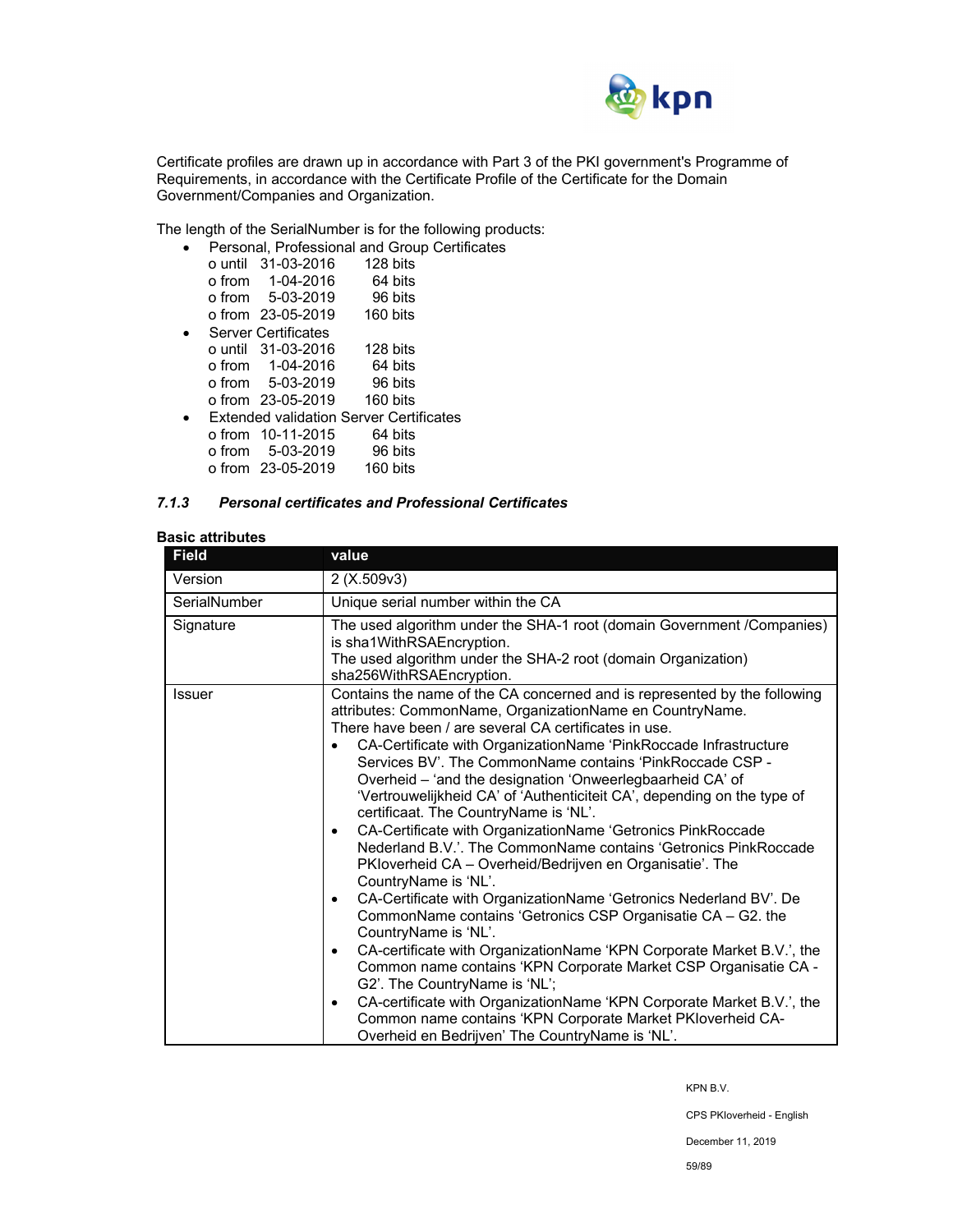

|                      | CA-certificate with OrganizationName 'KPN B.V.', the Common name<br>٠<br>contains 'KPN PKIoverheid CA-Overheid en Bedrijven' The<br>CountryName is 'NL'.<br>CA-certificate with OrganizationName 'KPN B.V.', the Common name<br>٠<br>contains 'KPN BV PKIOverheid Organisatie Persoon CA - G3' with<br>organizationIdentifier = NTRNL-27124701' and CountryName 'NL'                                                                                                                                                                                                    |  |
|----------------------|-------------------------------------------------------------------------------------------------------------------------------------------------------------------------------------------------------------------------------------------------------------------------------------------------------------------------------------------------------------------------------------------------------------------------------------------------------------------------------------------------------------------------------------------------------------------------|--|
| Validity             | see 6.3.2.                                                                                                                                                                                                                                                                                                                                                                                                                                                                                                                                                              |  |
| Subject              | The subject's name is displayed as a Distinguished Name (DN), and is<br>represented by at least the following attributes:<br>CountryName;<br>٠<br>CommonName;<br>OrganizationName;<br>Title<br>SerialNumber (subjectSerialnumber).<br>The attributes used to describe the subject name it in a unique way.<br>The CountryName attribute is set to a two-letter country code according to<br>ISO 3166.<br>The Title attribute shall only be filled with the Recognised Profession title of<br>the Certificate Holder if a Professional Certificate has been applied for. |  |
| subjectPublicKeyInfo | Contains the PublicKey of the Subject                                                                                                                                                                                                                                                                                                                                                                                                                                                                                                                                   |  |

## **Standard extensions**

| <b>Field</b>               | <b>Critical</b> | value                                                                                                                                                                                                                                                                                                                                                      |
|----------------------------|-----------------|------------------------------------------------------------------------------------------------------------------------------------------------------------------------------------------------------------------------------------------------------------------------------------------------------------------------------------------------------------|
| AuthorityKeyIdentifier     | No.             | Keyldentifier is set to 160 bit SHA-1 hash                                                                                                                                                                                                                                                                                                                 |
| SubjectKeyIdentifier       | No.             | Keyldentifier is set to 160 bit SHA-1 hash                                                                                                                                                                                                                                                                                                                 |
| KeyUsage                   | <b>Yes</b>      | The digital signature bit is included in Authenticity<br>Certificates.<br>The keyEncipherment, dataEncipherment and keyAgreement<br>bits are included in Confidentiality Certificates.<br>In Signing Certificates, the non-Repudiation bit is included.                                                                                                    |
| <b>BasicConstraints</b>    | Yes             | The CA bit is set to 'False' en pathLenConstraint to 'none'                                                                                                                                                                                                                                                                                                |
| <b>CertificatePolicies</b> | No.             | Domain Government/Companies<br>Authhentication certificates contain the OID<br>2.16.528.1.1003.1.2.2.1.<br>Signing certificates contain the<br>OID 2.16.528.1.1003.1.2.2.2.<br>Confidentiality Certificates contain the OID<br>2.16.528.1.1003.1.2.2.3.<br>Domain Organization<br>Authhentication certificates contain the OID<br>2.16.528.1.1003.1.2.5.1. |

KPN B.V.

CPS PKIoverheid - English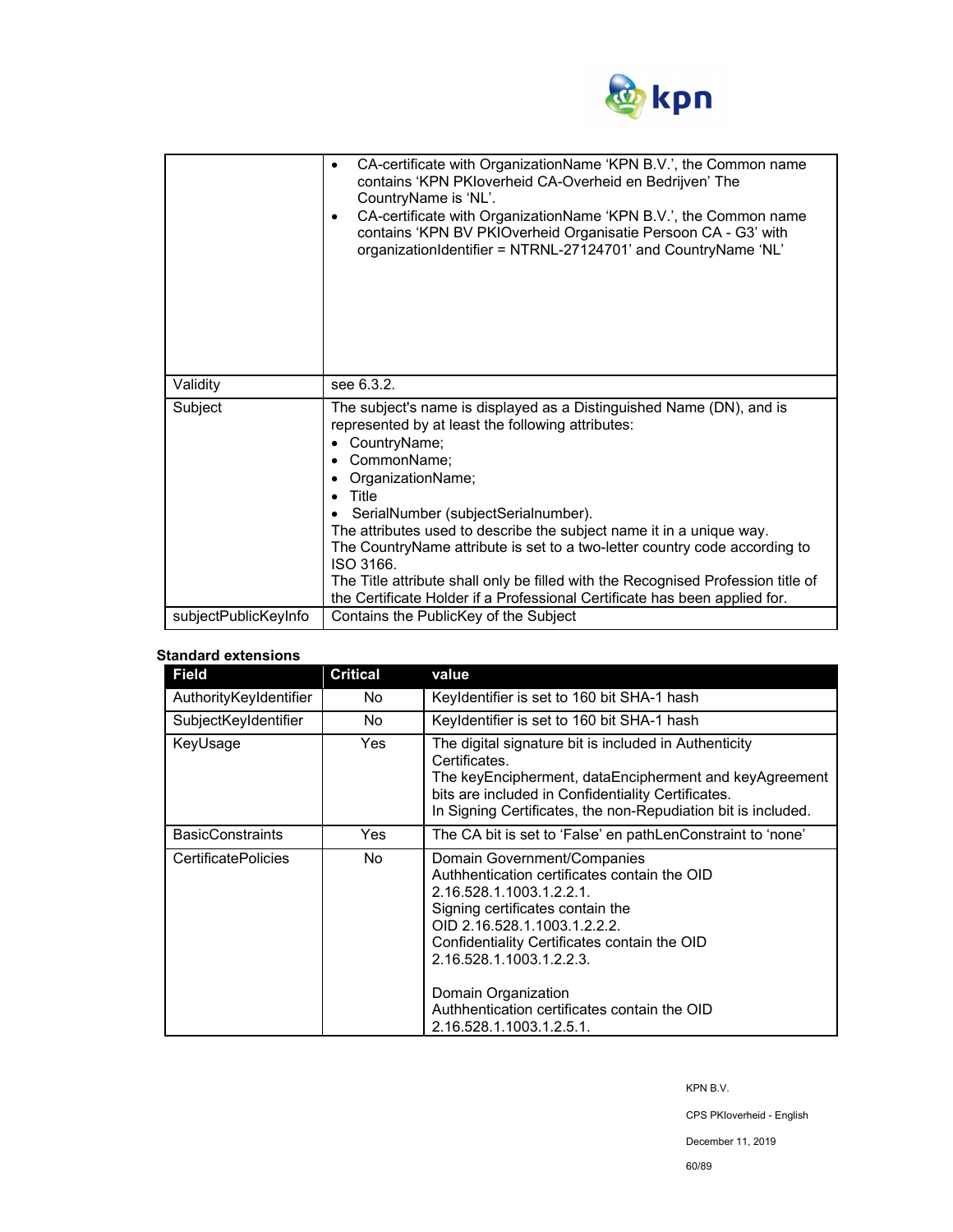

| SubjectAltName               | No | Signing certificates contain the OID<br>2.16.528.1.1003.1.2.5.2.<br>Confidentiality Certificates contain the OID<br>2.16.528.1.1003.1.2.5.3.<br>All types of Certificates contain a link to the CPS and a user<br>text.<br>The user memo contains a message that in case the<br><job_title> field is filled with a Recognised Profession is a<br/>Professional Certificate. When using his certificates, the<br/>Certificate Holder shall act on account of his profession. This<br/>with reference to this CPS.<br/>In the case of a professional certificate issued to a member<br/>of the Royal Netherlands Bailiffs Association, the following<br/>URL is mentioned here:<br/>www.registergerechtsdeurwaarders.nl. This URL refers to the<br/>bailiff's register. This register must be consulted before<br/>relying on the certificate received.<br/>This includes<br/>the subject's e-mail address;<br/><math>\bullet</math><br/>the OID of the CA concerned;<br/><math display="inline">\bullet</math><br/>The subject serial number of the Certificate Holder.<br/><math display="inline">\bullet</math><br/>The OID of the concerning CA is one of the following:<br/>PinkRoccade CSP CA belonging to the Certificate type;<br/>- Authentication 2.16.528.1.1003.1.3.2.2.1,<br/>- Signing 2.16.528.1.1003.1.3.2.2.2,<br/>- confidentiality 2.16.528.1.1003.1.3.2.2.3<br/>or the Getronics PinkRoccade PKIoverheid CA -<br/><math display="inline">\bullet</math><br/>Overheid/Bedrijven en Organisatie CA;<br/>2.16.528.1.1003.1.3.2.2.5<br/>or the Getronics CSP Organisatie CA - G2;<br/><math display="inline">\bullet</math><br/>2.16.528.1.1003.1.3.5.4.1.<br/>or the KPN CSP Overheid/Bedrijven CA:<br/><math display="inline">\bullet</math><br/>2.16.528.1.1003.1.3.2.7.1<br/>or the KPN CSP Organisatie CA - G2;<br/><math display="inline">\bullet</math><br/>2.16.528.1.1003.1.3.5.9.1<br/>In addition, in the authentication certificate, an 'othername'</job_title> |
|------------------------------|----|-------------------------------------------------------------------------------------------------------------------------------------------------------------------------------------------------------------------------------------------------------------------------------------------------------------------------------------------------------------------------------------------------------------------------------------------------------------------------------------------------------------------------------------------------------------------------------------------------------------------------------------------------------------------------------------------------------------------------------------------------------------------------------------------------------------------------------------------------------------------------------------------------------------------------------------------------------------------------------------------------------------------------------------------------------------------------------------------------------------------------------------------------------------------------------------------------------------------------------------------------------------------------------------------------------------------------------------------------------------------------------------------------------------------------------------------------------------------------------------------------------------------------------------------------------------------------------------------------------------------------------------------------------------------------------------------------------------------------------------------------------------------------------------------------------------------------------------------------------------------------------------------------------------------------------------------------------------------------------------------|
| <b>CrIDistributionPoints</b> | No | MAY be included for use with Single Sign On (SSO).<br>Contains the URI value from which the CRL belonging to the                                                                                                                                                                                                                                                                                                                                                                                                                                                                                                                                                                                                                                                                                                                                                                                                                                                                                                                                                                                                                                                                                                                                                                                                                                                                                                                                                                                                                                                                                                                                                                                                                                                                                                                                                                                                                                                                          |
| ExtendedKeyUsage             | No | Certificate type can be retrieved.<br>Authentication certificates can contain this extension. This<br>extension makes it possible to use the Certificate for<br>Windows Smartcard Logon, among other things.                                                                                                                                                                                                                                                                                                                                                                                                                                                                                                                                                                                                                                                                                                                                                                                                                                                                                                                                                                                                                                                                                                                                                                                                                                                                                                                                                                                                                                                                                                                                                                                                                                                                                                                                                                              |
| AuthorityInfoAccess          | No | Contains the URI value of the OCSP responder, which<br>belongs to the certificate type. The OCSP response allows<br>real-time status information about the relevant Certificate to<br>be requested.                                                                                                                                                                                                                                                                                                                                                                                                                                                                                                                                                                                                                                                                                                                                                                                                                                                                                                                                                                                                                                                                                                                                                                                                                                                                                                                                                                                                                                                                                                                                                                                                                                                                                                                                                                                       |

CPS PKIoverheid - English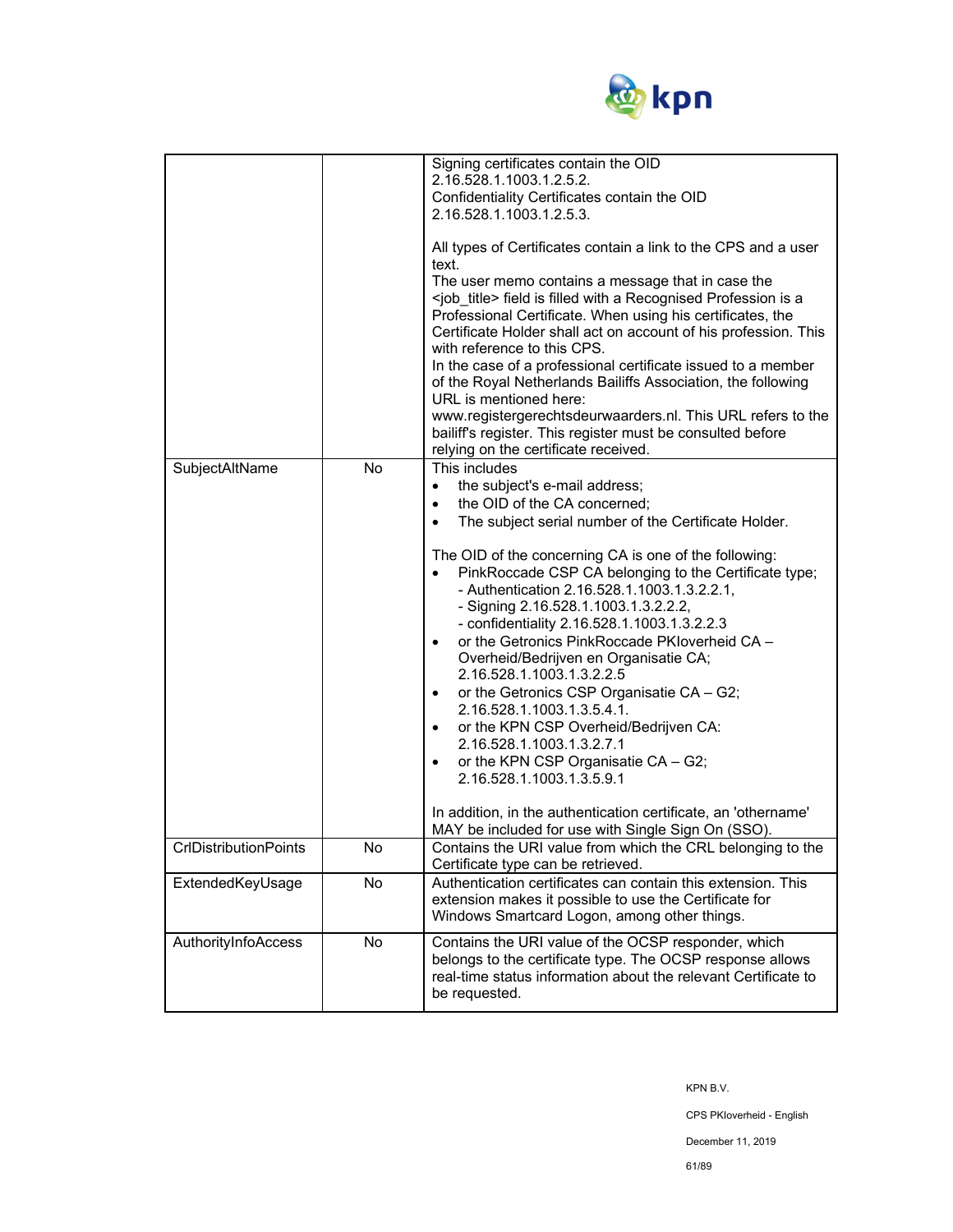

## **Private extensions**

| Field        | Critical | Value                                                                                                                                                                                                                                                                      |
|--------------|----------|----------------------------------------------------------------------------------------------------------------------------------------------------------------------------------------------------------------------------------------------------------------------------|
| QCStatements | No       | Certificates for the electronic signature<br>MUST indicate that they are issued as<br>qualified certificates complying with annex I<br>of EU regulation 920/2014. This compliance<br>is indicated by including the id-etsi-qcsQcCompliance<br>statement in this extension. |

# *7.1.4 Group certificates*

| <b>Basic Attributes</b> |                                                                                                                                                                                                                                                                                                                                                                                                                                                                                                                                                                                                                                                                                                                                                                                                                                                                                                                                                                                                                                                                                                                                                                                                                                                                                                                                                                                                                                                                                                                                                                                                                                                                                                                                    |
|-------------------------|------------------------------------------------------------------------------------------------------------------------------------------------------------------------------------------------------------------------------------------------------------------------------------------------------------------------------------------------------------------------------------------------------------------------------------------------------------------------------------------------------------------------------------------------------------------------------------------------------------------------------------------------------------------------------------------------------------------------------------------------------------------------------------------------------------------------------------------------------------------------------------------------------------------------------------------------------------------------------------------------------------------------------------------------------------------------------------------------------------------------------------------------------------------------------------------------------------------------------------------------------------------------------------------------------------------------------------------------------------------------------------------------------------------------------------------------------------------------------------------------------------------------------------------------------------------------------------------------------------------------------------------------------------------------------------------------------------------------------------|
| field                   | value                                                                                                                                                                                                                                                                                                                                                                                                                                                                                                                                                                                                                                                                                                                                                                                                                                                                                                                                                                                                                                                                                                                                                                                                                                                                                                                                                                                                                                                                                                                                                                                                                                                                                                                              |
| Version                 | 2 (X.509v3)                                                                                                                                                                                                                                                                                                                                                                                                                                                                                                                                                                                                                                                                                                                                                                                                                                                                                                                                                                                                                                                                                                                                                                                                                                                                                                                                                                                                                                                                                                                                                                                                                                                                                                                        |
| SerialNumber            | Unique serial number within the CA                                                                                                                                                                                                                                                                                                                                                                                                                                                                                                                                                                                                                                                                                                                                                                                                                                                                                                                                                                                                                                                                                                                                                                                                                                                                                                                                                                                                                                                                                                                                                                                                                                                                                                 |
| Signature               | The used algorithm under the SHA-1 root (domain Government<br>/Companies) is sha1WithRSAEncryption.<br>The used algorithm under the SHA-2 root (domain Organization)<br>sha256WithRSAEncryption.                                                                                                                                                                                                                                                                                                                                                                                                                                                                                                                                                                                                                                                                                                                                                                                                                                                                                                                                                                                                                                                                                                                                                                                                                                                                                                                                                                                                                                                                                                                                   |
| <b>Issuer</b>           | Contains the name of the CA concerned and is represented by the<br>following attributes: CommonName, OrganizationName en CountryName.<br>There have been / are several CA certificates in use.<br>CA-Certificate with OrganizationName 'PinkRoccade Infrastructure<br>$\bullet$<br>Services BV'. The CommonName contains 'PinkRoccade CSP -<br>Overheid - 'and the designation 'Onweerlegbaarheid CA' of<br>'Vertrouwelijkheid CA' of 'Authenticiteit CA', depending on the type of<br>certificaat. The CountryName is 'NL'.<br>CA-Certificate with OrganizationName 'Getronics PinkRoccade<br>$\bullet$<br>Nederland B.V.'. The CommonName contains 'Getronics<br>PinkRoccade PKIoverheid CA - Overheid/Bedrijven en Organisatie'.<br>The CountryName is 'NL'.<br>CA-Certificate with OrganizationName 'Getronics Nederland BV'. De<br>$\bullet$<br>CommonName contains 'Getronics CSP Organisatie CA - G2. the<br>CountryName is 'NL'.<br>CA-certificate with OrganizationName 'KPN Corporate Market B.V.',<br>$\bullet$<br>the Common name contains 'KPN Corporate Market CSP Organisatie<br>CA - G2'. The CountryName is 'NL';<br>CA-certificate with OrganizationName 'KPN Corporate Market B.V.',<br>$\bullet$<br>the Common name contains 'KPN Corporate Market PKIoverheid CA-<br>Overheid en Bedrijven' The CountryName is 'NL'.<br>CA-certificate with OrganizationName 'KPN B.V.', the Common name<br>$\bullet$<br>contains 'KPN PKIoverheid CA-Overheid en Bedrijven' The<br>CountryName is 'NL'.<br>CA-certificate with OrganizationName 'KPN B.V.', the Common name<br>$\bullet$<br>contains 'KPN BV PKIOverheid Organisatie Services CA - G3' with<br>organizationIdentifier = NTRNL-27124701' and CountryName 'NL' |
| Validity                | see 6.3.2.                                                                                                                                                                                                                                                                                                                                                                                                                                                                                                                                                                                                                                                                                                                                                                                                                                                                                                                                                                                                                                                                                                                                                                                                                                                                                                                                                                                                                                                                                                                                                                                                                                                                                                                         |

KPN B.V.

CPS PKIoverheid - English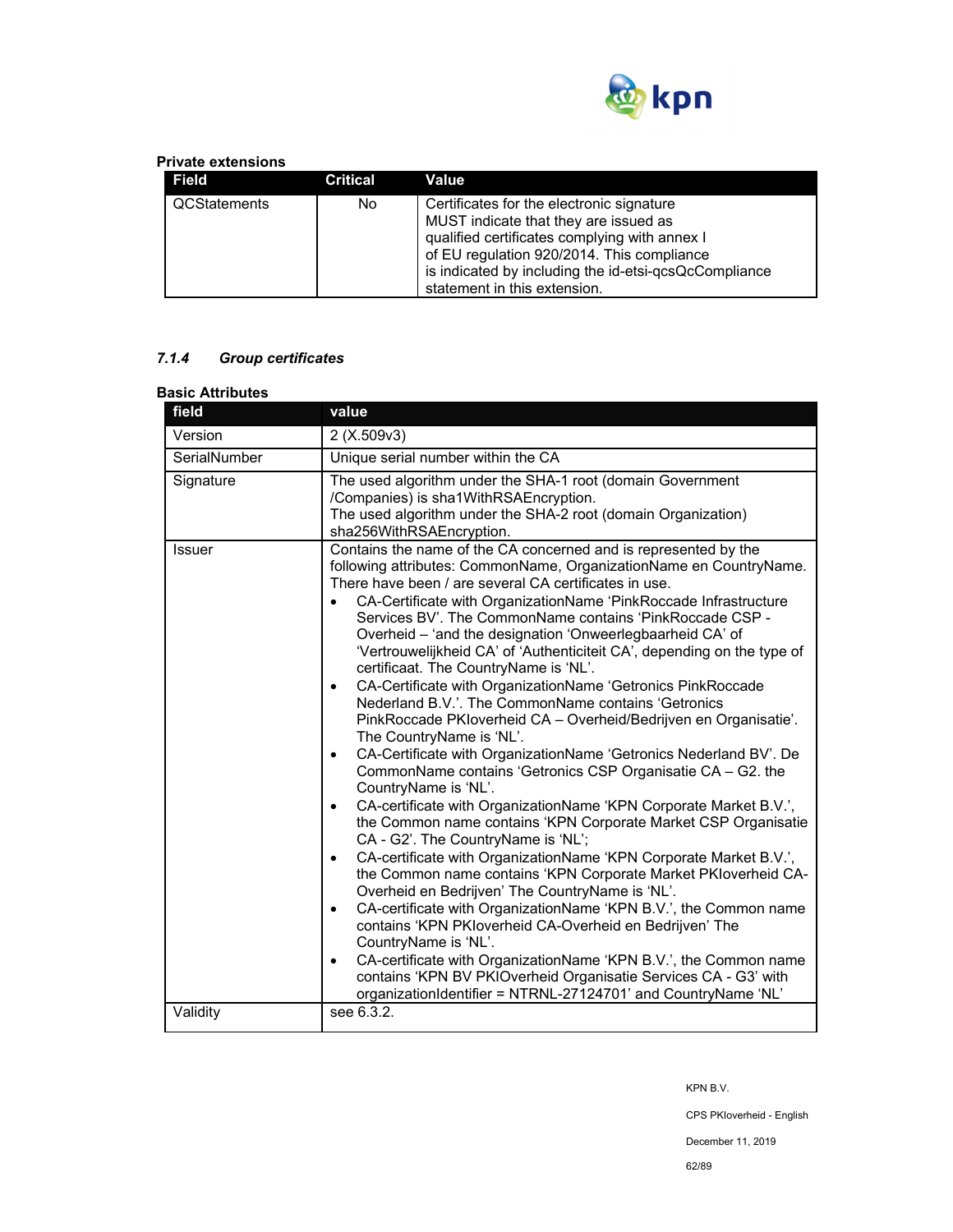

| Subject              | The subject's name is displayed as a Distinguished Name (DN), and is<br>represented by at least the following attributes:<br>CountryName;<br>CommonName:<br>٠<br>OrganizationName;<br>٠<br>SerialNumber (subject serial number);<br>٠<br>State:<br>Locality.<br>The attribute OrganizationUnit can also be included as an option. |
|----------------------|-----------------------------------------------------------------------------------------------------------------------------------------------------------------------------------------------------------------------------------------------------------------------------------------------------------------------------------|
|                      | The CommonName contains the name of the Service, for example a DNS<br>or group name. The attributes describe the subject name in a unique way.<br>The CountryName attribute is set to a two-letter country code according<br>to ISO 3166.                                                                                         |
| subjectPublicKeyInfo | Public Key of the Subject                                                                                                                                                                                                                                                                                                         |

# **Standard Extensions**

| <b>Field</b>               | <b>Critical</b> | value                                                                                                                                                                                                                                                                                                                                                                                                                                         |  |
|----------------------------|-----------------|-----------------------------------------------------------------------------------------------------------------------------------------------------------------------------------------------------------------------------------------------------------------------------------------------------------------------------------------------------------------------------------------------------------------------------------------------|--|
| AuthorityKeyIdentifier     | No.             | Keyldentifier is set to 160 bit SHA-1 hash                                                                                                                                                                                                                                                                                                                                                                                                    |  |
| SubjectKeyIdentifier       | <b>No</b>       | Keyldentifier is set to 160 bit SHA-1 hash                                                                                                                                                                                                                                                                                                                                                                                                    |  |
| KeyUsage                   | Yes             | The digital signature bit is included in Authenticity<br>Certificates.<br>The keyEncipherment, dataEncipherment and<br>keyAgreement bits are included in Confidentiality<br>Certificates.                                                                                                                                                                                                                                                     |  |
| <b>BasicConstraints</b>    | Yes             | The CA bit is set to 'False' and pathLenConstraint to<br>'none'                                                                                                                                                                                                                                                                                                                                                                               |  |
| <b>CertificatePolicies</b> | No.             | Domain Government/Companies<br>Authentication certificates contain the OID<br>2.16.528.1.1003.1.2.2.4.<br>Confidentiality Certificates contain the OID<br>2.16.528.1.1003.1.2.2.5).<br>Domain Organization<br>Authentication certificates contain the OID<br>2.16.528.1.1003.1.2.4.4.<br>Confidentiality Certificates contain the OID<br>2.16.528.1.1003.1.2.4.5).<br>All types of certificates contain a link to the CPS and a<br>user text. |  |
| SubjectAltName             | <b>No</b>       | Herein the OID of the CA:<br>PinkRoccade CSP Services CA;<br>٠<br>2.16.528.1.1003.1.3.2.2.4;<br>of de Getronics PinkRoccade PKIoverheid CA -<br>Overheid/Bedrijven en Organisatie CA;<br>2.16.528.1.1003.1.3.2.2.5;                                                                                                                                                                                                                           |  |

KPN B.V.

CPS PKIoverheid - English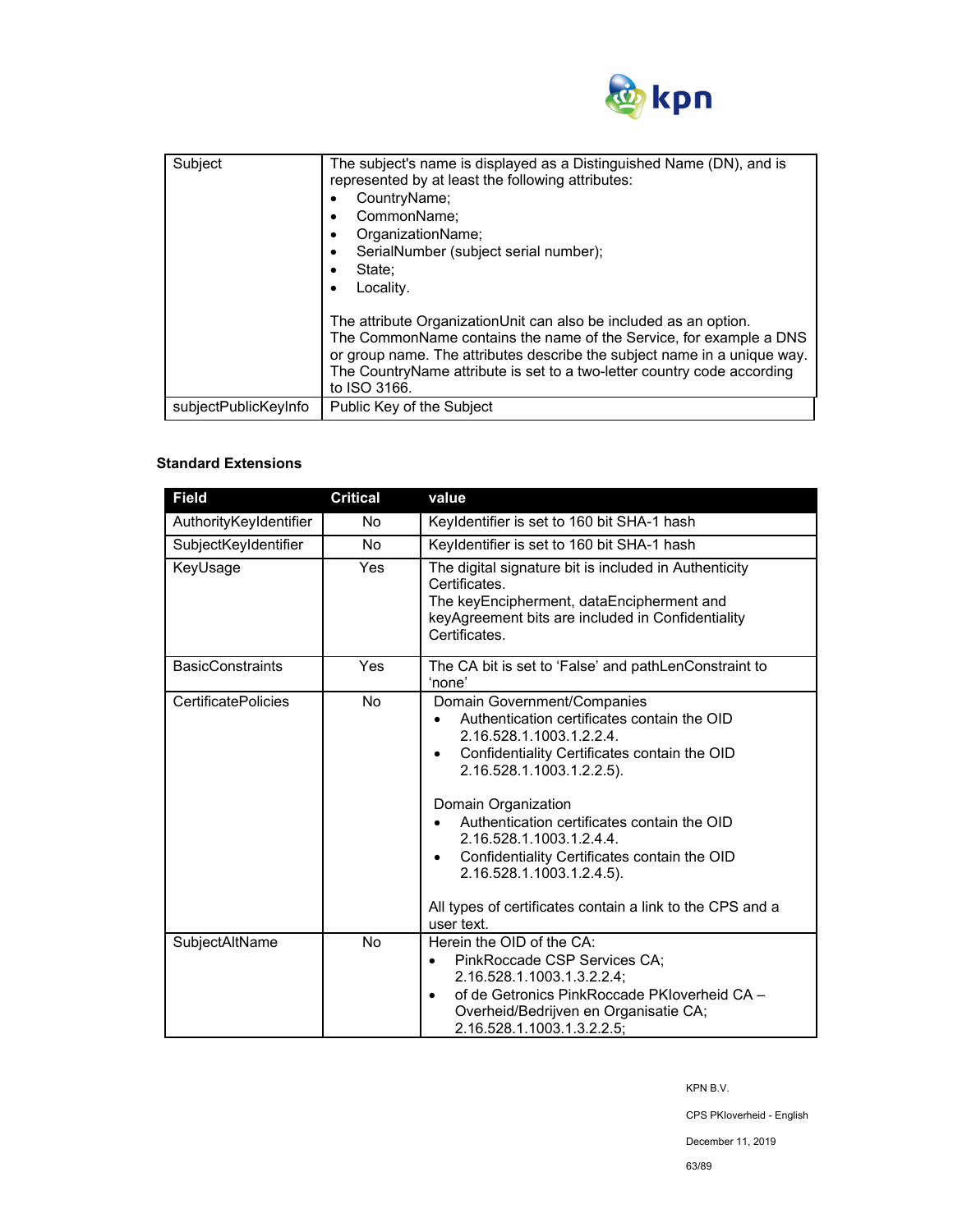

|                              |     | of de Getronics CSP Organisatie CA - G2;<br>2.16.528.1.1003.1.3.5.4.1<br>and the Subject number of the Certificate Holder are<br>stated.<br>Confidentiality Certificates and Authentication Certificates<br>also include the Subject's e-mail address. |
|------------------------------|-----|--------------------------------------------------------------------------------------------------------------------------------------------------------------------------------------------------------------------------------------------------------|
|                              |     |                                                                                                                                                                                                                                                        |
| <b>CrIDistributionPoints</b> | No. | Contains the URI value of the relevant CRL, which<br>belongs to the certificate type, can be retrieved.                                                                                                                                                |
| ExtendedKeyUsage             | No. | Group Certificates can contain this extension, which<br>makes it possible to use the Certificate for Windows<br>Smartcard Logon and Codesigning among others.                                                                                          |
| AuthorityInfoAccess          | No. | Contains the URI value of the OCSP responder, which<br>belongs to the certificate type. The OCSP response allows<br>real-time status information about the relevant Certificate<br>to be requested.                                                    |

# *7.1.5 (Standard) Server certificates*

| <b>Field</b>  | <b>Value</b>                                                                                                                                                                                                                                                                                                                                                                                                                                                                                                                                                                                                                                                                                                                                                                                                                                                                                                                                                                                                                                                                                                                                                          |  |  |
|---------------|-----------------------------------------------------------------------------------------------------------------------------------------------------------------------------------------------------------------------------------------------------------------------------------------------------------------------------------------------------------------------------------------------------------------------------------------------------------------------------------------------------------------------------------------------------------------------------------------------------------------------------------------------------------------------------------------------------------------------------------------------------------------------------------------------------------------------------------------------------------------------------------------------------------------------------------------------------------------------------------------------------------------------------------------------------------------------------------------------------------------------------------------------------------------------|--|--|
| Version       | 2 (X.509v3)                                                                                                                                                                                                                                                                                                                                                                                                                                                                                                                                                                                                                                                                                                                                                                                                                                                                                                                                                                                                                                                                                                                                                           |  |  |
| SerialNumber  | Unique serial number within the CA                                                                                                                                                                                                                                                                                                                                                                                                                                                                                                                                                                                                                                                                                                                                                                                                                                                                                                                                                                                                                                                                                                                                    |  |  |
| Signature     | The used algorithm under the SHA-1 root (domain Government<br>/Companies) is sha1WithRSAEncryption.<br>The used algorithm under the SHA-2 root (domain Organization)                                                                                                                                                                                                                                                                                                                                                                                                                                                                                                                                                                                                                                                                                                                                                                                                                                                                                                                                                                                                  |  |  |
| <b>Issuer</b> | sha256WithRSAEncryption.<br>Contains the name of the CA concerned and is represented by the<br>following attributes: CommonName, OrganizationName and<br>CountryName.<br>There are/(have been) several CA certificates in use.<br>CA-Certificate with OrganizationName 'PinkRoccade Infrastructure<br>Services BV'. The CommonName contains 'PinkRoccade CSP -<br>Overheid - ' and the designation 'Onweerlegbaarheid CA' of<br>'Vertrouwelijkheid CA' of 'Authenticiteit CA', depending on the type of<br>certificate. The CountryName is set to 'NL'.<br>CA-Certificate with OrganizationName 'Getronics PinkRoccade<br>٠<br>Nederland B.V.'. The CommonName contains 'Getronics<br>PinkRoccade PKIoverheid CA - Overheid/Bedrijven en Organisatie'.<br>The CountryName is set to 'NL'.<br>CA-Certificate with OrganizationName 'Getronics Nederland BV'. The<br>$\bullet$<br>CommonName contains 'Getronics CSP Organisatie CA - G2. The<br>CountryName is set to 'NL'<br>CA-certificate with OrganizationName 'KPN Corporate Market B.V.',<br>٠<br>The Common name contains 'KPN Corporate Market CSP<br>Organisatie CA - G2' and the CountryName is set to 'NL'; |  |  |

KPN B.V.

CPS PKIoverheid - English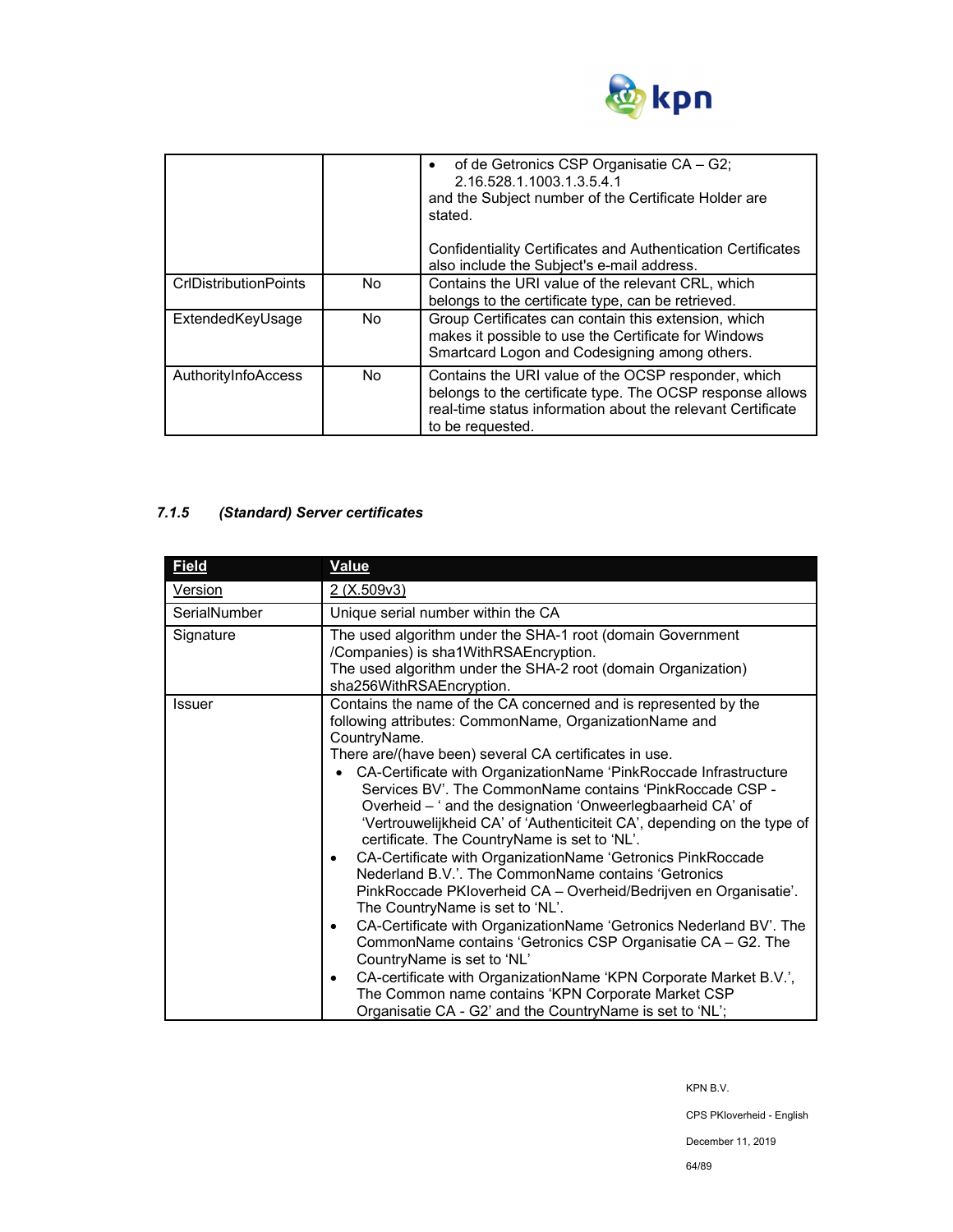

| Validity             | CA-certificate with OrganizationName 'KPN Corporate Market B.V.',<br>٠<br>the Common name contains 'KPN Corporate Market PKIoverheid CA-<br>Overheid en Bedrijven' and the CountryName is set to 'NL'.<br>CA-certificate with OrganizationName 'KPN B.V.', the Common name<br>٠<br>contains 'KPN PKloverheid CA-Overheid en Bedrijven' and the<br>CountryName is set to 'NL'.<br>CA-certificate with OrganizationName 'KPN B.V.', the Common name<br>$\bullet$<br>contains 'KPN BV PKloverheid Organisatie Server CA - G3' met<br>organizationIdentifier ' NTRNL-27124701' and the CountryName 'NL'<br>see 6.3.2. |  |
|----------------------|-------------------------------------------------------------------------------------------------------------------------------------------------------------------------------------------------------------------------------------------------------------------------------------------------------------------------------------------------------------------------------------------------------------------------------------------------------------------------------------------------------------------------------------------------------------------------------------------------------------------|--|
| Subject              | $CN = $<br>SERIALNUMBER = < subjectserialnumber > (optional)<br>$OU =$ < part of subscriber's organization > (optional)<br>$L = <$ city ><br>$ST = <$ province ><br>$O =$ < subscriber's organization ><br>$C = <$ country code ><br>The CountryName attribute is set to a two-letter country code according<br>to ISO 3166.                                                                                                                                                                                                                                                                                      |  |
|                      |                                                                                                                                                                                                                                                                                                                                                                                                                                                                                                                                                                                                                   |  |
| subjectPublicKeyInfo | Contains the Public Key of the Subject                                                                                                                                                                                                                                                                                                                                                                                                                                                                                                                                                                            |  |

## **Standard extensions**

| <b>Field</b>               | <b>Critical</b> | Value                                                                                                                                                                                                                                                                                                                                                                                                                                                                                                                  |
|----------------------------|-----------------|------------------------------------------------------------------------------------------------------------------------------------------------------------------------------------------------------------------------------------------------------------------------------------------------------------------------------------------------------------------------------------------------------------------------------------------------------------------------------------------------------------------------|
| AuthorityKeyIdentifier     | No.             | Keyldentifier is set to 160 bit SHA-1 hash                                                                                                                                                                                                                                                                                                                                                                                                                                                                             |
| SubjectKeyIdentifier       | <b>No</b>       | Keyldentifier is set to 160 bit SHA-1 hash                                                                                                                                                                                                                                                                                                                                                                                                                                                                             |
| KeyUsage                   | Yes             | n/a                                                                                                                                                                                                                                                                                                                                                                                                                                                                                                                    |
| <b>CertificatePolicies</b> | No              | Domain Organization<br>Server certificates contain the OID<br>2.16.528.1.1003.1.2.5.6.<br>All types of certificates contain a link to the CPS and a<br>user text.                                                                                                                                                                                                                                                                                                                                                      |
| SubjectAltName             | No              | This field contains the OID of the CA of either<br>PinkRoccade CSP Services CA:<br>or the Getronics PinkRoccade PKIoverheid CA -<br>Government/Businesses and Organization CA;<br>or the Getronics CSP Organization CA - G2;<br>٠<br>or KPN BV PKloverheid Organization Server CA -<br>٠<br>G3'<br>and the subject number of the certificate holder.<br>In server certificates, the primary name of the service and,<br>if applicable, the additional names of the service are<br>included in SubjectAltname. dNSName. |

KPN B.V.

CPS PKIoverheid - English

December 11, 2019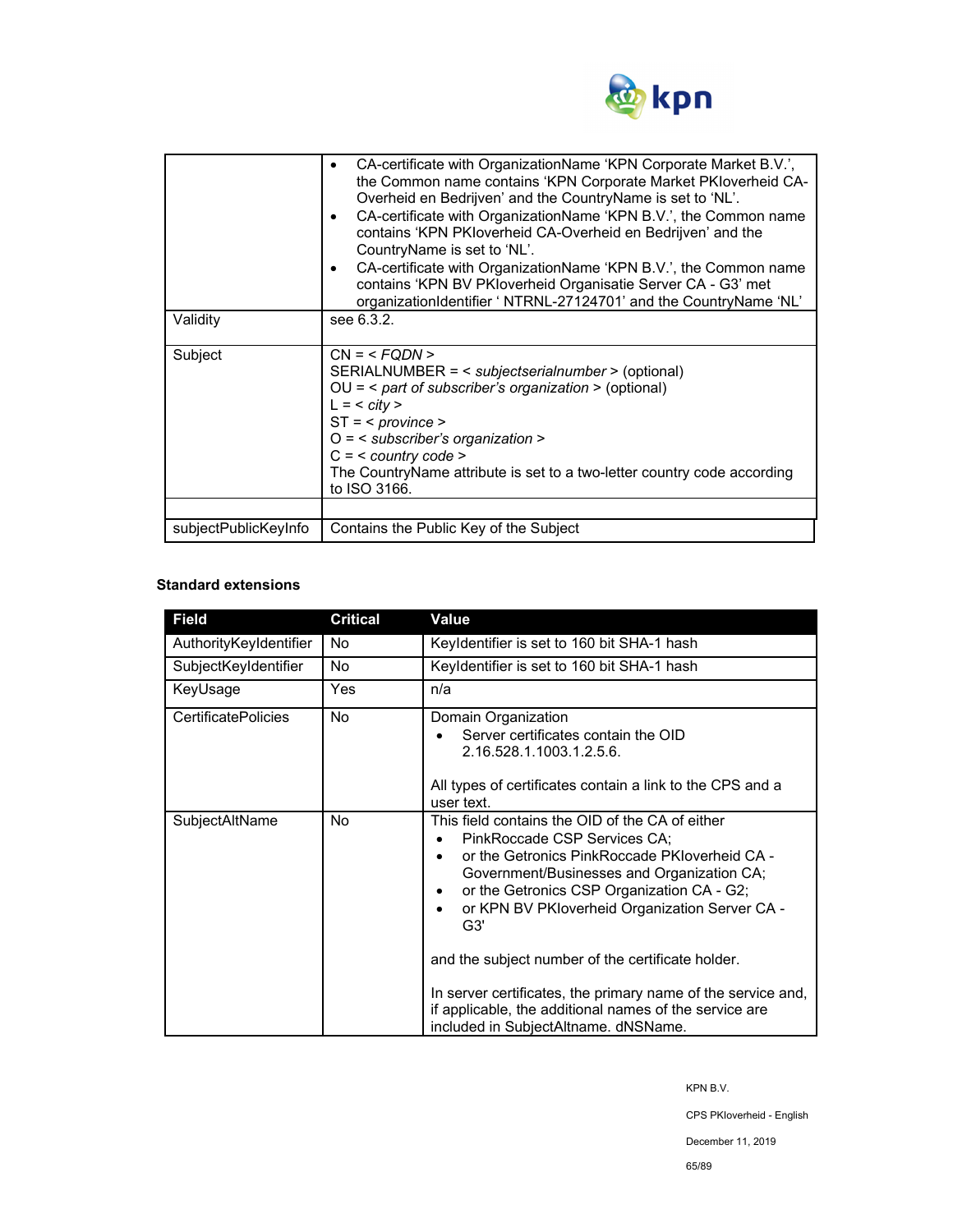

| <b>CrIDistributionPoints</b> | No | Contains the URI value where the CRL, belonging to this<br>type of Certificate, can be retrieved                                                                                                   |
|------------------------------|----|----------------------------------------------------------------------------------------------------------------------------------------------------------------------------------------------------|
| ExtendedKeyUsage             | No | Server certificates may contain this extension, which<br>makes it possible to use the Certificate for server and<br>client authentication as well as email security.                               |
| AuthorityInfoAccess          | No | Contains the URI value of the OCSP responder, which<br>belongs to the certificate type. The OCSP response<br>allows you to request real-time status information about<br>the relevant Certificate. |

## *7.1.6 Extended Validation Server certificates*

| <b>Field</b>  | Value                                                                                                                                                                                            |
|---------------|--------------------------------------------------------------------------------------------------------------------------------------------------------------------------------------------------|
| Version       | 2(X.509v3)                                                                                                                                                                                       |
| SerialNumber  | Unique serial number within the CA                                                                                                                                                               |
| <b>Issuer</b> | CN = KPN Corporate Market Staat der Nederlanden<br>EV CA O = KPN Corporate Market B.V.<br>$C = NL$<br>As of April 1, 2016:<br>CN = KPN Staat der Nederlanden EV<br>$CA O = KPN B.V.$<br>$C = NL$ |
| Validity      | see 6.3.2.                                                                                                                                                                                       |
| Subject       | $CN = SERIALNUMBER = ∩ =OU =L = plaatsS = C$                                                                                                                                                     |

| <b>Field</b>            | <b>Essential</b> | Value                                                           |
|-------------------------|------------------|-----------------------------------------------------------------|
| AuthorityKeyIdentifie   | No.              | Keyldentifier is set to 160 bit SHA-1 hash of KPN CSP           |
| SubjectKeyIdentifier    | No.              | Keyldentifier is set to 160 bit SHA-1 hash of the               |
| KeyUsage                | Yes              | n/a                                                             |
| <b>BasicConstraints</b> | Yes.             | The CA bit is set to 'False' and pathLenConstraint to<br>'none' |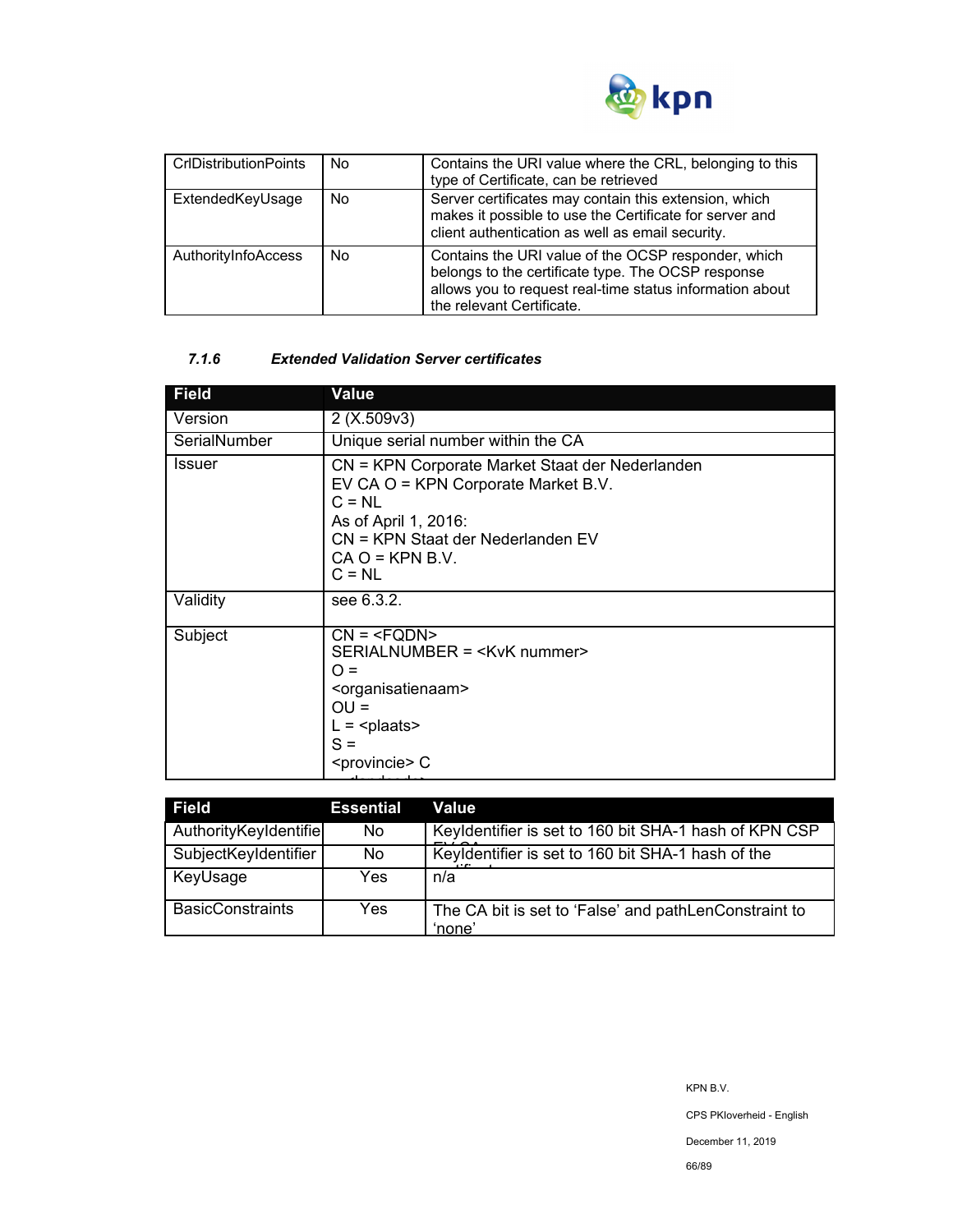

| <b>CertificatePolicies</b>   | No. | 2.16.528.1.1003.1.2.7 (Extended Validation CP)         |
|------------------------------|-----|--------------------------------------------------------|
|                              |     | https://certificaat.kpn.com/elektronische-opslagplaats |
|                              |     |                                                        |
|                              |     |                                                        |
| SubjectAltName               | No. | $d$ NSName $CN = $                                     |
|                              |     |                                                        |
|                              |     | Multiple FQDNs may be used in this field. These        |
|                              |     | FQDNs MUST all come from the same domain name          |
|                              |     | ranne                                                  |
| <b>CrIDistributionPoints</b> | No. | Contains the URI value where the CRL, belonging to     |
|                              |     | this type of Certificate, can be retrieved             |
| ExtendedKeyUsage             | No. |                                                        |
|                              |     | serverAuth OID id-kp 1 Set (1.3.6.1.5.5.7.3.1)         |
|                              |     | clientAuth OID id-kp 2 Set (1.3.6.1.5.5.7.3.2)         |
| AuthorityInfoAccess          | No. | Contains the URI value of the OCSP responder, which    |
|                              |     | belongs to the certificate type. The OCSP response     |
|                              |     | allows you to request real-time status information     |
|                              |     | about the relevant Certificate                         |
|                              |     |                                                        |

# *7.1.7 Private Services Server certificates*

## **Basic attributes**

| <b>Field</b>  | <b>Value</b>                                                                                                                |  |  |
|---------------|-----------------------------------------------------------------------------------------------------------------------------|--|--|
| Version       | 2(X.509v3)                                                                                                                  |  |  |
| SerialNumber  | Unique serial number within the CA                                                                                          |  |  |
| <b>Issuer</b> | CN = KPN PKIoverheid Private Services CA - G1<br>$O =$ KPN B.V.<br>$C = NL$                                                 |  |  |
| Validity      | see 6.3.2.                                                                                                                  |  |  |
| Subject       | $CN = SERIALNUMBER = O = \langleorganisatienaam>OU =L = S = C = 1.3.6.1.4.1.311.60.2.1.3 = NL22.5.4.15 = businessCategory>$ |  |  |

### **Standard extensions**

| Field                  | <b>Essential</b> | Value                                                             |
|------------------------|------------------|-------------------------------------------------------------------|
| AuthorityKeyIdentifier | <b>No</b>        | 160-bit SHA-1 Hash value of the KPN Private Services<br>Server CA |
| SubjectKeyIdentifier   | No               | 160-bit SHA-1 Hash value of the certificate                       |
| KeyUsage               | Yes              | n/a                                                               |

CPS PKIoverheid - English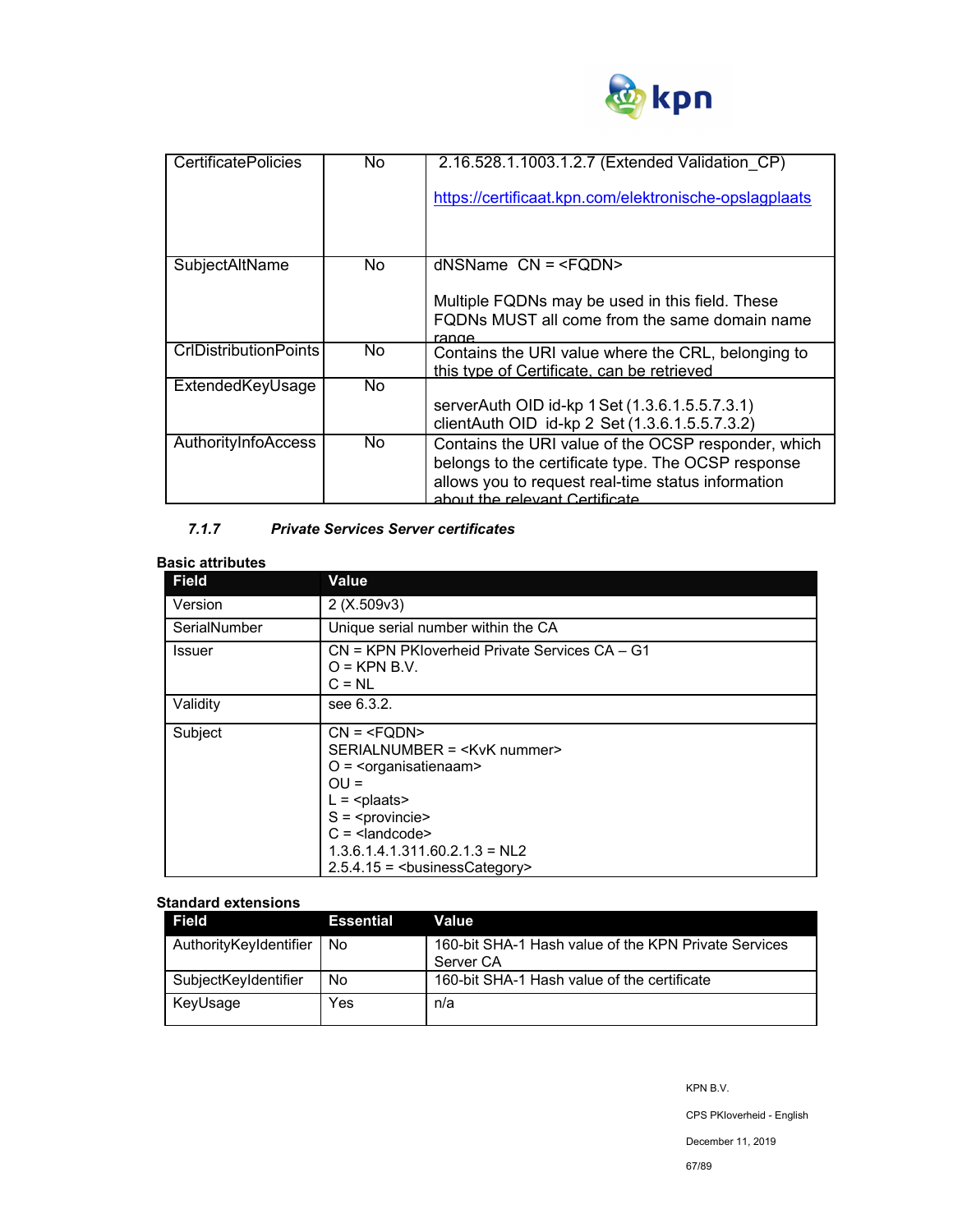

| <b>BasicConstraints</b>      | Yes | The CA bit is set to 'False' and pathLenConstraint to<br>'none'                                                                                                                                    |
|------------------------------|-----|----------------------------------------------------------------------------------------------------------------------------------------------------------------------------------------------------|
| <b>CertificatePolicies</b>   | No. | 2.16.528.1.1003.1.2.8.6 (Private Services CP)                                                                                                                                                      |
|                              |     | https://certificaat.kpn.com/elektronische-opslagplaats                                                                                                                                             |
| SubjectAltName               | No. | $d$ NSName $CN = $                                                                                                                                                                                 |
|                              |     | Multiple FQDNs may be used in this field. These FQDNs<br>MUST all come from the same domain name range.                                                                                            |
| <b>CrIDistributionPoints</b> | No. | Contains the URI value where the CRL, belonging to this<br>type of Certificate, can be retrieved                                                                                                   |
| ExtendedKeyUsage             | No. | serverAuth OID id-kp 1 Set (1.3.6.1.5.5.7.3.1)<br>clientAuth OID id-kp 2 Set (1.3.6.1.5.5.7.3.2)                                                                                                   |
| AuthorityInfoAccess          | No. | Contains the URI value of the OCSP responder, which<br>belongs to the certificate type. The OCSP response<br>allows you to request real-time status information about<br>the relevant Certificate. |

## **7.2 CRL-profiles**

The CRL (or more recent status information) used for the PKIoverheid Certificates is structured in such a way that it can easily be the subject of validation processes.

KPN may adjust the CRL's layout and format, as well as the principle underlying the CRL, in accordance with the interests of the parties involved.

## *7.2.1 Personal certificates and Recognized Profession Certificates*

| Attributes         |                                                                                                                                                                                                         |
|--------------------|---------------------------------------------------------------------------------------------------------------------------------------------------------------------------------------------------------|
| <b>Field</b>       | Value                                                                                                                                                                                                   |
| Version            | 1 (X.509 version 2)                                                                                                                                                                                     |
| signatureAlgorithm | The algorithm used is under the SHA-1 root (Domain Government /<br>Businesses) sha-1 WithRSAEncryption.<br>The algorithm used is under the SHA-2 root (domain Organization) sha-2<br>WithRSAEncryption. |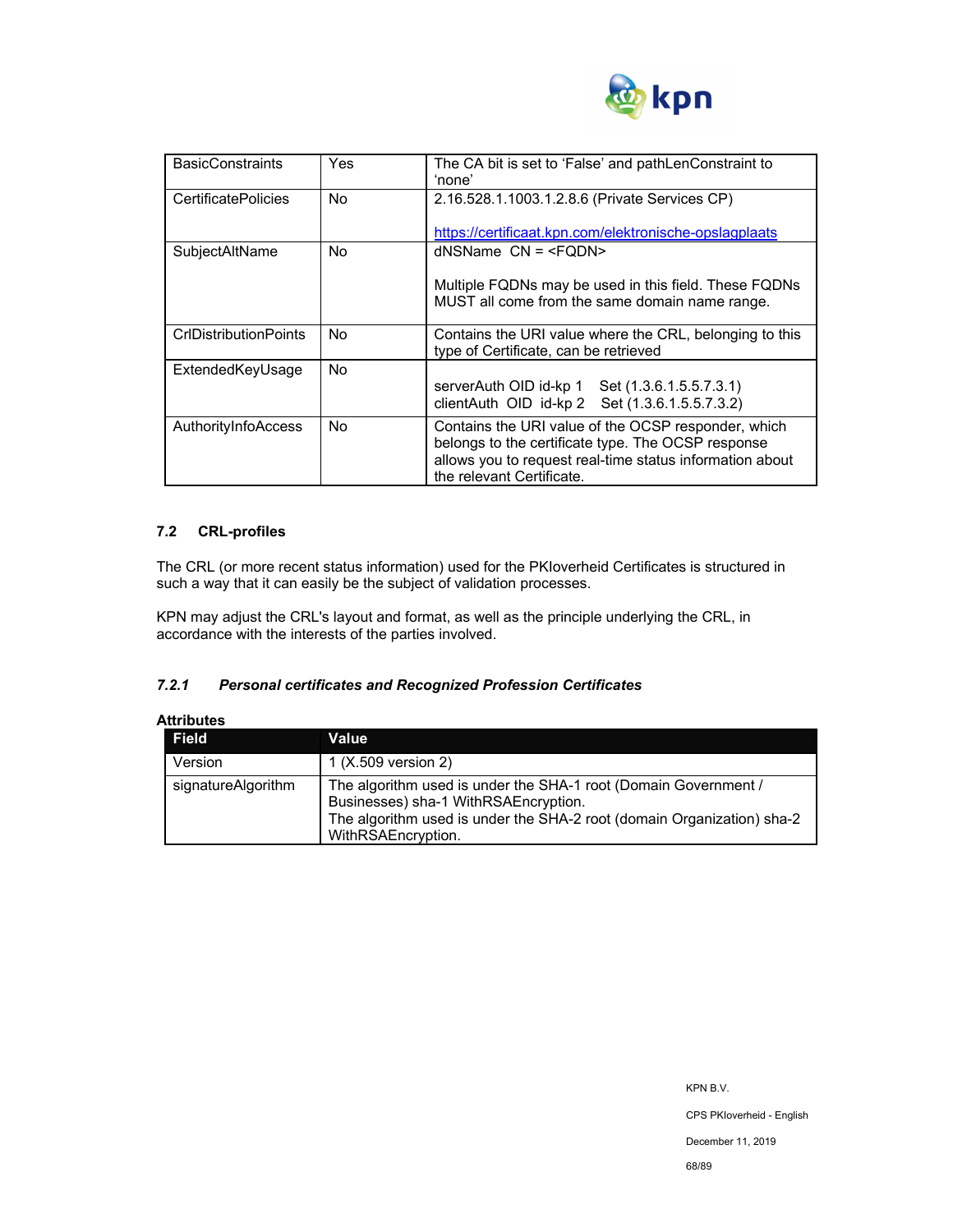

| Issuer               | Contains the name of the CA concerned and is represented by the<br>following attributes: CommonName, OrganizationName and<br>CountryName.<br>There are/(have been) several CA certificates in use.<br>• CA-Certificate with OrganizationName 'PinkRoccade Infrastructure<br>Services BV'. The CommonName contains 'PinkRoccade CSP -<br>Overheid - ' and the designation 'Onweerlegbaarheid CA' of<br>'Vertrouwelijkheid CA' of 'Authenticiteit CA', depending on the type of<br>certificate. The CountryName is set to 'NL'.<br>CA-Certificate with OrganizationName 'Getronics PinkRoccade<br>Nederland B.V.'. The CommonName contains 'Getronics PinkRoccade<br>PKIoverheid CA – Overheid/Bedrijven en Organisatie'. The<br>CountryName is set to 'NL'.<br>CA-Certificate with OrganizationName 'Getronics Nederland BV'. The<br>$\bullet$<br>CommonName contains 'Getronics CSP Organisatie CA - G2. The<br>CountryName is set to 'NL'.<br>CA-certificate with OrganizationName 'KPN Corporate Market B.V.',<br>$\bullet$<br>the Common name contains 'KPN Corporate Market CSP Organisatie<br>CA - G2' and the CountryName is set to 'NL';<br>CA-certificate with OrganizationName 'KPN Corporate Market B.V.',<br>$\bullet$<br>The Common name contains 'KPN Corporate Market PKloverheid CA-<br>Overheid en Bedrijven' and the CountryName is set to 'NL'.<br>CA-certificate with OrganizationName 'KPN B.V.', The Common name<br>$\bullet$<br>contains 'KPN PKIoverheid CA-Overheid en Bedrijven' and the<br>CountryName is set to 'NL'.<br>CA-certificate with OrganizationName 'KPN B.V.', The Common name<br>$\bullet$<br>contains 'KPN BV PKIOverheid Organisatie Persoon CA - G3' met<br>organizationIdentifier = NTRNL-27124701' and the CountryName is |
|----------------------|-----------------------------------------------------------------------------------------------------------------------------------------------------------------------------------------------------------------------------------------------------------------------------------------------------------------------------------------------------------------------------------------------------------------------------------------------------------------------------------------------------------------------------------------------------------------------------------------------------------------------------------------------------------------------------------------------------------------------------------------------------------------------------------------------------------------------------------------------------------------------------------------------------------------------------------------------------------------------------------------------------------------------------------------------------------------------------------------------------------------------------------------------------------------------------------------------------------------------------------------------------------------------------------------------------------------------------------------------------------------------------------------------------------------------------------------------------------------------------------------------------------------------------------------------------------------------------------------------------------------------------------------------------------------------------------------------------------------------------------------------------------------------|
|                      | set to 'NL'                                                                                                                                                                                                                                                                                                                                                                                                                                                                                                                                                                                                                                                                                                                                                                                                                                                                                                                                                                                                                                                                                                                                                                                                                                                                                                                                                                                                                                                                                                                                                                                                                                                                                                                                                           |
| effective date       | date of issuance                                                                                                                                                                                                                                                                                                                                                                                                                                                                                                                                                                                                                                                                                                                                                                                                                                                                                                                                                                                                                                                                                                                                                                                                                                                                                                                                                                                                                                                                                                                                                                                                                                                                                                                                                      |
| next update          | This is the date of issue plus 24 hours, the CRL update is initiated every<br>60 minutes and published after generation.                                                                                                                                                                                                                                                                                                                                                                                                                                                                                                                                                                                                                                                                                                                                                                                                                                                                                                                                                                                                                                                                                                                                                                                                                                                                                                                                                                                                                                                                                                                                                                                                                                              |
| revoked certificates | The revoked certificates with certificate serial number and date of<br>revocation and possible reason for revocation.                                                                                                                                                                                                                                                                                                                                                                                                                                                                                                                                                                                                                                                                                                                                                                                                                                                                                                                                                                                                                                                                                                                                                                                                                                                                                                                                                                                                                                                                                                                                                                                                                                                 |

### **Extensions**

| <b>Field</b>           | <b>Critical</b> | Value                       |
|------------------------|-----------------|-----------------------------|
| AuthorityKeyIdentifier | No              | contains 160-bit SHA-1 hash |

## *7.2.2 Group certificates*

**Attributes** 

| .<br>Field | Value                  |
|------------|------------------------|
| Version    | $\sqrt{2}$<br>v<br>0 Z |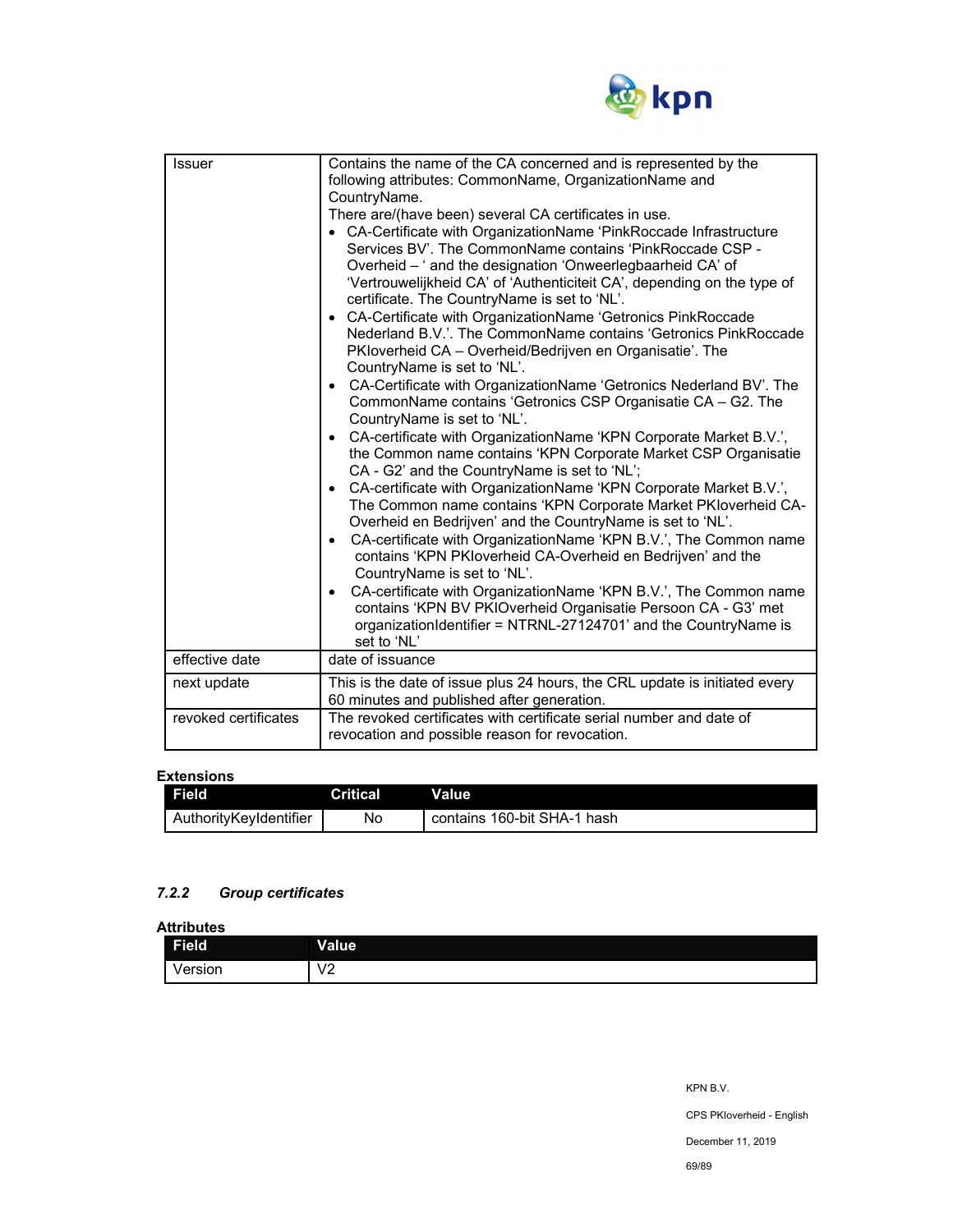

| <b>Issuer</b>      | Contains the name of the CA concerned and is represented by the following<br>attributes: CommonName, OrganizationName and CountryName.<br>There are/(have been) several CA certificates in use.<br>• CA-Certificate with OrganizationName 'PinkRoccade Infrastructure<br>Services BV'. The CommonName contains 'PinkRoccade CSP -<br>Overheid - ' and the designation 'Onweerlegbaarheid CA' of<br>'Vertrouwelijkheid CA' or 'Authenticiteit CA', depending on the type of<br>certificate. The CountryName is set to 'NL'.<br>• CA-Certificate with OrganizationName 'Getronics PinkRoccade<br>Nederland B.V.'. The CommonName contains 'Getronics PinkRoccade<br>PKloverheid CA - Overheid/Bedrijven en Organisatie'. The<br>CountryName is set to 'NL'.<br>• CA-Certificate with OrganizationName 'Getronics Nederland BV'. The<br>CommonName contains 'Getronics CSP Organisatie CA - G2. The<br>CountryName is set to 'NL'.<br>• CA-certificate with OrganizationName 'KPN Corporate Market B.V.', the<br>Common name contains 'KPN Corporate Market CSP Organisatie CA -<br>G2'. The CountryName is set to 'NL';<br>CA-certificate with OrganizationName 'KPN Corporate Market B.V.', The<br>$\bullet$<br>Common name contains 'KPN Corporate Market PKIoverheid CA-<br>Overheid en Bedrijven'. The CountryName is set to 'NL'.<br>CA-certificate with OrganizationName 'KPN B.V.', The Common name<br>$\bullet$<br>contains 'KPN PKIoverheid CA-Overheid en Bedrijven'. The<br>CountryName is set to 'NL'.<br>CA-certificate with OrganizationName 'KPN B.V.', The Common name<br>$\bullet$<br>contains 'KPN BV PKIOverheid Organisatie Services CA - G3' with<br>organizationIdentifier = NTRNL-27124701'. The CountryName is set to<br>'NL' |
|--------------------|-----------------------------------------------------------------------------------------------------------------------------------------------------------------------------------------------------------------------------------------------------------------------------------------------------------------------------------------------------------------------------------------------------------------------------------------------------------------------------------------------------------------------------------------------------------------------------------------------------------------------------------------------------------------------------------------------------------------------------------------------------------------------------------------------------------------------------------------------------------------------------------------------------------------------------------------------------------------------------------------------------------------------------------------------------------------------------------------------------------------------------------------------------------------------------------------------------------------------------------------------------------------------------------------------------------------------------------------------------------------------------------------------------------------------------------------------------------------------------------------------------------------------------------------------------------------------------------------------------------------------------------------------------------------------------------------------------------------------------------------------------|
| effective date     | Date of issuance                                                                                                                                                                                                                                                                                                                                                                                                                                                                                                                                                                                                                                                                                                                                                                                                                                                                                                                                                                                                                                                                                                                                                                                                                                                                                                                                                                                                                                                                                                                                                                                                                                                                                                                                    |
| next update        | This is the date of issue plus 24 hours, the CRL update is initiated every 60<br>minutes and published after generation.                                                                                                                                                                                                                                                                                                                                                                                                                                                                                                                                                                                                                                                                                                                                                                                                                                                                                                                                                                                                                                                                                                                                                                                                                                                                                                                                                                                                                                                                                                                                                                                                                            |
| signatureAlgorithm | The algorithm used is under the SHA-1 root (Domain Government /<br>Businesses) sha-1 With RSAEncryption.<br>The algorithm used is under the SHA-2 root (domain Organization) sha-2<br>With RSAEncryption.                                                                                                                                                                                                                                                                                                                                                                                                                                                                                                                                                                                                                                                                                                                                                                                                                                                                                                                                                                                                                                                                                                                                                                                                                                                                                                                                                                                                                                                                                                                                           |

### **CRL extensions**

| . Field <b>I</b> | Value                                                                              |
|------------------|------------------------------------------------------------------------------------|
|                  | Authority Keyldentifier   Contains 160 bit sha-1 hash of the Public Key of the CA. |
| l CRL Number     | Contains an integer indicating the sequence number of the relevant CRL.            |

# **Revocation List entry fields**

| Field           | Value                                                          |
|-----------------|----------------------------------------------------------------|
| ∣ Serial Number | Contains certificate serial number of the revoked certificate. |
| Revocation Date | Contains date and time of revocation.                          |

CPS PKIoverheid - English

December 11, 2019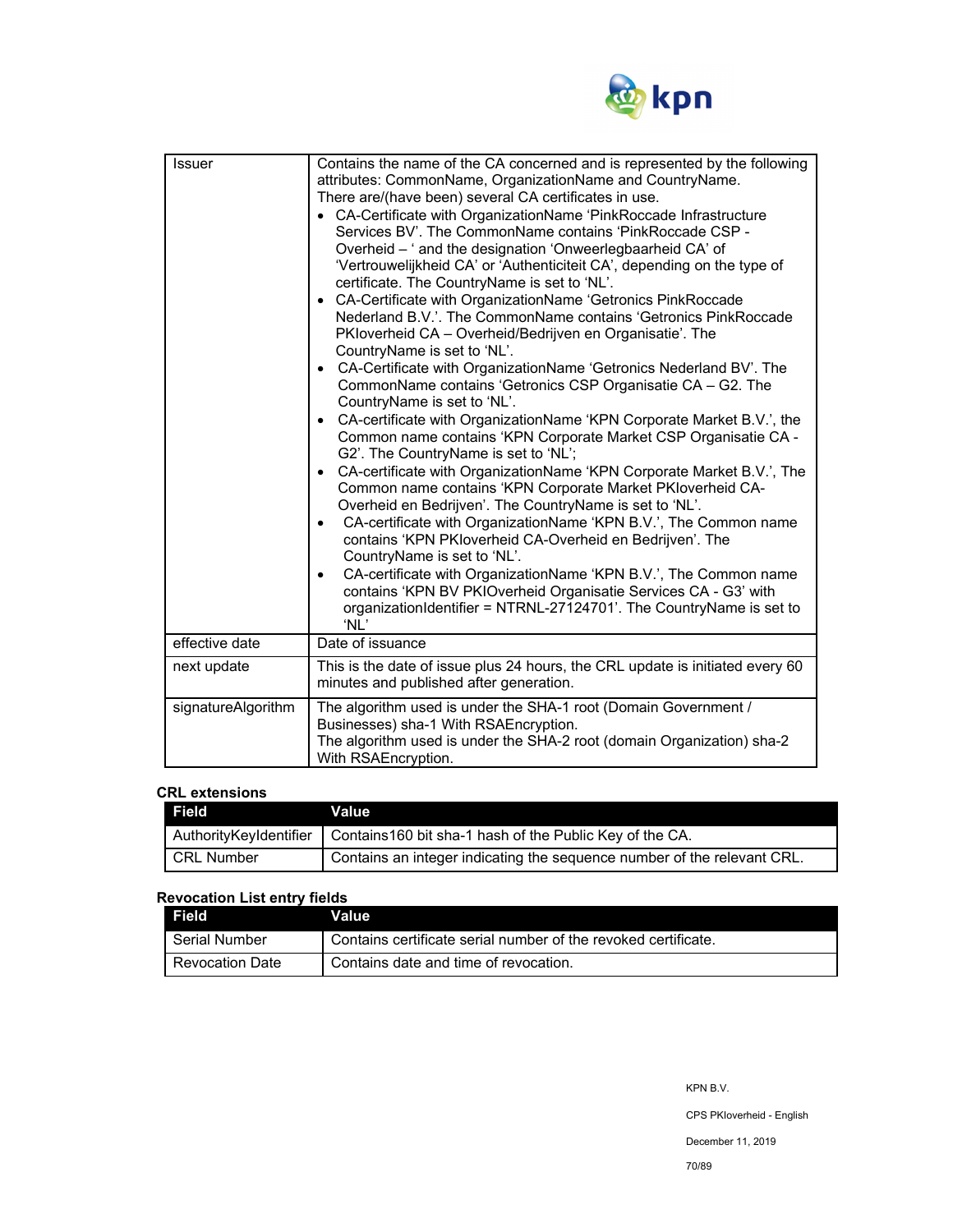

# *7.2.3 Server certificates*

| Attributes         |                                                                                                                                                                                                                                                                                                                                                                                                                                                                                                                                                                                                                                                                                                                                                                                                                                                                                                                                                                                                                                                                                                                                                                                                                                                                                                                                                                                                                                                                                                                                                                                                                                                                                                                                                                         |  |
|--------------------|-------------------------------------------------------------------------------------------------------------------------------------------------------------------------------------------------------------------------------------------------------------------------------------------------------------------------------------------------------------------------------------------------------------------------------------------------------------------------------------------------------------------------------------------------------------------------------------------------------------------------------------------------------------------------------------------------------------------------------------------------------------------------------------------------------------------------------------------------------------------------------------------------------------------------------------------------------------------------------------------------------------------------------------------------------------------------------------------------------------------------------------------------------------------------------------------------------------------------------------------------------------------------------------------------------------------------------------------------------------------------------------------------------------------------------------------------------------------------------------------------------------------------------------------------------------------------------------------------------------------------------------------------------------------------------------------------------------------------------------------------------------------------|--|
| <b>Field</b>       | Value                                                                                                                                                                                                                                                                                                                                                                                                                                                                                                                                                                                                                                                                                                                                                                                                                                                                                                                                                                                                                                                                                                                                                                                                                                                                                                                                                                                                                                                                                                                                                                                                                                                                                                                                                                   |  |
| Version            | V <sub>2</sub>                                                                                                                                                                                                                                                                                                                                                                                                                                                                                                                                                                                                                                                                                                                                                                                                                                                                                                                                                                                                                                                                                                                                                                                                                                                                                                                                                                                                                                                                                                                                                                                                                                                                                                                                                          |  |
| <b>Issuer</b>      | Contains the name of the CA concerned and is represented by the following<br>attributes: CommonName, OrganizationName and CountryName.<br>There are/(have been) several CA certificates in use.<br>• CA-Certificate with OrganizationName 'PinkRoccade Infrastructure<br>Services BV'. The CommonName contains 'PinkRoccade CSP -<br>Overheid - ' and the designation 'Onweerlegbaarheid CA' or<br>'Vertrouwelijkheid CA' or 'Authenticiteit CA', depending on the type of<br>certificate. The CountryName is set to 'NL'.<br>• CA-Certificate with OrganizationName 'Getronics PinkRoccade<br>Nederland B.V.'. The CommonName contains 'Getronics PinkRoccade<br>PKloverheid CA - Overheid/Bedrijven en Organisatie'. The<br>CountryName is set to 'NL'.<br>CA-Certificate with OrganizationName 'Getronics Nederland BV'. The<br>$\bullet$<br>CommonName contains 'Getronics CSP Organisatie CA - G2. The<br>CountryName is set to 'NL'.<br>CA-certificate with OrganizationName 'KPN Corporate Market B.V.',<br>$\bullet$<br>The Common name contains 'KPN Corporate Market CSP Organisatie<br>CA - G2'. The CountryName is set to 'NL';<br>CA-certificate with OrganizationName 'KPN Corporate Market B.V.',<br>$\bullet$<br>The Common name contains 'KPN Corporate Market PKIoverheid CA-<br>Overheid en Bedrijven'. The CountryName is set to 'NL'.<br>CA-certificate with OrganizationName 'KPN B.V.', The Common name<br>$\bullet$<br>contains 'KPN PKloverheid CA-Overheid en Bedrijven'. The<br>CountryName is set to 'NL'.<br>CA-certificate with OrganizationName 'KPN B.V.', The Common name<br>$\bullet$<br>contains 'KPN BV PKloverheid Organisatie Server CA - G3' with<br>organizationIdentifier = NTRNL-27124701'. The CountryName is set to<br>'NL' |  |
| effective date     | Date of issuance                                                                                                                                                                                                                                                                                                                                                                                                                                                                                                                                                                                                                                                                                                                                                                                                                                                                                                                                                                                                                                                                                                                                                                                                                                                                                                                                                                                                                                                                                                                                                                                                                                                                                                                                                        |  |
| next update        | This is the date of issue plus 24 hours, the CRL update is initiated every 60<br>minutes and published after generation.                                                                                                                                                                                                                                                                                                                                                                                                                                                                                                                                                                                                                                                                                                                                                                                                                                                                                                                                                                                                                                                                                                                                                                                                                                                                                                                                                                                                                                                                                                                                                                                                                                                |  |
| signatureAlgorithm | The algorithm used is under the SHA-1 root (Domain Government /<br>Business) sha1WithRSAEncryption.<br>The algorithm used is under the SHA-2 root (domain Organization)<br>sha256WithRSAEncryption.                                                                                                                                                                                                                                                                                                                                                                                                                                                                                                                                                                                                                                                                                                                                                                                                                                                                                                                                                                                                                                                                                                                                                                                                                                                                                                                                                                                                                                                                                                                                                                     |  |

### **CRL extensions**

| Field                  | Value                                                                   |
|------------------------|-------------------------------------------------------------------------|
| AuthorityKeyIdentifier | Contains 160-bit sha-1 hash of the Public Key of the CA.                |
| CRL Number             | Contains an integer indicating the sequence number of the relevant CRL. |

## **Revocation List entry fields**

| <b>Field</b>  | Value                                                              |
|---------------|--------------------------------------------------------------------|
| Serial Number | Contains the certificate serial number of the revoked certificate. |

KPN B.V.

CPS PKIoverheid - English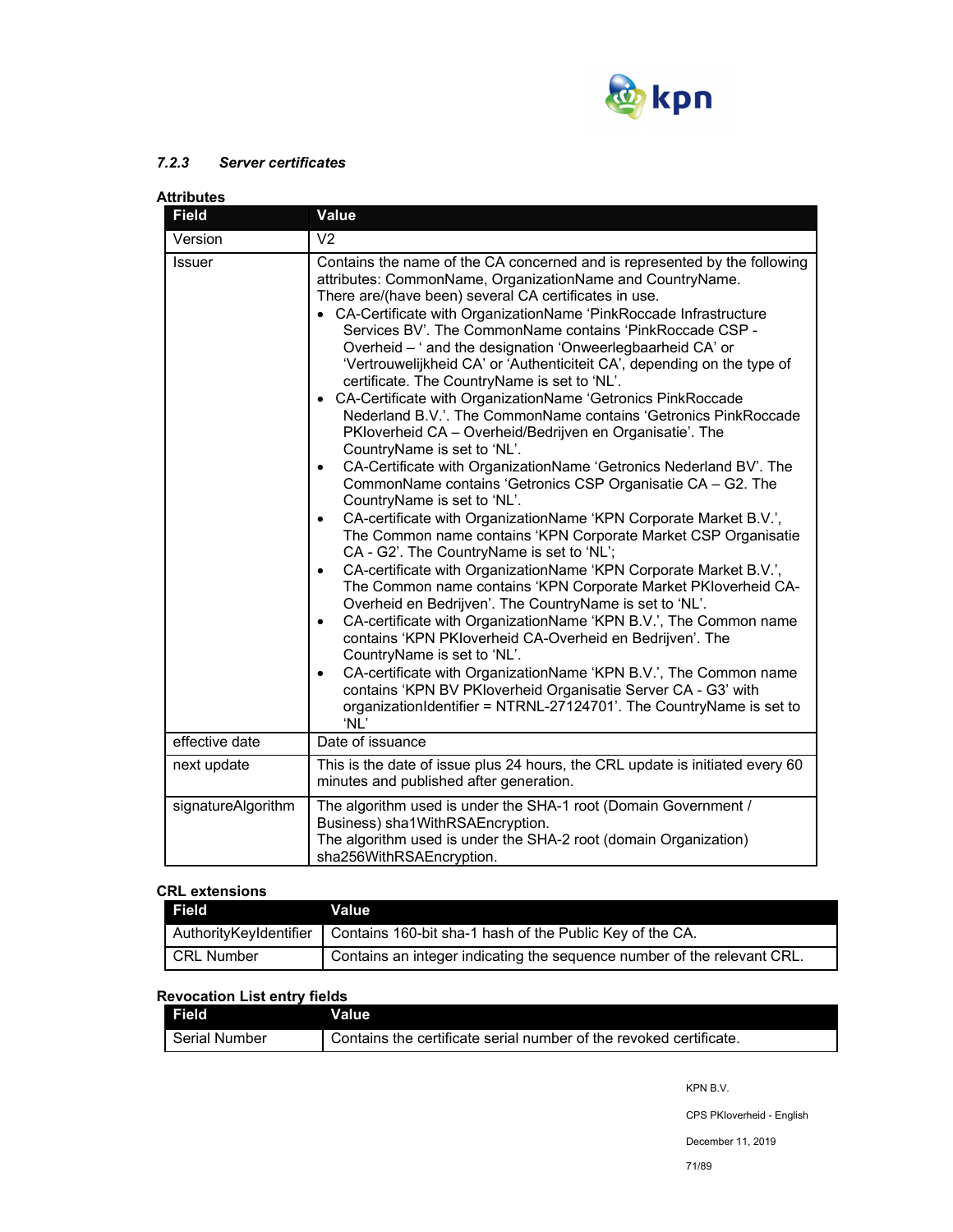

| Jate<br>п<br>. | revocation.<br>contains.<br>time<br>and<br>ΩT<br>-date f |
|----------------|----------------------------------------------------------|
|                |                                                          |

## *7.2.4 CRL Extended Validation Server certificates*

# *Attributes*

| <b>Field</b>       | <b>Value</b>                                                                                                                                                                        |
|--------------------|-------------------------------------------------------------------------------------------------------------------------------------------------------------------------------------|
| Version            | V <sub>2</sub>                                                                                                                                                                      |
| <b>Issuer</b>      | CN = KPN Corporate Market Staat der Nederlanden<br>EV CA O = KPN Corporate Market B.V.<br>$C = NL$<br>As of 1 April 2016:<br>CN = KPN Staat der Nederlanden EV<br>$CA O = KPN B.V.$ |
| effective date     | Date of issuance                                                                                                                                                                    |
| next update        | This is the date of issue plus 24 hours, the CRL update is initiated<br>every 60 minutes and published after generation.                                                            |
| signatureAlgorithm | The algorithm used is under de SHA-2 root (domain<br>Organisatie) sha256WithRSAEncryption.                                                                                          |

# **CRL extensions**

| <b>Field</b> | Value                                                                           |
|--------------|---------------------------------------------------------------------------------|
|              | Authority Keyldentifiel Contains 160-bit sha-1 hash of the Public Key of the CA |
| l CRL Number | Contains an integer indicating the sequence number of the relevant<br>I CRL.    |

## **Revocation List entry fields**

| Field <sup>1</sup>     | Value                                                              |
|------------------------|--------------------------------------------------------------------|
| l Serial Number        | Contains the certificate serial number of the revoked certificate. |
| <b>Revocation Date</b> | Contains date and time of revocation.                              |

## *7.2.5 CRL profile Private Services Server certificates*

## **Attributes**

| <b>Field</b>  | Value                                                                           |
|---------------|---------------------------------------------------------------------------------|
| Version       | V2                                                                              |
| <b>Issuer</b> | $CN = KPN$ PKIoverheid Private Services $CA - G1$<br>$O =$ KPN B.V.<br>$C = NL$ |

KPN B.V.

CPS PKIoverheid - English

December 11, 2019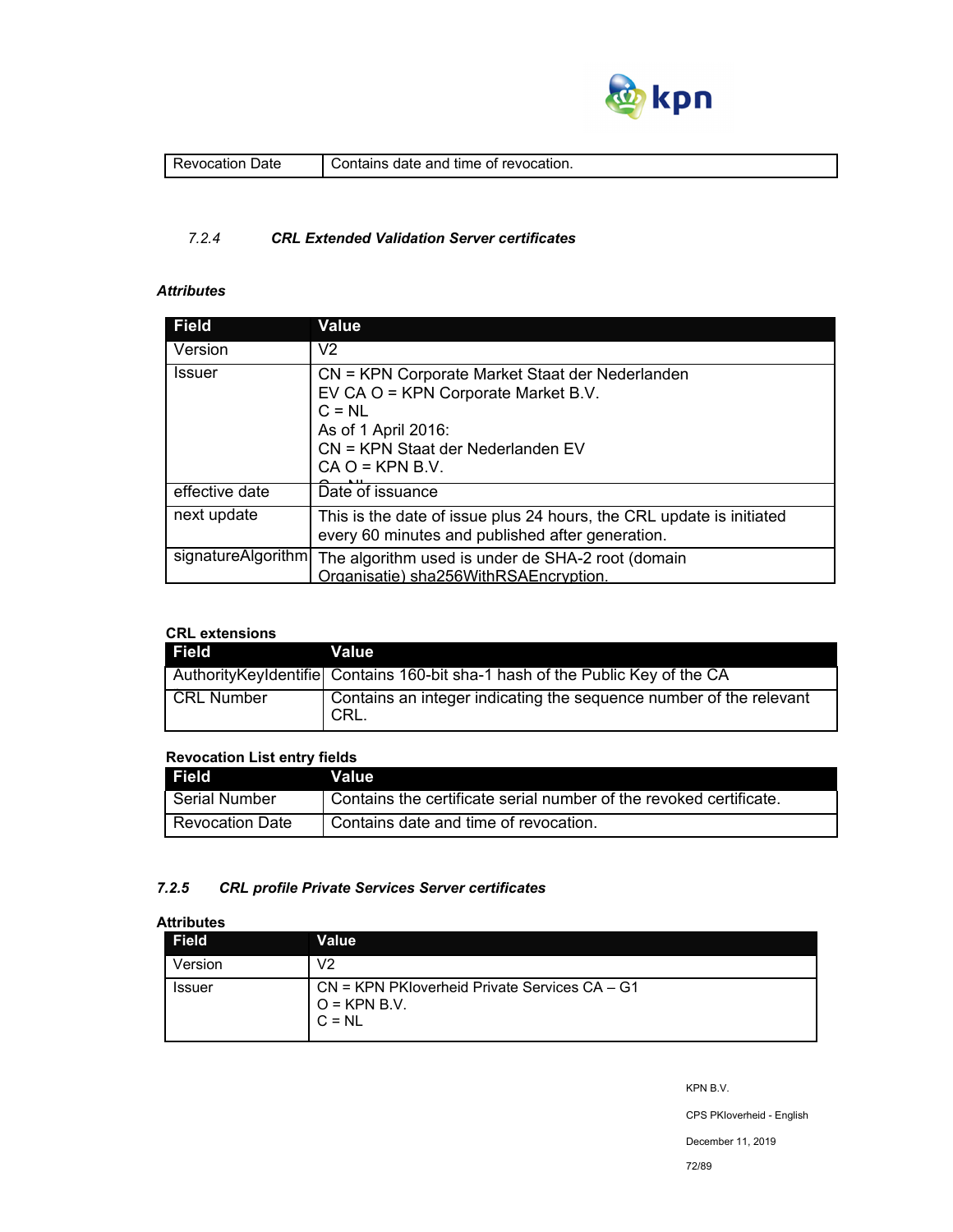

| effective date     | Date of issuance                                                                                                         |
|--------------------|--------------------------------------------------------------------------------------------------------------------------|
| next update        | This is the date of issue plus 24 hours, the CRL update is initiated every 60<br>minutes and published after generation. |
| signatureAlgorithm | The algorithm used is under de SHA-2 root (domain Organisatie)<br>sha256WithRSAEncryption.                               |

## **CRL extensions**

| <b>Field</b>           | Value                                                                   |
|------------------------|-------------------------------------------------------------------------|
| AuthorityKeyIdentifier | Contains 160-bit sha-1 hash of the Public Key of the CA                 |
| l CRL Number           | Contains an integer indicating the sequence number of the relevant CRL. |

### **Revocation List entry fields**

| Field                  | Value                                                              |
|------------------------|--------------------------------------------------------------------|
| Serial Number          | Contains the certificate serial number of the revoked certificate. |
| <b>Revocation Date</b> | Contains date and time of revocation.                              |

# **7.3 OCSP-profiles**

The OCSP Responder conforms to RFC 6960.

## *7.3.1 OCSP-profile Server certificates G3*

| <b>Base Certificate</b> | Value                                                                                                                      |
|-------------------------|----------------------------------------------------------------------------------------------------------------------------|
| Version                 |                                                                                                                            |
| serial number           | SHA1 hash of public key                                                                                                    |
| <b>Issuer DN</b>        | $C = NL$<br>$O=KPN B.V.$<br>OI=NTRNL-27124701<br>CN=KPN BV PKIoverheid Organisatie Server CA - G3                          |
| Subject DN              | $C = NL$<br>$O=KPN B.V.$<br>CN= KPN BV PKloverheid Organisatie Server CA - G3 OCSP n-<br>$(n=1, 2, 3)$ , $(1=$ volgnummer) |
| notBefore               | yymmdd0000002 (Date of Key Ceremony)                                                                                       |
| notAfter                | 2001dd235959Z (3 years)<br>(yymmdd)                                                                                        |
| Public Key Algorithm    | Sha256withRSAEncryption (1 2 840 113549 1 1 11)                                                                            |
| Public Key Length       | 2048                                                                                                                       |

December 11, 2019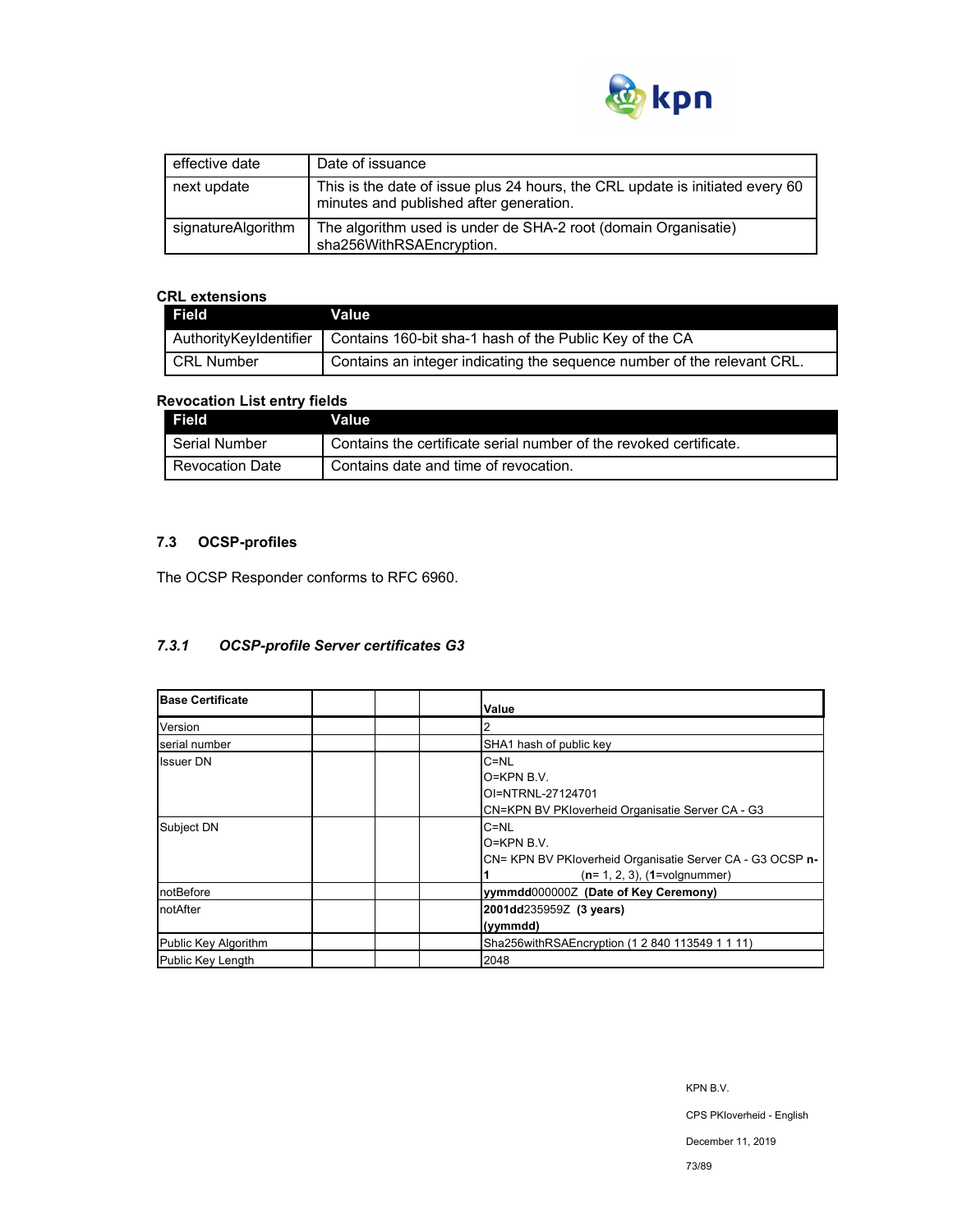

| <b>Standard Extensions</b>   | <b>OID</b>               | Includ<br>e             | <b>Criticality</b> | Value                                                                                                                                |
|------------------------------|--------------------------|-------------------------|--------------------|--------------------------------------------------------------------------------------------------------------------------------------|
| basicConstraints             | {id-ce 19}               | $\overline{\mathsf{x}}$ | <b>TRUE</b>        | n/a                                                                                                                                  |
| cA                           |                          |                         |                    | Clear                                                                                                                                |
| pathLenConstraint            |                          |                         |                    | n/a                                                                                                                                  |
| keyUsage                     | $\{id-ce 15\}$           | $\mathbf{x}$            | <b>TRUE</b>        | n/a                                                                                                                                  |
| digitalSignature             |                          |                         |                    | Set                                                                                                                                  |
| certificatePolicies          | {id-ce 32}               | $\mathbf{x}$            | <b>FALSE</b>       | n/a                                                                                                                                  |
| policyIdentifiers            |                          |                         |                    | 2.16.528.1.1003.1.2.5.6                                                                                                              |
| policyQualifiers             |                          |                         |                    | N/A                                                                                                                                  |
| policyQualifierID            |                          |                         |                    | 1.3.6.1.5.5.7.2.1                                                                                                                    |
| Qualifier                    |                          |                         |                    | https://certificaat.kpn.com/pkioverheid/cps                                                                                          |
| policyQualifiers             |                          |                         |                    | N/A                                                                                                                                  |
| policyQualifierID            |                          |                         |                    | 1.3.6.1.5.5.7.2.2                                                                                                                    |
| Qualifier                    |                          |                         |                    | Op dit certificaat is de PKIoverheid CPS van KPN van<br>toepassing. (eng = This certificate is subject to KPN's<br>PKloverheid CPS.) |
| SubjectKeyIdentifier         | $\{id-ce 14\}$           | Ιx                      | <b>FALSE</b>       | n/a                                                                                                                                  |
| Keyldentifier                |                          |                         |                    | Method-1                                                                                                                             |
| AuthorityKeyIdentifier       | $\{id-ce 35\}$           | $\mathbf{x}$            | <b>FALSE</b>       | n/a                                                                                                                                  |
| Keyldentifier                |                          |                         |                    | Hash of public key of Issuing CA                                                                                                     |
| <b>CrIDistributionPoints</b> | $\{id$ -ce 31}           | $\mathbf{x}$            | <b>FALSE</b>       | n/a                                                                                                                                  |
| <b>DistributionPoint</b>     |                          |                         |                    | n/a                                                                                                                                  |
| Full Name (URI)              |                          |                         |                    | http://crl.managedpki.com/KPNBVPKloverheidOrganisatiePersoo                                                                          |
|                              |                          |                         |                    | nCAG3/LatestCRL.crl                                                                                                                  |
| extendedKeyUsage             | {id-ce 37 } x            |                         | <b>TRUE</b>        | n/a                                                                                                                                  |
| Key Purpose                  |                          |                         |                    | 1.3.6.1.5.5.7.3.9                                                                                                                    |
| <b>Private Extensions</b>    | <b>OID</b>               | Includ<br>е             | <b>Criticality</b> | Value                                                                                                                                |
| id-pkix-ocsp-nocheck         | 1.3.6.1.5.5<br>.7.48.1.5 | $\mathsf{R}$            | <b>FALSE</b>       | 05 00 (Null)                                                                                                                         |

KPN B.V.

December 11, 2019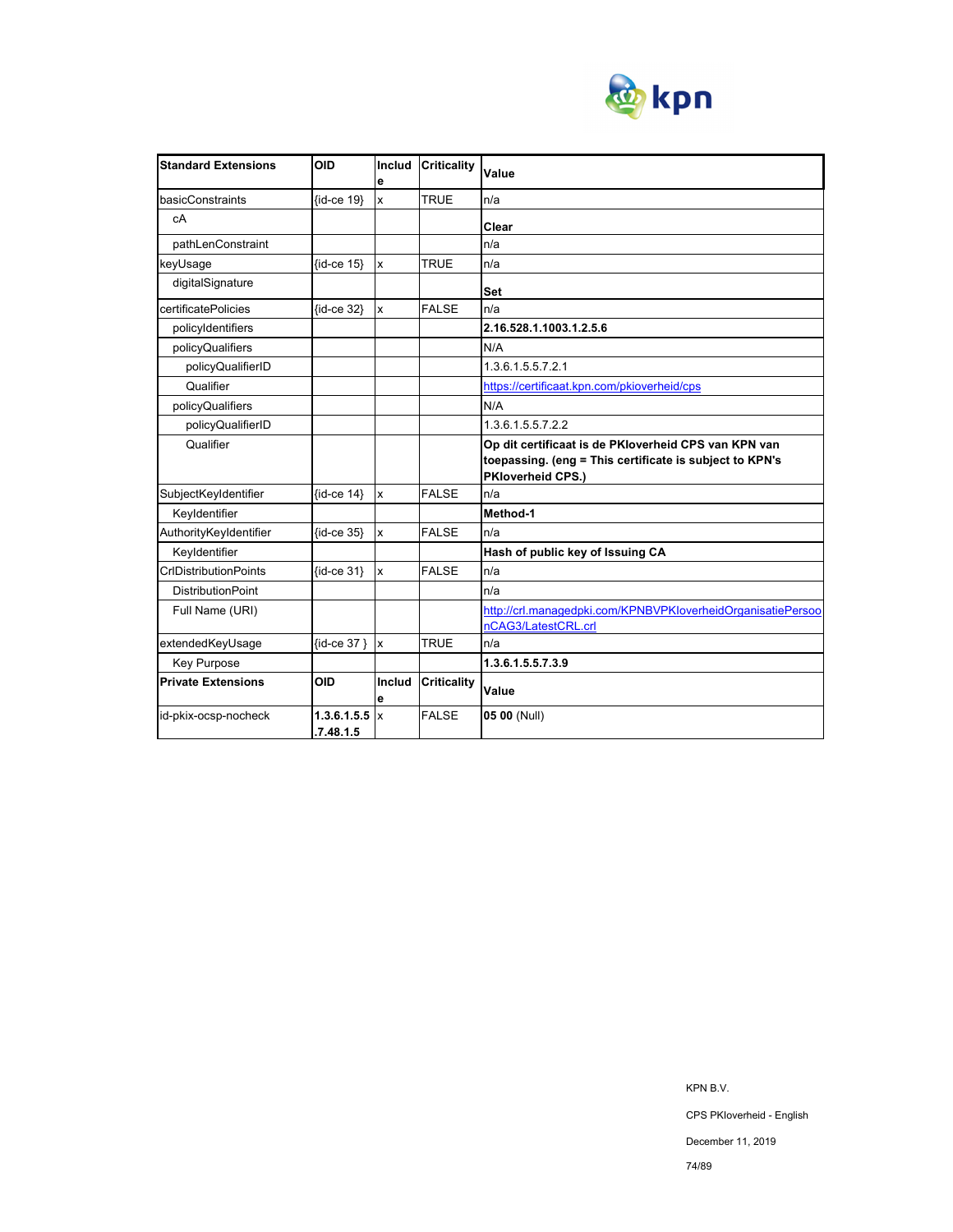

## **8 Compliance Audit and Other Assessment**

Since November 1, 2002, KPN B. V. (one of its predecessors) has been certified by KPMG Certification b. v. against the' TTP. NL Scheme for management system certification of Trust Service Providers issuing Qualified Certificates for Electronic Signatures, Public Key Certificates, Website Certificates and / or Time-stamp tokens' against ETSI TS 101 456 and thus fulfilled the requirements of the dutch law for Electronic Signatures. The ETSI TS 101 456 Certificate was extended on the same date in the years 2005,2008,2011 and 2014 by the certification body BSI Management Systems.

Since 2014, KPN has also been certified against ETSI TS 102 042.

Among other things, the Scheme specifies the frequency with which the audit is carried out, the requirements that the certifying body must meet and how non-conformities are dealt with. A certifying body must be accredited by the Accreditation Board before it can certify.

#### **eIDAS**

On July 1, 2016, the European Regulation (REGULATION (EU) No 910/2014 OF THE EUROPEAN PARLIAMENT AND OF THE COUNCIL of 23 July 2014 on electronic identification and trust services for electronic transactions in the internal market and repealing Directive 1999/93/EC) entered into force.

This decree replaces the Dutch Electronic Signature Act.

Because this regulation sets out the requirements regarding the frequency of the audit and accreditation, the afore mentioned TTP. NL Scheme lapses on that date.

In February 2016, the previous ETSI certifications ETSI TS 101 456 and ETSI TS 102 042 were also replaced by ETSI certifications ETSI EN 319 411-2 and ETSI EN 319 411-1 respectively. KPN also complies with the relevant parts of the PKI government's Programme of Requirements as stated in the Programme of Requirements (see https://www.logius.nl/english/pkioverheid ). This can be demonstrated by means of an audit report issued by BSI Management Systems b. v, A copy of the ETSI EN 319 411-2 and ETSI TS 102 042 certificate can be found on the KPN site (see Electronic Storage Site). The audit reports drawn up by the auditors concerned are secret from a security point of view. They are not made available to third parties and can only be viewed on request and under strict confidentiality.

With effect from 10 March 2017, the Netherlands Radiocommunications Agency (hereinafter AT) has been designated as statutory supervisor of the eIDAS ordinance. KPN is registered as a Trust Service Provider (TSP) with the Netherlands Radiocommunications Agency, as a certified publisher of Qualified Certificates to the public.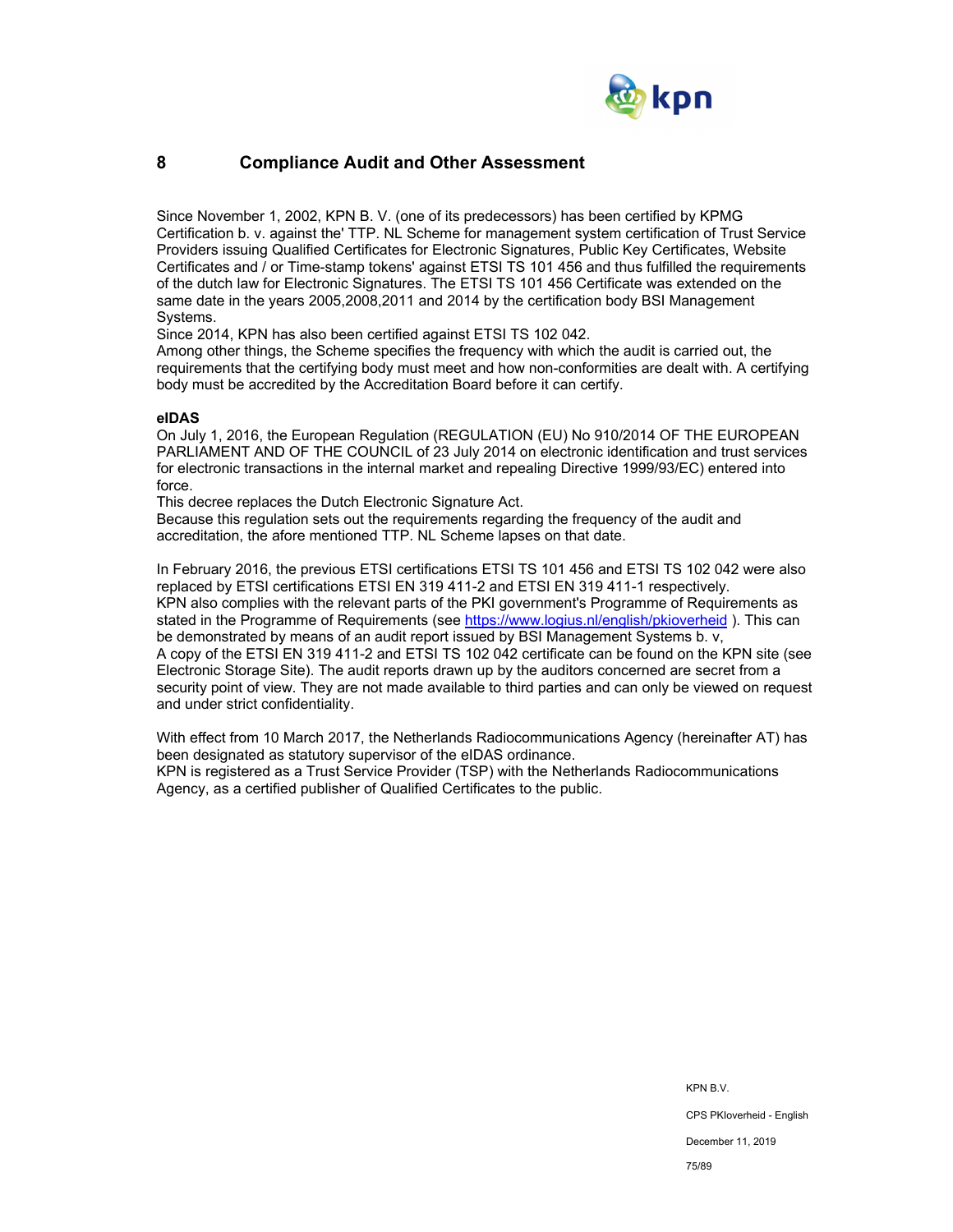

## **9 Other Business and Legal Matters**

KPN is the ultimately responsible Trust Service Provider. KPN is also responsible for those parts that are outsourced to other organizations.

KPN has outsourced the identification of certificate holders and certificate managers to AMP B. V.

## **9.1 Fees**

No further stipulations.

## **9.2 Financial Responsibility**

KPN has put in place adequate arrangements, including insurance, to cover liabilities related to the provision of the service in question. In addition, KPN has the financial stability and resources necessary for sound business operations.

## **9.3 Confidentiality of Business Information**

The financial statements of KPN B.V. are integrated in the financial statements of Koninklijke KPN N.V. As a publicly listed company, it is the Royal KPN N.V. not allowed to provide financial data outside the regular reports and official channels.

## *9.3.1 Listing of information considered confidential*

The following shall be regarded as confidential, inter alia:

- agreements with, inter alia, Subscriber' s;
- Internal procedures for handling and processing Subscription, Certificate applications and revocation requests;
- data on systems and infrastructures;
- PIN, PUK and revocation codes;
- Internal security procedures and measures;
- audit reports;
- Private keys.

For personal data, see 9.4.2 Confidential personal data.

## *9.3.2 List of information considered as non-confidential*

No further stipulations.

## *9.3.3 Responsibility not to provide data*

KPN has formulated a policy for all information relating to security issues (see, for example, 9.3.1.). This policy states, among other things, that this information is confidential and is only made available based on the need-to-know principle. This also means that, in principle, this information is only made

KPN B.V.

CPS PKIoverheid - English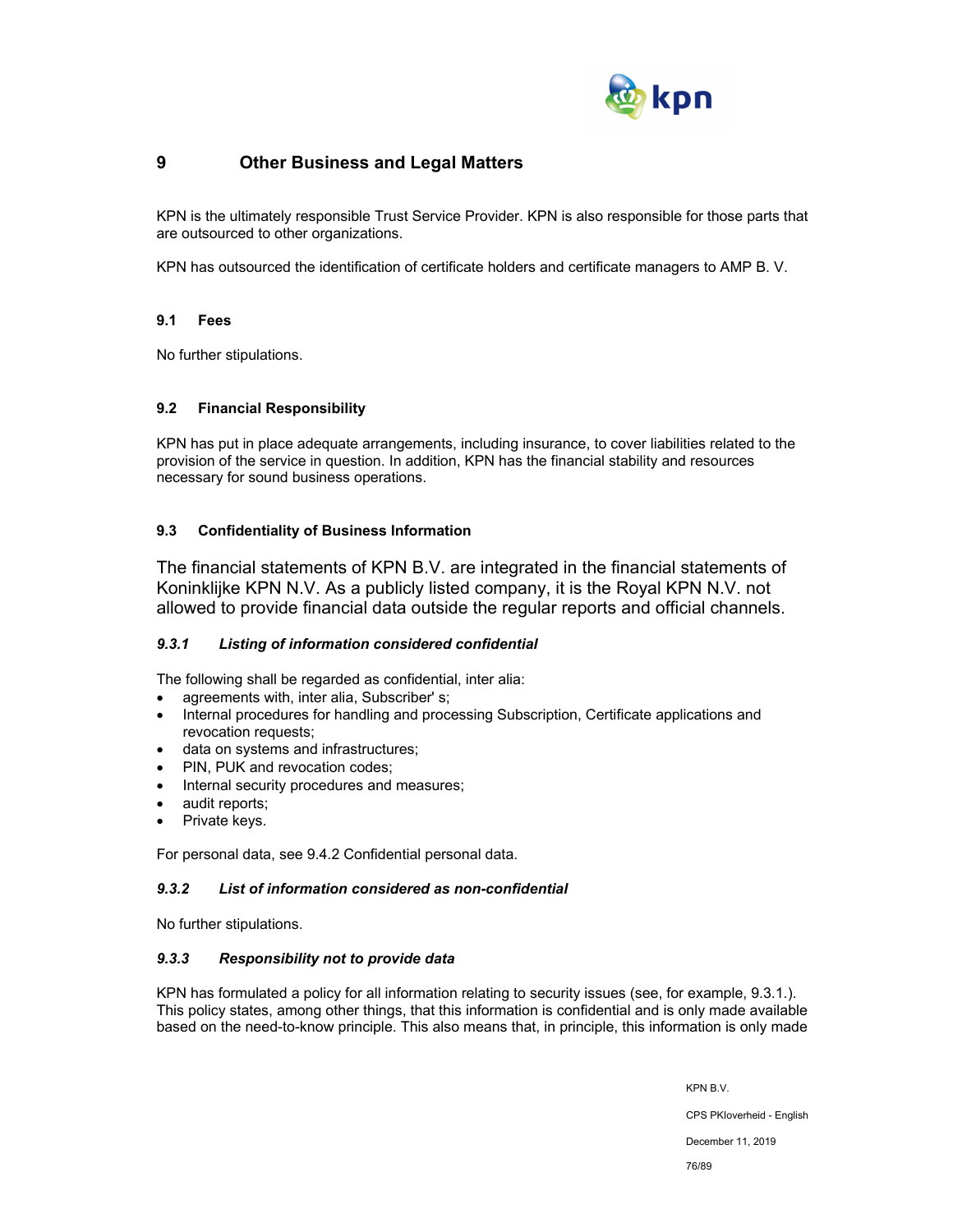

available for inspection to third parties within the KPN building, but only to the extent that there is a clear need for this (for example an audit) and always under strict confidentiality.

#### **9.4 Privacy of Personal Information**

KPN complies with the requirements of the Wbp (dutch: Act on Privacy). KPN has registered with the Dutch Data Protection Authority (College Bescherming Persoonsgegevens) as being responsible for processing personal data for the purpose of certification services.

#### *9.4.1 Privacy Statement*

KPN has formulated a privacy statement for, among other things, its certification services. The statement describes how KPN deals with personal data. The privacy statement is made available via KPN's website (see Repository).

#### *9.4.2 Confidential personal data*

The following personal data are considered confidential and will not be provided to third parties:

- Subscriber details;
- certificate application details and certificate application treatment details;
- certificate application processing data;
- certificate revocation details;
- notifications of circumstances which may lead to revocation;

#### *9.4.3 Non-confidential data*

The published data of certificates is publicly available. The information that is made available in respect of published and revoked certificates is limited to the limits set out in Chapter 7 ' Certificate, CRL and OCSP profiles' of this CPS

Information on revocation of certificates is available through the CRL. This information provided only concerns the certificate number, the moment of revocation and status (valid/revoked) of the certificate.

#### *9.4.4 Responsibility to protect Private Keys*

KPN is responsible for protecting private CA keys.

The responsibility for protecting the Private Key of the Certificate Holder and thus for the QSCD/SUD on which it is stored lies up to and including transfer of the QSCD/SUD with KPN and after transfer with the Certificate Holder/Certificate Manager. As a result, the responsibility for protecting the PIN and PUK codes that secure the smart card also lies with KPN up to and including the transfer of the PIN mail with KPN and after transfer with the Certificate Holder/Certificate Manager.

The Subscriber creates the key pair for which he requests a server certificate. The Subscriber is responsible for creating and storing the relevant Private Key in his or her Safe Environment, the Subscriber is also responsible for the Safe Environment itself.

In the case of the mobile certificate, no private key transfer will take place. This private key is stored on the HSM in the secure environment of KPN. The responsibility for the protection of the PUK code lies with KPN until the transfer of the PIN mailer. After that, the certificate holder is responsible for setting up a PIN code and securing it.

KPN B.V.

CPS PKIoverheid - English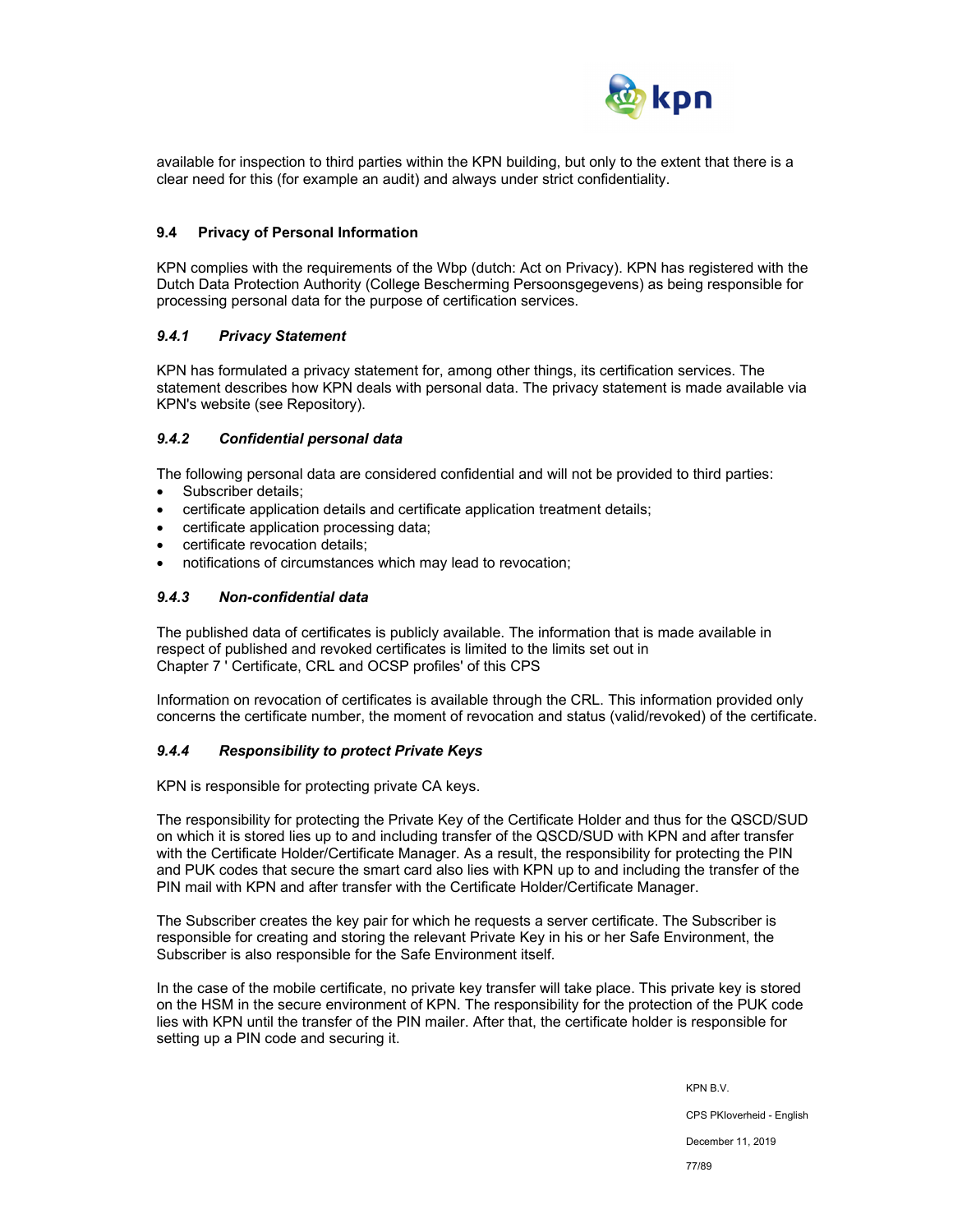

## *9.4.5 Notification of use and consent to the use of personal data*

The Certificate Holder, the Certificate Manager and Subscriber grant permission for publication of certificate data by consent to the Special Terms and Conditions. The completion of an application procedure by the Certificate Holder is considered by KPN as permission for the publication of the data in the Certificate.

#### *9.4.6 Provision of information as a result of a legally valid summons*

KPN does not provide confidential data to investigating officers, except insofar as Dutch legislation and regulations require KPN to do so and only upon presentation of a legally valid summons.

## *9.4.7 Provision of private law evidence*

The Certificate and the information supplied with the Certificate Application shall continue to be stored for a further period specified to the Subscriber and/or Certificate Holder and insofar as necessary to provide proof of certification in the legal process. Confidential data will only be provided to parties other than the Subscriber and the Certificate Holder for the purpose of evidence, with the prior written consent of the Subscriber or the Certificate Holder.

## *9.4.8 Provision of information at the request of the owner*

KPN will provide the Subscriber and/or Certificate Manager or Certificate Holder with the personal data concerning him/her, upon request. Upon request, KPN provides the Subscriber with personal data of a Certificate Manager or Certificate Holder who has received a Certificate on behalf of the Subscriber.

KPN is entitled to charge an appropriate fee for each provision.

## *9.4.9 Disclosure of information with respect to revocation of a certificate*

Information on revocation of Certificates is available through the CRL. The information given there only concerns the Certificate number and the moment of revocation.

#### *9.4.10 Other circumstances which may lead to the provision of information*

No further Stipulations.

## **9.5 Intellectual property rights**

The intellectual property rights of this CPS are vested in KPN.

Property rights relating to the Certificate, QSCD and SUD shall also remain vested in KPN and its licensors after issuance, including intellectual property rights. The same applies to documentation provided by KPN's services, including this CPS.

## **9.6 Obligations and Warranties**

In the Special Terms and Conditions, the manner in which KPN and the parties involved must deal with obligations and guarantees is set out.

> KPN B.V. CPS PKIoverheid - English December 11, 2019 78/89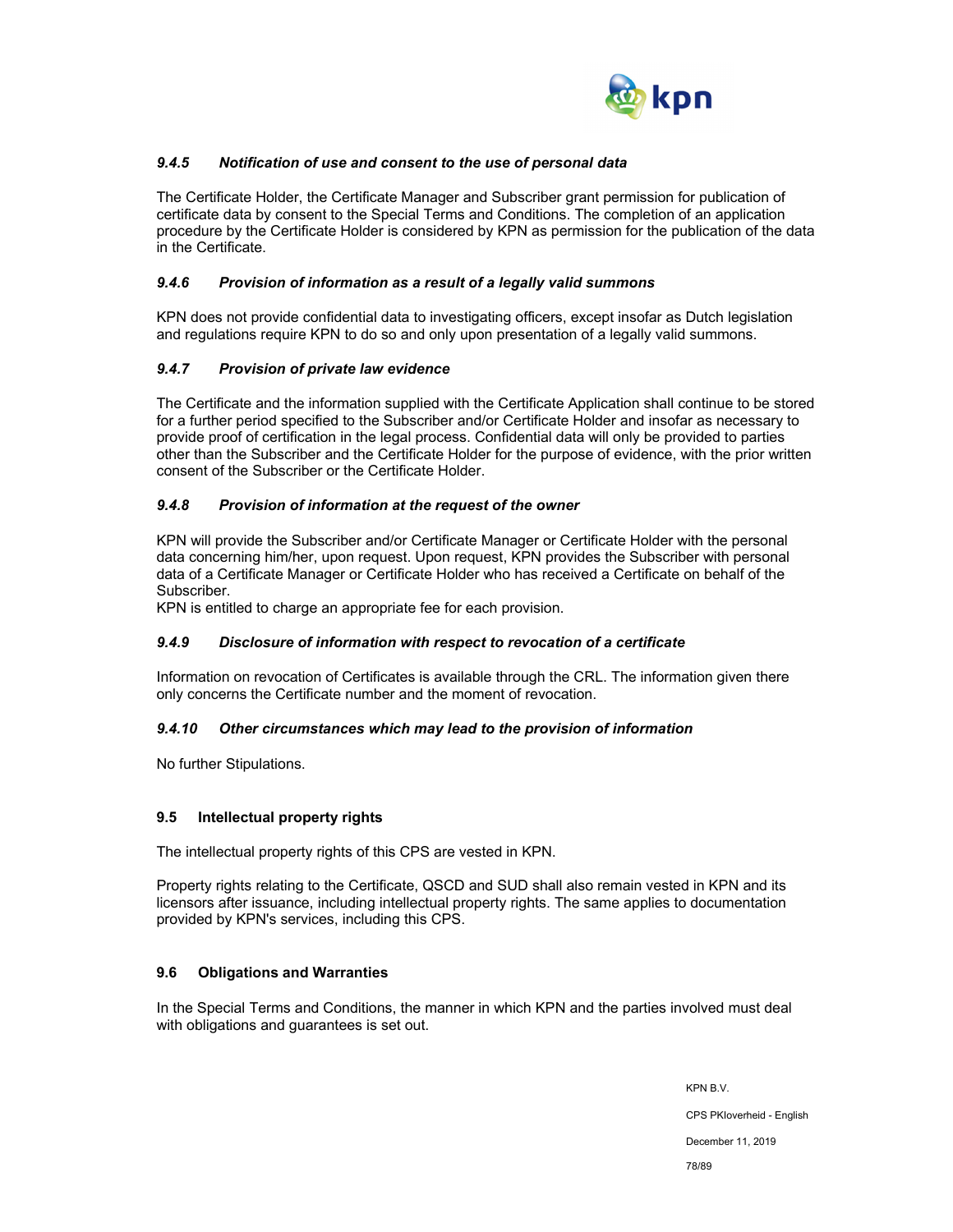

### **9.7 Restrictions on warranties**

In the Special Terms and Conditions, the manner in which KPN and the parties involved must deal with the restrictions in guarantees is included.Limitations of Liability

#### *9.7.1 Liability of KPN*

KPN accepts liability for PKIoverheid Certificates as set out in the Special Terms and Conditions.

#### *9.7.2 Limitations of Liability to the relying Party*

KPN's liability to Relying Parties is limited in the manner described in the Special Terms and Conditions.

#### **9.8 Indemnities**

No further stipulations.

#### **9.9 Term and Termination**

The special conditions include the manner in which KPN deals with termination.

#### **9.10 Individual notices and communications with participants**

KPN communicates with stakeholders in various ways. This is done verbally (telephone), mainly through the employees of the Validation department who, among other things, process and handle the Certificate applications. This department can be reached by calling +31 (0)88 661 05 00.

Communication also takes place in writing via this CPS and for example the certificate application forms used, all of which are accompanied by a detailed explanation. There is also the possibility of raising questions or other matters via e-mail address pkivalidation@kpn.com

The listed documents and many other information are available in the Electronic Storage.

## **9.11 Amendments**

#### *9.11.1 Amendment procedure*

KPN has the right to amend or supplement the CPS. The operation of the current CPS is assessed at least annually by KPN's PMA. Subscribers, Certificate Holders, Certificate Managers and Confidential Parties may comment on the content of the CPS and submit it to KPN's PMA (pkisupport@kpn.com). If, based on this, it is determined that changes to the CPS are necessary, the PMA will implement these changes in accordance with the change management process set up for this purpose.

Amendments to the CPS are approved by KPN's PMA. Changes of an editorial nature or obvious clerical and/or spelling errors can enter into force without prior notice and are recognizable by

> KPN B.V. CPS PKIoverheid - English December 11, 2019 79/89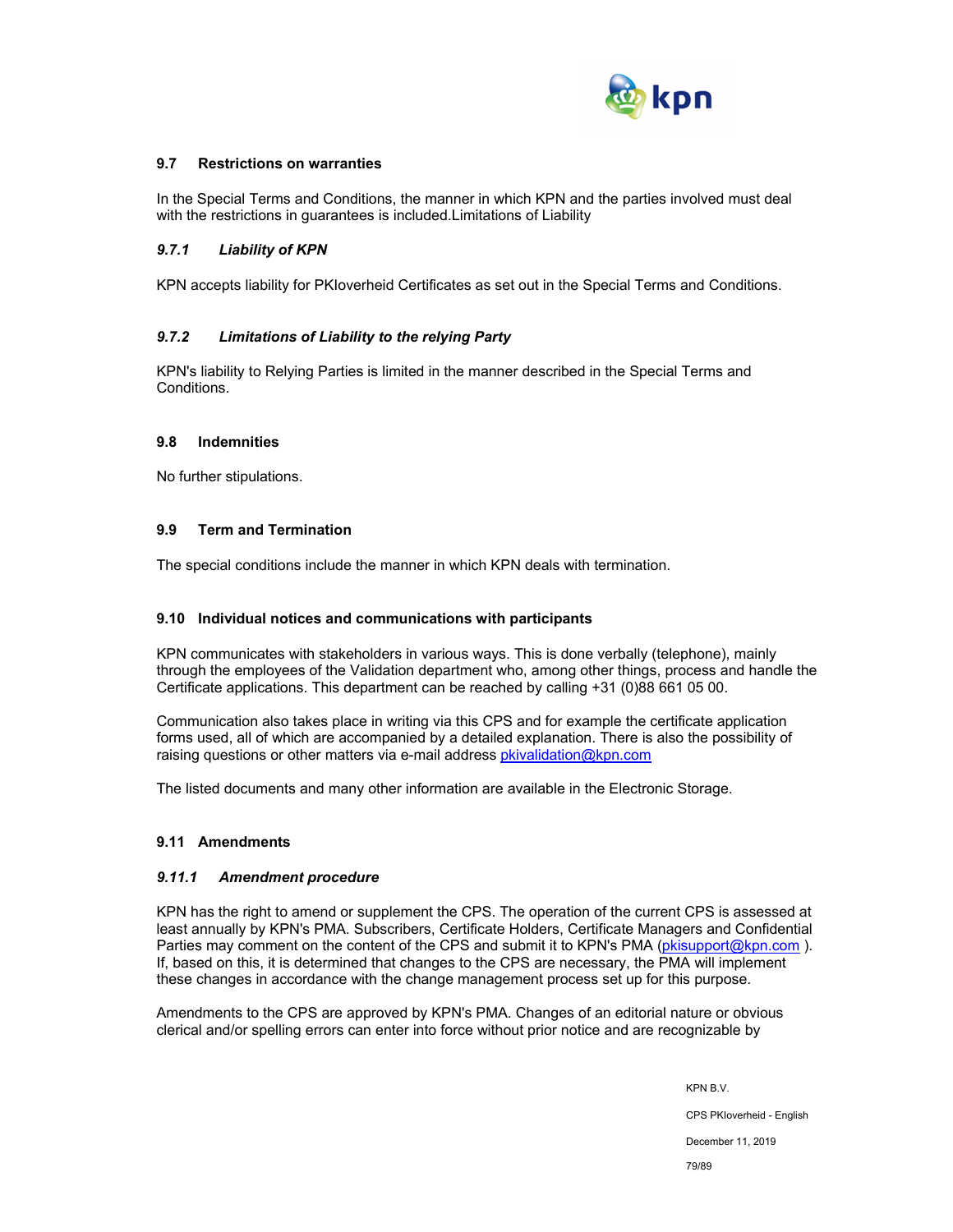

increasing the version number by 0.1 (1.1 > 1.2). In the event of major changes, a new version will be produced, recognizable by increasing the version number by 1 (1.0  $>$  2.0).

#### *9.11.2 Notification of amendments*

Amendments to the CPS are announced on KPN's website (see Electronic Storage Recordings). This is done two weeks before the CPS's starting date of validity. This starting date of validity is stated on the cover page of this CPS.

#### **9.12 Dispute Resolution Procedures**

Complaints are dealt with by means of a Complaint procedure. These complaints can be reported by telephone and by e-mail to the Service Desk. A web form is available on the website for this purpose, which can be used to submit a complaint, among other things. https://certificaat.kpn.com/support/

Telephone: 088-6610621 (working days from 9:00 to 17:00 E-mail: Servicedesk.sbr@KPN.com

KPN makes every effort to provide you with the best possible service. However, it is possible that you are not satisfied with our services. In that case, there is a possibility to appeal about the handling of your complaint. You can reach this procedure via : https://www.kpn.com/zakelijk/service/klachtindienen-over-kpn-zakelijk.htm

#### **9.13 Governing Law**

The eIDAS regulation governs KPN's certification services within the PKIoverheid, insofar as it concerns the Qualified Certificates (non-repudiation).

KPN's services are also governed exclusively by Dutch law.

#### **9.14 Compliance with Applicable Law**

No further stipulations

#### **9.15 Miscellaneous Provisions**

No further stipulations

#### **9.16 Other Provisions**

No further stipulations

KPN B.V. CPS PKIoverheid - English December 11, 2019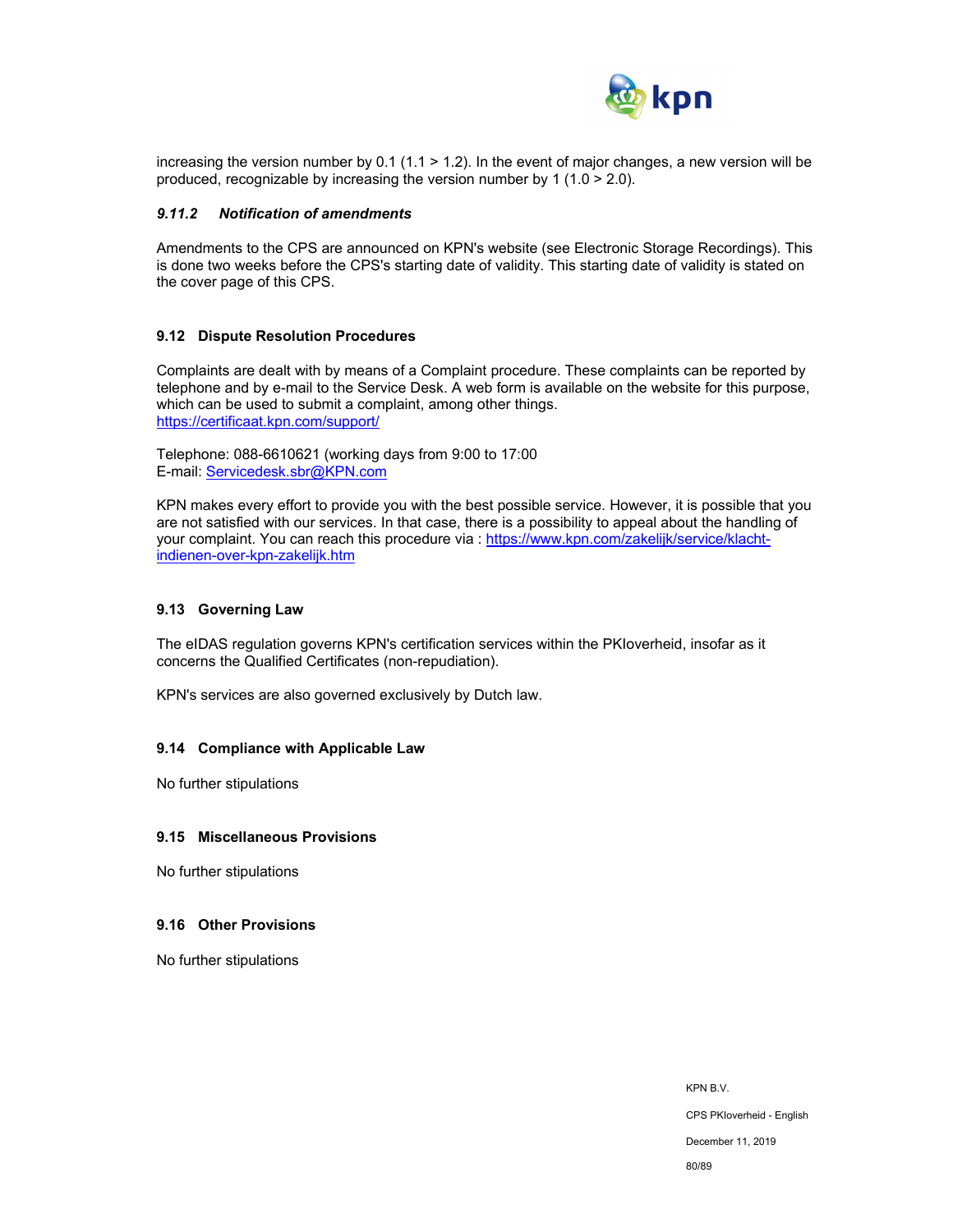

## **Appendix 1 Definitions**

**Advanced Electronic Signature**: an Electronic Signature that meets the following requirements:

(a) it is uniquely linked to the signatory;

(b) it makes it possible to identify the signatory;

(c) it is established by means which the signatory can maintain under his sole control;

(d) it shall be linked to the electronic file to which it relates in such a way that any subsequent alteration of the data can be detected.

**Applicant**: a natural person (Recognized Profession Certificates) or legal entity (Organisation-linked Certificates) who submits a Certificate Application for the issuance of a Certificate to KPN. The Applicant does not have to be the same party as the Subscriber or the Certificate Holder, but is one of both.

**Asymmetric Key Pair**: a Public Key and Private Key within the public key cryptography that are mathematically connected in such a way that the Public Key and the Private Key are each other's counterparts. If one key is used to encrypt, the other key must be used to decrypt and vice versa.

**Authentication**: (1) Checking an identity prior to transmission of information; (2) verifying the accuracy of a message or sender.

**Authenticity certificate**: Certificate certifying the Public Key of the key pair used for identification and authentication services.

**Authorised representative:** A natural person authorised to represent an organisation. The power of representation may derive from the law or from a power of attorney. There may also be several natural persons, e. g. a board of an association, who are authorised to represent an organisation.

**CA Certificate:** a Certificate of a Certification Authority.

**CA Key**: the key pair, Private and Public Key of a Certification Authority.

**Certificate**: the Public Key of an End User, together with additional information. A Certificate is enciphered with the Private Key of the Certification Authority that issued the Public Key, making the Certificate unalterable.

Certificates can be grouped in different ways. Firstly, there is the distinction between Organizational Certificates and Professional Certificates. Certificates for Organisation-linked Certificates are requested by an organisational entity, which is a Subscriber at KPN, for a Certificate Holder who is part of or has a relationship with that organisational entity. The Certificate Holder shall use the Certificate on behalf of the organisation.

For Professional Certificates, they are applied for by a practitioner of a Recognised Appeal, who in that capacity is a Subscriber himself or herself, but at the same time also a Certificate Holder. The Certificate Holder shall use the Certificate on account of his profession.

The Organisation-specific Certificates are subdivided into Personal Certificates and Services Certificates. The Services Certificates can in turn be divided into Group and Server Certificates.

**Certificate Application**: the request submitted by an Applicant for the issue of a Certificate by KPN.

**Certificate Administrator**: (Certificate Manager) a natural person who is authorized to apply for, install, manage and/or revoke a Server Certificate or Group Certificate on behalf of the Subscriber and for the benefit of the Certificate Holder. The certificate administrator carries out actions that the certificate holder himself is not capable of doing.

> KPN B.V. CPS PKIoverheid - English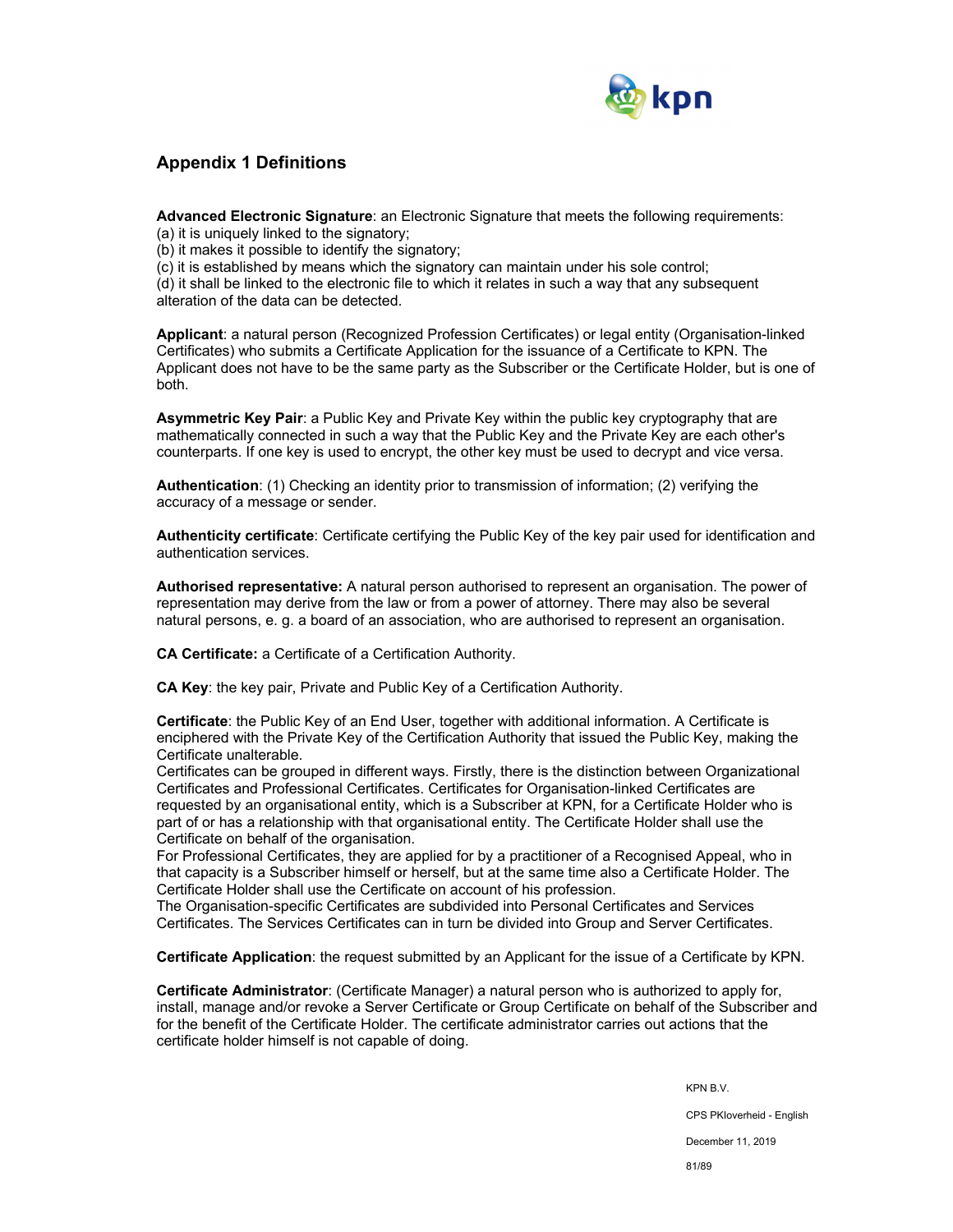

**Certificate Holder**: an entity that is identified in a Certificate as the holder of the Private Key belonging to the Public Key given in the Certificate.

In principle, there are two types of Certificate Holders: the organisation-specific Certificate Holder and the professionally related Certificate Holder. The organisation-specific Certificate Holder is part of an organisational entity in which the organisational entity is the Subscriber who applies for Certificates for the Certificate Holder and in which the Certificate Holder may use these Certificates on behalf of the Subscriber. The professional certificate holder is a practitioner of a recognized profession, who in that capacity becomes a Subscriber at KPN and applies for Certificates for himself. In the case of the professional Certificates, the Subscriber is the Certificate Holder, the Subscriber and the Certificate Holder are the same person.

**Certificate Profile**: a description of the content of a Certificate. Each type of Certificate (signature, confidentiality, etc.) has its own interpretation and thus its own description - in which there are, for example, agreements on naming and the like.

**Certificate Policy** (CP): a named set of rules indicating the applicability of a Certificate for a particular community and/or application class with common security requirements. Using a CP, Subscribers and Confidential Parties can determine how much confidence they can place in the relationship between the Public Key and the identity of the Public Key holder. The applicable CP's are included in the PKIoverheid Programme of Requirements (PoR). This concerns the part 3a Certificate Policy - Domain Government/Businesses and Organisation and the part 3b Certificate Policy - Services, appendix to CP Domain Government/Businesses and Organisation.

**Certificate Revocation List**: (CRL): a publicly accessible and consultable list of revoked Certificates, signed and made available by the issuing TSP

**Certification Authority** (CA): an organisation that generates and revokes Certificates. The functioning as CA is a partial activity carried out under the responsibility of the TSP. In this respect, KPN therefore both operates as a CA and a TSP (CSP)

**Certification services**: the issuing, management and revocation of Certificates by Trust Service Providers.

**Certification Practice Statement** (CPS): a document describing the procedures followed and measures taken by a CSP in relation to all aspects of the service provision. The CPS describes how the CSP(TSP) meets the requirements as stated in the applicable CP.

**Certification Practice Statement PKIoverheid** (CPS PKIoverheid: the CPS in question, as applicable to the issue by KPN of PKIoverheid Certificates and their use.

**Certification Service Provider**: a natural or legal person whose function is to provide and manage Certificates and key information, including the associated media (QSCD, SUD). The Certification Service Provider also has the final responsibility for providing the Certification Services, whether it carries out the actual activities itself or subcontracts them to others.

**Confidentiality certificate**: Certificate certifying the Public Key of the key pair used for confidentiality services.

#### **Country code TopLevelDomain** (ccTLD) code

The ccTLD (country code Top Level Domain) is the domain name extension for a country or independent territory. A ccTLD consists of the 2-letter country code defined according to the ISO 3166-1 standard. For instance: .nl .be .de.

KPN B.V.

CPS PKIoverheid - English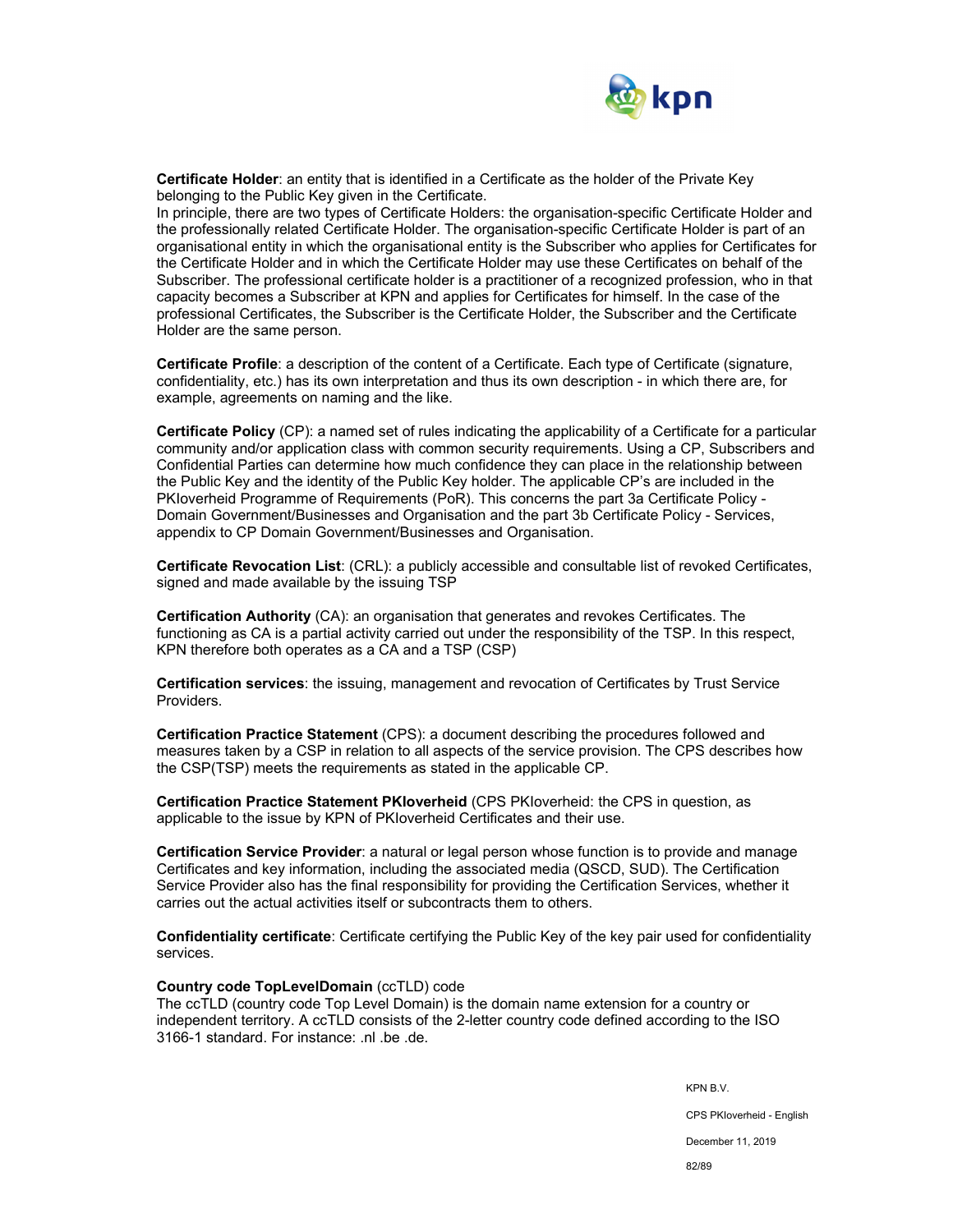

**Data for the creation of Electronic Signatures**: see Signature Creation Data.

**Data for verifying an Electronic Signature**: see Signature Verification Data.

**Digital Signature**: see Advanced Electronic Signature.

**Directory Service**: a service from (or with the cooperation of) a CSP that makes Certificates issued by the CA available and accessible online for the benefit of consulting or trusting parties.

**End User**: a natural or legal person who performs one or more of the following roles within the PKIoverheid: Subscriber, Certificate Holder or Confidential Party. In view of the limited distinctive character of this term, it is not used in the CPS, except in so far as it concerns the prescribed structure of the document (i.e. headings, etc.).

**Electronic Signature**: electronic data that are attached to or logically associated with other electronic data and are used as a means of authentication. The Electronic Signature is used to ensure that electronic correspondence and transactions can compete on two important points with the timehonoured "signature on paper". By placing an Electronic Signature, it is certain that someone who claims to have signed a document has actually done so.

**Electronic Storage**: location where relevant information regarding KPN's services can be found. See: https://certificaat.kpn.com/support/downloads/

**Escrow (Key-Escrow**): A method to generate a copy of the Private Key for the purpose of access to encrypted data by authorised parties during the issuance of a Certificate and its secure storage.

#### **Fully Qualified Domain Name (FQDN)**

A Fully Qualified Domain Name (FQDN) as defined by PKIoverheid is a full name registered in the Internet Domain Name System (DNS) with which a server on the Internet is unique to identify and address. With this definition, an FQDN includes all DNS nodes up to and including the name of the relevant Top-Level Domain (TLD) and an FQDN is registered in the Internet DNS under a DNS Resource Record (RR) of type' IN A' and/or' IN AAAA' and/or' IN CNAME'.

Examples of FQDNs are www.logius.nl webmail. com. nl local. logius. nl server1. local. local. logius. nl Logius. nl (subject to registration under a DNS RR of type' IN A' and/or' IN AAAA' and/or' IN CNAME').

**Generic TopLevelDomain (gTLD**):The gTLD is a generic top-level domain (generic Top Level Domain), a domain name extension that does not belong to a particular country and that can be registered in principle by anyone anywhere in the world.

**Government:** Within the context of PKIoverheid, government is/are considered to be government or government organisations:

- all of the national government, the provinces, the municipalities, the partnerships based on the Act on Common Regulations and the Water Boards;
- implementing organisations and services such as inspections, benefits and expenditure services and police services;
- Judiciary;
- independent administrative bodies as listed in the ZBO register

KPN B.V. CPS PKIoverheid - English December 11, 2019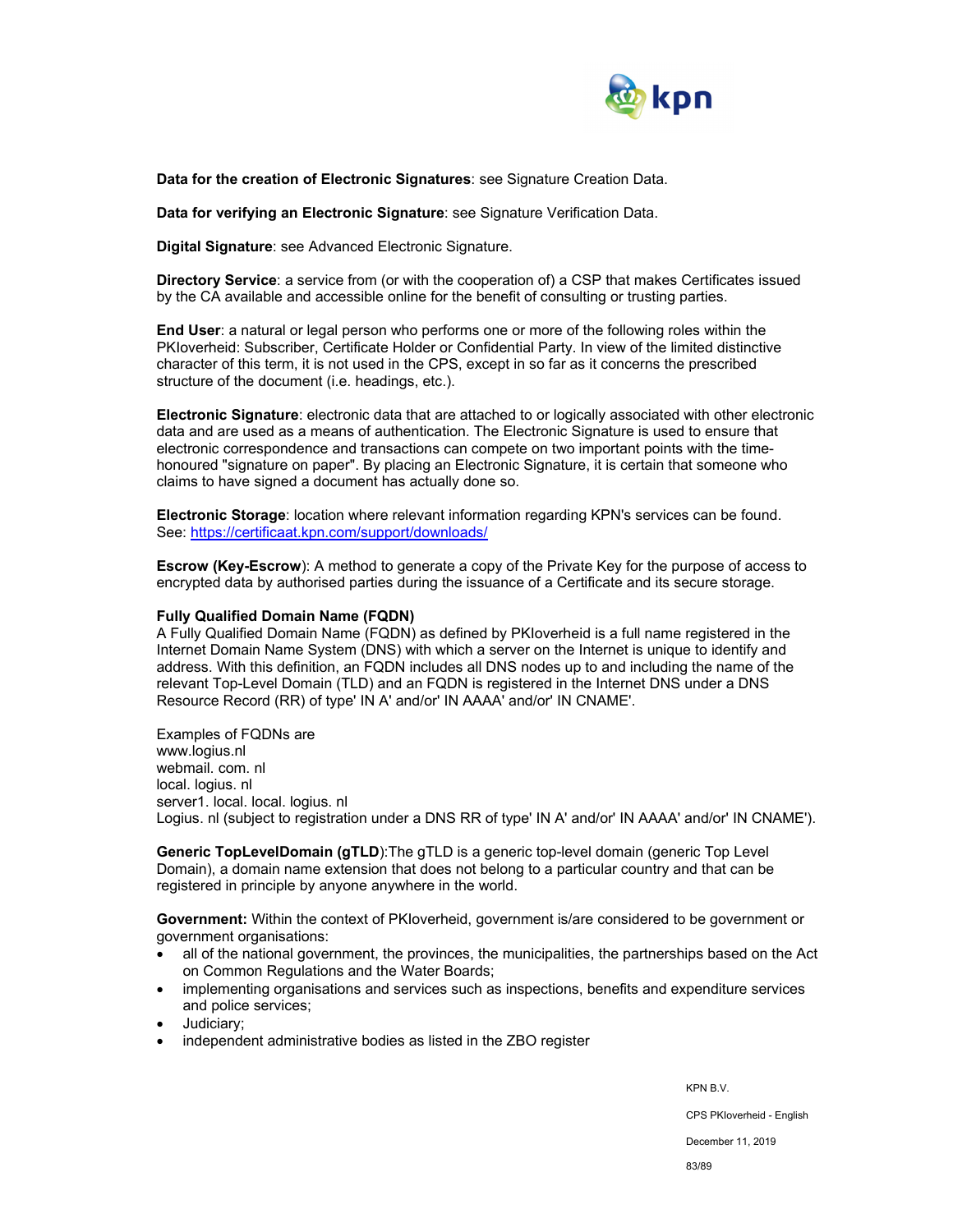

**GovernmentCA**: a CA that is the RootCA within the hierarchy of the PKI government. In a technical sense, it is the central point of trust within the hierarchy and is controlled by the Government Policy Authority.

**Government Identification Numbe**r (dutch: OverheidsIdentificatieNr OIN): Identification number from the Digikoppeling Service Register. This is a register for government organisations. If governmental organizations want to participate in Digikoppeling, a government facility for improving electronic communication between governmental organizations, they must, when applying for a Server Certificate, prove their existence with an extract from the Digikoppeling Service Register and the OIN is included in their Server Certificate.

**Government Policy Authority**: the highest policy-making authority within the hierarchy of the PKI government that controls the Government-CCA.

**Group Certificate**: a combination of two Non-Qualified Certificates, stored on a SUD, which together support the functions of confidentiality and authenticity and fulfil the following requirements: (a) they have been spent on a service or function, forming part of the Subscriber (organisational entity); and

(b) they have been issued on the basis of the Certificate Policy Services in force within the PKI government (PoR Part 3b)

**Hardware Security Module**: The peripherals used on the server side to accelerate cryptographic processes. The creation of keys should be considered in particular.

**KPN Special Terms and Conditions PKIoverheid Certificates**: the Special Terms and Conditions, which apply to all parties involved in the issue and use of PKIoverheid Certificates.

**Mobile Certificate:** The means by which KPN provides an eIDAS qualified signature certificate and an authentication certificate that is under "sole control" of the certificate holder using his mobile phone. The key material is securely stored on systems managed by KPN in a secure environment. As a result, the certificate holder no longer needs a Smartcard or USB token to sign documents with a qualified signature, but a mobile phone with an activated Mobile certificate and an application that is connected to the corresponding signing service.

**Non-qualified Certificate**: a Certificate that does not meet the requirements for a Qualified Certificate.

**Object Identifier (OID):** A sequence of numbers that uniquely and permanently identifies an object.

**Online Certificate Status Protocol** (OCSP): a method to check the validity of Certificates online (and in real time). This method may be used as an alternative to consulting the CRL.

#### **Organization-specific certificates**

There are two different types of organisational certificates:

- 1. for persons;
- 2. for services.

Ad. 1

In the case of organisation-specific certificates for persons, the certificate holder is part of an organisational entity. The certificate holder has the power to make a particular transaction on behalf of that organisational entity.

> KPN B.V. CPS PKIoverheid - English December 11, 2019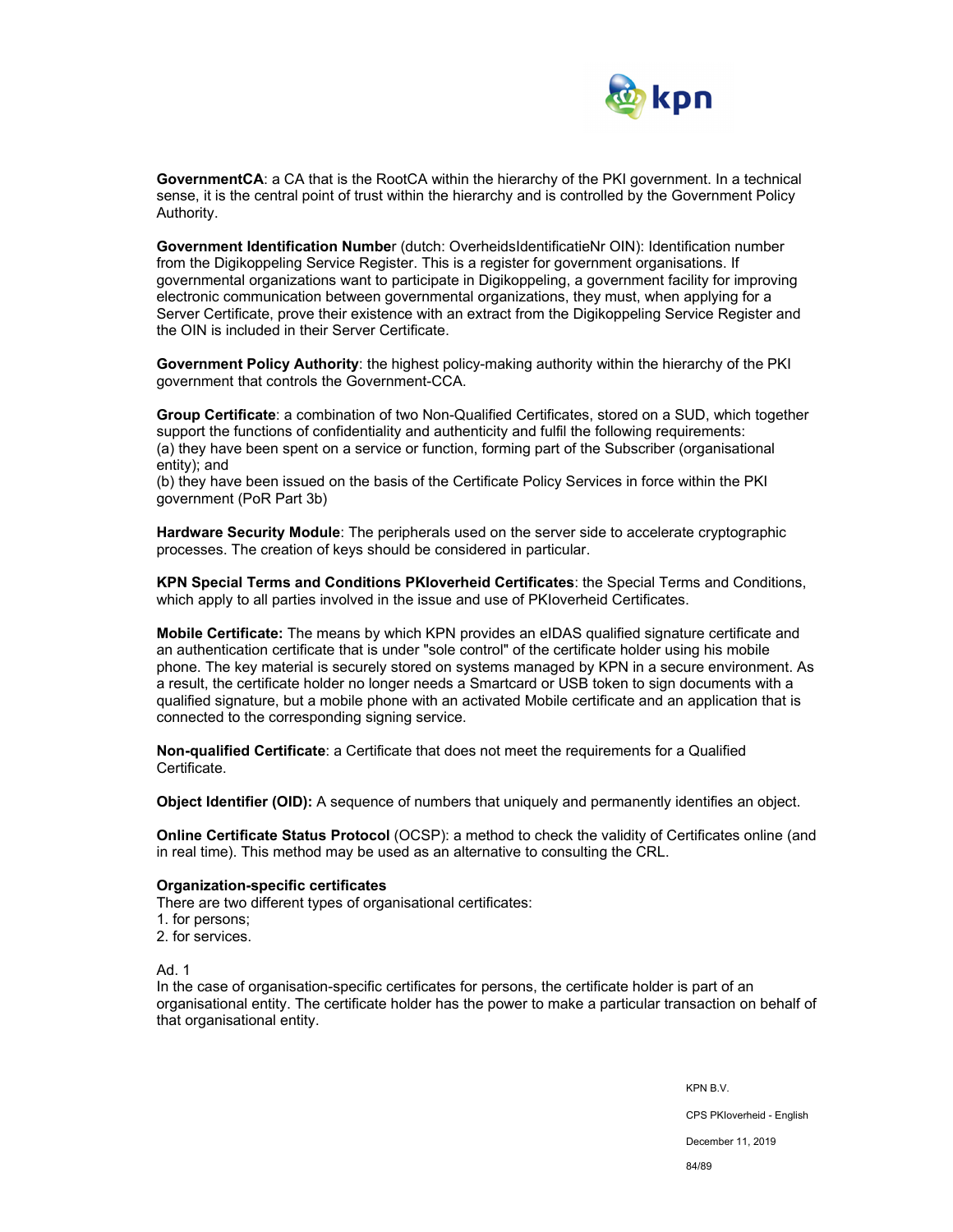

Ad 2

In the case of organisation-specific certificates for services, the certificate holder is :

- an apparatus or a system (non-natural person), operated by or on behalf of an organisational entity; or
- a function of an organisational entity.

### **Personal certificates:**

The certificate holder will be a natural person in the case of personal certificates. The certificate holder is either part of an organisational entity for which a subscriber is the contracting party (organisational certificate holder), or the person practising a recognised profession and in that capacity itself a subscriber and thus the contracting party (professional certificate holder) or a citizen and, in that capacity, a subscriber and thus the contracting party.

**PKI for the government**, the Public Key Infrastructure of the State of the Netherlands (also known as the PKI government): a system of agreements that allows generic and large-scale use of the Electronic Signature, and also facilitates remote and remote identification. Confidential communication. The arrangement system is owned by the Minister of the Interior and Kingdom Relations and is managed by the Policy Authority PKIoverheid.

**PKIoverheid Certificate**: a Certificate issued by KPN under the PKIoverheid certificate.

**Policy Management Authority**: the organisational entity within KPN responsible for developing. maintaining and formally establishing service-related documents, including the CPS.

**Private IP address:** An Internet Protocol address (IP address) is an identification number assigned to each device (e. g. computer, printer) participating in a computer network that uses the Internet Protocol (TCP/IP) for communication purposes.

Private IP addresses are not routable on the internet and are reserved for private networks. The IPv4's IPv4 address range reserved or kept available for private use is (see RFC 1918):

- 10.0.0.0 10.255.255.255;
- 172.16.0.0 172.31.255.255;
- 192.168.0.0 192.168.255.255;

In addition, the 169.254.0.0.0 -169.254.255.255.255 series is reserved for Automatic Private IP Addressing (APIPA). These IP addresses may not be used on the Internet.

The IPv6 is the IP address range reserved or kept available for private use (see RFC 4193): fc00: /7

In addition, the series of fe80: /10 is reserved for Automatic Private IP Addressing (APIPA). These IP addresses may not be used on the Internet.

**Private Key**: the key of an asymmetric key pair that should only be known to its holder and kept strictly secret. Within the framework of the PKIoverheid, the Private Key is used by the Certificate Holder to identify himself electronically, to place his Electronic Signature or to decipher an encrypted message.

**Professional Certificate**: a combination of two Non-Qualified Certificates stored on an SSCD, which together support the functions of authenticity and confidentiality, as well as a Qualified Certificate that supports the function of non-repudiation, and which are issued exclusively to a practitioner of a Recognised Profession.

The Certificates shall comply with the following requirements:

KPN B.V.

CPS PKIoverheid - English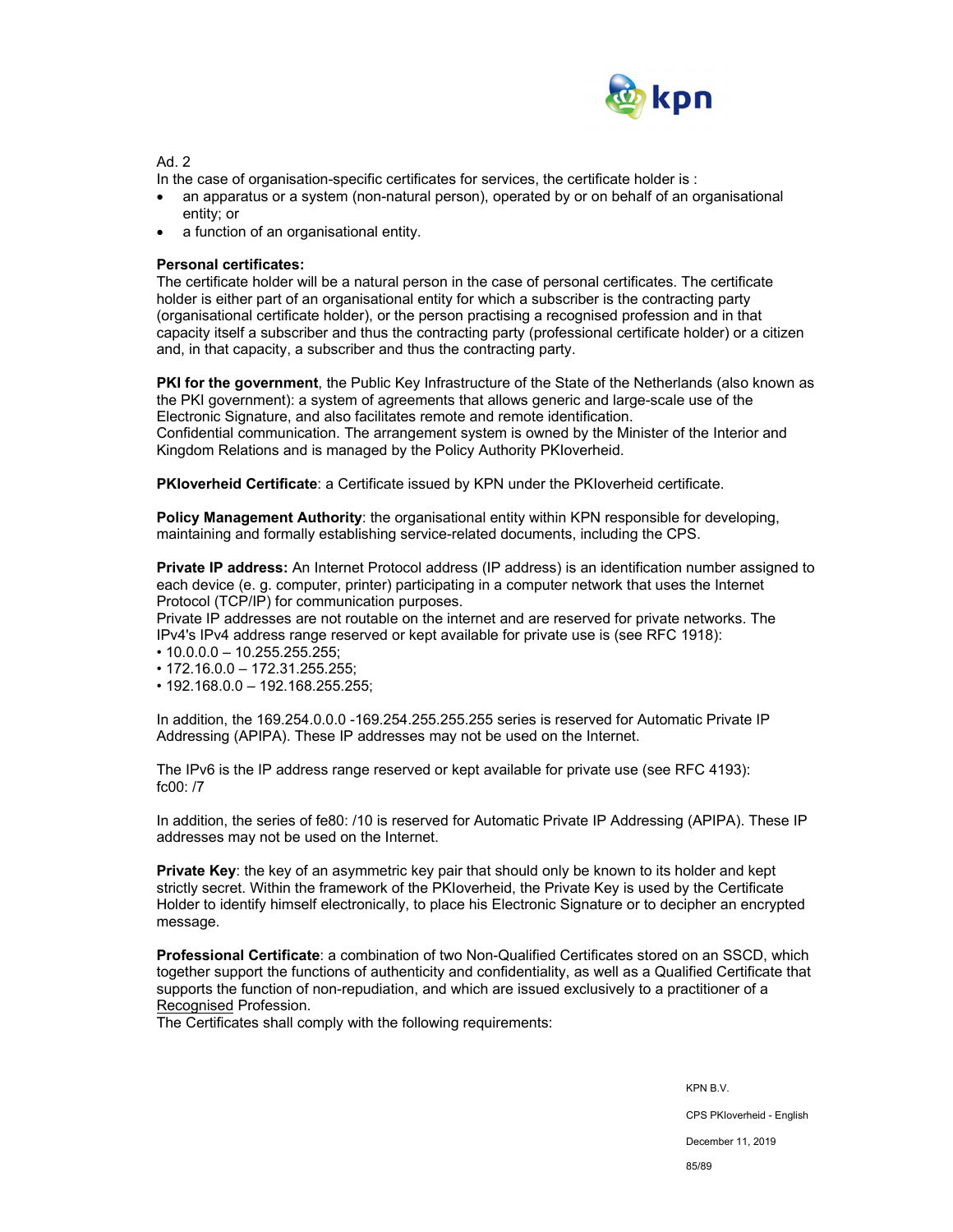

(a) they have been issued to a natural person, who uses the Certificate or is going to use it for his or her profession; and

(b) they have been issued on the basis of the Certificate Policy Domain of Government/Businesses and Organisation Certificate (PoR Part 3a) applicable within the PKI government.

**Public IP address:** Public IP addresses are unique worldwide and can be routable, visible and accessible from the Internet.

**Public Key Infrastructure** (PKI): the organisation, procedures and technology required to issue, use and manage Certificates.

**Public Key**: the key of an asymmetric key pair that can become public

published. The Public Key is used to check the identity of the owner of the asymmetric key pair, to check the Electronic Signature of the owner of the asymmetric key pair and to encrypt information for a third party.

**Qualified Certificate**: A Certificate that meets the requirements set out in REGULATION (EU) No 910/2014 OF THE EUROPEAN PARLIAMENT (eIDAS) and has been issued by a Trust Service Provider that meets the requirements set out in this Regulation. The Certificate must also apply to the application of the Qualified Electronic Signature.

**Qualified Electronic Signature**: an Electronic Signature that meets the following requirements:

(a) it is uniquely linked to the signatory;

(b) it makes it possible to identify the signatory;

(c) it is established by means which the signatory can maintain under his sole control;

(d) it shall be linked to the electronic file to which it relates in such a way that any subsequent alteration of the data can be detected;

(e) it is based on a Qualified Certificate as referred to in REGULATION (EU) No 910/2014 OF THE EUROPEAN PARLIAMENT (eIDAS);

(f) it has been generated by a secure means for the creation of Electronic Signatures as referred to in REGULATION (EU) No 910/2014 OF THE EUROPEAN PARLIAMENT (eIDAS).

**Qualified Signature Creation Device** (QSCD): a means for the creation of Electronic Signatures that meets the requirements of REGULATION (EU) No 910/2014 OF THE EUROPEAN PARLIAMENT (eIDAS). An QSCD is used for personal and professional certificates. An QSCD can be a smart card or a USB token, for example.

**Recognised profession:** Professional certificate holders must exercise a recognised profession in order to apply for Certificates within the PKI government. In this context, a recognised profession is a profession which is mentioned in the program of PKI government requirements as a Recognised profession.

**Relying Party**: the natural or legal person who is the recipient of a Certificate and who acts in confidence in that Certificate.

**Root**: the central part of a (PKI) hierarchy from which the entire hierarchy and its level of reliability are displayed.

**Root certificate**: the Root-CA Certificate. This is the Certificate belonging to the place where trust in all Certificates issued within the PKI government originates. There is no higher CA from which confidence is derived. This Certificate is signed by the Certificate Holder (within the PKI government this is the GovernmentCA) itself. All underlying Certificates are issued by the holder of the Stam Certificate.

KPN B.V.

CPS PKIoverheid - English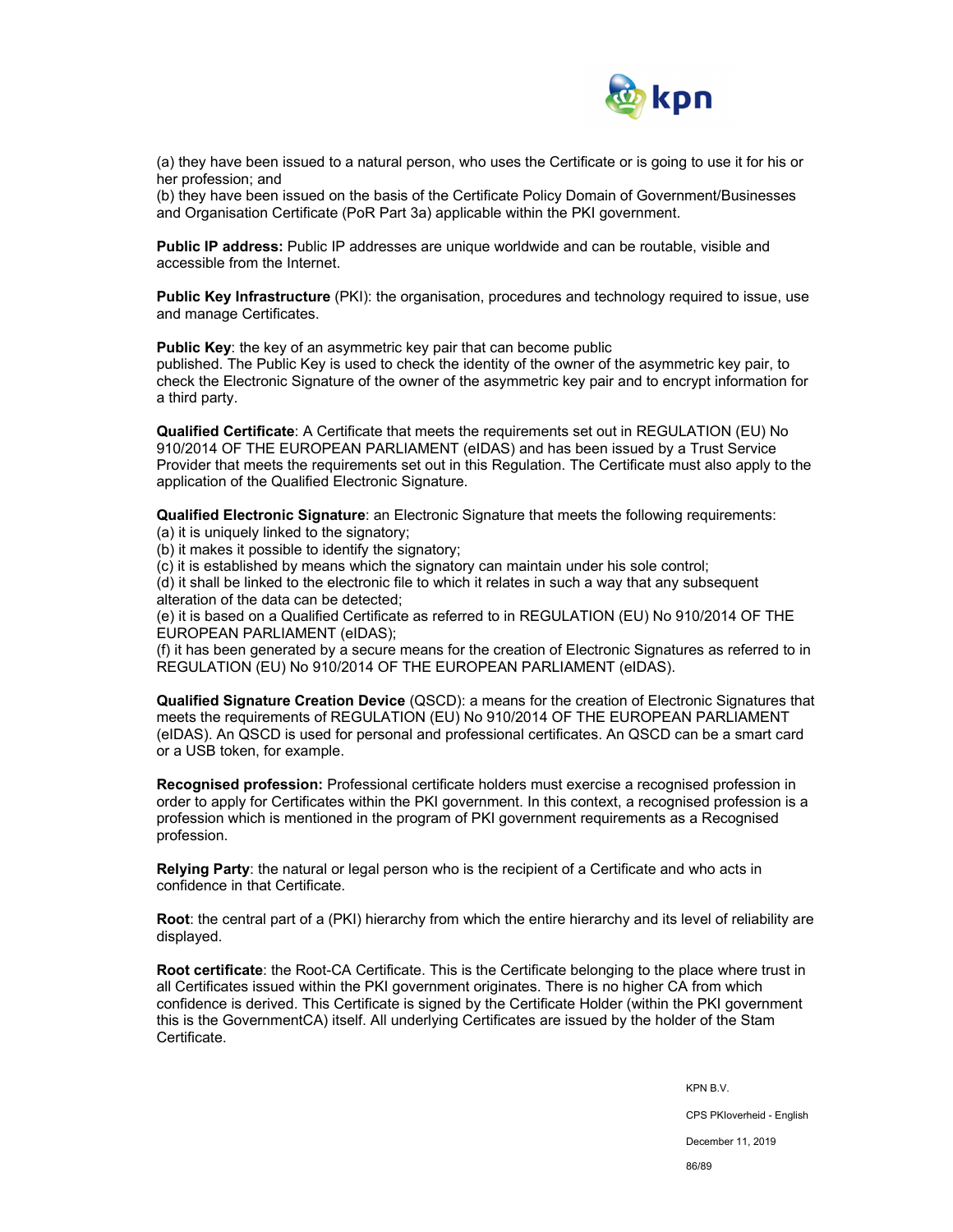

**Root Certification Authority** (Root-CA): a CA which is the centre of common trust in a PKI hierarchy. The Certificate of the Root-CA (the Root-CA (the Root Certificate of Stam Certificate) is self-signed, as a result of which it is not possible to authenticate the source of the signature on this Certificate, only the integrity of the content of the Certificate. However, the Root-CA is trusted based on, for example, CP and other documents. The Root-CA does not necessarily have to be positioned at the top of a hierarchy.

**Secure User Device** (SUD): a means that contains the users private key (s), protects this key (s) from compromise and performs authentication or decryption on behalf of the user. A QSCD is used for service certificates. Also, a QSCD can be a smart card or a USB token.

A smart card or USB token is called QSCD if it can be used to create electronic signatures, i. e. if it carries qualified certificates. If a smart card or USB token service contains certificates, it is called a SUD.

**Server Certificate**: A Non-qualified Certificate stored within the Subscriber's Secure Environment that supports the functions of authenticity and confidentiality and meets the following requirements: (a) it has been issued to a server, being part of the Subscriber (organisational entity); and (b) it has been issued based on the Certificate Policy Services in force within the PKI government (PoR Part 3b).

**Services Certificate**: A certificate that links a function or device, such as a server, to a legal entity or other organisation. A Services Certificate can be a Server Certificate, if a device is linked to an organization, or a Group Certificate, if a function is linked to an organization.

**Secure Means of Creating Electronic Signatures**: see Secure Signature Creation Device.

**Secure Environment**: The environment of the system that contains server certificate keys. Within this environment it is permitted to protect the keys in software, rather than in a SUD. Compensatory measures for this must be of such a quality that it is practically impossible to steal or copy the keys unnoticed. Compensatory measures include a combination of physical access security, logical access security, logging, audit and separation of functions.

**Signature Creation Data**: unique data, such as codes or private cryptographic keys, used by the signatory to create an Electronic Signature.

**Signature Creation Device**: configured software or hardware used to implement the data for the creation of Electronic Signatures.

**Signature creation tool**: see Signature Creation Device.

**Signature Verification Data**: data, such as codes or cryptographic Public Keys, used to verify an Electronic Signature.

**Subscriber:** the natural person (Recognized Profession Certificates or legal entity (Organisation related Certificates) who enters into an agreement with KPN to effectuate the issue of PKIoverheid Certificates to Certificates to Certificates Holders designated by the Subscriber.

**Trust service provider** (TSP): Provider of trust services. Since the European Regulation eIDAS the common name for CSP. see Certification Service Provider.

> KPN B.V. CPS PKIoverheid - English December 11, 2019 87/89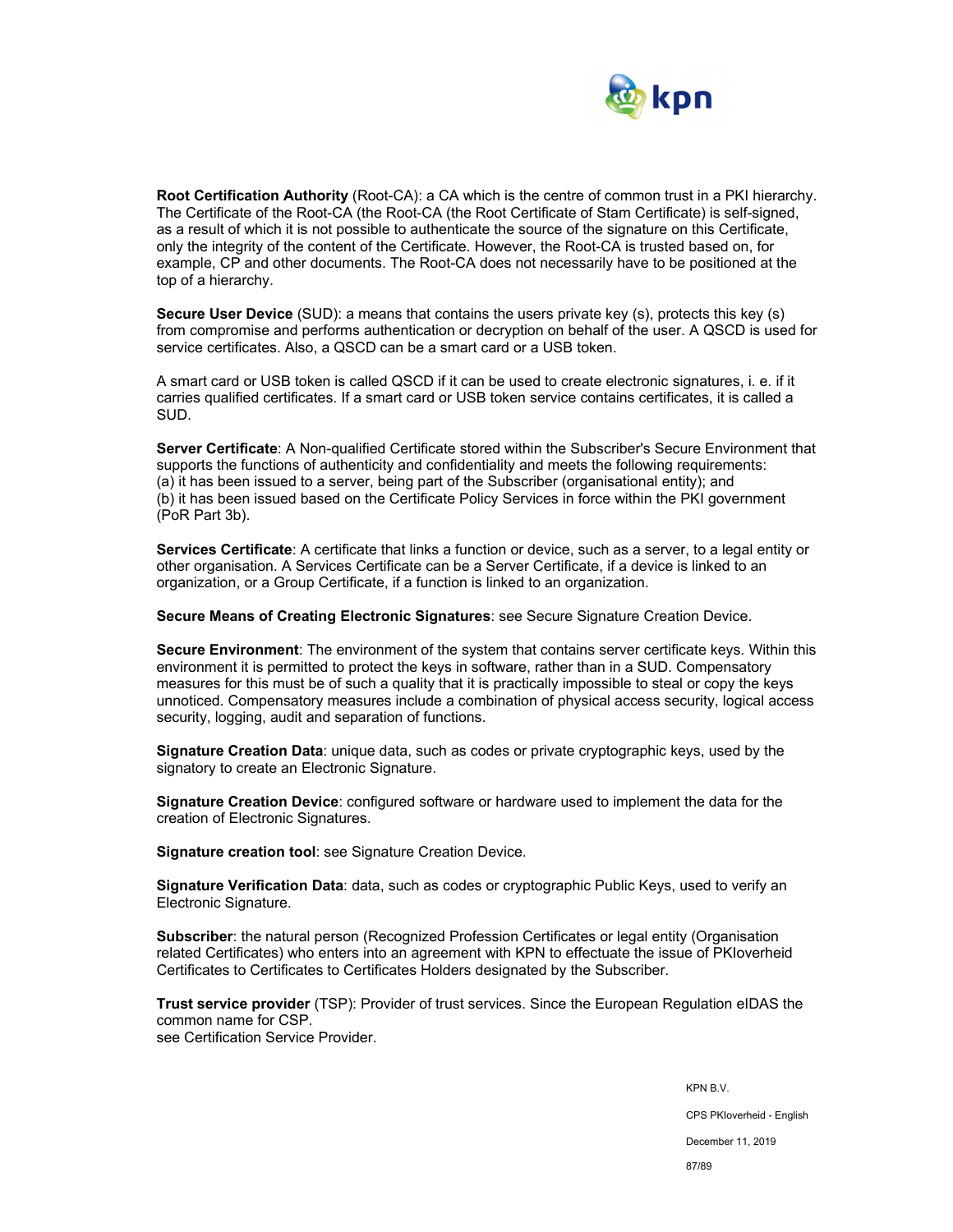

**Non-repudiation**: the property of a message to demonstrate that certain events or actions have taken place, such as sending and receiving electronic documents.

**X. 509**: an ISO standard that defines a basis for the electronic format of Certificates.

KPN B.V. CPS PKIoverheid - English

December 11, 2019